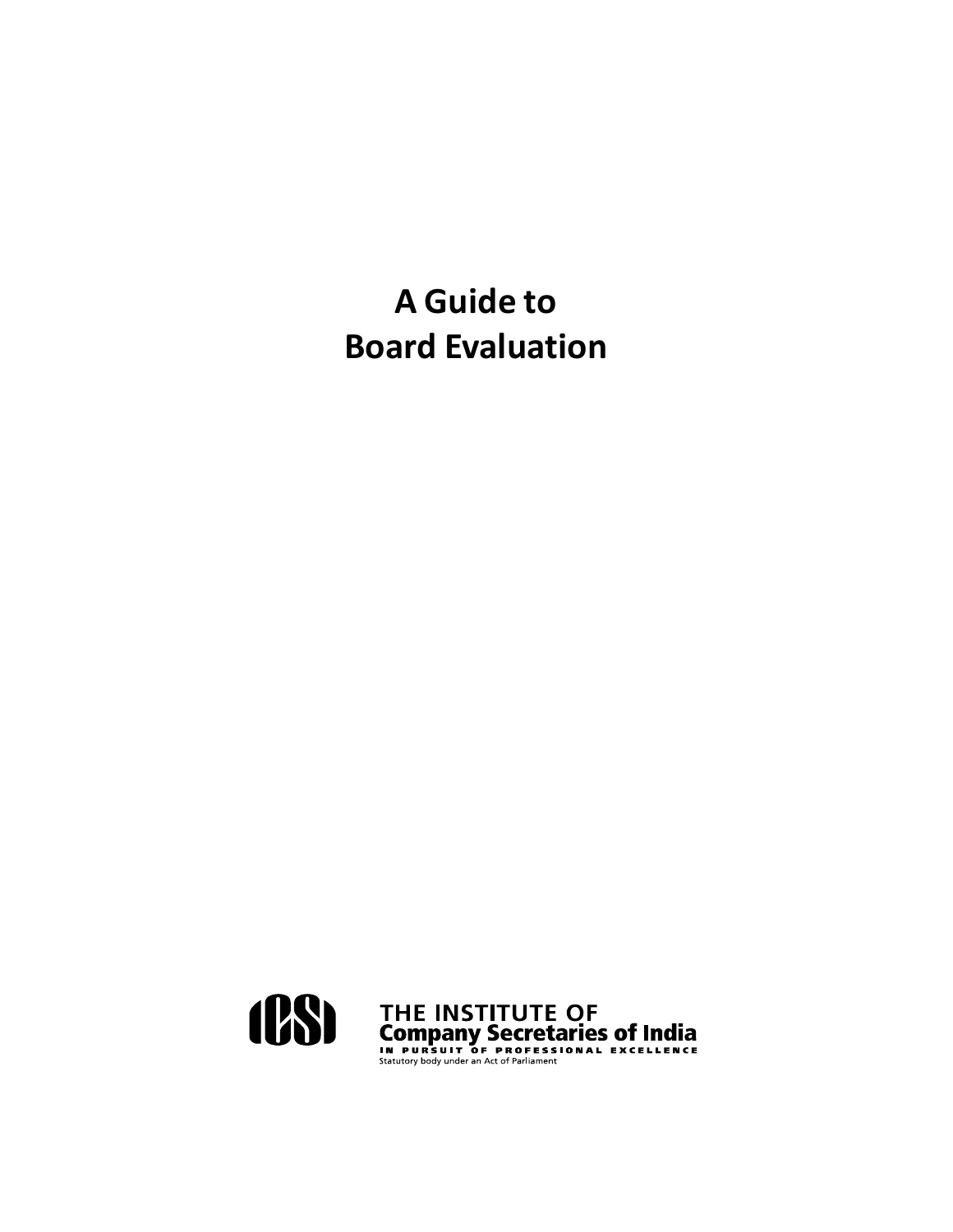JUNE 2017

**PRICE** : Rs. 200/- (Excluding Postage)

#### © **THE INSTITUTE OF COMPANY SECRETARIES OF INDIA**

*All rights reserved. No part of this publication may be translated or copied in any form or by any means without the prior written permission of The Institute of Company Secretaries of India.*

ISBN : 9789382207-92-4

*Published by :*

# **THE INSTITUTE OF COMPANY SECRETARIES OF INDIA**

ICSI House, 22, Institutional Area, Lodi Road, New Delhi - 110 003 *Phones* : 41504444, 45341000 *Fax* : 24626727 *Website* : [www.icsi.edu](http://www.icsi.edu) *<sup>E</sup>-mail* : [info@icsi.edu](mailto:info@icsi.edu)

## *Printed at :*

Chandu Press/200/June 2017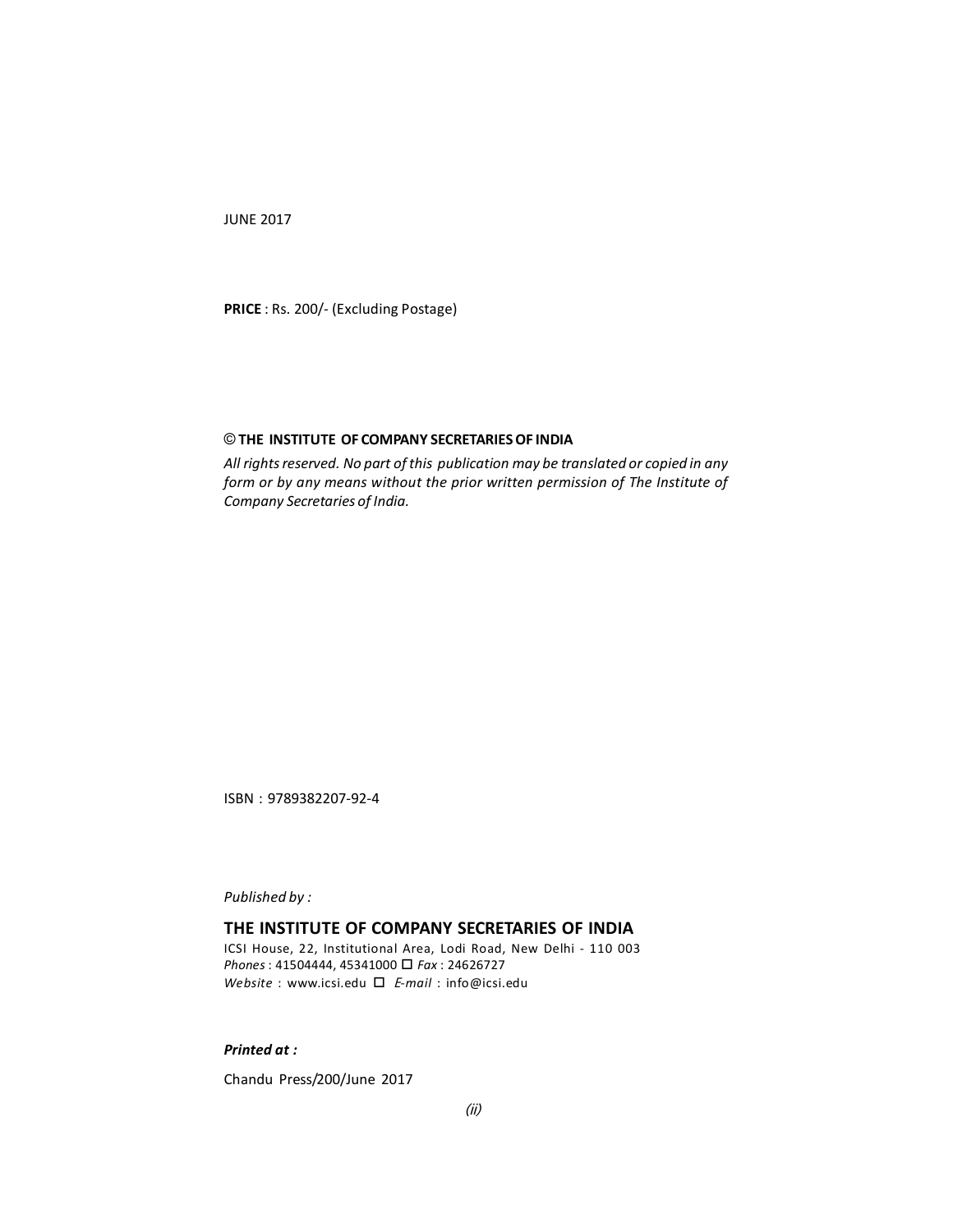#### **PREFACE TO REVISED EDITION**

The performance evaluation is best tool in enhancing the board's effectiveness is recognised globally. An effective performance evaluation exercise helps the board, committees and individual directors perform to their optimum capabilities. It improves leadership/performance culture, clarifies differing directors' roles, improves board communication and facilitates board teamwork, improves decision making processes and efficiency of board operations, etc.

In India, the Companies Act, 2013 laid down greater emphasis on good governance through the boards, board processes and enhancing board's effectiveness, and performance evaluation is one of them. The performance evaluation is a qualitative factor certainly facilitates transition from good to great boards which if implemented in true letter and spirit would definitely take good governance in India to greater heights.

In April 2015, the Institute released A Guide to Board Evaluation based on the provisions of the Companies Act, 2013 and related best corporate practices. The SEBI (Listing Obligations and Disclosure Requirements) Regulations, 2015 which came into existence later in 2015, also contains detailed provisions on board evaluation. This year, the SEBI has released a Guidance Note on Board Evaluation, considering all these developments, this publication is being revised.

To facilitate the board performance evaluation, the Institute has brought out this revised publication. This publication discusses the need and importance of board evaluation, international trends, legal framework in India, methodologies, steps involved, post-evaluation activities and barriers to board evaluation. It also contains the Parameters and Sample models for evaluation of Chairperson, Managing Director, Executive Director, Non-executive director, Independent Director, Board as whole and the Committees and also provides guidance on how to conduct evaluation of Board. It also contains Current Trends and Practices in India with respect to board evaluation and analysis of Annual Reports of top 100 companies listed on Bombay Stock Exchange.

I am confident that the publication will prove to be immensely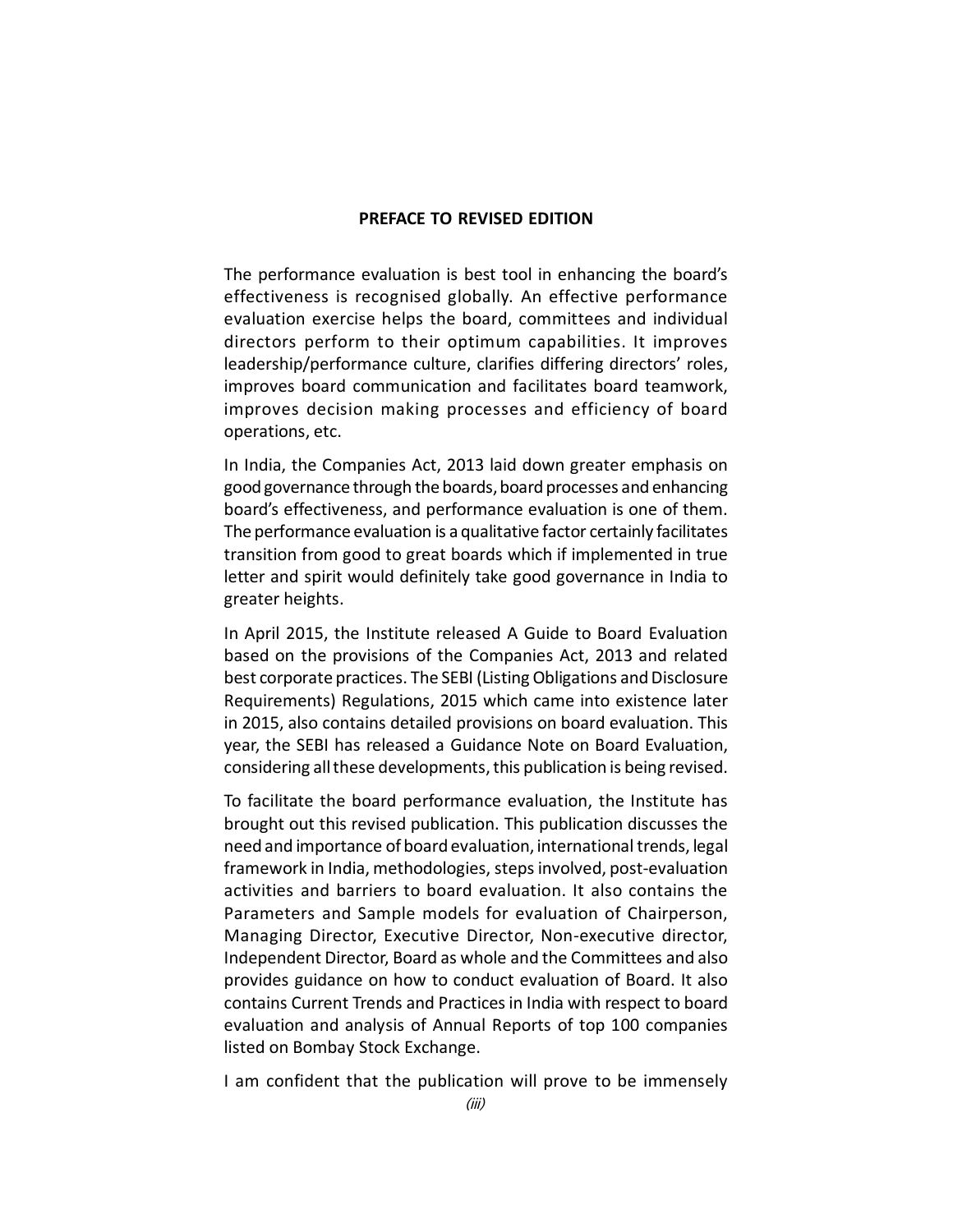beneficial in the Board evaluation process. I urge upon the corporates and my professional colleagues to follow the principles, procedures & practices as enunciated in this publication for performance evaluation so as to promulgate good Corporate Governance.

I commend the dedicated efforts put in by CS Nishita Singhal, Assistant Director in preparing the revised edition and CS Sudhir Kumar Saklani, Research Associate in analysing the Annual Report of top 100 companies and finalising the publication under the guidance of CS Banu Dandona, Joint Director and under the stewardship of CS Dinesh C. Arora, Secretary.

Improvement is a continuous process; therefore, I would appreciate the users/ readers for offering their constructive suggestions/ comments for the improvement of this publication.

| Place: New Delhi     | CS (Dr.) Shyam Agrawal                    |
|----------------------|-------------------------------------------|
| Date: 14th June 2017 | President                                 |
|                      | Institute of Company Secretaries of India |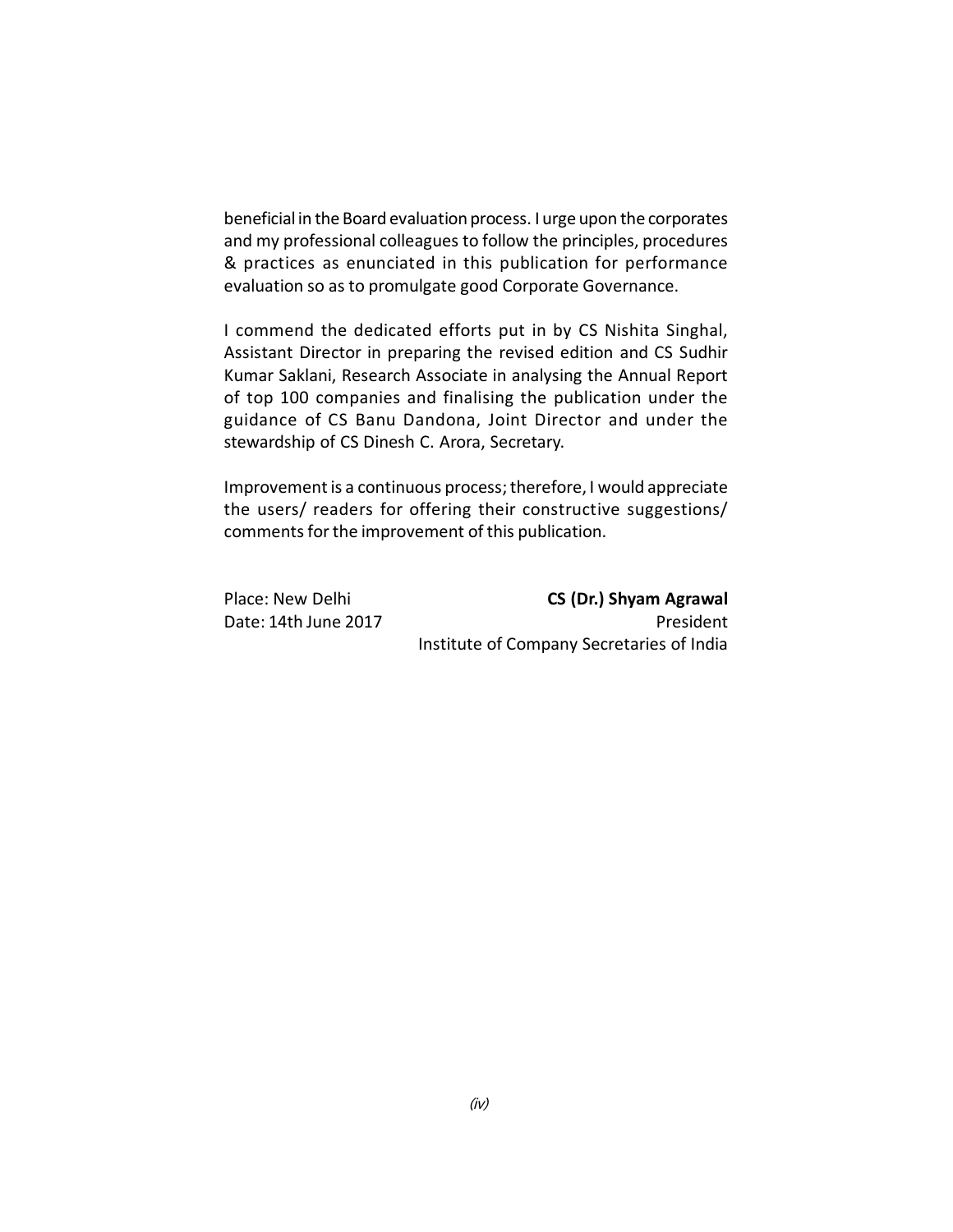#### **PREFACE TO FIRST EDITION**

*"Everything that can be counted does not necessarily count; everything that counts cannot necessarily be counted" Albert Einstein*

The duties of the Board defined under the Companies Act, 2013 clearly codifies that the director of a company shall act in good faith in order to promote the objects of the company for the benefit of its members as a whole, and in the best interests of the company, its employees, the shareholders, the community and for the protection of environment. This enhanced role of directors requires Boards to be more engaged, more knowledgeable and more effective.

Board Evaluation is the most effective way to ensure Board members understand their duties and to adopt effective good governance practices. To be effective, boardroom appraisals need to have specific, clearly defined steps and practices, and a special commitment from the Board.

Board Evaluation as a good governance practice has found its place in the Companies Act, 2013.This Handbook comprehensively captures all the provisions relating to Board Evaluation in the Companies Act, 2013, Steps involved in Board Evaluation, Parameters and Sample models for evaluation of Chairperson, Managing Director, Executive Director, Non- executive director, Independent Director, Board as whole and the Committees and also provides guidance on how to conduct evaluation of Board.

I am confident that the publication will prove to be of immense benefit to companies and professionals.

I place on record my sincere thanks to CS S. K Agrawala, Central Council member, CS Ahalada Rao, Central Council member, Mr. N Hariharan Vice President (Secretarial) & Company Secretary, Larsen & Toubro Ltd for their valuable inputs in finalizing the hand book.

I commend the dedicated efforts put in by team ICSI led by CS Alka Kapoor, Joint Secretary and comprising CS Banu Dandona, Deputy Director, Mr. Chittaranjan Pal, CS Disha Kant, Assistant Education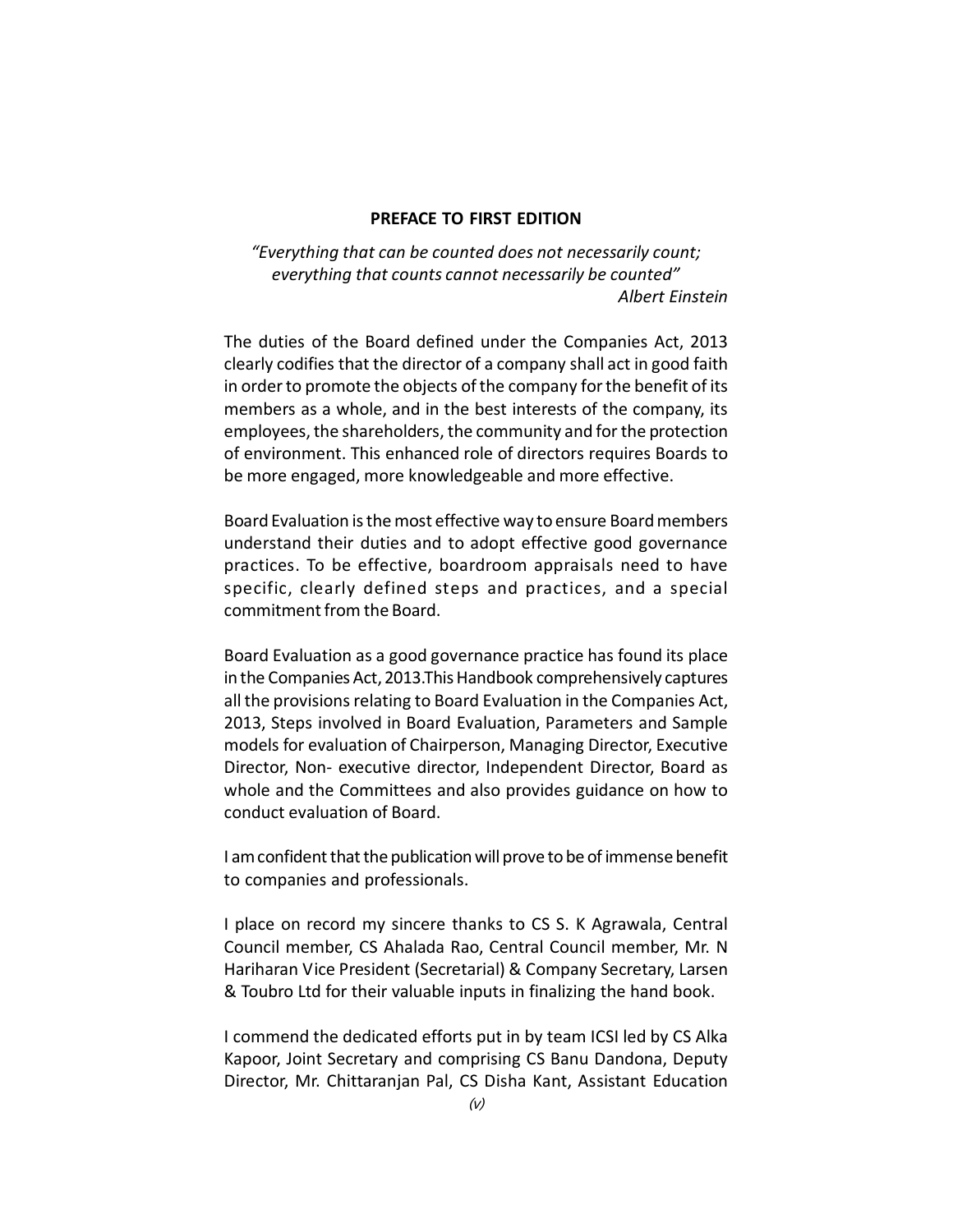Officers under the overall guidance of CS Sutanu Sinha, Chief Executive & Officiating Secretary and leadership of CS Mamta Binani, Vice President and CS Vineet Chaudhary, Central Council Member and Chairman, Corporate Laws and Governance Committee.

In any publication, there is always scope for further improvement. I would personally be grateful to users and readers for offering their suggestions/comments for further refinement.

|                  | (CS Atul H Mehta)                         |
|------------------|-------------------------------------------|
| Place: New Delhi | President                                 |
| Date: 15-04-15   | Institute of Company Secretaries of India |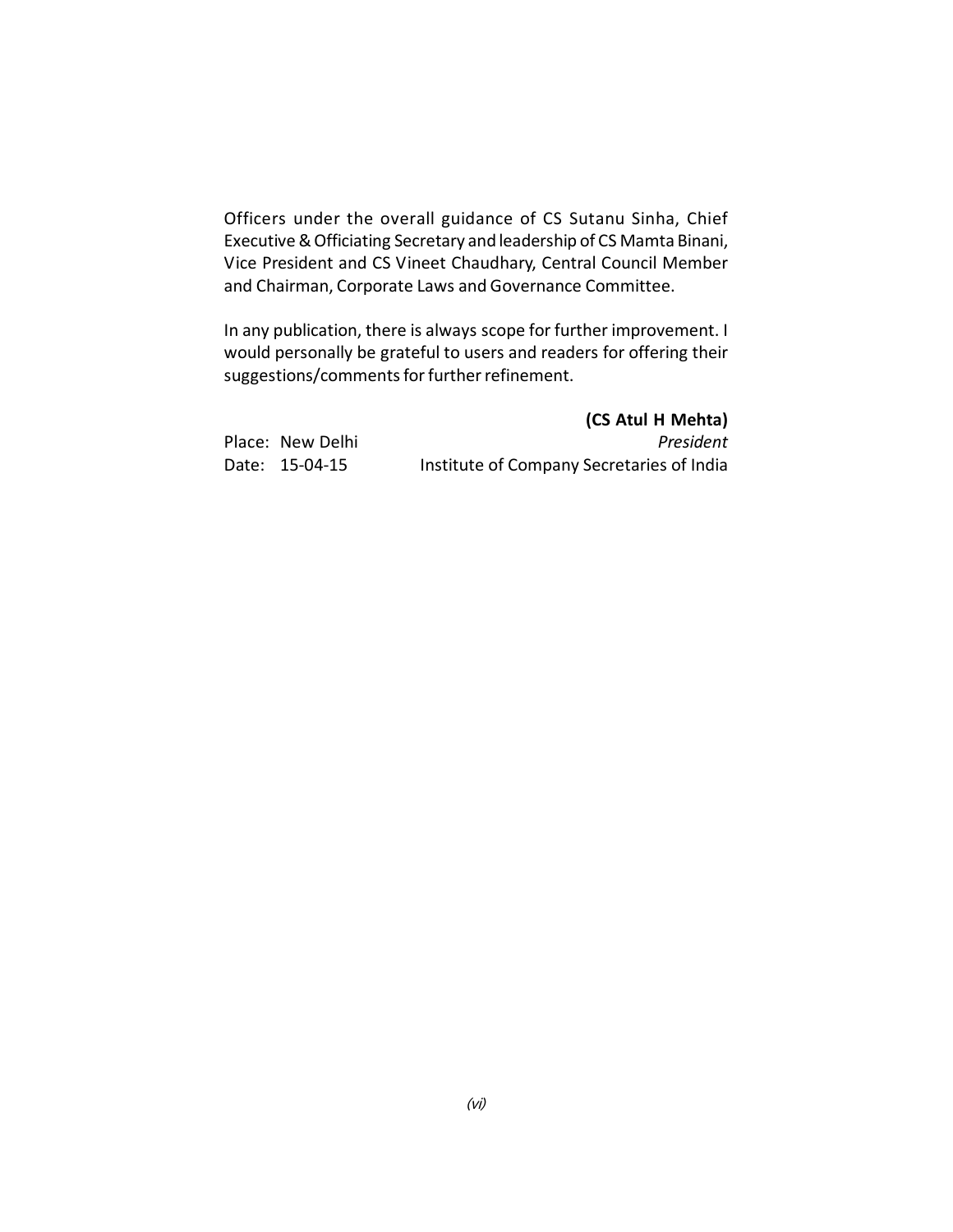# **INDEX**

| <b>Introduction</b>                               | 1  |
|---------------------------------------------------|----|
| <b>Need for Board Evaluation</b><br>$\bullet$     | 3  |
| Potential Benefits of Board Evaluation            | 4  |
| <b>International Trends and Practices</b>         | 6  |
| Good Practices in Board Evaluation by IFC         | 7  |
| G20/OECD Principles of Corporate Governance<br>٠  | 10 |
| <b>ICGN Global Governance Principles</b><br>٠     | 11 |
| UK Corporate Governance Code 2016<br>٠            | 12 |
| ASX Corporate Governance Council - Australia<br>D | 13 |
| King IV Code of Governance for South Africa       | 14 |
| Code of Corporate Governance, Singapore<br>٠      | 16 |
| Comparative table of Board Evaluation<br>٠        |    |
| in various countries                              | 19 |
| Legal Framework in India                          | 24 |
| Requirements under the Companies Act 2013         | 25 |
| Provisions under the SEBI (Listing Obligations    |    |
| and Disclosure Requirements) Regulations, 2015    | 28 |
| Frequency of Board Evaluation                     | 30 |
| Snapshot of Indian Legislative Framework          | 31 |
| <b>Board Evaluation Methodologies</b>             | 35 |
| <b>Internal Evaluation</b>                        | 36 |
| Board Evaluation by External Agencies             | 39 |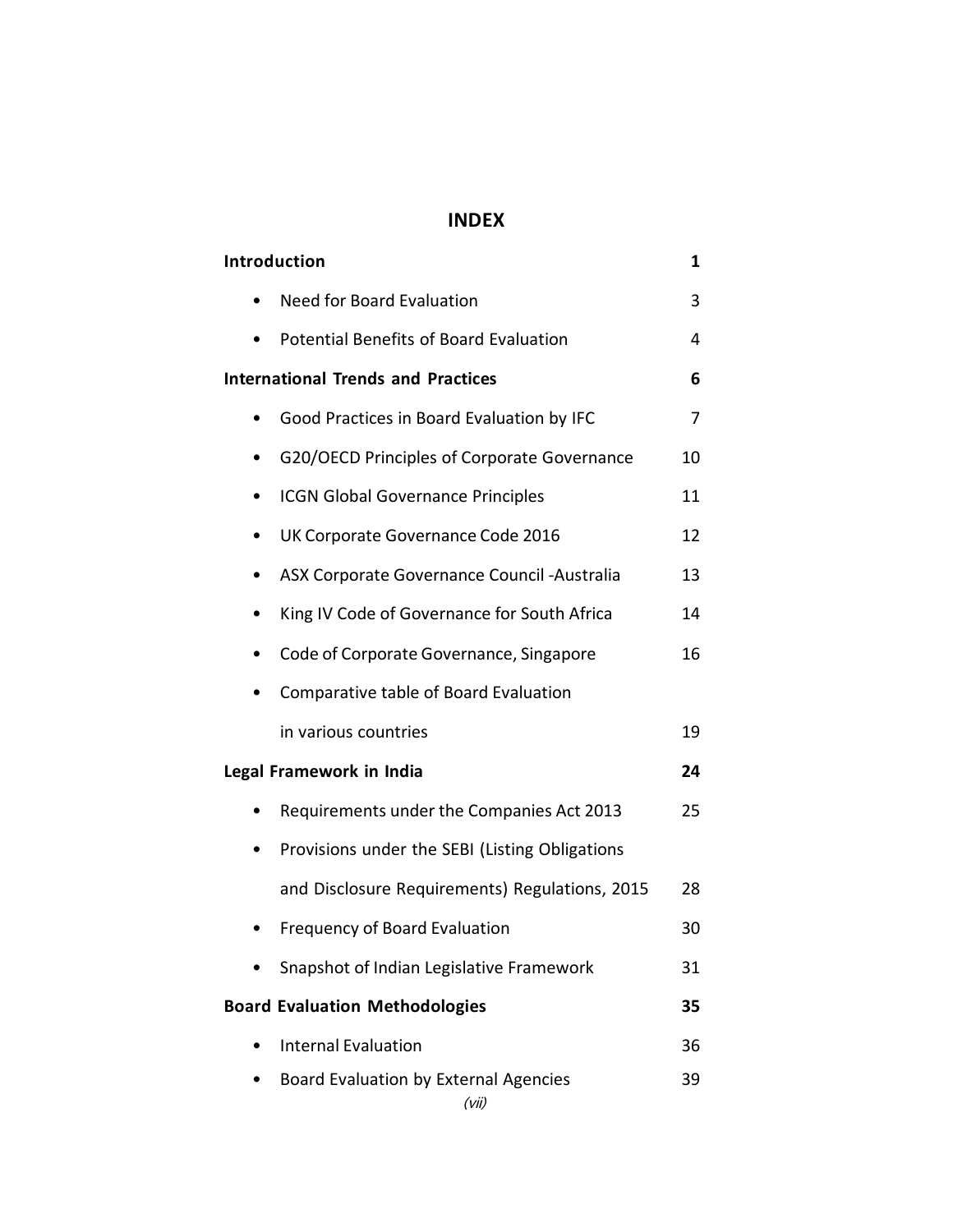| <b>Broad Evaluation Framework and Parameters</b>         | 42  |  |  |  |  |
|----------------------------------------------------------|-----|--|--|--|--|
| Evaluation of the Board as a whole                       | 42  |  |  |  |  |
| <b>Evaluation of the Committees</b><br>٠                 |     |  |  |  |  |
| <b>Evaluation of Individual Directors</b><br>٠           | 44  |  |  |  |  |
| Managing Director / Whole time Director/                 |     |  |  |  |  |
| <b>Executive Director</b>                                | 44  |  |  |  |  |
| <b>Independent Directors</b><br>$\bullet$                | 45  |  |  |  |  |
| Non-executive Directors<br>$\bullet$                     | 45  |  |  |  |  |
| Evaluation of the Chairperson                            | 46  |  |  |  |  |
| <b>Post-Evaluation Activities</b><br>47                  |     |  |  |  |  |
| <b>Succession Planning and Board Evaluation</b>          | 48  |  |  |  |  |
| <b>Board Evaluation - Disclosure</b>                     | 49  |  |  |  |  |
| <b>Barriers to Board Evaluation</b><br>51                |     |  |  |  |  |
| Board Evaluation - Current Trends and Practices in India | 56  |  |  |  |  |
| <b>Sample Board Evaluation Policy</b>                    | 66  |  |  |  |  |
| <b>Annexures</b>                                         | 69  |  |  |  |  |
| SEBI's Guidance Note on Board Evaluation                 | 133 |  |  |  |  |
| <b>Bibiliography</b>                                     | 151 |  |  |  |  |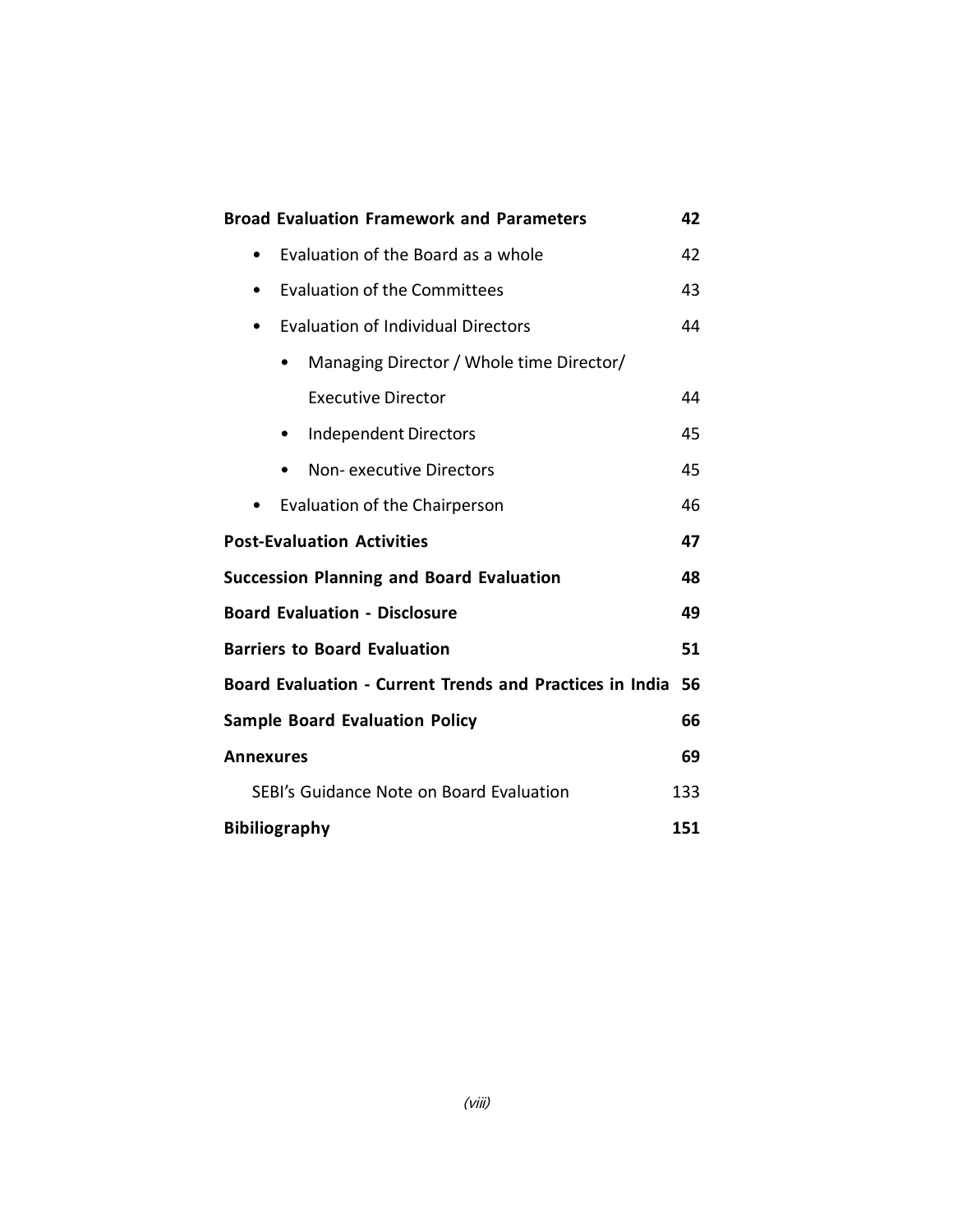# **Introduction**

*"Board evaluation, if it is conducted in a rigorous manner, when it flows on to and is linked with individual director development plans and with board succession planning and when the results are disclosed, is a valuable tool."*

*Anne Molyneux, ICGN Board*

#### **Introduction**

At the core of the corporate governance practices is the Board of Directors which oversees how the management serves and protects the long term interests of all the stakeholders of the company. The institution of Board or directors was based on the premise that a group of trustworthy and respectable people should look after the interests of the large number of shareholders who are not directly involved in the management of the company. The shareholders and investors repose confidence on the Board of Directors as their representatives for conducting and monitoring the affairs of the company. The position of Board of Directors is that of trust as the Board is entrusted with the responsibility to act in the best interests of the company. The Board is accountable to the shareholders for creating, protecting and enhancing wealth, ensuring optimum utilisation of resources of the company, and reporting to them on the performance in a timely and transparent manner. The Board is ultimately responsible for ensuring compliance of various applicable laws in the best interests of stakeholders.

The Board generally performs three major roles in a company –

- provide direction (i.e. set the strategic direction of the company)
- control (i.e. monitor the management)
- provide support and advice (advisory role).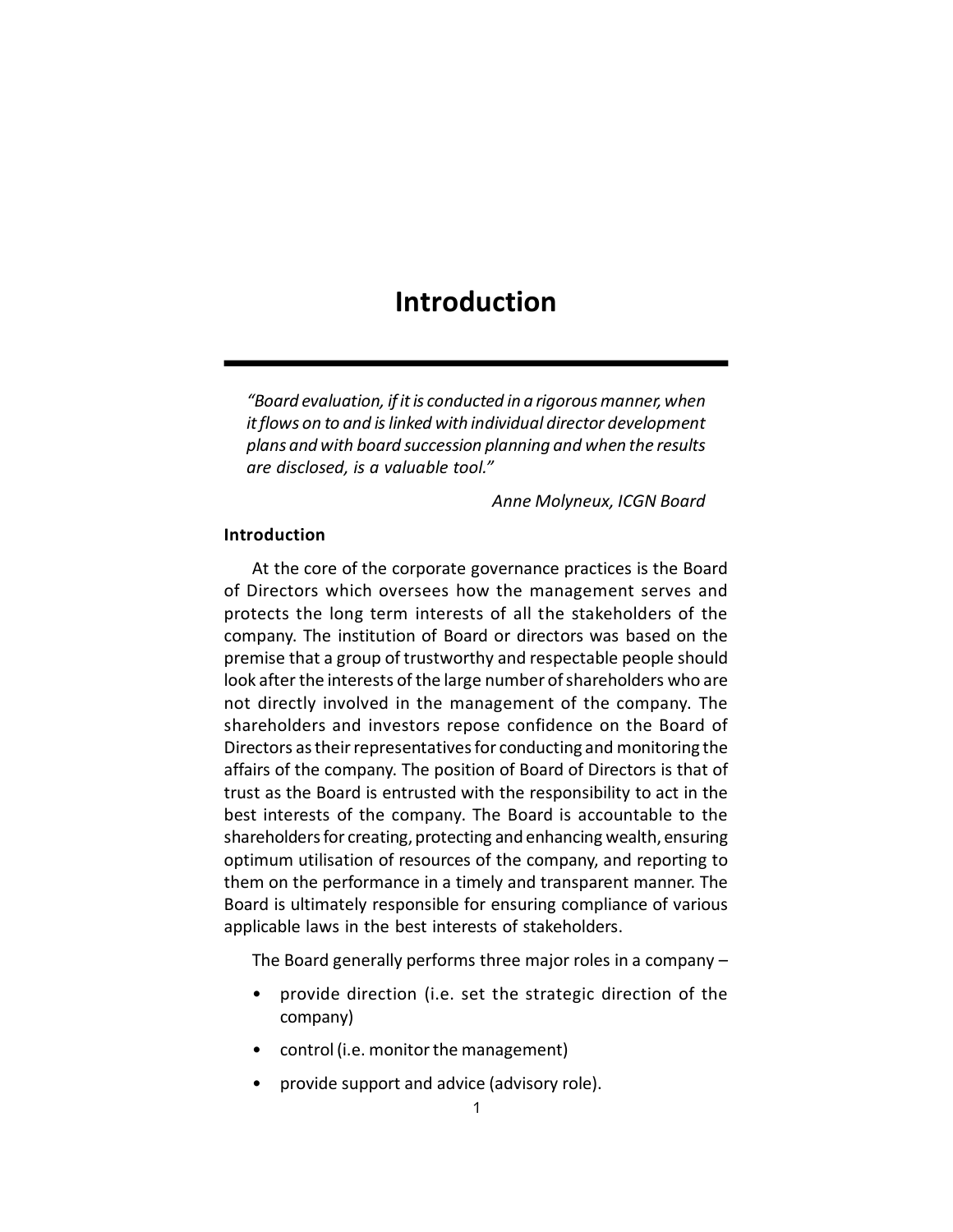The aftermath of the global financial crisis and the controversies surrounding the corporate landscape has brought the focus and attention on the performance of the board as never before. The role of the board of directors has undergone rapid transformation over the past decade. Board evaluation has emerged as one of the corporate governance priority in recent times globally. Corporate governance practitioners have been applying *Peter Drucker's idea that "what gets measured gets managed, and among senior leaders, what gets acknowledged and valued gets done even better".*

Board evaluation typically examines these roles of the Board and the entailing responsibilities, and assesses how effectively these are fulfilled by the Board.

The "Review of the Role and Effective Functioning of Non-Executive Directors" carried out under the chairmanship of **Sir Derek Higgs in 2003 (the Higgs Review) in U.K.** for the first time noted the importance of Board performance evaluation. It stated that it is *'best practice that the performance of the Board as a whole, of its committees and of its members, is evaluated at least once a year' and that companies should disclose in their annual report whether such performance evaluation is taking place.*

Board evaluation is a key means by which boards can recognize and correct corporate governance problems and add real value to their organizations. A properly conducted board evaluation can contribute significantly to performance improvements on organisational; board and individual member level. According to Heidrick & Struggles Asia Pacific Corporate Governance Report 2014, *"Foundations and Building Blocks for High performing Boards", regular Board evaluation is the core driver necessary to promote change and deliver best practice.*

The stakeholders and investors are interested to know whether the members of Board are effectively functioning individually and collectively. The Board at many times requires new skills for promptly responding to the dynamic changing business environment. Performance measurement, against the set benchmarks, in the form of Board evaluation has the potential to significantly enhance Board effectiveness, maximize strengths, tackle weaknesses and improve corporate relationships. Annual assessment is a powerful tool to convert good boards into great boards.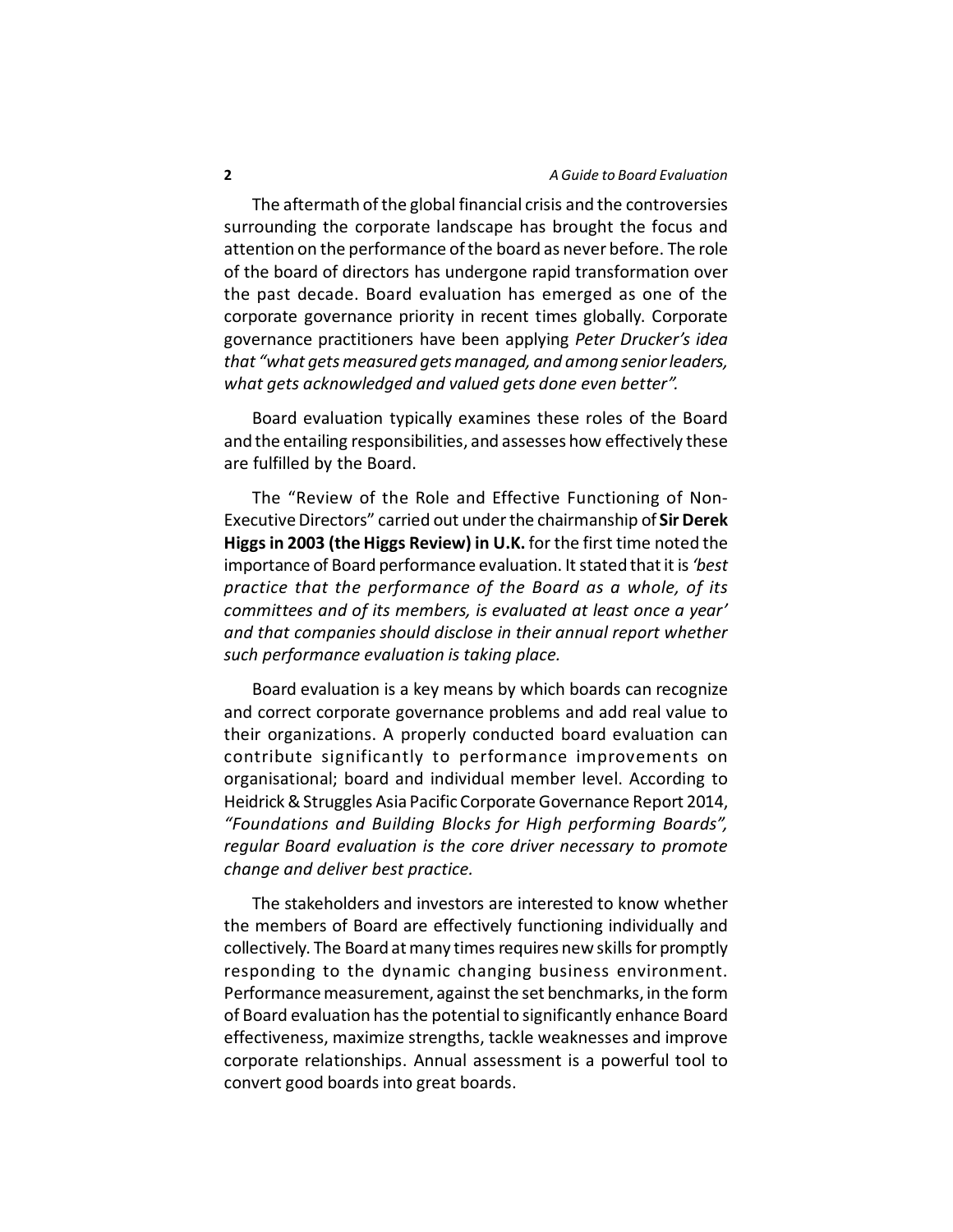#### *A Guide to Board Evaluation* **3**

## **Need for Board Evaluation**

Evaluation provides the board and its committees with the opportunity to consider how group culture, cohesiveness, composition, leadership, meetings information processes and governance policies influence performance. Board Evaluation helps to identify areas for potential adjustment and provides an opportunity to remind directors of the importance of group dynamics and effective board and committee processes in fulfilling board and committee responsibilities.

Emphasis on evaluating board and committee performance is appropriate given the collective nature of board and committee decision-making authority. However, evaluation of individual directors is also important as the foundation for effective collective decisionmaking is the engagement and efforts of all individual directors. Therefore, individual director assessment is also a valuable complement to the board and committee evaluation process. Individual evaluation encourages self-reflection and can help directors identify and address individual behaviors that may improve group dynamics and performance. In addition, formal evaluation of individual directors can help support the re-nomination decision process.

Thus, Board evaluation contributes significantly to improved performance at three levels - organizational, Board and individual Board member level. It also improves the leadership, teamwork, accountability, decision-making, communication and efficiency of the board. A commitment to annual evaluation is powerful change agent.

The Board evaluation sets the standards of performance and improves the culture of collective action by Board. Evaluation also improves teamwork by creating better understating of Board dynamics, board-management relations and thinking as a group within the board. It helps to maximize board/ director contribution by encouraging participation in meetings and highlighting the skill gaps on the Board and those of individual members. Directors demonstrate commitment to improvement, based on the feedback provided on individual and collective skill gaps.

The purposes of the Board evaluation may be enumerated as under:

• Improving the performance of Board towards corporate goals and objectives.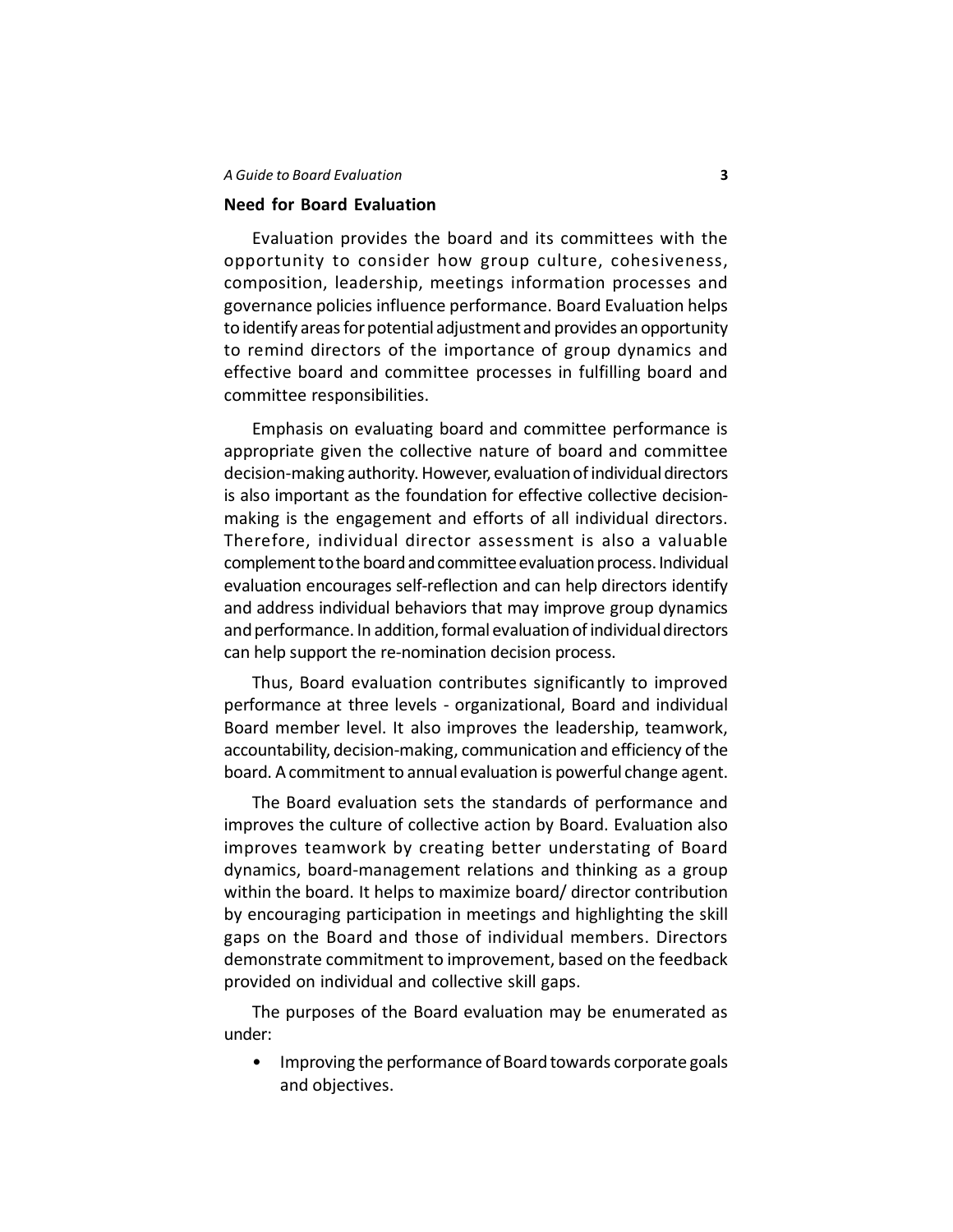- Assessing the balance of skills, knowledge and experience on the Board.
- Identifying the areas of concern and areas to be focussed for improvement.
- Identifying and creating awareness about the role of Directors individually and collectively as Board.
- Building Team work among Board members.
- Effective Coordination between Board and Management.
- Overall growth of the organisation.

# **Potential Benefits of Board Evaluation**

| <b>Benefits</b>     | To organisation                                                                                                                                              | To board                                                                                                                                                                                                                                           | To individual director                                                                                                                                 |
|---------------------|--------------------------------------------------------------------------------------------------------------------------------------------------------------|----------------------------------------------------------------------------------------------------------------------------------------------------------------------------------------------------------------------------------------------------|--------------------------------------------------------------------------------------------------------------------------------------------------------|
| Leadership          | • Sets the performance<br>tone and culture of the<br>organisation<br>• Role model for CEO<br>and senior manage-<br>ment team                                 | • An effective<br>chairperson<br>utilising a<br>board evaluation<br>demonstrates<br>leadership to the<br>rest of the board.<br>• Demonstrates<br>long-term focus of<br>the board<br>Leadership<br>$\bullet$<br>behaviours agreed<br>and encouraged | • Demonstrates<br>commitment to<br>improvement at<br>individual level                                                                                  |
| Role clarity        | • Enables clear distinc-<br>tion between the roles<br>of the CEO, manage-<br>ment and the board<br>• Enables appropriate<br>delegation principles            | • Clarifies director<br>and committee<br>roles<br>• Sets a board norm<br>for roles                                                                                                                                                                 | • Clarifies duties of<br>individual directors<br>• Clarifies expectations                                                                              |
| Teamwork            | • Builds board/CEO/<br>management<br>relationships                                                                                                           | • Builds trust<br>between board<br>members<br>• Encourages active<br>participation<br>• Develops commit-<br>ment and sense of<br>ownership                                                                                                         | • Encourages individual<br>director involvement<br>Develops commitment<br>and sense of ownership<br>Develops commitment<br>• Clarifies expectations    |
| Accounta-<br>bility | • Improved stakeholder<br>relationships (e.g.<br>investors, financial<br>markets)<br>· Improved corporate<br>governance standards<br>• Clarifies delegations | • Focuses board<br>attention on<br>duties to stake-<br>holders<br>• Ensures board is<br>appropriately<br>monitoring organi-<br>sation                                                                                                              | • Ensures directors<br>understand their legal<br>duties and<br>responsibilities<br>Sets performance<br>expectations for<br>individual board<br>members |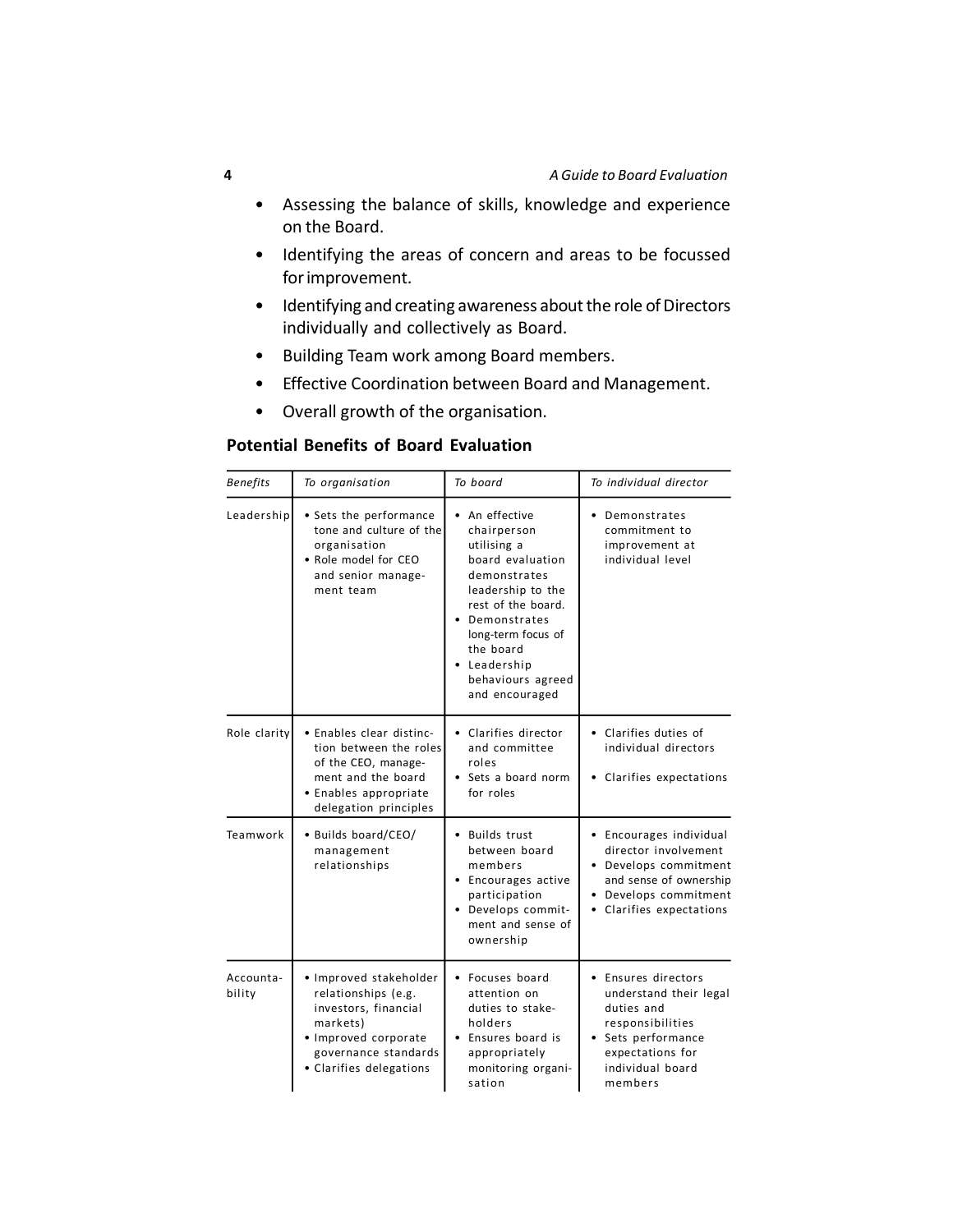*A Guide to Board Evaluation* **5**

| <b>Benefits</b>     | To organisation                                                                                                                      | To board                                                                                                                                                        | To individual director                                                                                                                       |
|---------------------|--------------------------------------------------------------------------------------------------------------------------------------|-----------------------------------------------------------------------------------------------------------------------------------------------------------------|----------------------------------------------------------------------------------------------------------------------------------------------|
| Decision-<br>making | • Clarifying strategic<br>focus and corporate<br>goals<br>Improves organisa-<br>tional decision-making                               | Clarifying strategic<br>٠<br>focus<br>Aids in the identifi-<br>cation of skills gap<br>on the board<br>Improves the<br>٠<br>board's decision-<br>making ability | Identifies areas where<br>director's skills need<br>development<br>Identifies areas where<br>the director's skills can<br>be better utilised |
| Communi-<br>cation  | • Improves stakeholder<br>relationships<br>· Improves board-<br>management<br>relationships<br>· Improved board-CEO<br>relationships | Improves board-<br>management<br>relationships<br><b>Builds trust</b><br>٠<br>between board<br>members                                                          | Builds personal<br>relationships between<br>individual directors                                                                             |
| Board<br>operations | Ensures an<br>appropriate top-level<br>policy framework<br>exists to guide the<br>organisation                                       | More efficient<br>meetings<br>Better time<br>$\bullet$<br>management                                                                                            | • Saves directors' time<br>Increases effective-<br>ness of individual<br>contributors                                                        |

\*\*\*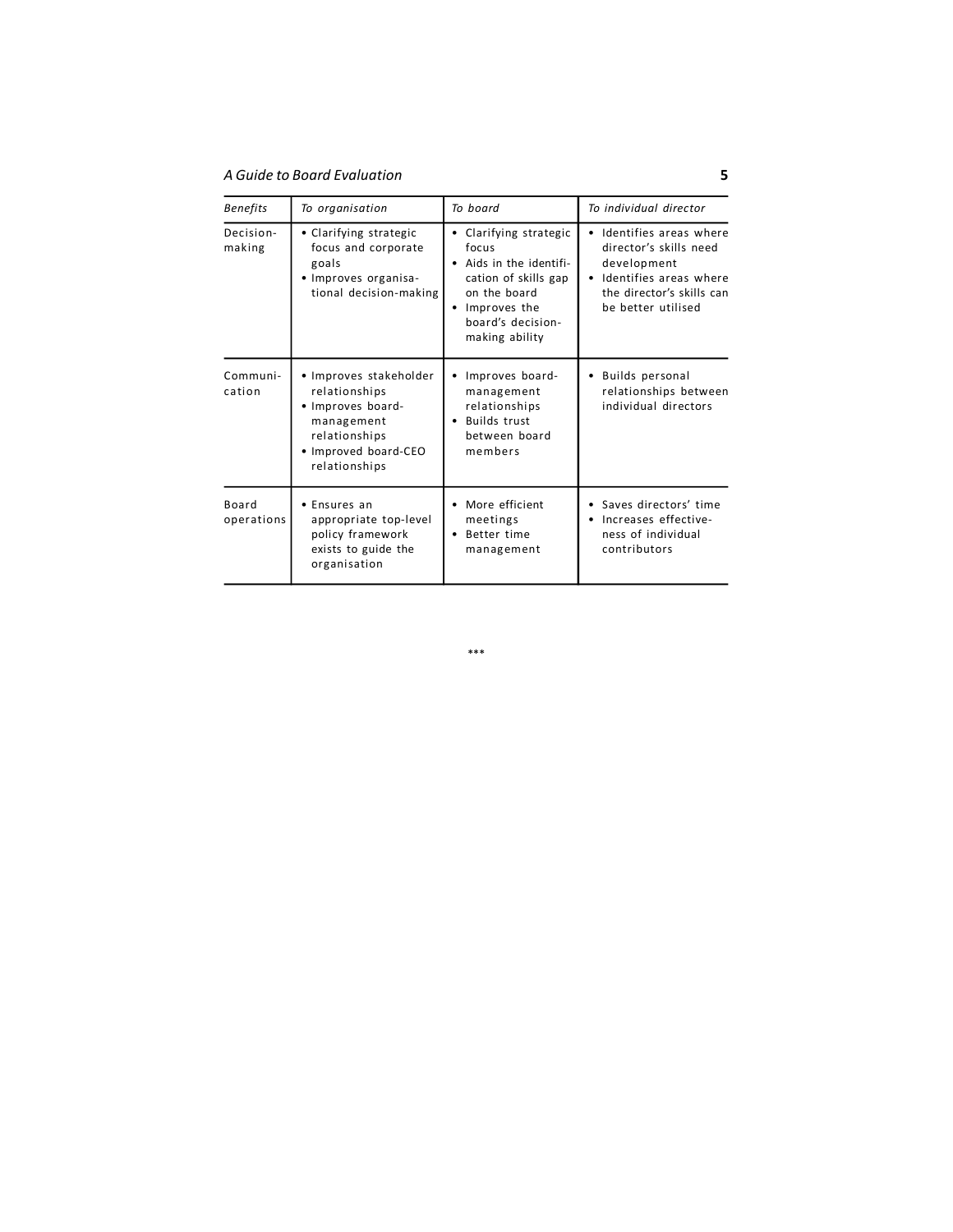# **International Trends and Practices**

*Over time, a board may become complacent or may need new skills and perspectives to respond nimbly to changes in the business environment or strategy. Regular and rigorous selfevaluations help a board to assess its performance and identify and address potential gaps in the boardroom. (CII 2014)*

A global trend is to require board evaluation, with the objective of leading to better practices and board succession planning. Regulators around the world have provided for board evaluation. Several national codes or regulations require or expect board evaluations and/or related disclosures, and in most countries it is a recommended practice. Some countries have mandated an external, independent board evaluation once every three years. However there is no one-size-fits-all approach; there are many different ways for countries and companies to approach evaluations.

Heidrick & Struggles published a report (Heidrick & Struggles 2014) that reviewed corporate governance data, including board evaluation practices and reporting, from over 400 companies across 15 diverse European jurisdictions, reported that:

- 70% of boards surveyed undergo a performance evaluation annually.
- 78% percent of boards were evaluated in the last two years, up from 75 percent in 2009.
- The board chairperson and/or the board members themselves are responsible for the evaluation.
- 21% of entities use external consultants to facilitate the board evaluation.

A study conducted by the Rock Center for Corporate Governance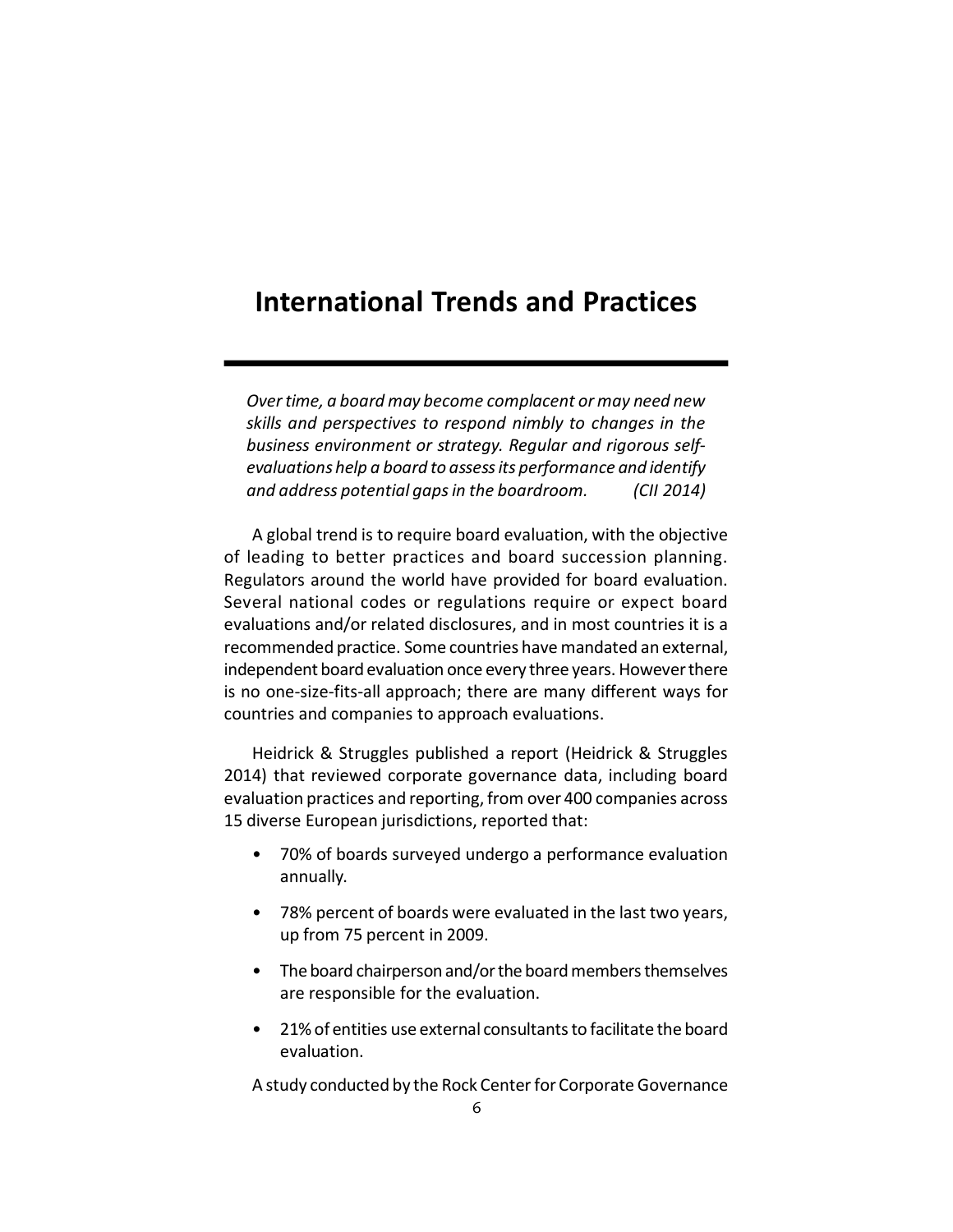at Stanford University and the Miles Group titled 'Board of Directors Evaluation and Effectiveness' in 2016 reveals that while board evaluations are a common practice, they are not universal. Eighty percent of companies conduct a formal evaluation; twenty percent do not.

The study also reveals that board evaluations appear to be much less effective at the individual level. Only half (55 percent) of companies that conduct board evaluations evaluate individual directors, and only one-third (36 percent) believe that their company does a very good job of accurately assessing the performance of individual directors. Boards appear not to be effective in using the results of evaluations to improve individual performance. Only half (52 percent) believe their board is very effective in dealing with directors who are underperforming or exhibit poor behavior, while a quarter (26 percent) do not.

To improve board functioning, it recommends the following:

- 1. Conduct a diagnostic where each director's input is solicited around a variety of critical topics: board effectiveness, committee effectiveness, current board composition, the forward-looking needs of the board to meet the strategic needs of the enterprise, board structures and processes, agendas and materials, board interface with management, board succession process, and board leadership.
- 2. Provide a detailed report of the findings. Include recommended actions based upon short, medium, and longterm timeframes. Develop a skills-and-experience matrix to assist with board refreshment efforts, individual director coaching plans, and feedback sessions to provide directors with more detailed feedback around their effectiveness.
- 3. Create a process that is as independent as possible. Identify a point person on the board accountable for managing the process and following through on its recommendations. Develop a process for removing underperforming directors.

# **(1) Good Practices in Board Evaluation – International Finance Corporation (IFC)**

Some of the Good Practices in Board Evaluations as specifies in IFC Report titled "From Companies to Markets — Global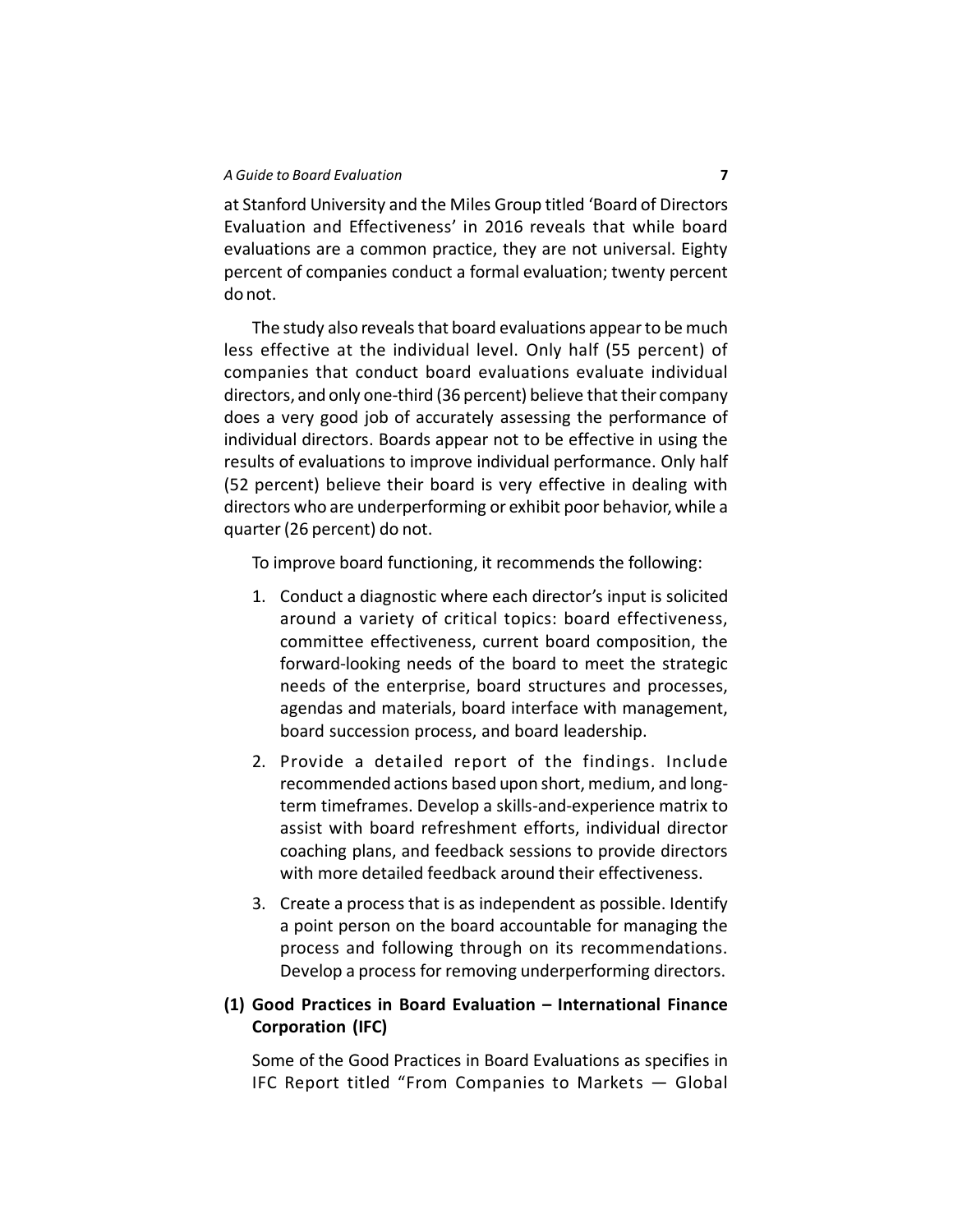Developments in Corporate Governance", 2015, are given below-

- Evaluations will vary from company to company and within a company at different times in the company's development. Evaluations should consider the specific context of the company. Nevertheless, below are some recognized good practices that are emerging:
- Trust in the credibility and confidentiality of the evaluation is a key factor for its success, regardless of who manages the process (IFC 2011). Also, confidentiality and transparency are critical to the process.
- It is important to have board members' full understanding of and commitment to quality corporate governance and the evaluation.
- The goal of an evaluation is to improve the performance of the board and the company itself.
- Leadership of the evaluation process is key—usually led by the chairperson.
- Evaluations should be a regular feature of board practices. Most companies undertaking board evaluations do so annually; some companies, where they are not mandated otherwise, may undertake an evaluation once every three years.
- Evaluations may be best completed in time for discussion at the board strategy session, thus any actions may be incorporated into the strategy.
- Prior to an evaluation, all board members should know how they will be assessed (that is, the topics for evaluation), the process, and the way they will be measured.
- Performance metrics should be developed over time.
- Questionnaires, open discussion, and one-to-one discussions are the most widely used approaches.
- Questionnaires should be carefully drafted, probably in collaboration with the chairperson, and reviewed by all those being evaluated, prior to finalization.
- Evaluations should cover key topics: board composition and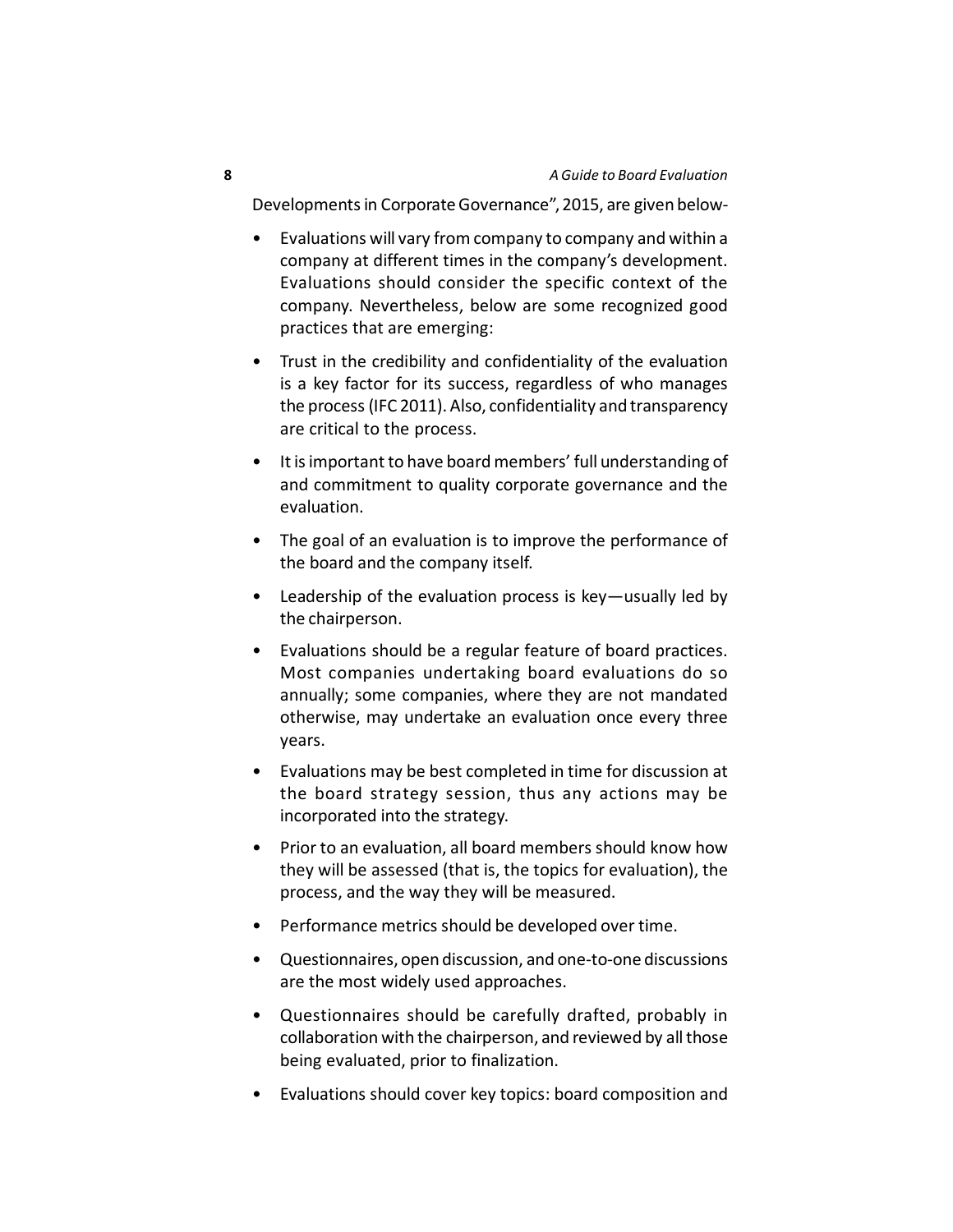#### *A Guide to Board Evaluation* **9**

structure, dynamics and functioning (including leadership and teamwork), role clarity, governance of strategy and risk, board accountability and oversight role, board decision making, board advice role, individual characteristics of directors (vision, contributions, behaviors, time availability, preparation, particular skills), chairperson's role, board functioning (notices, meeting processes, proactivity), and communication.

- An evaluation of board committees should cover issues pertinent to that particular committee.
- Evaluation results should remain confidential and be analyzed, distributed to board members, and discussed in an open and non-confrontational manner.
- Any evaluation should focus on the improvement of board performance and thus should lead to the development of an action plan to address issues arising.
- The process itself should be reviewed for improvements.
- Disclosure of the evaluation goals and process should be communicated to shareholders in the annual report, included in the company code of corporate governance, and placed on the company website.
- Board evaluations can be a sensitive issue to some people. It is important to be aware of this possibility and to deal with sensitivities.
- Evaluations may expose board weaknesses that, if not attended to, may provide information for a later litigation process.
- Safeguards should be built into the system to protect both the company and individual directors.
- It is essential for any independent evaluator to be experienced in board evaluations, be seen to be independent and fair, and be respected for his or her approach.
- The evaluation may destroy board collegiality if it is not handled well and if directors' comments on peers are too harsh or ill-considered.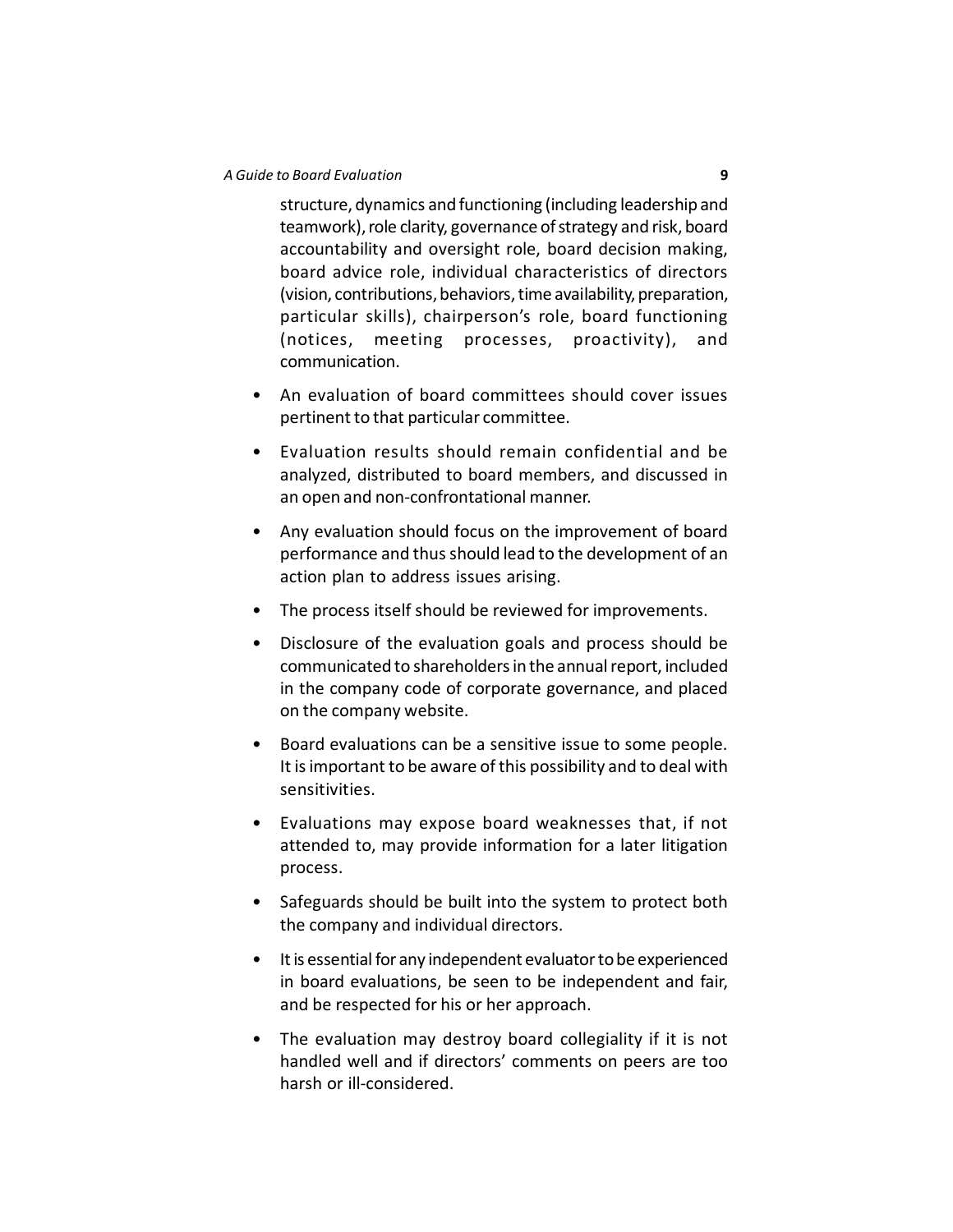• Careful consideration should take place before management is included in the evaluation process. The presence of management may constrain directors' comments

#### **(2) G20/OECD Principles of Corporate Governance**

The revised/updated G20 Principles maintain many of the recommendations from earlier versions as continuing essential components of an effective corporate governance framework. The chapter on the responsibilities of the board provides for a new principle recommending board training and evaluation and a recommendation on considering the establishment of specialized board committees in areas such as remuneration, audit and risk management.

In the 2004 version of the OECD Principles, there was little reference to board evaluations, and only as a voluntary, recommended practice. In the intervening 11 years to 2015, pressure built for board evaluations to become the norm. The revised Principles make it clear that board evaluation is a way to ensure continual board development, with the goal of achieving an independent board capable of objective judgment. Board evaluation is now a corporate governance priority.

OECD Principle VI.E.4 as Revised in 2015 provides:

Boards should regularly carry out evaluations to appraise their performance and assess whether they possess the right mix of background and competences.

In order to improve board practices and the performance of its members, an increasing number of jurisdictions now encourage companies to engage in board training and voluntary board evaluation that meet the needs of the individual company. Particularly in large companies, board evaluation can be supported by external facilitators to increase objectivity. Unless certain qualifications are required, such as for financial institutions, this might include that board members acquire appropriate skills upon appointment. Thereafter, board members may remain abreast of relevant new laws, regulations, and changing commercial and other risks through in-house training and external courses. In order to avoid groupthink and bring a diversity of thought to board discussion, boards should also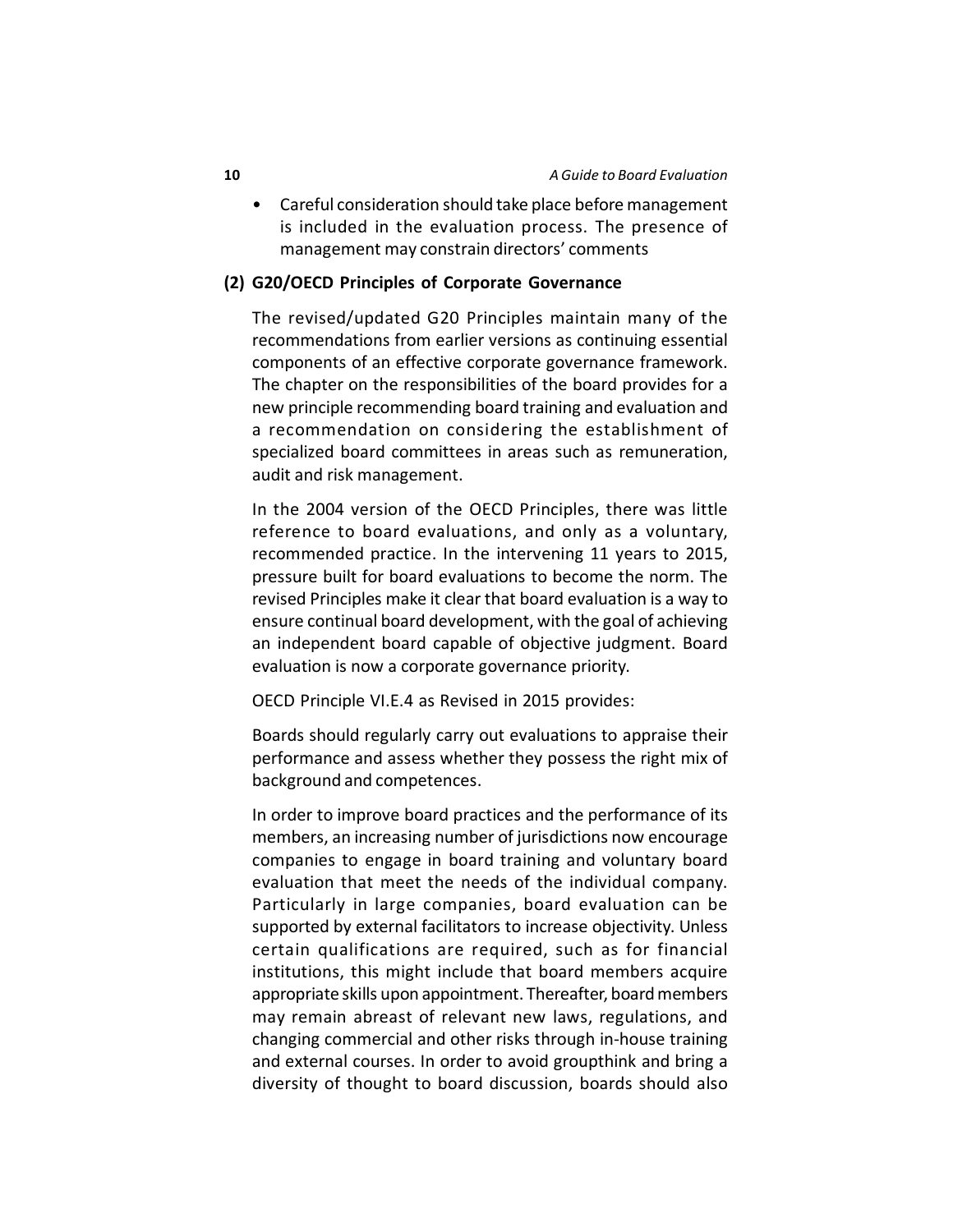#### *A Guide to Board Evaluation* **11**

consider if they collectively possess the right mix of background and competences.

Countries may wish to consider measures such as voluntary targets, disclosure requirements, boardroom quotas, and private initiatives that enhance gender diversity on boards and in senior management.

#### **(3) ICGN Global Governance Principles**

The ICGN Global Governance Principles describe the responsibilities of boards and shareholders respectively and aim to enhance dialogue between the two parties. The Principles apply predominantly to publicly listed companies and set out expectations around corporate governance issues that are most likely to influence investment decision-making. They are also relevant to non-listed companies which aspire to adopt high standards of corporate governance practice. The Principles are relevant to all types of board structure including one-tier and two-tier arrangements.

- The ICGN Global Governance principles provides for the following responsibilities of the board:
	- The Board should ensure a formal, fair and transparent process for nomination, election and evaluation of directors;
	- The Board should conduct an objective board evaluation on a regular basis, consistently seeking to enhance board effectiveness.
- It also provides that the nomination committee should evaluate the process for a rigorous review of the performance of the board, the company secretary (where such a position exists), the board's committees and individual directors prior to being proposed for re-election.
- The board should also periodically (preferably every three years) engage an independent outside consultant to undertake the evaluation.
- The non-executive directors, led by the lead independent director, should be responsible for performance evaluation of the chair, taking into account the views of executive officers.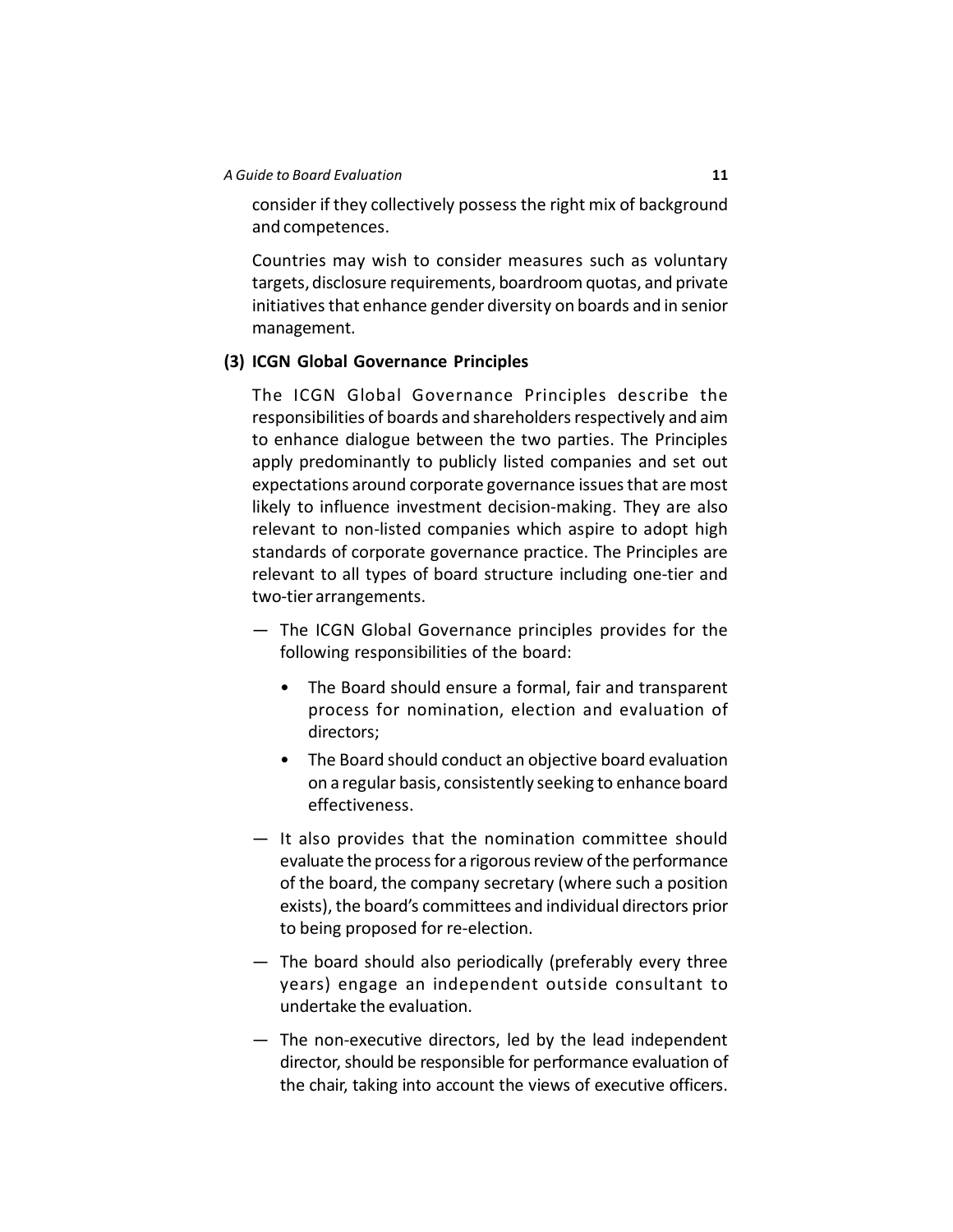- The board should disclose the process for evaluation and, as far as reasonably possible, any material issues of relevance arising from the conclusions and any action taken as a consequence.
- The Nomination committee should be responsible for the appointment of independent consultants for recruitment or evaluation including their selection and terms of engagement and publically disclosing their identity and consulting fees.

#### **(4) UK Corporate Governance Code 2016**

The first version of the UK Corporate Governance Code (the Code) was framed in 1992 by the Cadbury Committee. The recommendations in the Cadbury Report have been added to at regular intervals since 1992. In 2003 the Code was updated to incorporate recommendations from reports on the role of nonexecutive directors and the role of the audit committee.

In 2016, a revised version of the UK Corporate Governance Code was published containing guidance on risk management and internal controls, remuneration policies and engagement with shareholders etc.

*The revised Code provides that for board effectiveness it is required that the board should undertake a formal and rigorous annual evaluation of its own performance and that of its committees and individual directors.*

#### **Supporting Principles**

Evaluation of the board should consider the balance of skills, experience, independence and knowledge of the company on the board, its diversity, including gender, how the board works together as a unit, and other factors relevant to its effectiveness.

The chairman should act on the results of the performance evaluation by recognising the strengths and addressing the weaknesses of the board and, where appropriate, proposing new members be appointed to the board or seeking the resignation of directors.

Individual evaluation should aim to show whether each director continues to contribute effectively and to demonstrate commitment to the role (including commitment of time for board and committee meetings and any other duties).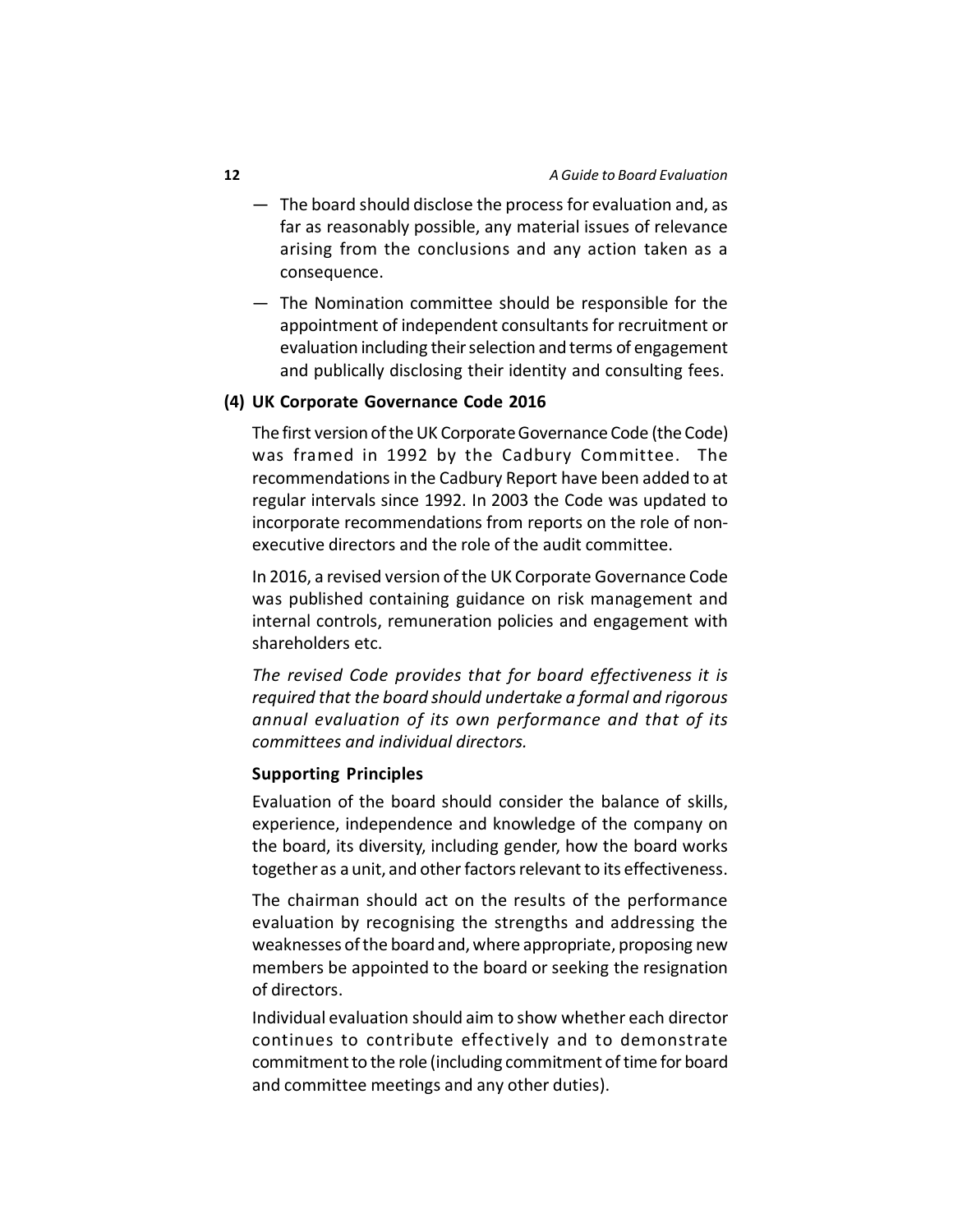#### *A Guide to Board Evaluation* **13**

#### *Code Provisions*

B.6.1. The board should state in the annual report how performance evaluation of the board, its committees and its individual directors has been conducted.

B.6.2. Evaluation of the board of FTSE 350 companies should be externally facilitated at least every three years. The external facilitator should be identified in the annual report and a statement made as to whether they have any other connection with the company.

B.6.3. The non-executive directors, led by the senior independent director, should be responsible for performance evaluation of the chairman, taking into account the views of executive directors.

#### **(5) ASX Corporate Governance Council - Australia**

The ASX Corporate Governance Council Principles and Recommendations were initially introduced in 2003 and subsequent revisions were made in 2007 and 2010. As a result of the events that occurred both before and during the Global Financial Crisis, a number of jurisdictions adopted new legislation to tighten corporate governance codes. Australia also comprehensively reviewed and released the third edition of the Principles and Recommendations in 2014.

# **Principle 1: Lay solid foundations for management and oversight**

A listed entity should establish and disclose the respective roles and responsibilities of its board and management and how their performance is monitored and evaluated.

*Recommendation 1.6* : A listed entity should: (a) have and disclose a process for periodically evaluating the performance of the board, its committees and individual directors; and (b) disclose, in relation to each reporting period, whether a performance evaluation was undertaken in the reporting period in accordance with that process. Commentary The board performs a pivotal role in the governance framework of a listed entity. It is essential that the board has in place a formal and rigorous process for regularly reviewing the performance of the board, its committees and individual directors and addressing any issues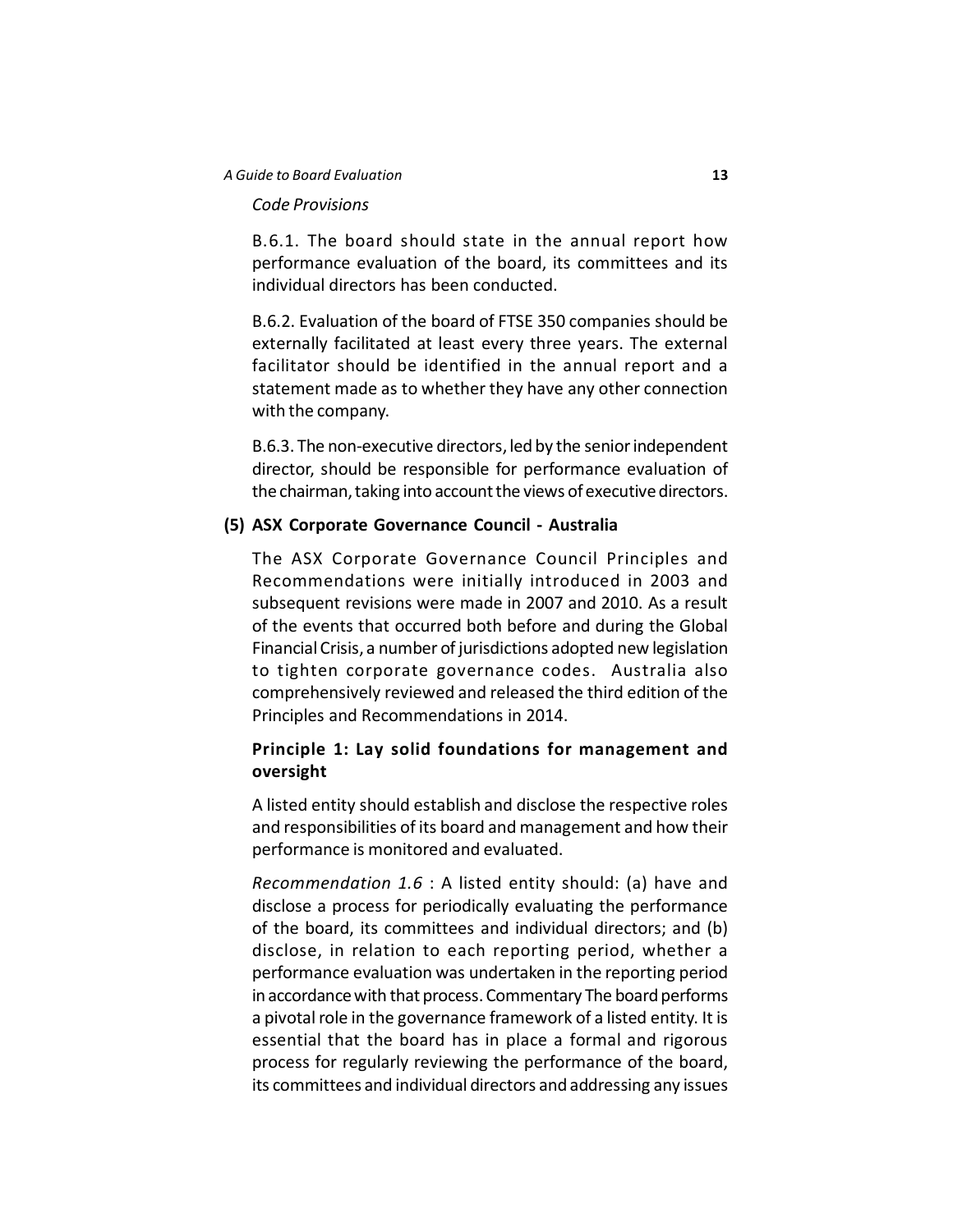that may emerge from that review. The board should consider periodically using external facilitators to conduct its performance reviews. A suitable non-executive director (such as the deputy chair or the senior independent director, if the entity has one), should be responsible for the performance evaluation of the chair, after having canvassed the views of the other directors. When disclosing whether a performance evaluation has been undertaken the entity should, where appropriate, also disclose any insights it has gained from the evaluation and any governance changes it has made as a result.

*Recommendation 1.7* : A listed entity should: (a) have and disclose a process for periodically evaluating the performance of its senior executives; and (b) disclose, in relation to each reporting period, whether a performance evaluation was undertaken in the reporting period in accordance with that process. Commentary The performance of a listed entity's senior management team will usually drive the performance of the entity. It is essential that a listed entity has in place a formal and rigorous process for regularly reviewing the performance of its senior executives and addressing any issues that may emerge from that review.

#### **Principle 2: Structure the board to add value**

A listed entity should have a board of an appropriate size, composition, skills and commitment to enable it to discharge its duties effectively

The role of the nomination committee is usually to review and make recommendations to the board in relation to the process for recruiting a new director, including evaluating the balance of skills, knowledge, experience, independence and diversity on the board and, in the light of this evaluation, preparing a description of the role and capabilities required for a particular appointment.

## **(6) King IV Code of Governance, South Africa**

The King Committee published the King IV Report on Corporate Governance for South Africa 2016 (King IV) on 1 November 2016. King IV is effective in respect of financial years commencing on or after 1 April 2017. King IV replaces King III in its entirety. While King III called on companies to apply or explain, King IV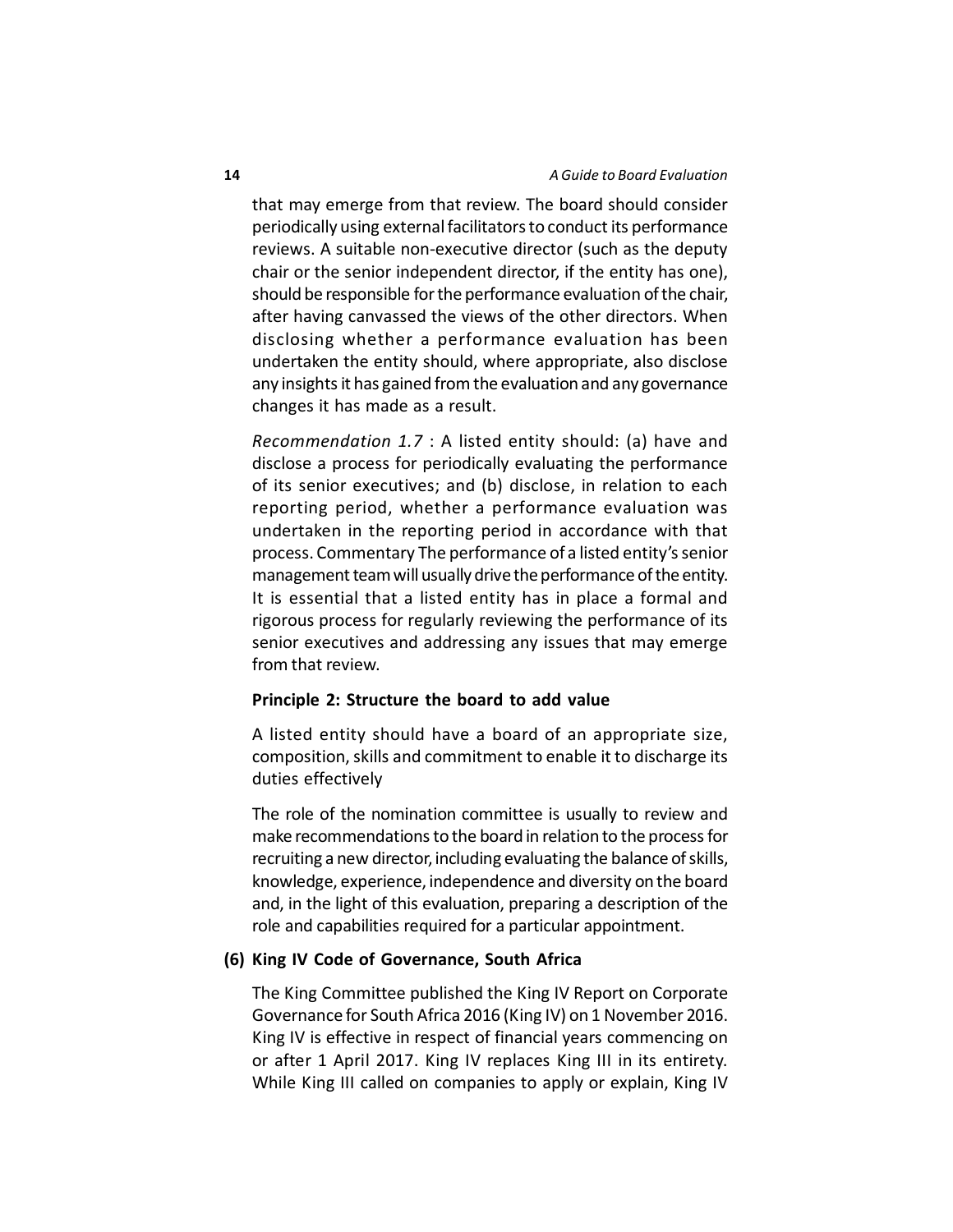#### *A Guide to Board Evaluation* **15**

assumes application of all principles, and requires entities to explain how the principles are applied – thus, apply and explain. King IV is principle- and outcomes-based rather than rules-based. The focus is on transparency and targeted, well-considered disclosures. King IV recognises information in isolation of technology as a corporate asset that is part of the company's stock of intellectual capital and confirms the need for governance structures to protect and enhance this asset. There is a new emphasis on the roles and responsibilities of stakeholder.

King III recommended that an evaluation of the governing body, its committees and its individual members be conducted every year. To provide for sufficient time to appropriately respond to the results of such performance evaluations, the King IV Code recommends for a formal evaluation process to be conducted at least every two years. Every alternate year, the governing body should schedule an opportunity for consideration, reflection and discussion of its performance.

#### **Evaluations of the performance of the governing body**

*Governing body's primary governance role and responsibilities: Principle 9: The governing body should ensure that the evaluation of its own performance and that of its committees, its chair and its individual members, support continued improvement in its performance and effectiveness.*

#### **Recommended Practices**

- The governing body should assume responsibility for the evaluation of its own performance and that of its committees, its chair and its individual members by determining how it should be approached and conducted.
- The governing body should appoint an independent nonexecutive member to lead the evaluation of the chair's performance if a lead independent is not in place.
- A formal process, either externally facilitated or not in accordance with methodology approved by the governing body, should be followed for evaluating the performance of the governing body, its committees, its chair and its individual members at least every two years.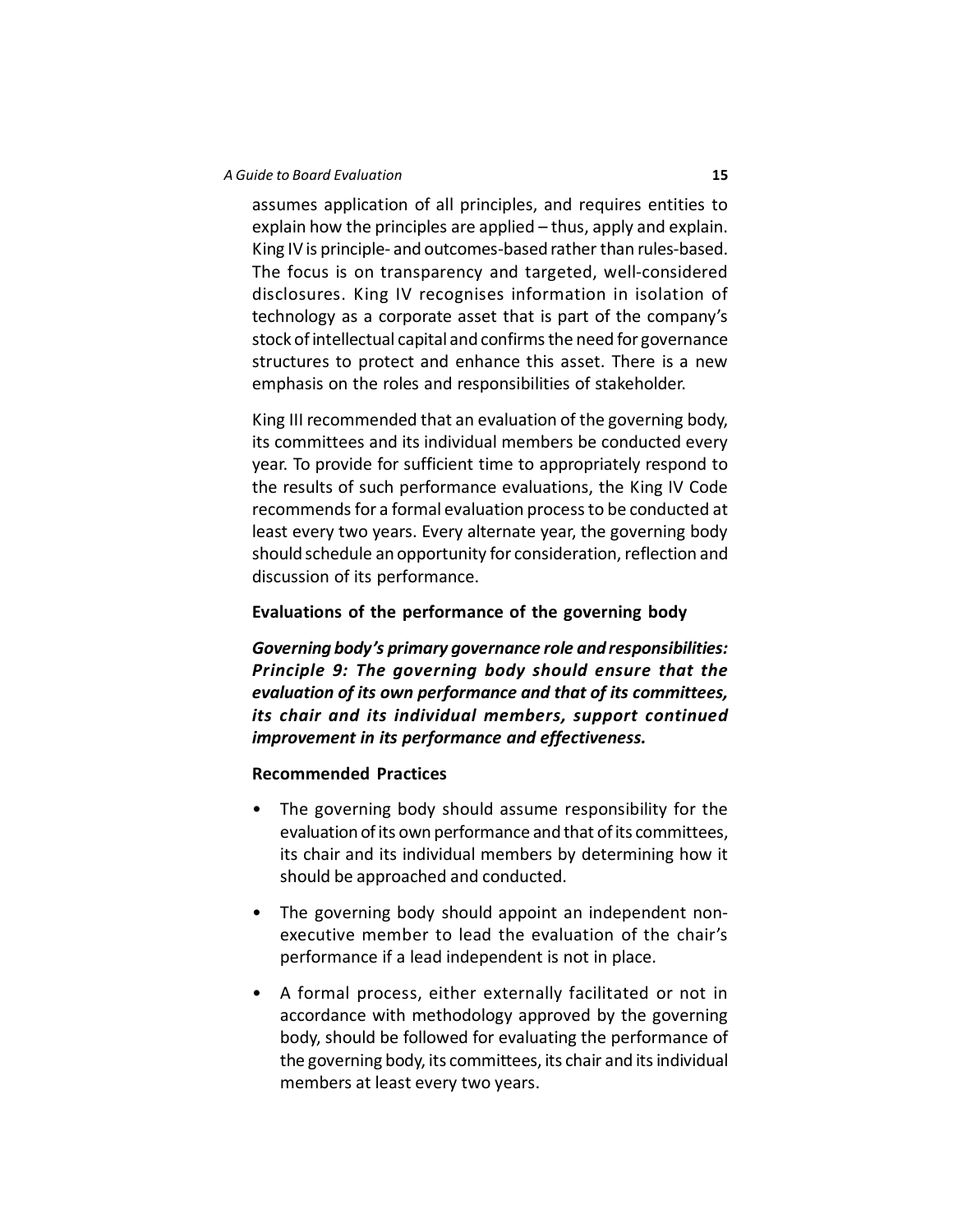- Every alternate year, the governing body should schedule in its yearly work plan an opportunity for consideration, reflection and discussion of its performance and that of its committees, its chair and its members as a whole.
- The following should be disclosed in relation to the evaluation of the performance of the governing body:
	- A description of the performance evaluations undertaken during the reporting period, including their scope, whether they were formal or informal, and whether they were externally facilitated or not.
	- An overview of the evaluation results and remedial actions taken.
	- Whether the governing body is satisfied that the evaluation process is improving its performance and effectiveness

#### **(7) Code of Corporate Governance, Singapore**

The Code of Corporate Governance, Singapore was first issued by the Corporate Governance Committee in 2001. The Code is not mandatory but listed companies are required under the Singapore Exchange Listing Rules to disclose their corporate governance practices and give explanations for deviations from the Code in their annual reports.

The Council on Corporate Disclosure and Governance initiated a review of the Code in May 2004. A revised Code was issued on July 2005.

The Code of Corporate Governance came under the purview of Monetary Authority of Singapore (MAS) and Singapore Exchange (SGX) with effect from 1st September 2007 to clarify and streamline responsibilities for corporate governance matters for listed companies, bringing it under the sectoral regulator.

The Corporate Governance Council conducted a comprehensive review of the Code, and submitted its recommendations to MAS in 2011.

MAS issued a revised Code of Corporate Governance on May 2012. The 2012 Code of Corporate Governance superseded and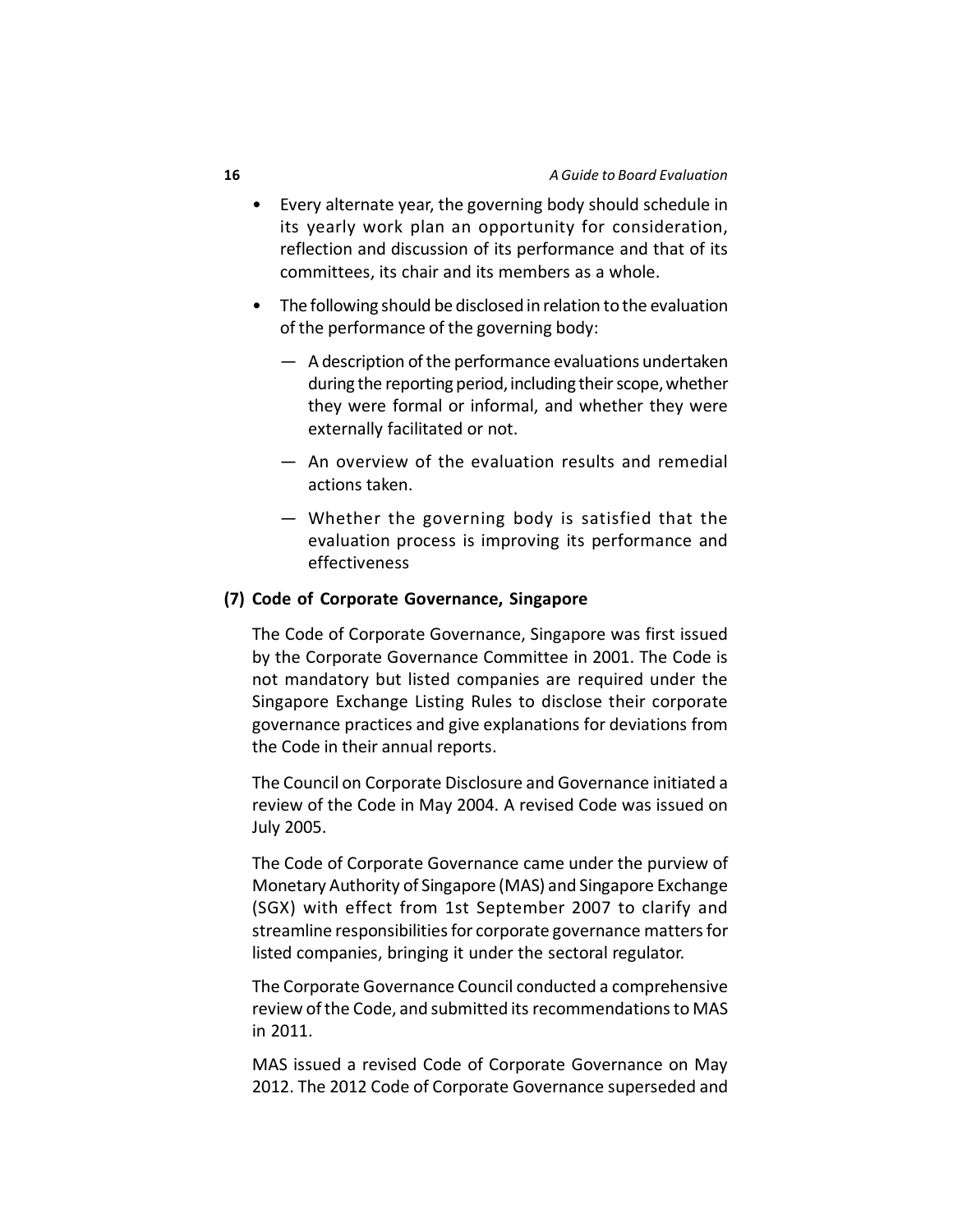replaced the Code that was issued in July 2005. The Code was effective in respect of Annual Reports relating to financial years commencing from 1 November 2012.

The Singapore Corporate Governance Code of May 2012 included for the first time a requirement that boards conduct a formal assessment of their effectiveness.

*Principle 5 on Board Performance: There should be a formal annual assessment of the effectiveness of the Board as a whole and its board committees and the contribution by each director to the effectiveness of the Board.*

#### **Guidelines**

- 5.1 Every Board should implement a process to be carried out by the Nomination Committee for assessing the effectiveness of the Board as a whole and its board committees and for assessing the contribution by the Chairman and each individual director to the effectiveness of the Board. The Board should state in the company's Annual Report how the assessment of the Board, its board committees and each director has been conducted. If an external facilitator has been used, the Board should disclose in the company's Annual Report whether the external facilitator has any other connection with the company or any of its directors. This assessment process should be disclosed in the company's Annual Report.
- 5.2 The Nomination Committee should decide how the Board's performance may be evaluated and propose objective performance criteria. Such performance criteria, which allow for comparison with industry peers, should be approved by the Board and address how the Board has enhanced longterm shareholder value. These performance criteria should not be changed from year to year, and where circumstances deem it necessary for any of the criteria to be changed, the onus should be on the Board to justify this decision.
- 5.3 Individual evaluation should aim to assess whether each director continues to contribute effectively and demonstrate commitment to the role (including commitment of time for meetings of the Board and board committees, and any other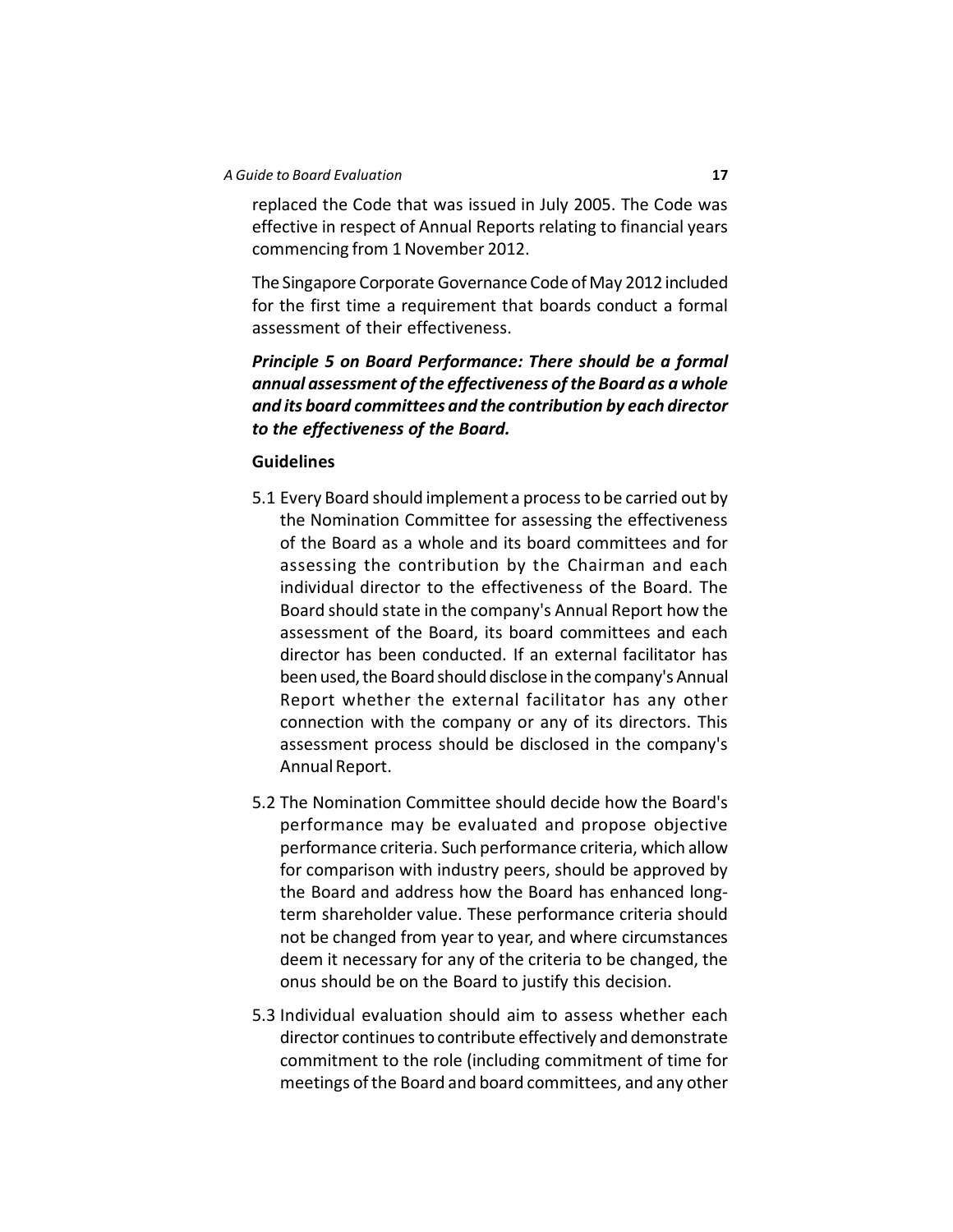duties). The Chairman should act on the results of the performance evaluation, and, in consultation with the Nomination Committee, propose, where appropriate, new members to be appointed to the Board or seek the resignation of directors.

\*\*\*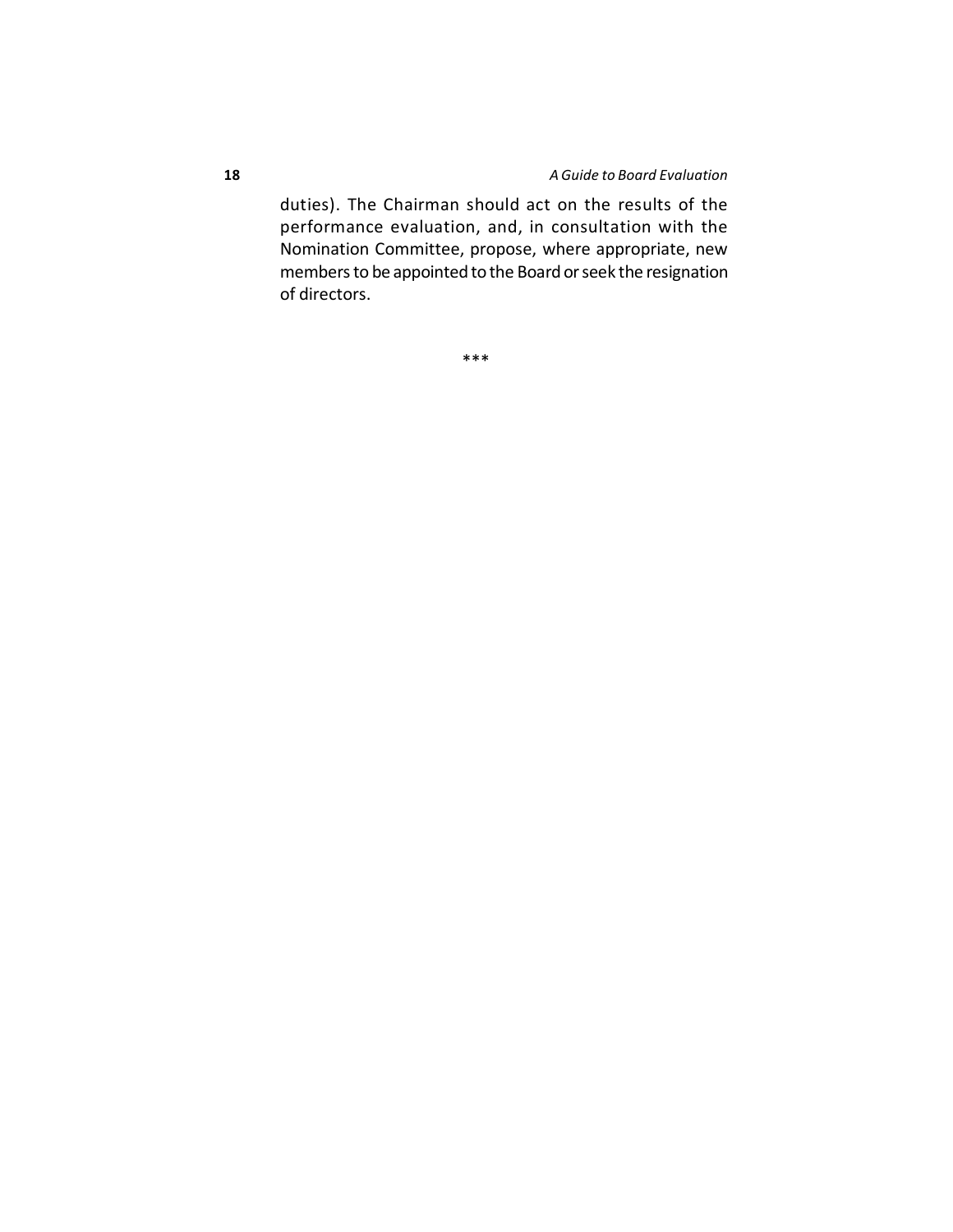|                                                              | UK                                                                                                          | <b>USA</b><br>(NYSE Corporate<br>Governance<br>Guidelines)                                                 | <b>SOUTH AFRICA</b>                                                                                                                                                                                                  | AUSTRALIA                                                                                                                                                                                                                                             | SINGAPORE                                                                                                                                                              |
|--------------------------------------------------------------|-------------------------------------------------------------------------------------------------------------|------------------------------------------------------------------------------------------------------------|----------------------------------------------------------------------------------------------------------------------------------------------------------------------------------------------------------------------|-------------------------------------------------------------------------------------------------------------------------------------------------------------------------------------------------------------------------------------------------------|------------------------------------------------------------------------------------------------------------------------------------------------------------------------|
| <b>MODE</b>                                                  | Internal<br>and<br><b>External facilitated</b><br>evaluation                                                | Annual<br>self-<br>evaluation                                                                              | Internal<br>and<br>External evaluation<br>(chairman or an<br>independent<br>provider.)                                                                                                                               | <b>External facilitators</b><br>is recommended                                                                                                                                                                                                        | Internal and<br>External<br>evaluation                                                                                                                                 |
| <b>EVALUATION OF</b><br><b>INDIVIDUAL</b><br><b>DIRECTOR</b> | The board should<br>undertake a formal<br>and rigorous annual<br>evaluation of its<br>individual directors. | annual self-<br>An<br>evaluation of the<br>performance of the<br>board of directors<br>and its committees. | The evaluation of<br>individual<br>the<br>directors should be<br>performed every<br>year.<br>The nomination for<br>the<br>re-<br>appointment of a<br>director should only<br>after the<br>occur<br>evaluation of the | The board has in place<br>a formal and rigorous<br>process for regularly<br>reviewing<br>the<br>performance of the<br>board, its committees<br>individual<br>and<br>directors<br>and<br>addressing any issues<br>that may emerge from<br>that review. | There should be<br>a formal annual<br>assessment of<br>the effective-<br>ness of the<br>contribution by<br>each director to<br>the effective-<br>ness of the<br>Board. |

# **COMPARATIVE TABLE OF BOARD EVALUATION IN VARIOUS COUNTRIES**

 $\vec{9}$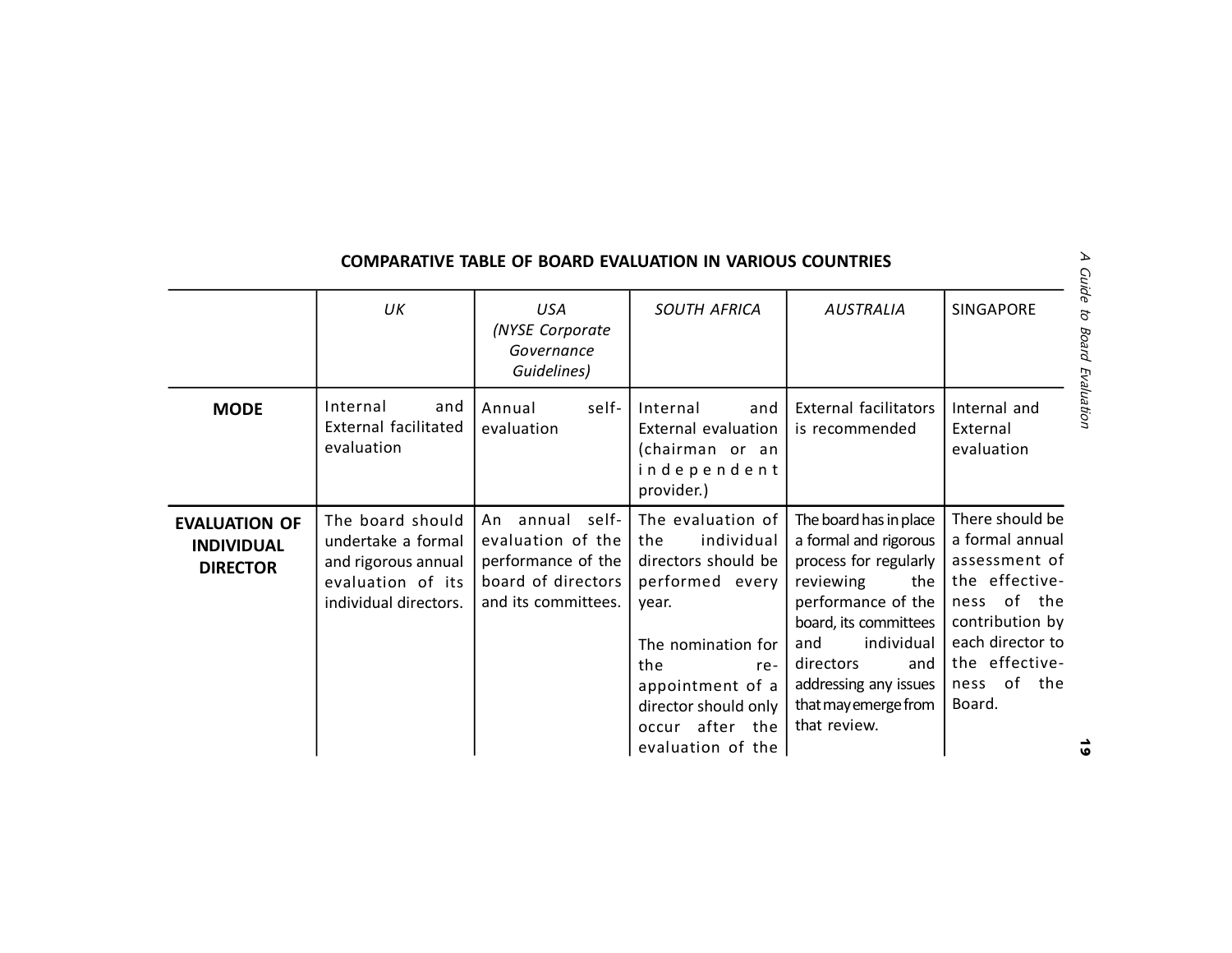|                                      | Individual evalua-<br>tion should aim to<br>show whether each<br>director continues<br>contri-bute<br>to<br>effectively and to<br>demonstrate<br>commitment to the<br>role. |        | performance and<br>attendance of the<br>director.                    |      | Individual eva- $\frac{1}{6}$<br>luation should<br>aim to assess<br>whether each<br>director<br>continues to<br>contribute<br>effectively and<br>demonstrate<br>commitment to<br>role<br>the<br>(including<br>commitment of<br>for<br>time<br>meetings of the<br>Board<br>and<br>board<br>committees,<br>and any other<br>duties) |                           |
|--------------------------------------|-----------------------------------------------------------------------------------------------------------------------------------------------------------------------------|--------|----------------------------------------------------------------------|------|-----------------------------------------------------------------------------------------------------------------------------------------------------------------------------------------------------------------------------------------------------------------------------------------------------------------------------------|---------------------------|
| <b>EVALUATION OF</b><br><b>BOARD</b> | The board should<br>undertake a formal<br>and rigorous annual<br>evaluation of its                                                                                          | $-do-$ | The evaluation of<br>the board should<br>be performed every<br>year. | -do- | There should be<br>a formal annual<br>assessment of the<br>effectiveness                                                                                                                                                                                                                                                          | Guide to Board Evaluation |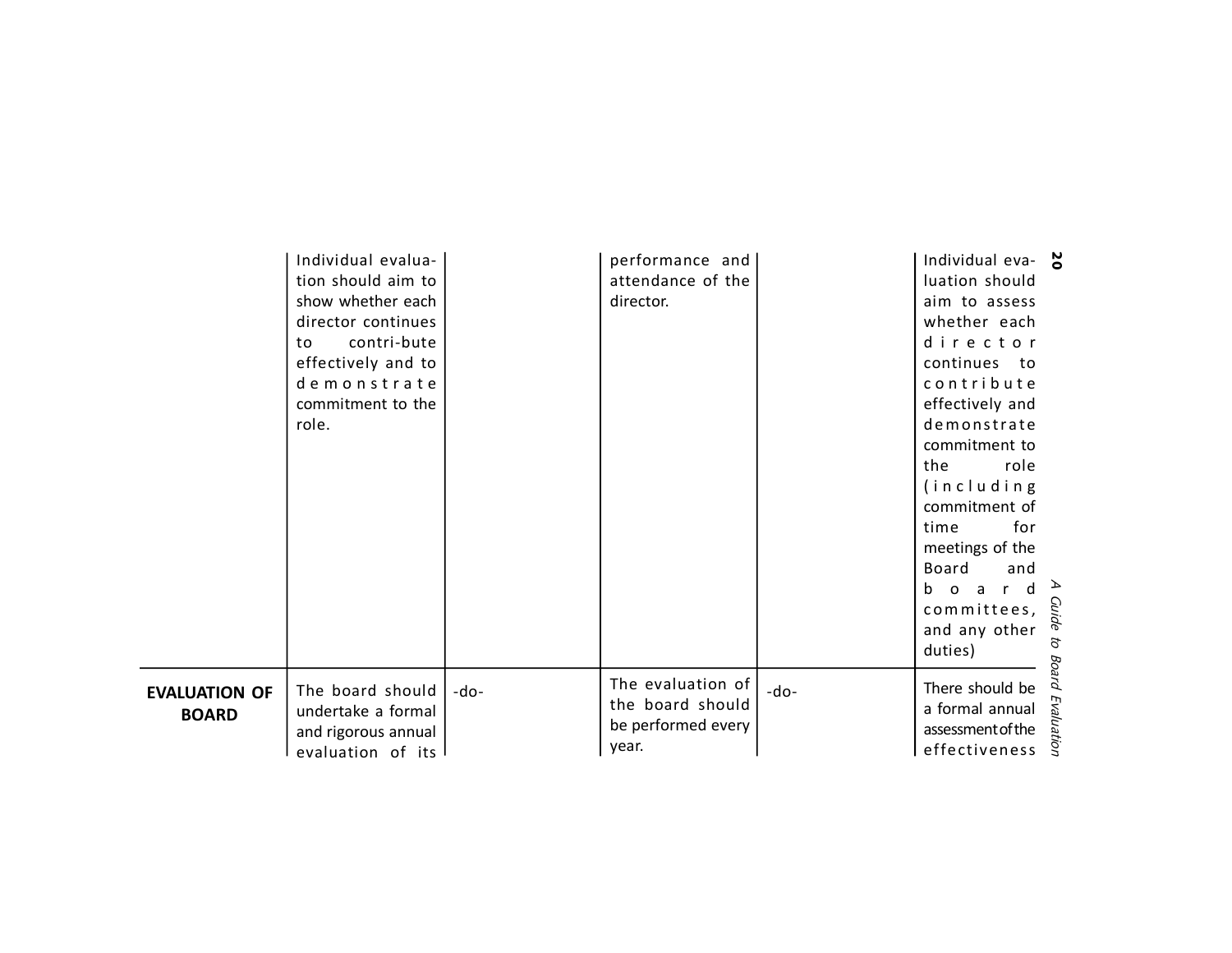|                                                           | perfor-<br>own<br>mance.<br>Evaluation of the<br>board of FTSE 350<br>companies should<br>externally<br>be<br>facilitated at least<br>every three years. |        | results<br>of<br>The.<br>performance eva-<br>should<br>luations<br>identify training<br>needs for directors. |      | of the Board as $\rightarrow$<br>a whole.<br>If an external<br>facilitator has<br>been used, the<br>Board should<br>disclose in the<br>company's grade<br>Annual Report<br>whether the<br>external facili-<br>tator has any<br>other connec-<br>tion with the<br>company or any<br>of its directors. | Guide<br>ą<br>Board |
|-----------------------------------------------------------|----------------------------------------------------------------------------------------------------------------------------------------------------------|--------|--------------------------------------------------------------------------------------------------------------|------|------------------------------------------------------------------------------------------------------------------------------------------------------------------------------------------------------------------------------------------------------------------------------------------------------|---------------------|
| <b>EVALUATION OF</b><br><b>BOARD</b><br><b>COMMITTEES</b> | The board should<br>undertake a formal<br>and rigorous annual<br>evaluation of its<br>committees.                                                        | $-do-$ | The evaluation of $\vert$<br>board<br>the<br>committees should<br>be performed every<br>year.                | -do- | There should be<br>a formal annual<br>assessment of<br>the effective-<br>ness of the board<br>committees.                                                                                                                                                                                            |                     |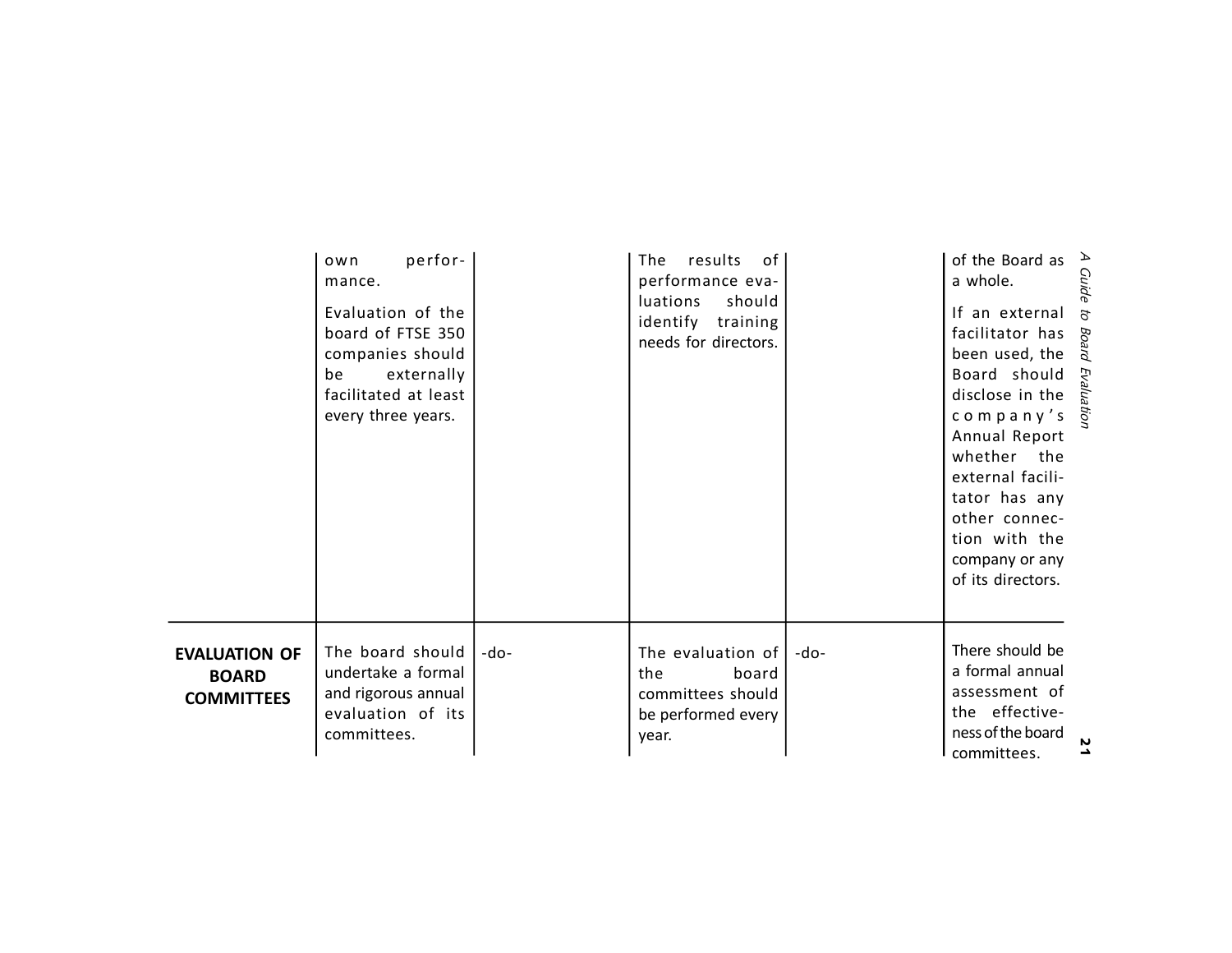|                                         |                                                                                                                                                                                                                               |                                                                            |                                                                                                                                                                |                                                                                                                                                                                                                                                                                                      | 22<br>Nothing<br>specific                                                                                                           |
|-----------------------------------------|-------------------------------------------------------------------------------------------------------------------------------------------------------------------------------------------------------------------------------|----------------------------------------------------------------------------|----------------------------------------------------------------------------------------------------------------------------------------------------------------|------------------------------------------------------------------------------------------------------------------------------------------------------------------------------------------------------------------------------------------------------------------------------------------------------|-------------------------------------------------------------------------------------------------------------------------------------|
| <b>EVALUATION OF</b><br><b>CHAIRMAN</b> | The non-executive<br>directors, led by the<br>senior independent<br>director, should be<br>responsible<br>for<br>performance<br>evaluation of the<br>chairman, taking<br>into account the<br>views of executive<br>directors. | Nothing Specific                                                           | Chairman's ability to<br>add value, and his<br>performance<br>against what is<br>expected of his role<br>and<br>function,<br>should be assessed<br>every year. | A suitable non-<br>executive director<br>(such as the deputy<br>chair or the senior<br>independent<br>director, if the<br>entity has one),<br>should<br>be<br>responsible for the<br>performance<br>evaluation of the<br>chair, after having<br>canvassed<br>the<br>views of the other<br>directors. | <b>Guide</b>                                                                                                                        |
| <b>DISCLOSURES</b>                      | The board should<br>state in the annual<br>report<br>how<br>performance eva-<br>luation of the board<br>has been conducted.                                                                                                   | The results of the<br>self evaluation are<br>disclosed<br>not<br>publicly. | An overview of the<br>appraisal process,<br>results and action<br>plans should be<br>disclosed in the<br>integrated report.                                    | listed<br>entity<br>A<br>should:<br>(a) have<br>and<br>disclose<br>for I<br>process<br>periodically<br>evaluating the $\mathsf{Imay}$                                                                                                                                                                | $\mathsf{T}$<br>h<br>e<br>g<br>Nomination<br>Board Evaluation<br>Committee<br>should decide<br>how the Board's<br>performance<br>be |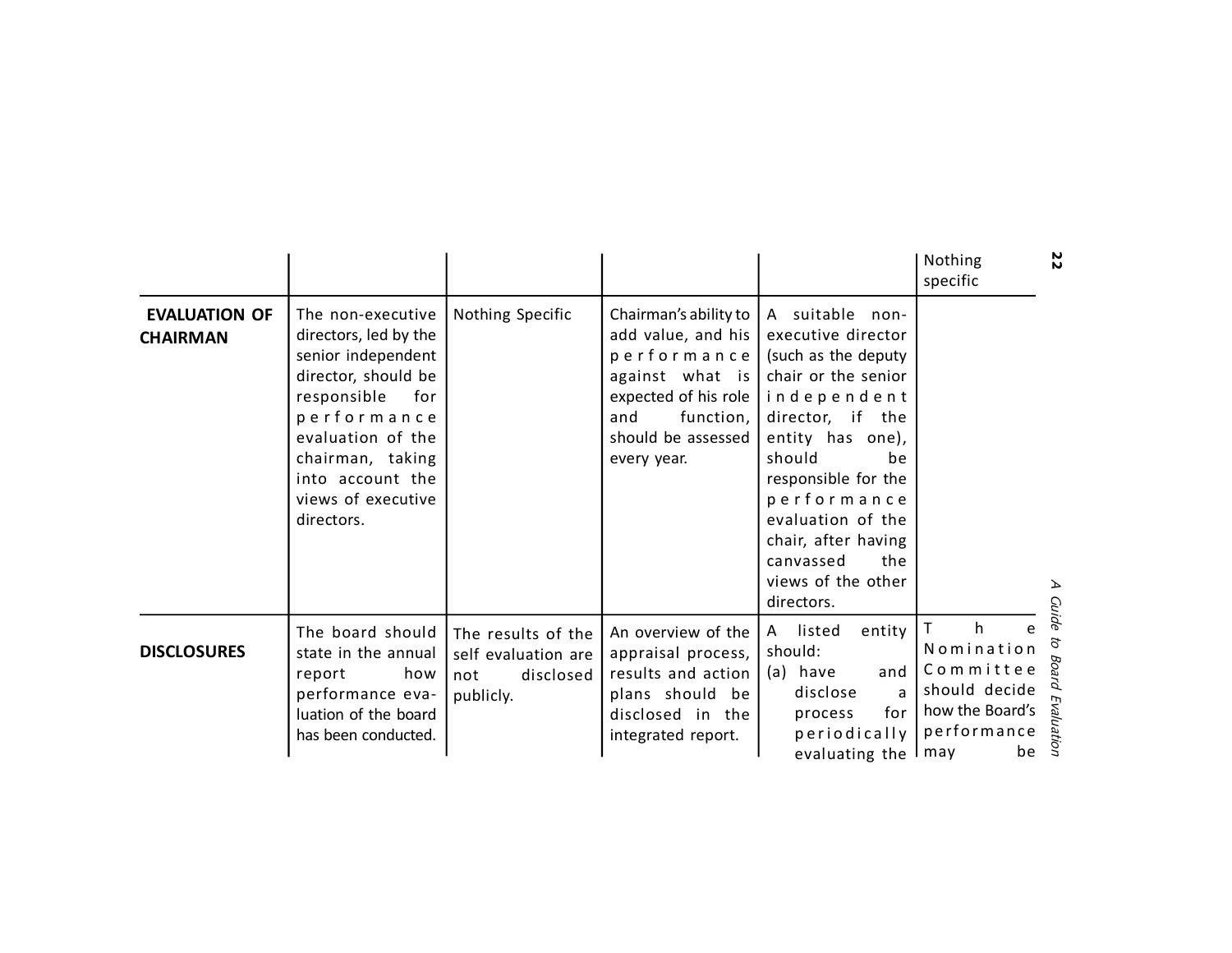|  |  | perfor-<br>the                 | evaluated and $\geq$                                 |            |
|--|--|--------------------------------|------------------------------------------------------|------------|
|  |  | mance of the<br>board,<br>its  | propose objec-<br>as tive perfor-<br>perfor-<br>tive |            |
|  |  | committees and                 | mance criteria.                                      |            |
|  |  | individual direc-<br>tors; and | The<br>Board<br>should state in                      | to Board   |
|  |  | (b) disclose,<br>in            | the company's                                        | Evaluation |
|  |  | relation to each               | Annual Report                                        |            |
|  |  | reporting                      | how its assess-                                      |            |
|  |  | period, whether                | ment has been                                        |            |
|  |  | a performance                  | conducted.                                           |            |
|  |  | evaluation was                 | There should be a                                    |            |
|  |  | undertaken in                  | formal<br>annual                                     |            |
|  |  | the reporting                  | assessment of the                                    |            |
|  |  | period in accor-               | effectiveness of                                     |            |
|  |  | dance with that                | the contri-bution                                    |            |
|  |  | process.                       | by each director to                                  |            |
|  |  |                                | the Board. The                                       |            |
|  |  |                                | Board should state                                   |            |
|  |  |                                | in the company's                                     |            |
|  |  |                                | Annual Report                                        |            |
|  |  |                                | how its assess-                                      |            |
|  |  |                                | ment has been                                        |            |
|  |  |                                | conducted.                                           | ш          |

23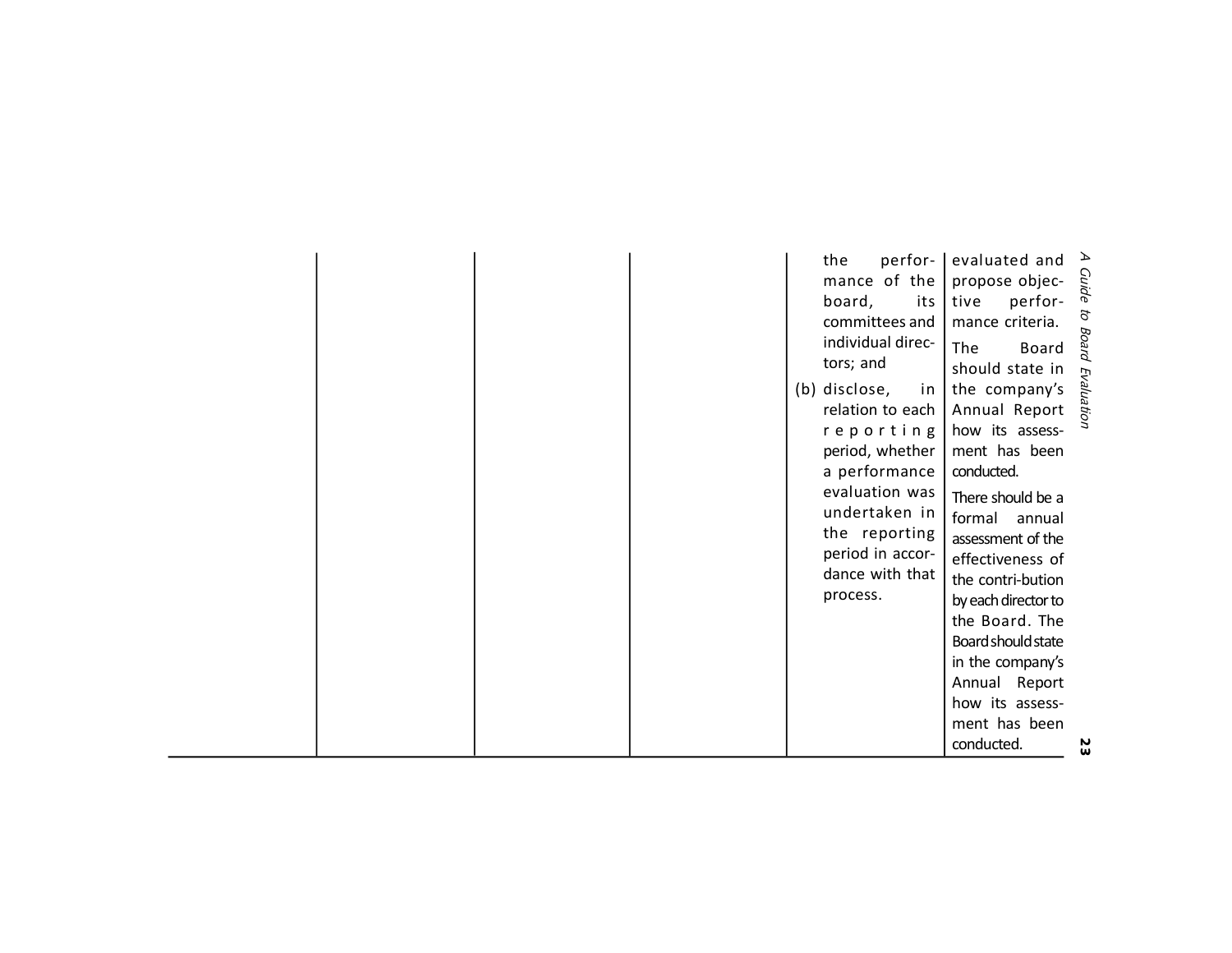# **Legal Framework in India**

In India the Companies Act, 2013 has introduced a slew of regulations focussed towards enhancing overall governance standards. Effective stewardship by the board has been amplified as one of the important cornerstones in the various requirements specified under the new Act.

The Companies Act, 2013 for the first time codifies the duties of directors, and specifies that the director of a company shall act in accordance with the articles of the company and also provides following mandate to the directors -

- A director of a company shall act in good faith in order to promote the objects of the company for the benefit of its members as a whole, and in the best interests of the company, its employees, the shareholders, community and for the protection of environment.
- A director of a company shall exercise his duties with due and reasonable care, skill and diligence and shall exercise independent judgment.
- A director of a company shall not involve in a situation in which he may have a direct or indirect interest that conflicts, or possibly may conflict, with the interest of the company.
- A director of a company shall not achieve or attempt to achieve any undue gain or advantage either to himself or to his relatives, partners, or associates and if such director is found guilty of making any undue gain, he shall be liable to pay an amount equal to that gain to the company.
- A director of a company shall not assign his office and any assignment so made shall be void.

Several other measures for increasing board effectiveness like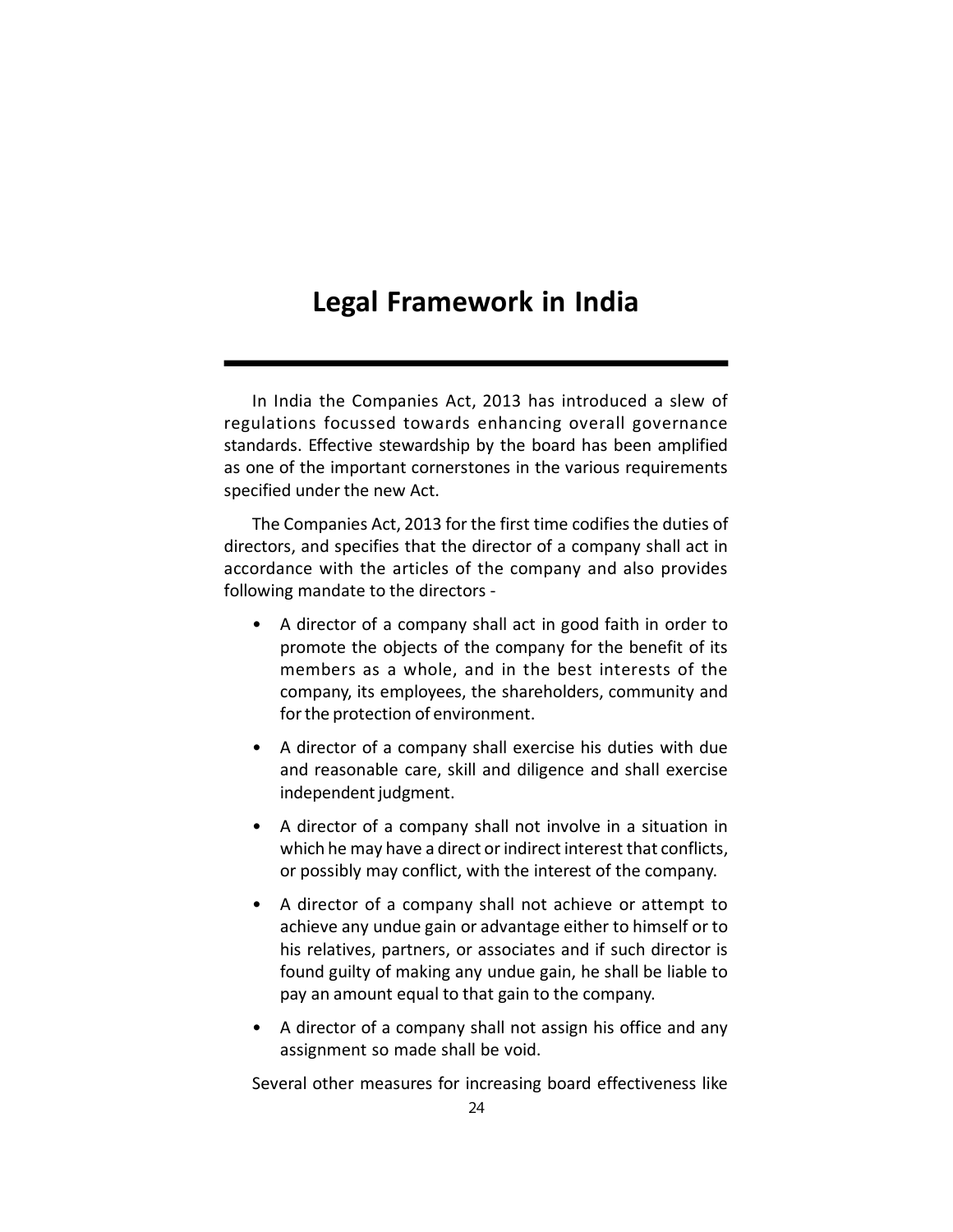#### *A Guide to Board Evaluation* **25**

performance evaluation of board of directors; training of independent directors, guidelines for remuneration of directors has been specified.

Board evaluation, until recently, was recognised as a good corporate governance practice and largely undertaken voluntarily. The erstwhile Clause 49 of the Listing Agreement as a non-mandatory requirement, provided for performance evaluation of non-executive directors by a peer group. Further, the Corporate Governance Voluntary Guidelines 2009 recommended that the Board should undertake a formal and rigorous evaluation of its own performance and that of its committee and individual directors. A few progressive companies however had been pursuing Board evaluation (and in some instances even peer evaluation of directors) voluntarily as they believed in its usefulness. In all these voluntary cases, the evaluation was led by the Chairperson and the assistance of independent external experts was seldom sought. However, the Companies Act, 2013 has introduced mandatory provisions for board evaluation in India. The Clause 49 of listing agreement which was revised in 2014 mandates performance evaluation of Independent Directors.

Currently legal provisions for board evaluation are provided under the Companies Act, 2013 and the SEBI (Listing Obligations and Disclosure Requirements) Regulations, 2015 for all listed entities.

#### **Requirements under the Companies Act, 2013**

# **1. Disclosure requirement in the Board's Report on Performance Evaluation**

*Section 134 (3) (p) read with Sub-rule (4) of Rule 8 of the Companies (Accounts) Rules, 2014 :* Every listed company and every other public company having paid-up share capital of twenty five crores or more calculated at the end of the preceding financial year should include in the report by its Board of Directors, a statement indicating the manner in which formal annual evaluation has been made by the Board of its own performance and that of its committees and individual directors.

*However, the Ministry of Corporate Affairs vide Notification No. G.S.R. 463(E) dated 5-6-2015 provided certain exemption to Government Companies.* Accordingly, the provisions of Section  $134(3)(p)$  does not apply in case the directors are evaluated by the Ministry or Department of the Central Government which is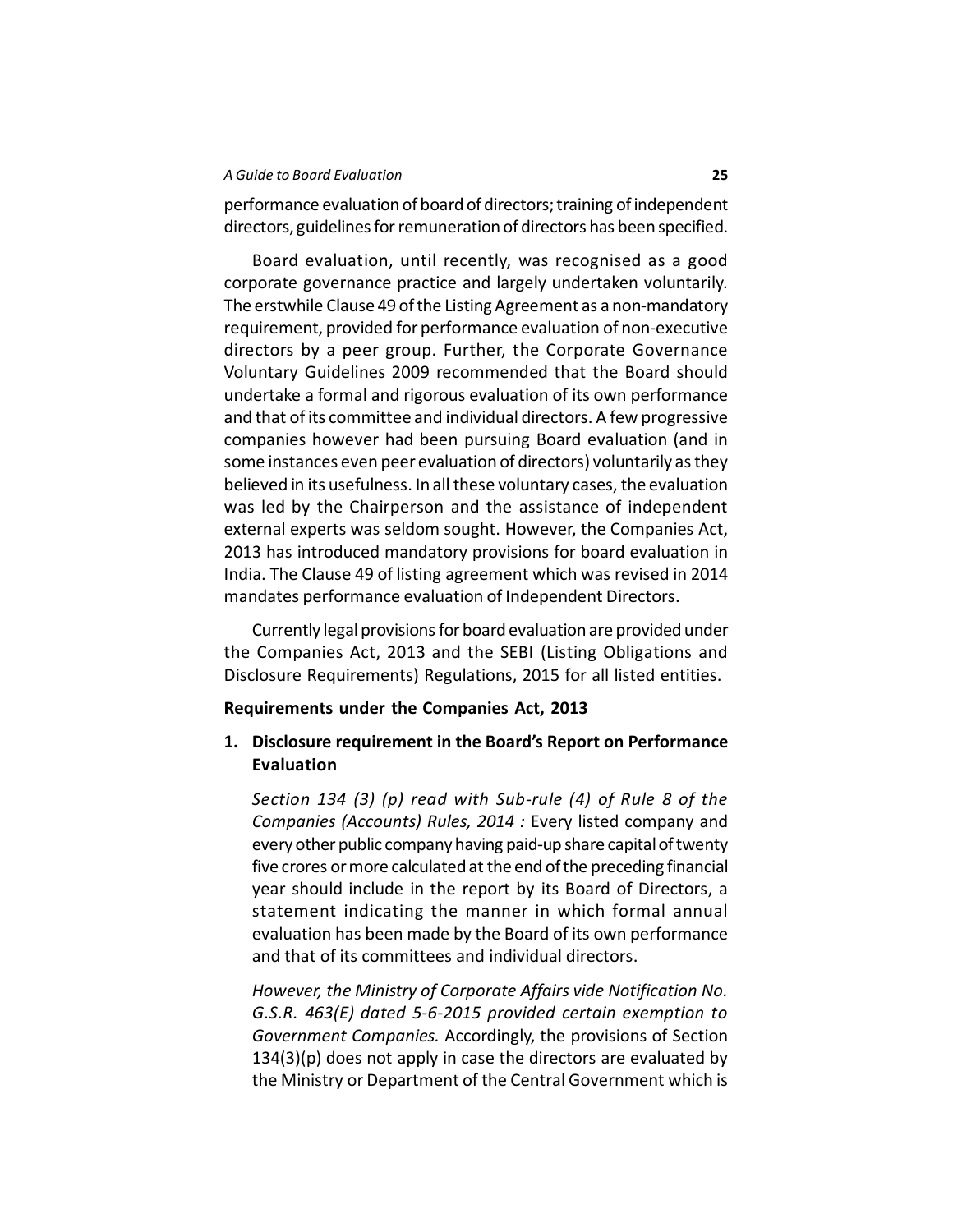administratively in charge of the company, or, as the case may be, the State Government, as per its own evaluation methodology.

However, keeping the importance of performance evaluation, the Department of Public Enterprises (DPE) has designed a format and laid down a procedure for filling up and evaluation of the Director's performance.

Thus, the Board of every listed company and every other public company having paid- up share capital of twenty five crores or more calculated at the end of the preceding financial year except Government Companies has to do formal annual evaluation of the-

- board
- its committees and
- all individual directors.

The Board's report of such companies must include a statement indicating the manner & criteria of formal Board Evaluation.

# **2. The Role of the Nominations and Remuneration Committee in Performance Evaluation of Directors**

*Section 178 (1) read with Rule 6 of the Companies (Meetings of Board and its Powers) Rules, 2014 :* The Board of Directors of every listed company and all public companies with a paid up capital of ten crore rupees or more; or having turnover of one hundred crore rupees or more; or having in aggregate, outstanding loans or borrowings or debentures or deposits exceeding fifty crore rupees or more shall constitute the Nomination and Remuneration Committee consisting of three or more non-executive directors out of which not less than onehalf shall be independent directors.

Provided that the chairperson of the company (whether executive or non-executive) may be appointed as a member of the Nomination and Remuneration Committee but shall not chair such Committee.

Further, the Companies (Amendment) Bill, 2016 has proposed to apply the section to public listed companies.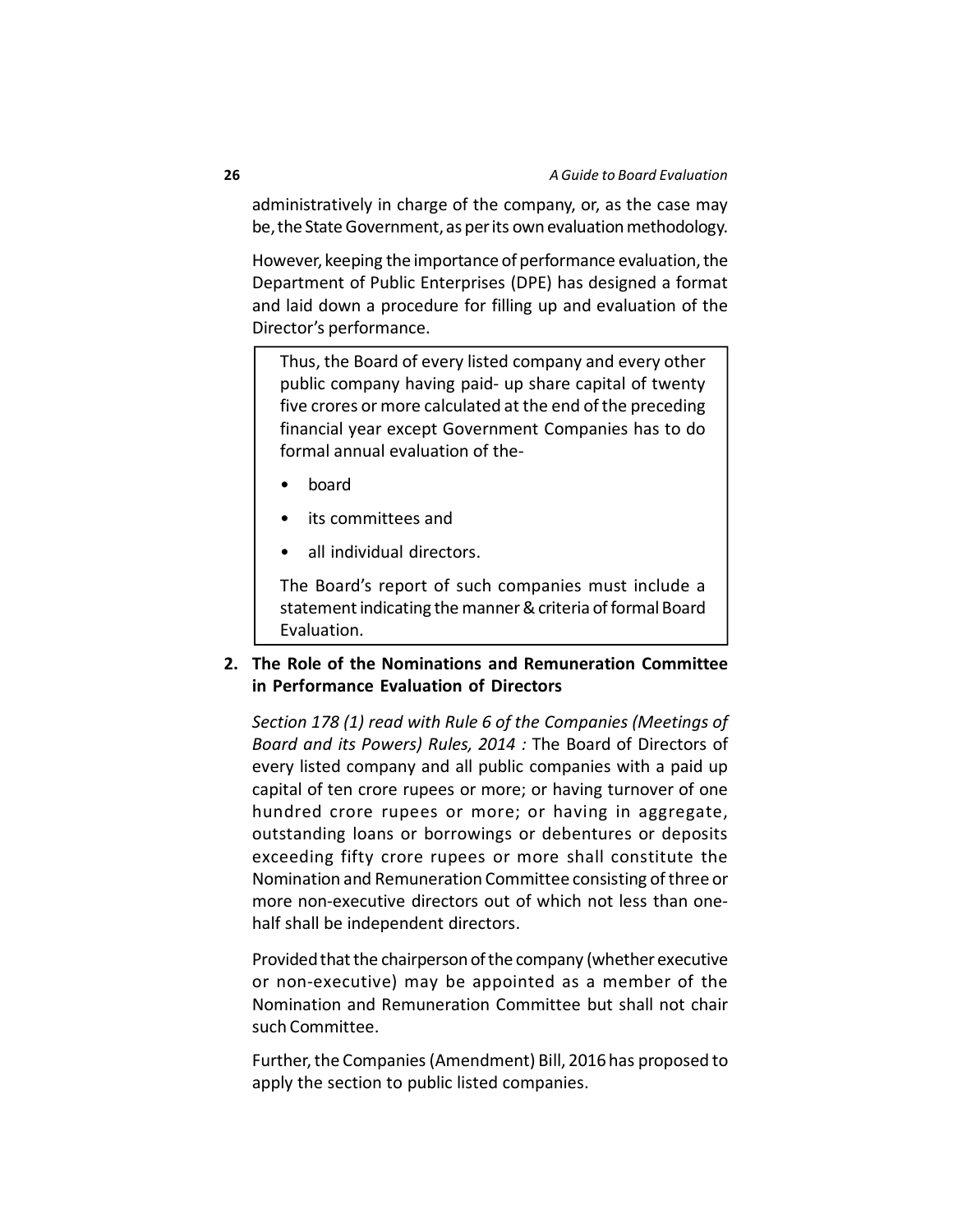*Section 178 (2) :* The Nomination and Remuneration Committee shall identify persons who are qualified to become directors and who may be appointed in senior management in accordance with the criteria laid down, recommend to the Board their appointment and removal and shall carry out evaluation of every director's performance.

Further, the Companies Amendment Bill, 2016 has proposed that the Committee shall specify the manner for effective evaluation of performance of Board, its committees and individual directors to be carried out either by the Board, by the Nomination and Remuneration Committee or by an independent external agency and review its implementation and compliance.

*Section 178 is not applicable to a company to which a licence is granted under the provisions of Section 8 of the Companies Act, 2013 (Notification No. GSR 466(E), dated 05-06-2015). Section 178(2) is not applicable to Government Companies except with regard to appointment of senior management & other employees (Notification No. GSR 463(E), dated 05-06- 2015).*

Therefore, the Nomination and Remuneration Committee of every listed company and all public companies with a paid up capital of ten crore rupees or more; or having turnover of one hundred crore rupees or more; or having in aggregate, outstanding loans or borrowings or debentures or deposits exceeding fifty crore rupees or more except Section 8 Companies and Government Companies shall formulate criteria for evaluation of performance of independent directors and the board of directors.

*Note* : The paid up share capital or turnover or outstanding loans, or borrowings or debentures or deposits, as the case may be, as existing on the date of last audited Financial Statements shall be taken into account.

# **3. Independent Directors' Role in Performance Evaluation of Boards, Non-independent Directors and Chairperson**

Section 149(8) of the Act provides that the company and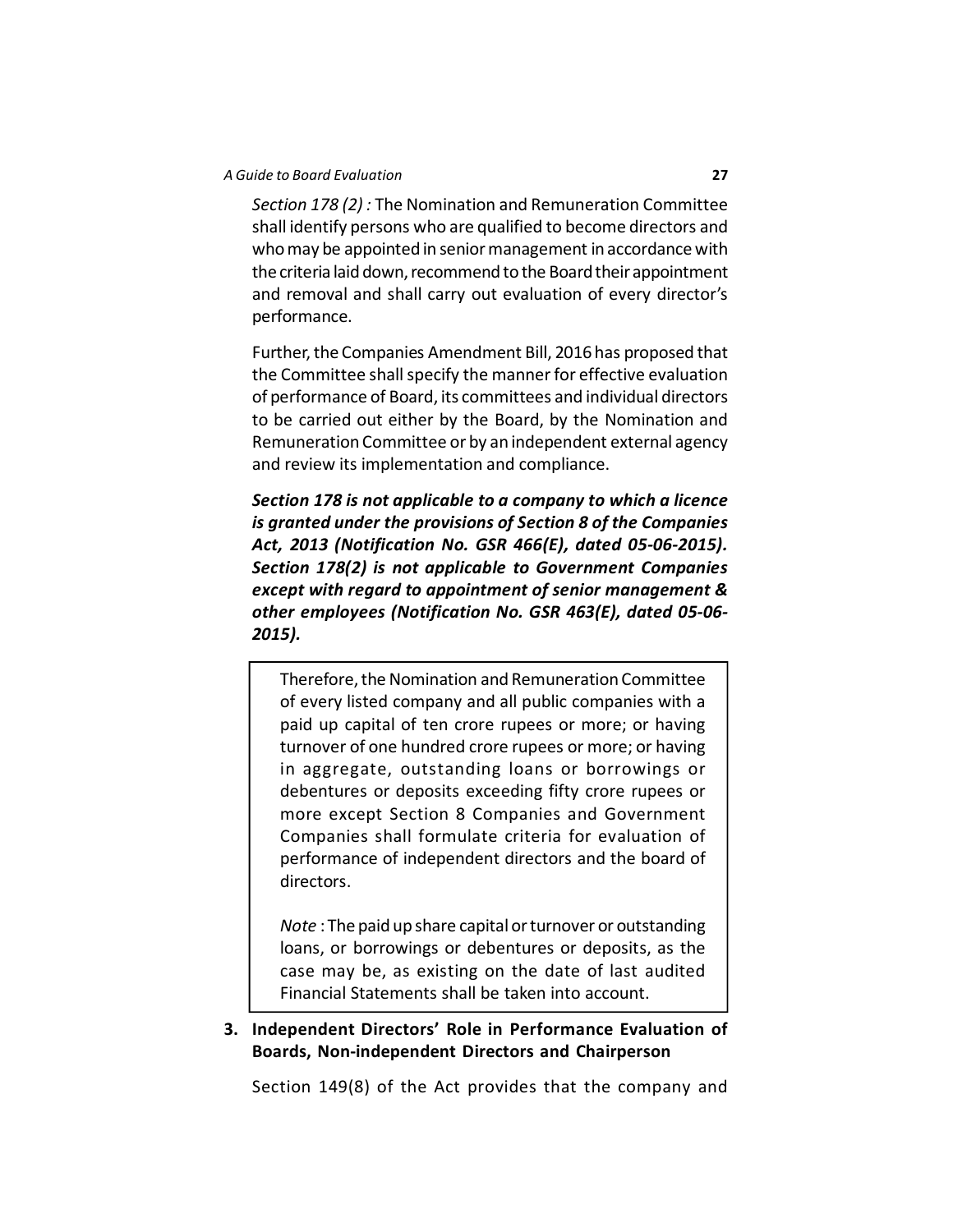independent directors' shall abide by the provisions specified in Schedule IV.

*Schedule IV (Part II (2))* : Independent directors are required to bring an objective view in the evaluation of the performance of board and management.

*Schedule IV (Part VII)* : The independent directors are required to hold at least one meeting in a year, without the attendance of non-independent directors and members of the management and in that meeting they are required to review the performance of

- the non-independent directors and the Board as whole;
- also review the performance of the Chairperson of the company, taking into account the views of the executive and non-executive directors; and
- assess the quality, quantity and timeliness of flow of information between the company management and the Board that is necessary for the Board to effectively and reasonably perform their duties.

#### **4. Performance Evaluation of Independent Directors**

*Schedule IV Part V : Re appointment* - The reappointment of the independent directors would be based on their report of performance evaluation.

#### *Schedule IV Part VIII: Evaluation mechanism*

The performance of the independent directors would have to be done by the entire Board excluding the director to be evaluated.

On the basis of the report of performance evaluation, the continuance or extension of the term of appointment of the independent director would be determined.

# **Requirements under the SEBI (Listing Obligations and Disclosure Requirements) Regulations, 2015**

SEBI with a view to consolidate and streamline the provisions of existing listing agreements for different segments of the capital market and to align the provision relating to listed entities with the Companies Act 2013, notified the SEBI (LODR) Regulations, 2015. The regulations are applicable to all listed entities. It also requires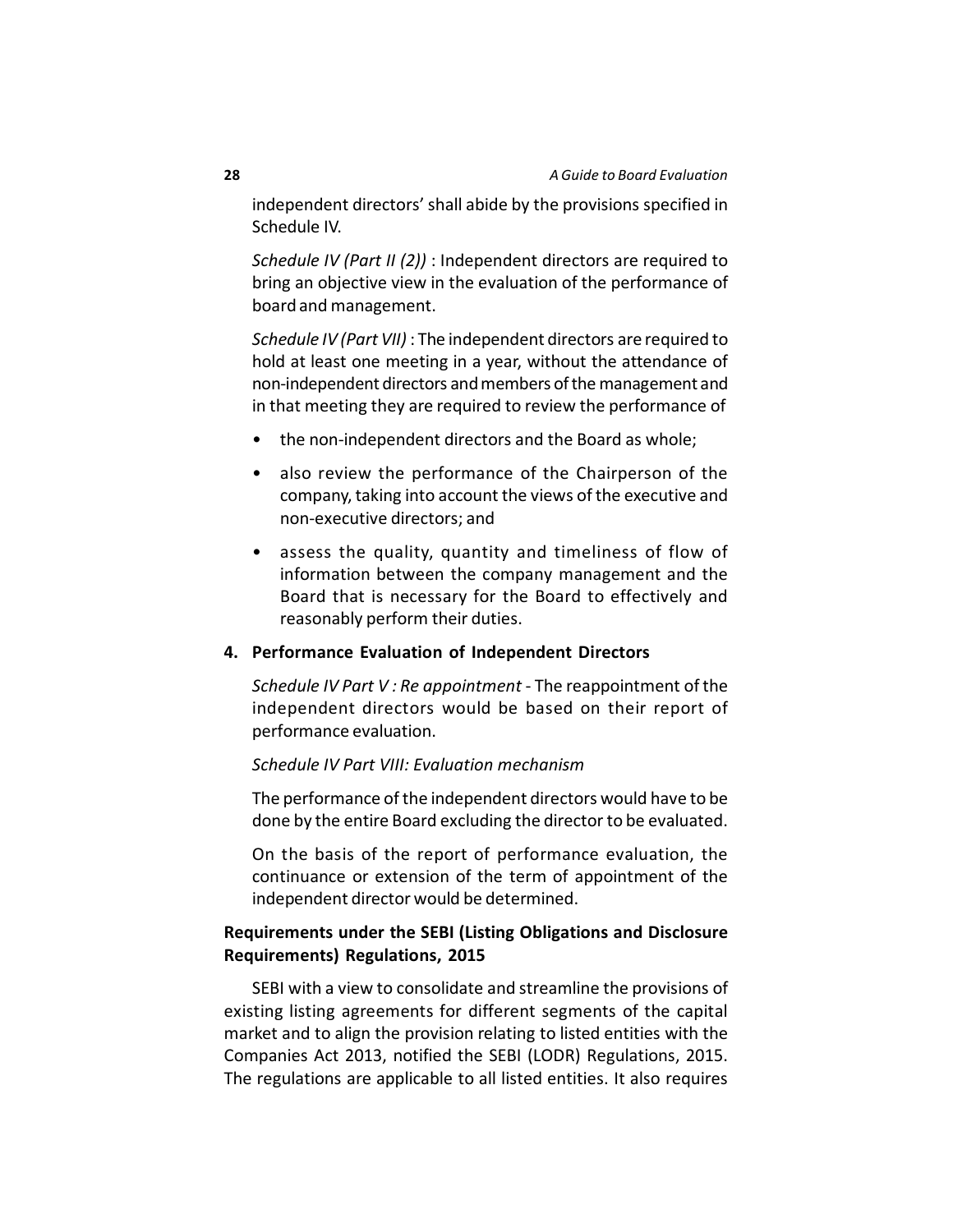Boards to conduct an annual performance evaluation and its disclosure in the annual report through the following provisions:

## **1. Regulation (4) (2) (f) (ii) (9)**

The Key functions of the board of directors includes -

- Monitoring and reviewing board of director's evaluation framework.
- **2. Regulation 17(10)** mandates that entire board of directors shall do the performance evaluation of independent directors, provided that in the evaluation process, the directors who are subject to evaluation shall not participate.
- **3. Regulation 19(4)** provides that the Nomination & Remuneration Committee shall lay down the evaluation criteria for performance evaluation of Independent Directors.
- **4. Regulation 25(3)** provides that the independent directors of the listed entity shall hold at least one meeting in a year, without the presence of non-independent directors and members of the management and all the independent directors shall strive to be present at such meeting.
- **5. Regulation 25(4)** provides that the independent directors in the meeting referred in sub-regulation (3) shall, *inter alia*-
	- (a) review the performance of non-independent directors and the board of directors as a whole;
	- (b) review the performance of the chairperson of the listed entity, taking into account the views of executive directors and non-executive directors.

## **6. Part D(A) - Role of Nomination and Remuneration Committee**

It provides that the role of committee shall, inter alia, include the following:

- formulation of criteria for evaluation of performance of independent directors and the board of directors;
- whether to extend or continue the term of appointment of the independent director, on the basis of the report of performance evaluation of independent directors.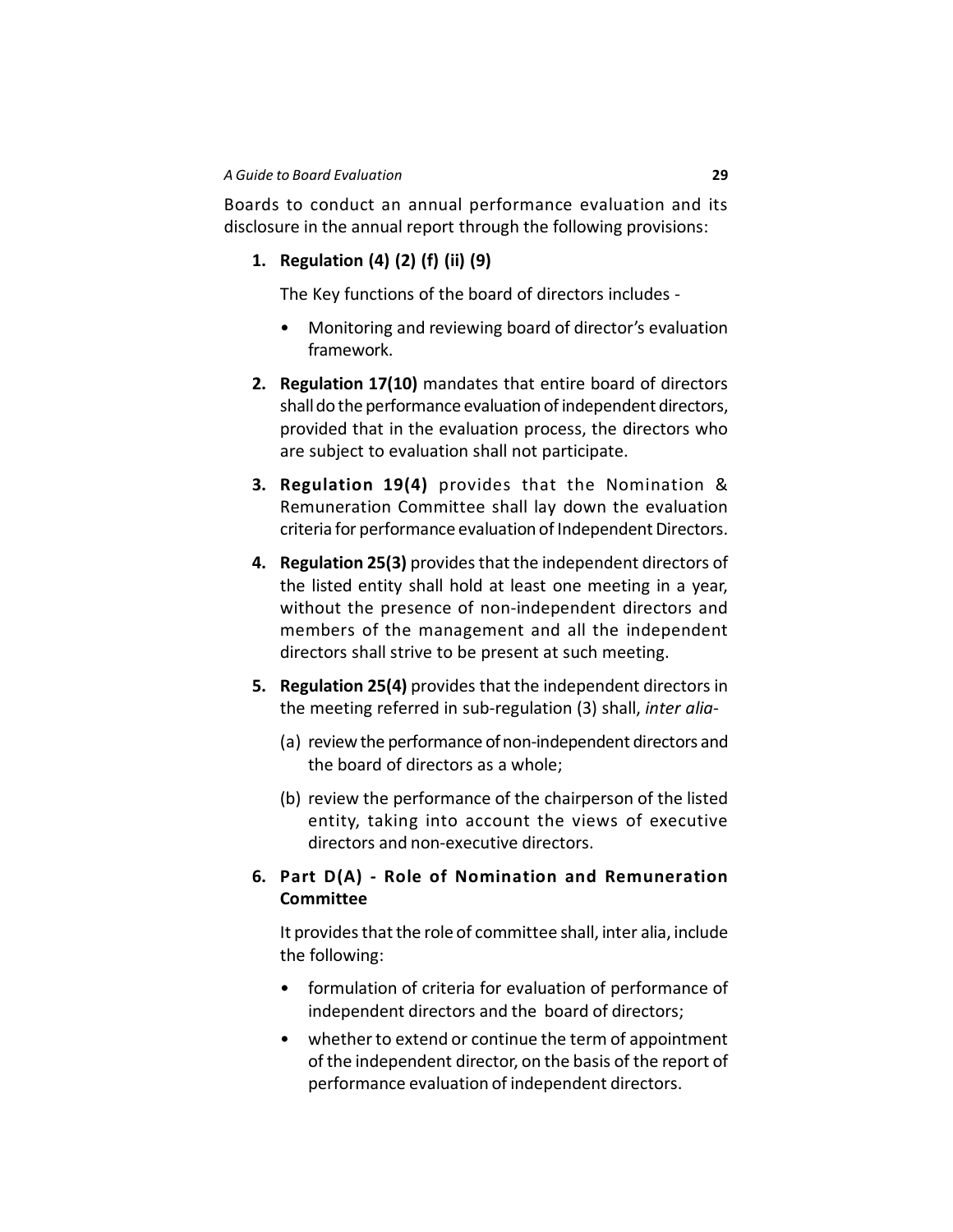## **7. Schedule V C (d) - Corporate Governance Report**

The following disclosures shall be made in the section on the corporate governance of the annual report under the head-Nomination and Remuneration Committee -

• Performance evaluation criteria for independent directors.

The SEBI has released a Guidance Note on Board Evaluation, same is given at the end of this publication.

#### **Frequency of Board Evaluation**

Section 134(3)(p) provides that there has to be a formal annual evaluation of Board of its own performance and that of its committees and individual directors. The Company may undertake annual evaluation either in accordance with calendar year or financial year, as there is no clarity on this. Ideally, the same should be as per financial year.

\*\*\*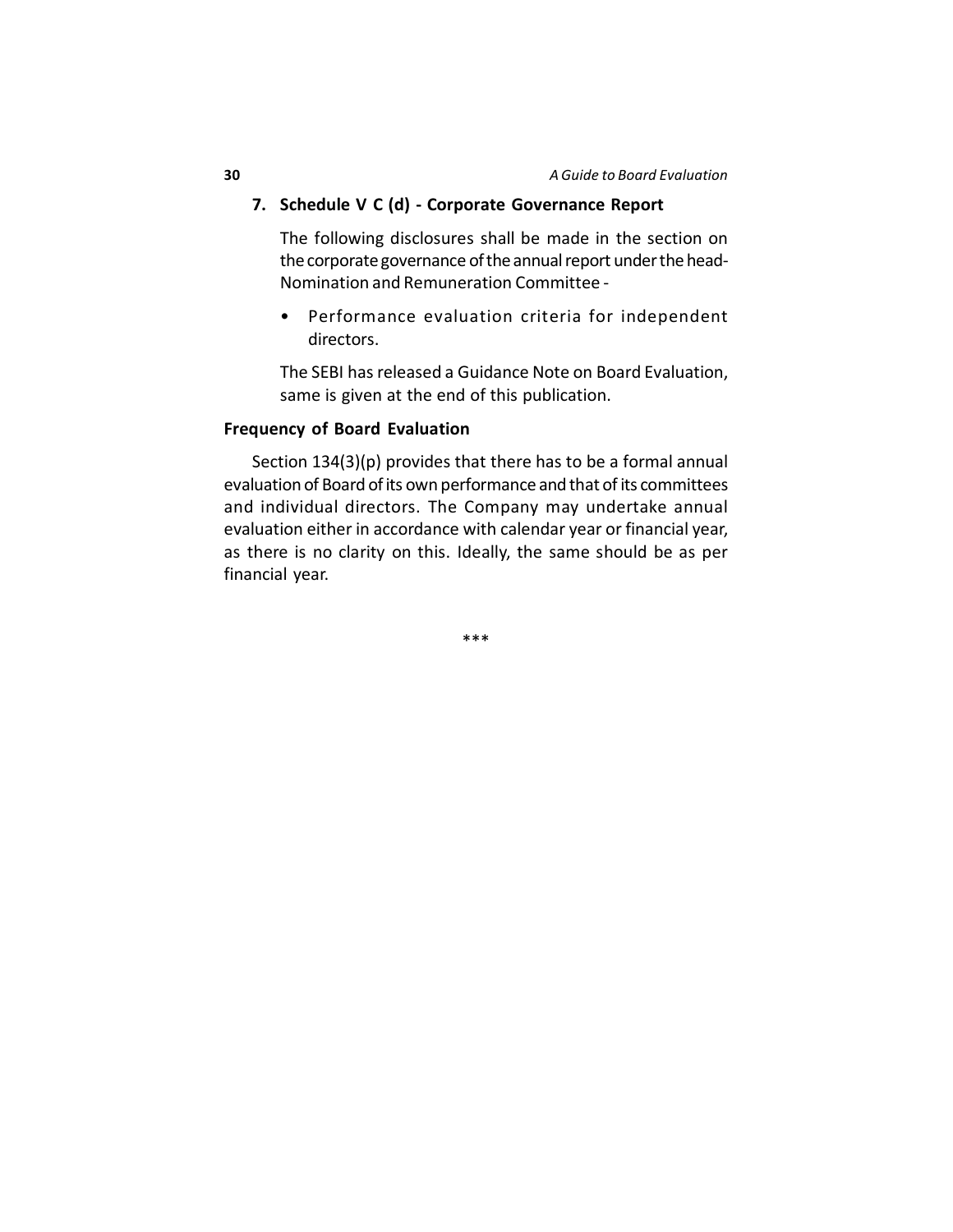## **Snap Shot of Indian Legislative Framework**

Board of Directors and Evaluation

| Source                                                                                    | <b>Particulars</b>                           | Board's Role in evaluation                                                                                | <b>Remarks</b>                                                                                                                                                                                                                                  |
|-------------------------------------------------------------------------------------------|----------------------------------------------|-----------------------------------------------------------------------------------------------------------|-------------------------------------------------------------------------------------------------------------------------------------------------------------------------------------------------------------------------------------------------|
| Companies Act-Section 134(3)(p)<br>& Listing Regulations                                  | Evaluation to be done by the<br>entire Board | Has to do formal annual<br>evaluation of its own performance                                              | Board overall evaluation                                                                                                                                                                                                                        |
|                                                                                           |                                              | Has to do formal annual<br>evaluation of its Committees                                                   | <b>Evaluation of Committees</b>                                                                                                                                                                                                                 |
|                                                                                           |                                              | Has to do formal annual evaluation<br>of all the individual directors                                     | Evaluation of individual directors                                                                                                                                                                                                              |
|                                                                                           |                                              | Has to do performance evaluation<br>of Independent Director's (excluding<br>the director being evaluated) | The said evaluation will be the basis<br>for continuation of the extension/<br>the term of the Independent<br>Director.                                                                                                                         |
| Companies Act-Section 134(3)(p)<br>read with Rule 8 of companies<br>(Accounts) Rules 2014 | Disclosure                                   | Board's Report                                                                                            | All the listed companies and public<br>companies with paid-up share<br>capital of Rs. Twenty Five crore or<br>more shall have to include such a<br>statement in Board Report<br>indicating the manner & criteria of<br>formal Board evaluation. |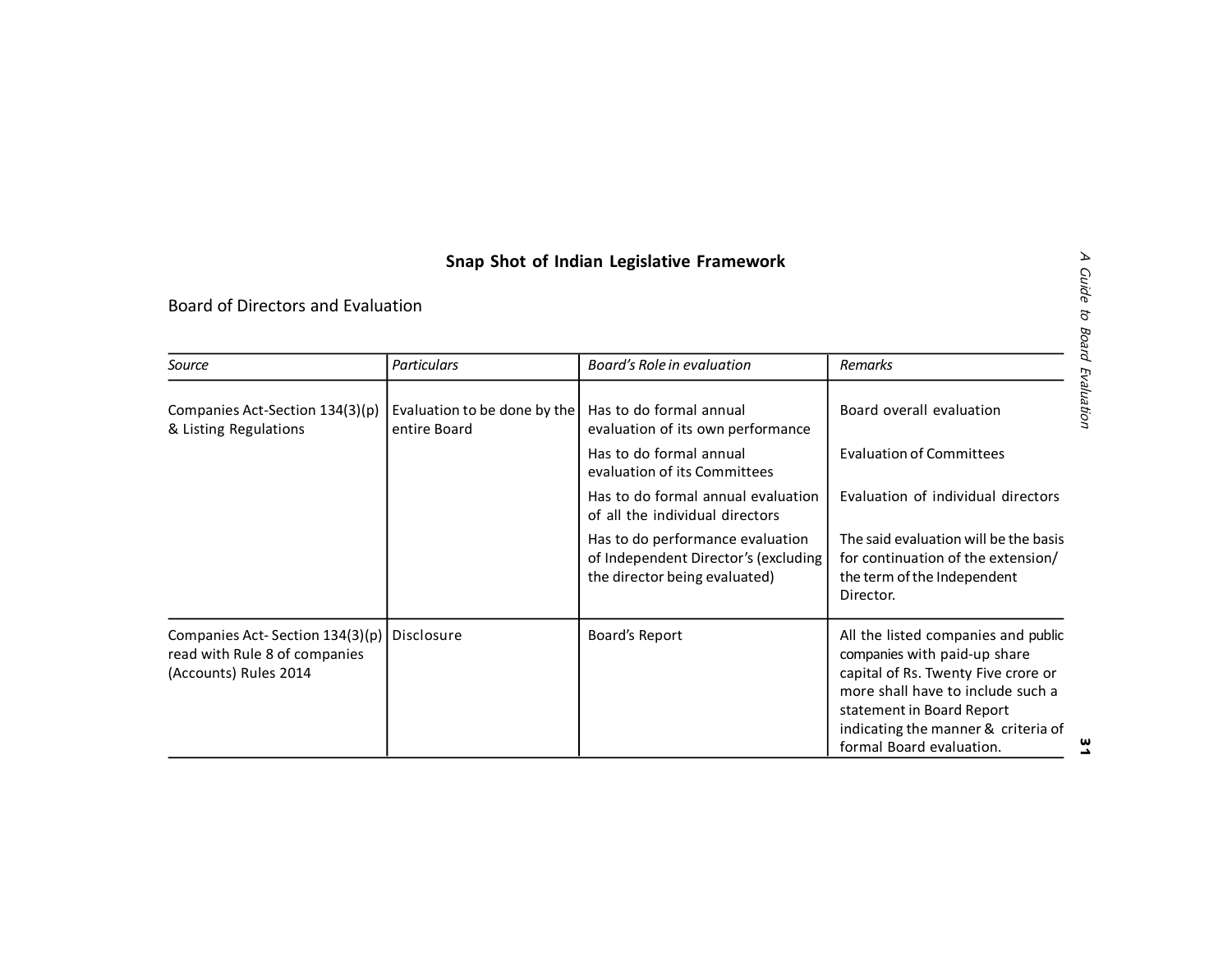## **Nomination Committee and Evaluation**

| Source                             | <b>Particulars</b>                                             | Committee's Role in evaluation                                                                                                           | <b>Remarks</b>                                                                             |
|------------------------------------|----------------------------------------------------------------|------------------------------------------------------------------------------------------------------------------------------------------|--------------------------------------------------------------------------------------------|
| Listing Regulations                | <b>Nomination &amp; Remuneration</b><br><b>Committee (NRC)</b> | Shall lay down the evaluation criterial The evaluation criteria for Indepen-<br>for performance evaluation of Inde-<br>pendent Directors | dent Directors shall be prepared by<br>NRC.                                                |
|                                    |                                                                |                                                                                                                                          | (This criteria is also required to be<br>disclosed in the Annual Report of<br>the Company) |
| Companies Act-<br>section $178(2)$ |                                                                | Evaluate every director's<br>performance                                                                                                 | Evaluation of directors include:<br>Independent directors<br>a.                            |
|                                    |                                                                |                                                                                                                                          | Non executive directors<br>b.                                                              |
|                                    |                                                                |                                                                                                                                          | Executive directors and whole<br>c.<br>time directors                                      |
|                                    |                                                                |                                                                                                                                          | d.<br><b>Managing Directors</b>                                                            |
|                                    |                                                                |                                                                                                                                          | Chairperson<br>е.                                                                          |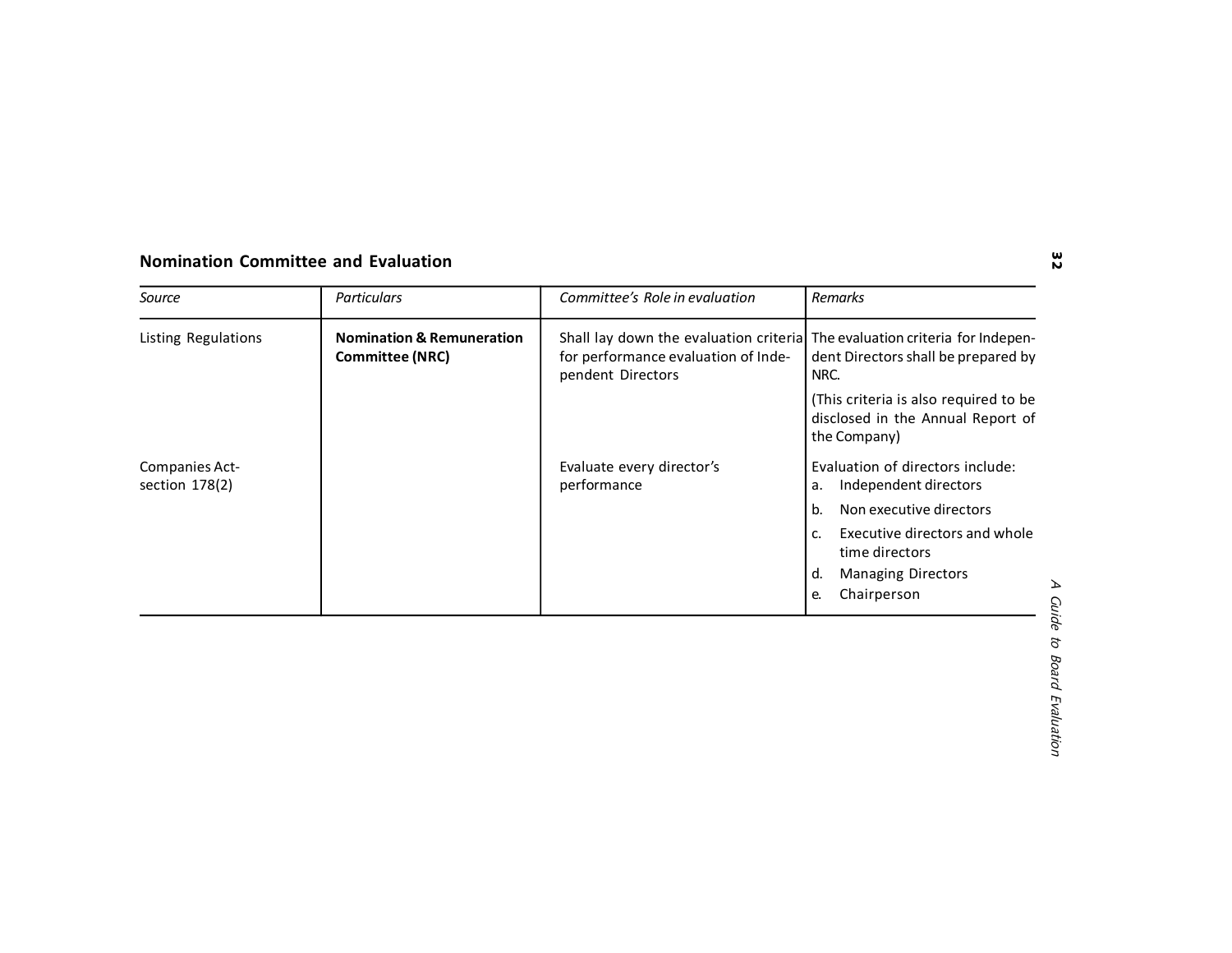| ℶ<br>Role and functions of Independent Directors in relation to evaluation<br><b>Guide</b> |                                                       |                                                                                                                                                                                                                              |                                                                                                                            |
|--------------------------------------------------------------------------------------------|-------------------------------------------------------|------------------------------------------------------------------------------------------------------------------------------------------------------------------------------------------------------------------------------|----------------------------------------------------------------------------------------------------------------------------|
| Source                                                                                     | Particulars                                           | Independent Directors'<br>Role in evaluation                                                                                                                                                                                 | Remarks                                                                                                                    |
| Companies Act - Schedule IV-<br>Code for ID (Part VII) &<br>Listing Regulations            | In the separate meeting of Inde-<br>pendent Directors | Review the performance<br>of Non-Independent Directors                                                                                                                                                                       | Review of:<br>Non executive directors<br>a.<br>Managing Director, whole time<br>b.<br>directors and Executive<br>directors |
|                                                                                            |                                                       | Review the performance of the<br>Board as a whole<br>Review the performance of the<br>Chairperson of the Company,<br>taking into account the views<br>of Executive Director's and<br>Non executive director's<br>Assess the: | Review the performance of the<br>Board as a whole.<br>Review the performance of the<br>Chairperson.                        |
|                                                                                            |                                                       | quality<br>a.<br>quantity and<br>b.<br>timeliness<br>c.<br>of flow of informationbetween<br>the Company management and                                                                                                       | Quality of information includes<br>its relevance, completeness,                                                            |

## **Role and functions of Independent Directors in relation to evaluation**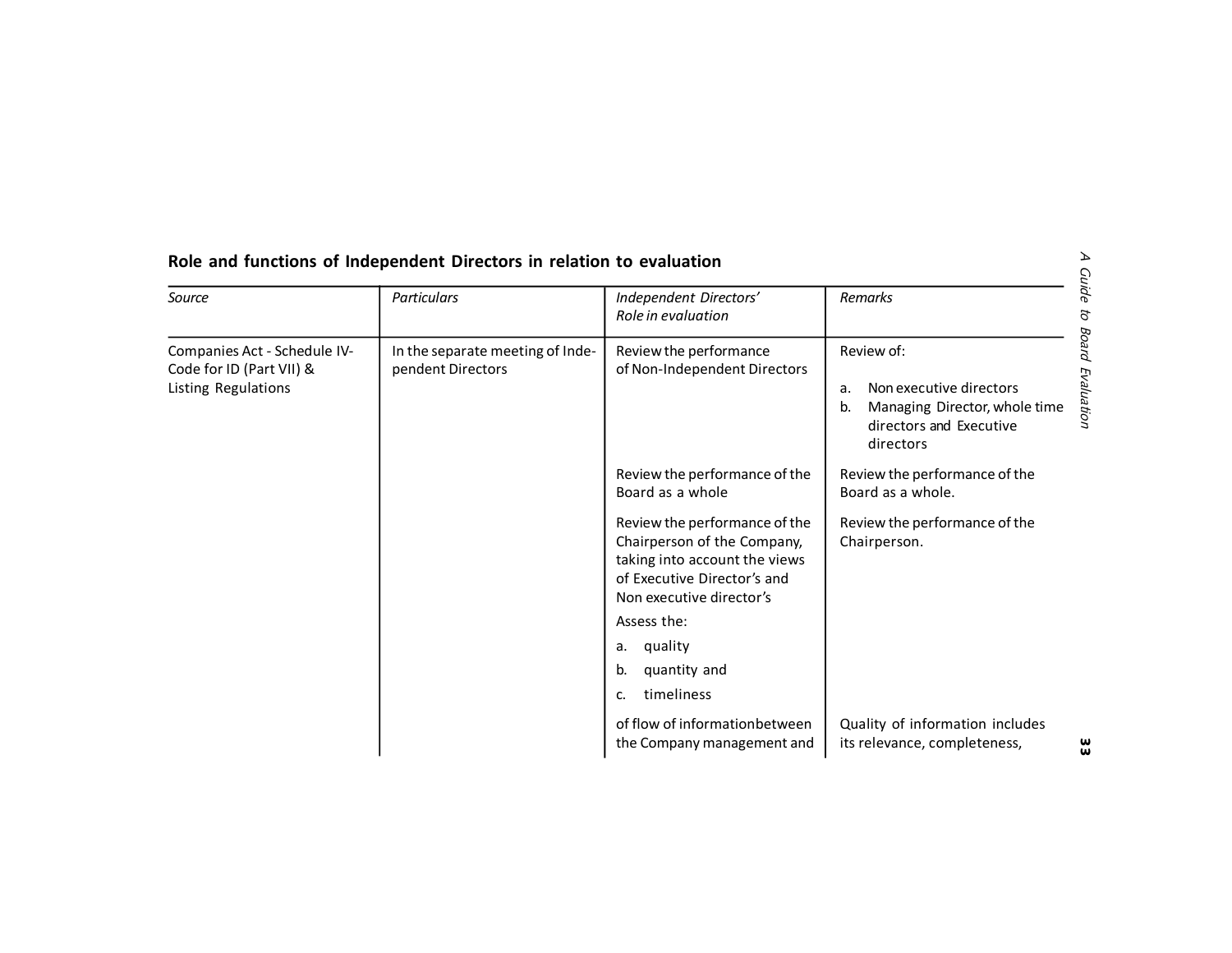| the Board, that is necessary<br>for the Board to effectively and<br>reasonably perform their duties. | authenticity, how comprehensive, $\frac{\omega}{\Delta}$<br>concise and clear such infor-<br>mation is. As regards quantity, the<br>independent director need to assess<br>that the information is neither too<br>less nor too much resulting in an<br>information overload. Typically the<br>information to the board members<br>should carry an executive summary<br>which is supplemented by detailed<br>notes and where necessary back-up<br>papers as annexure. Timeliness of<br>information flow can be gauged<br>from facts such as how soon are<br>important events communicated<br>between board meetings, timeliness<br>of the agenda papers, etc. |  |
|------------------------------------------------------------------------------------------------------|--------------------------------------------------------------------------------------------------------------------------------------------------------------------------------------------------------------------------------------------------------------------------------------------------------------------------------------------------------------------------------------------------------------------------------------------------------------------------------------------------------------------------------------------------------------------------------------------------------------------------------------------------------------|--|
|------------------------------------------------------------------------------------------------------|--------------------------------------------------------------------------------------------------------------------------------------------------------------------------------------------------------------------------------------------------------------------------------------------------------------------------------------------------------------------------------------------------------------------------------------------------------------------------------------------------------------------------------------------------------------------------------------------------------------------------------------------------------------|--|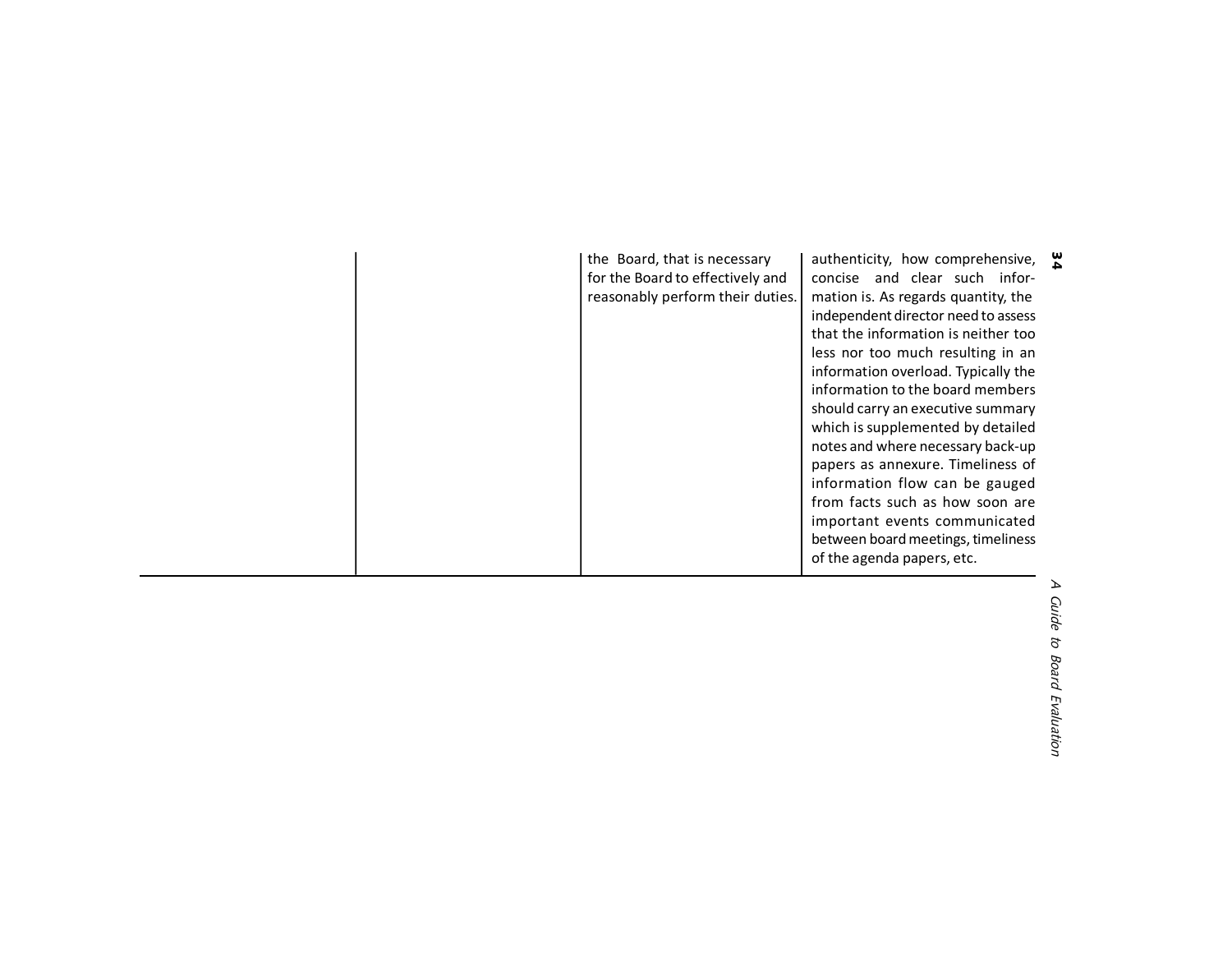# **Board Evaluation Methodologies**

The Companies Act, 2013 or SEBI (Listing Obligations and Disclosure Requirements) Regulations, 2015 are silent on how the Board evaluation is to be undertaken. The Companies Amendment Bill, 2016 has proposed that the Nomination and Remuneration Committee shall specify the manner for effective evaluation of performance of Board, its committees and individual directors to be carried out either by the Board, by the Nomination and Remuneration Committee or by an independent external agency and review its implementation and compliance.

Companies should ensure that the process for evaluation of the board, committees and directors should be developmental rather than just a compliance exercise. Doing just bare minimum of compliance would mean squandering the opportunity of genuinely improving the work of the Board.

Typically, the Board evaluation process should comprise of both assessment and review. This would include analysis of how the Board and its committees are functioning, the time spent by the Board considering matters and whether the terms of reference of the Board committees have been met, besides compliance of the provisions of the Act.

Generally Board appraisals include following components:

- 1. Evaluation of the Board as a whole
	- a. Internally
	- b. Externally
- 2. Evaluation of Individual Directors (Independent, Executive, Non- executive, Whole Time Director)
	- a. Self evaluation
	- b. Peer to Peer evaluation
	- c. External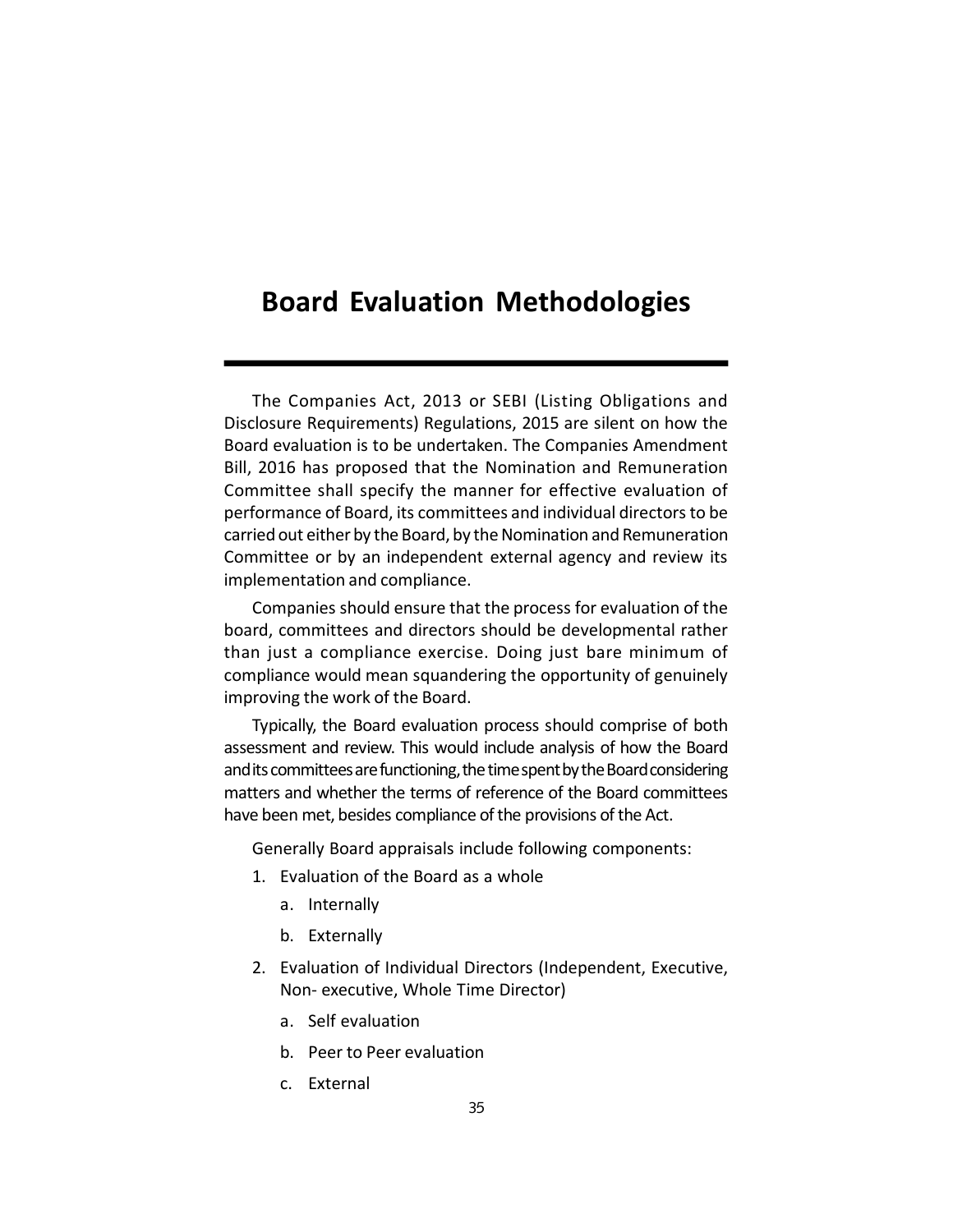- 3. Evaluation of the Committees
	- a. Internal (by the Board)
	- b. External
- 4. Evaluation of the Chairperson
	- a. All Directors
- b. External

Board Evaluation can either be done internally or through external agencies. These are elaborated below-



#### **Internal Evaluation**

In case of internal evaluation, the Board of the company is responsible for managing both the process as well as the content. While evaluation processes should be tailored to the specific needs and objectives of a company, some of the common elements for effective evaluation includes following.

- **(a) Delegation of authority** : The company should delegate the Nomination and Remuneration Committee and/or the lead director or independent chairman, the task of developing and implementing an evaluation process for the entire board, committees and individual directors.
- **(b) Defining the objectives** : The objective of the evaluation should be defined with some specificity. Boards should ask the following key questions to define the objectives of evaluation -
	- Is the evaluation being undertaken simply to comply with laws and best practice?
	- Are there specific areas that require close attention?
	- Have there been significant changes on the Board that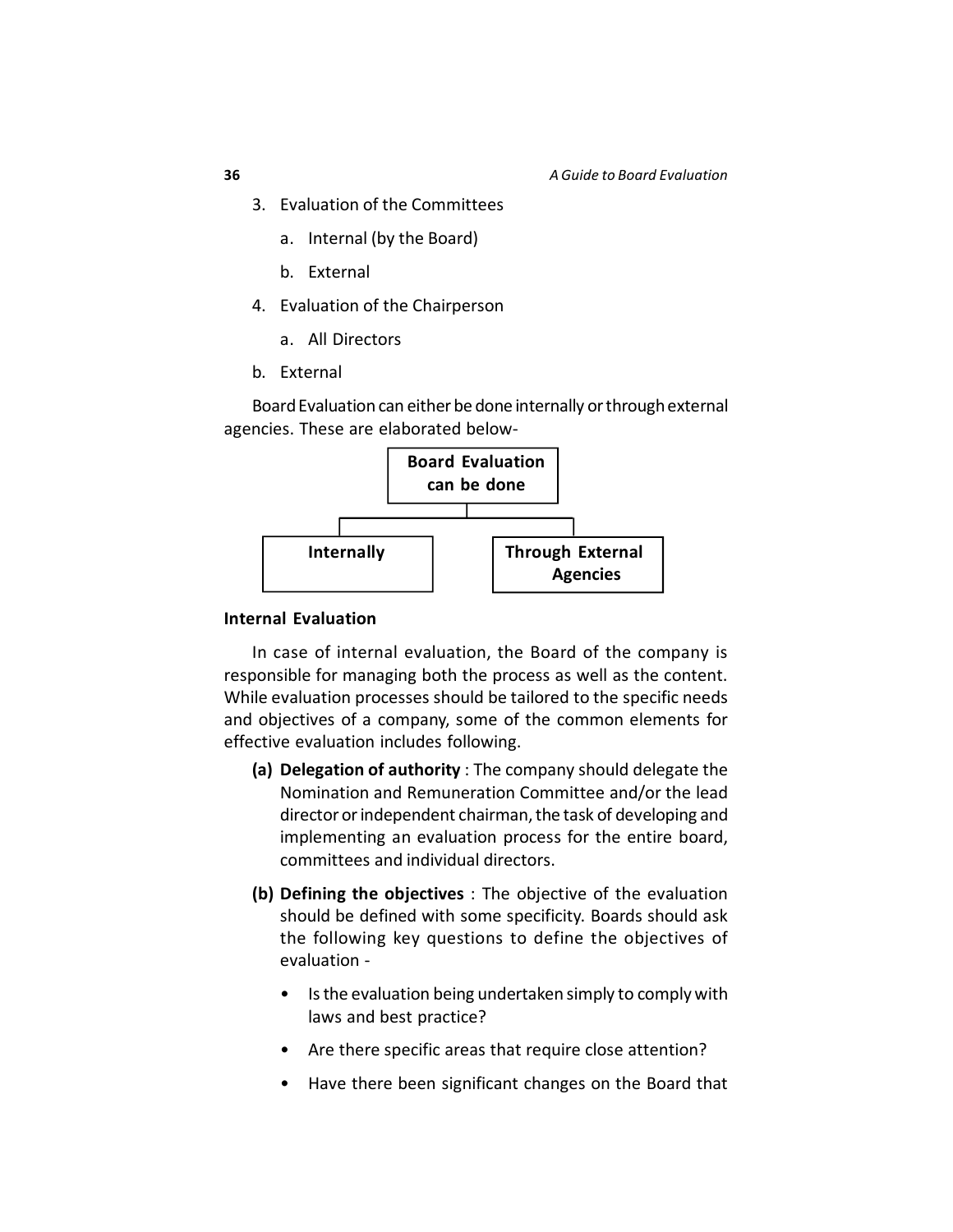increase interest in working on board culture and alignment with management?

- Are there any underlying concerns about how the board is functioning?
- What would be considered a successful outcome?
- Are there sensitivities about exploring certain areas and, if so, why?
- **(c) Determining the scope** : The defined objective will help to determine the scope of the board evaluation, both as to who will be the subject of the evaluation and the topics that should be addressed for each like – Board, Committees and individual directors.
- **(d) Identifying the participants** : The participants for the Board Evaluation process would generally include - directors for board evaluation; committee members for committee evaluation and all individual directors and independent directors also. Individual directors may be asked to selfassess or they may be asked to assess their peers. In addition, key members of management may be invited to participate.
- **(e) Selecting the tools** : The evaluation process typically involves obtaining viewpoints from the Board members on the functioning of Board, Committee or director performance through the use of Questionnaires or Interviews or Facilitated Discussions. While selecting the tools, the Company should also keep in mind the culture of the organisation and assure that the process helps to build trust among participants.
	- Questionnaires: Questionnaires are the most common method for facilitating board evaluation in India. These provide an efficient means of obtaining viewpoints while allowing for confidentiality. However, they may not elicit a full explanation of a particular point of view. Typical the questionnaires include questions that can be answered with standardized responses, as well as openended questions and areas for comment.
	- *Interviews* : Interviews may also be conducted to explore viewpoints of the participants in detail. It is more time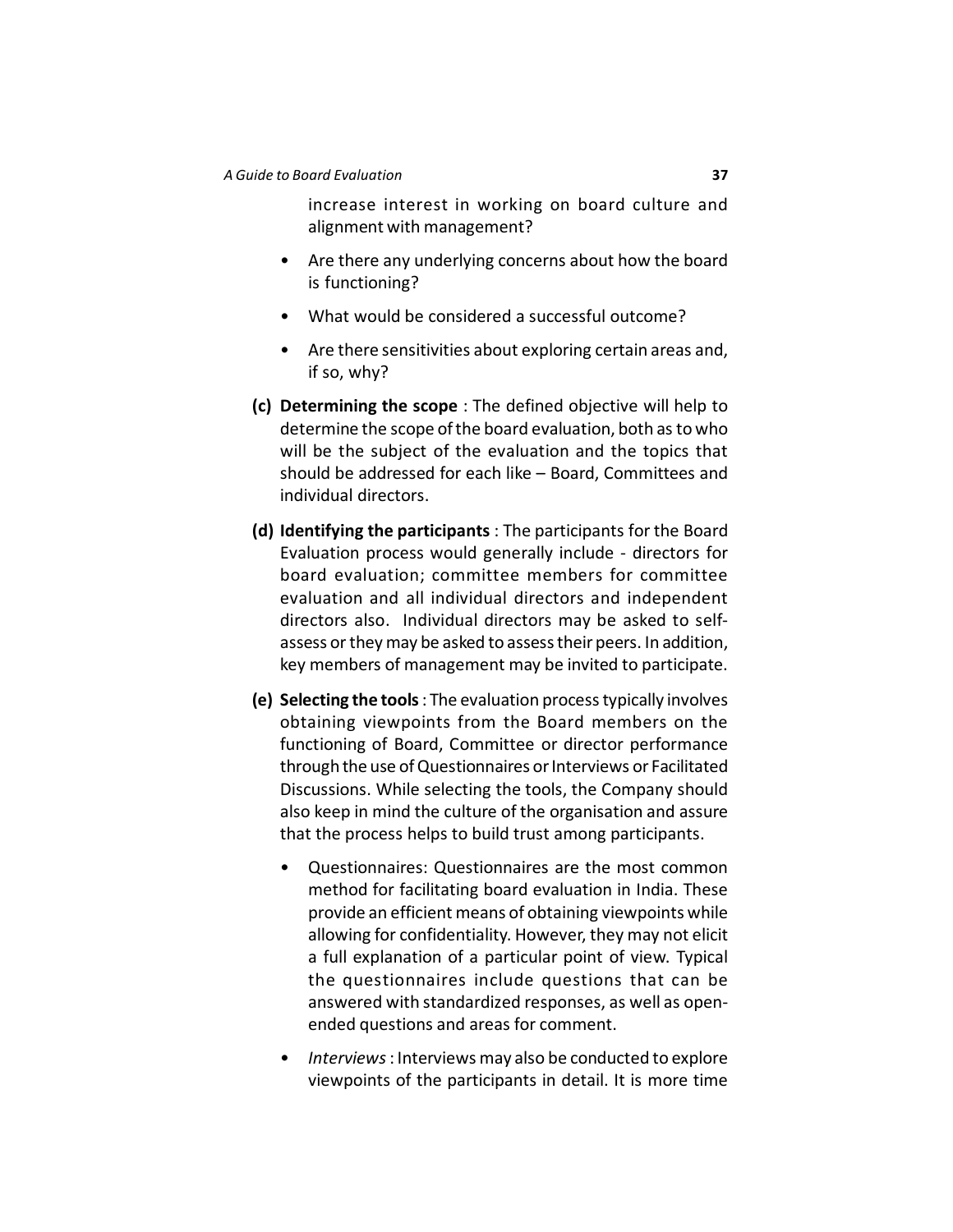consuming but provides the opportunity for in-depth discussions. Questions are typically open-ended and the interviewer can explore issues raised in detail.

• *Facilitated discussion* : This provides the opportunity for directors and committee members to share viewpoints and discuss potential modifications to governance practices in response to concerns and reach consensus. Facilitated discussion helps to streamline the entire process.

These methods can also be combined. For example, a survey or an interview may be used to obtain information in a manner that protects confidences, followed by a facilitated discussion, or a survey may be sent out, followed by brief interviews and culminating in a facilitated discussion. The defined objective will help determine the topics that are covered in the evaluation. To keep the evaluation fresh, both the process for obtaining input and the specific questions should be changed from time to time.

A comparative analysis of the three Approaches to Board Evaluation is presented as under –

|           | Quantitative:<br><b>Questionnaires</b>                                                                                                                                                                             | Qualitative:<br><b>Interviews</b>                                                                                                                                             | Qualitative: Facilitated<br>discussion/ Group self-<br>assessment                                                                                                                                                            |
|-----------|--------------------------------------------------------------------------------------------------------------------------------------------------------------------------------------------------------------------|-------------------------------------------------------------------------------------------------------------------------------------------------------------------------------|------------------------------------------------------------------------------------------------------------------------------------------------------------------------------------------------------------------------------|
|           | Description Board members<br>complete a written<br>survey, rating board<br>performance on a<br>numeric scale;<br>results are discussed<br>by the full board in<br>a feedback session                               | One-on-one<br>interviews are<br>conducted with<br>each board<br>member; results<br>are discussed by<br>the full board in<br>a feedback<br>session                             | Trained facilitator leads<br>a group discussion of the<br>full board; session<br>summarized in a report<br>for future use                                                                                                    |
| Strengths | • Participants are<br>familiar with this<br>straightforward,<br>standard practice<br>• Can be completed<br>at a participant's<br>convenience<br>• Can track a board's<br>progress over time<br>• Feedback sessions | • Participants<br>become engaged<br>in the interview<br>process; most<br>find it interesting<br>and even enjoy-<br>able<br>• Information tends<br>to be more<br>complete than | • Participants find the<br>process energizing and<br>engaging<br>• Critical thinking is<br>heightened because<br>views are shared with<br>everyone and partici-<br>pants can question<br>each other<br>• Generates consensus |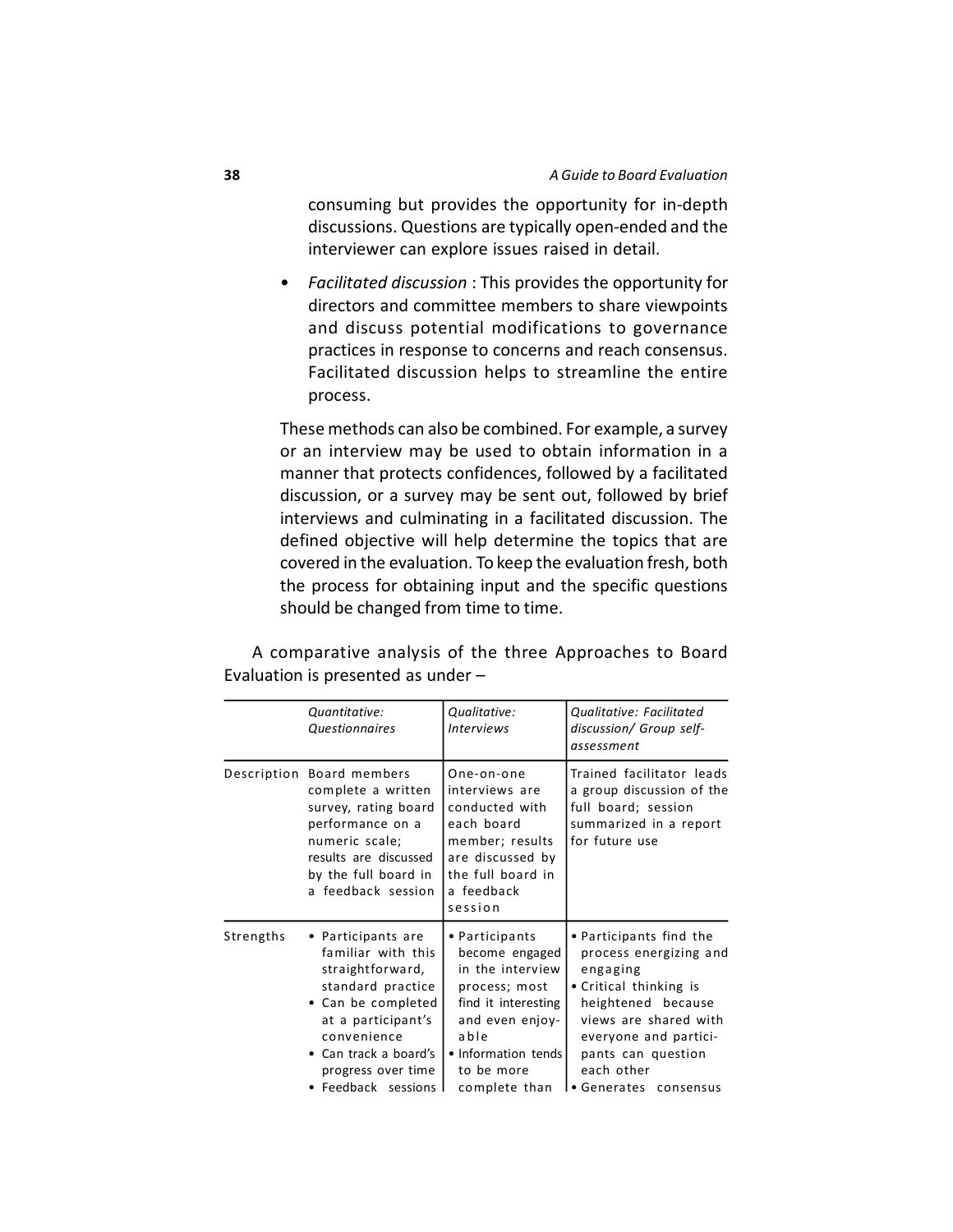*A Guide to Board Evaluation* **39**

| Quantitative:<br><i><u><b>Questionnaires</b></u></i>                                                                                          | Qualitative:<br><b>Interviews</b>                                                                                                                                                                                                                            | Qualitative: Facilitated<br>discussion/ Group self-<br>assessment                                                                                                                                                                                         |
|-----------------------------------------------------------------------------------------------------------------------------------------------|--------------------------------------------------------------------------------------------------------------------------------------------------------------------------------------------------------------------------------------------------------------|-----------------------------------------------------------------------------------------------------------------------------------------------------------------------------------------------------------------------------------------------------------|
| often focus on<br>generating addi-<br>tional information<br>and insights to<br>supplement the<br>survey data<br>• Anonymity can be<br>ensured | what a survey<br>gathers, which<br>is helpful in fully<br>understanding<br>the issues,<br>setting priorities,<br>and developing<br>plans to address<br>them<br>$\bullet$ Feedback<br>sessions tend to<br>be highly engaging<br>• Anonymity can<br>be ensured | on priorities and<br>support for plans to<br>address them<br>• Requires no prepara-<br>tion by participants<br>• Serves as a team<br>building exercise<br>• Most effective when<br>there is a high degree<br>of trust and openness<br>among board members |
|                                                                                                                                               |                                                                                                                                                                                                                                                              |                                                                                                                                                                                                                                                           |

- **(f) Analyze and discuss the results** : The information obtained from questionnaires and interviews should be collected and analyzed in a written or oral report that is designed to stimulate a full board or committee discussion of the results. Whatever format is used, the evaluation should culminate in deliberation and discussion about how the board and its committees can improve their function. This is a key to productive evaluation.
- **(g) Commit to action** : The results of the evaluation should be used to resolve issues, make changes and achieve goals. If the Board discussion leads to consensus about areas in which changes might be beneficial, appropriate follow-up action should be taken. The discussion on results of entire board evaluation process should be recorded in minutes appropriately to reflect the evaluation done and measures taken.

## **Drawbacks of Internal Evaluation**

- Directors are reluctant to share issues within the company.
- This process does not bring confidence among all stakeholders especially shareholders as they may question the rigour of the process.

## **Board Evaluation by External Agencies**

The Boards of the company may identify independent external agency to facilitate the entire process of Board, committee and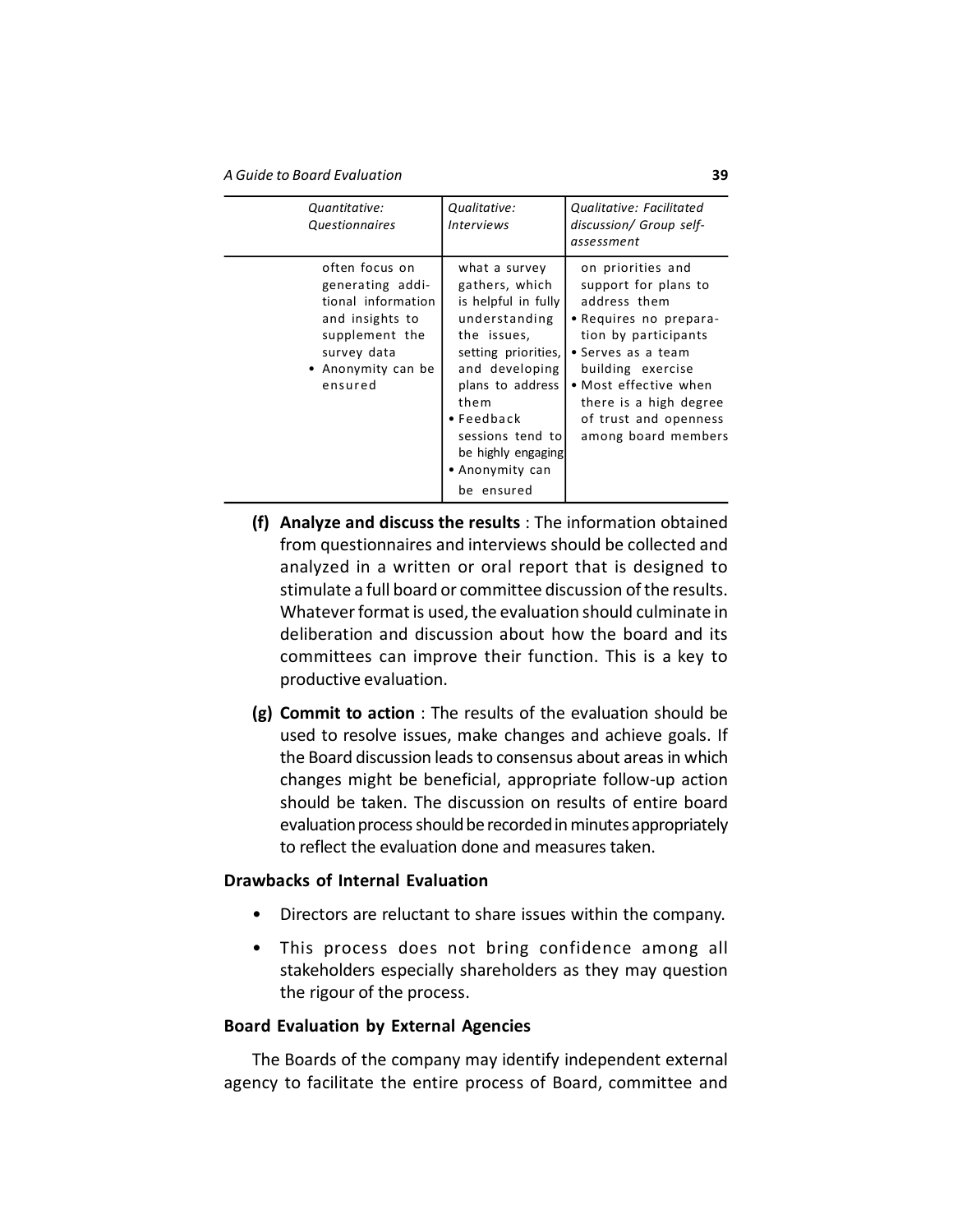directors evaluation to bring in the transparency in the system and garner the confidence of stakeholders.

A good external facilitator can add much external perspective which a board would otherwise not be able to access. An external view can be both challenging as well as reassuring. Evaluation by external agencies provides independent and impartial advice, objectivity and rigour. Board Evaluation by external agency also helps to gain a view on how a board is doing compared to other boards.

While conducting board evaluation through external agencies, both the parties - the consultants and the company should be clear about the levels of expectation associated with the assignment. Both the parties should communicate openly and transparently to avoid the risk of misunderstandings, and maximise the benefits of the engagement. Agreements in the following areas should be set out formally and in writing. It is also important to note that these external consulting firms have no ties to the Board of Directors or senior management, and have full autonomy in tabulating the results and examining the appraised parameters.

- (a) *Clarity of engagement and scope* : There should be agreement on the scope of the assignment, in advance of commencing work. There should be agreement on the process which will be followed to deliver the assignment, in advance of commencing work.
- (b) *Agreement on timing, deliverables and fees* : There should be agreement on the nature of the services to be provided. The agreement should clearly identify the timescale for completing the assignment, the deliverables, and the basis of remuneration, in advance of commencing work.
- (c) *Assignment of personnel* : There should be agreement on who will carry out the assignment. The consultants should not substitute or sub-contract or assign work without the prior agreement of the client. The consultants should make clear whether any person working on the assignment is employed by the firm, or is working under contract.
- (d) *Communication and feedback* : The consultants will ensure that the company is kept fully informed about the progress of the assignment. The consultants will take note of any feedback provided by the client on the performance of the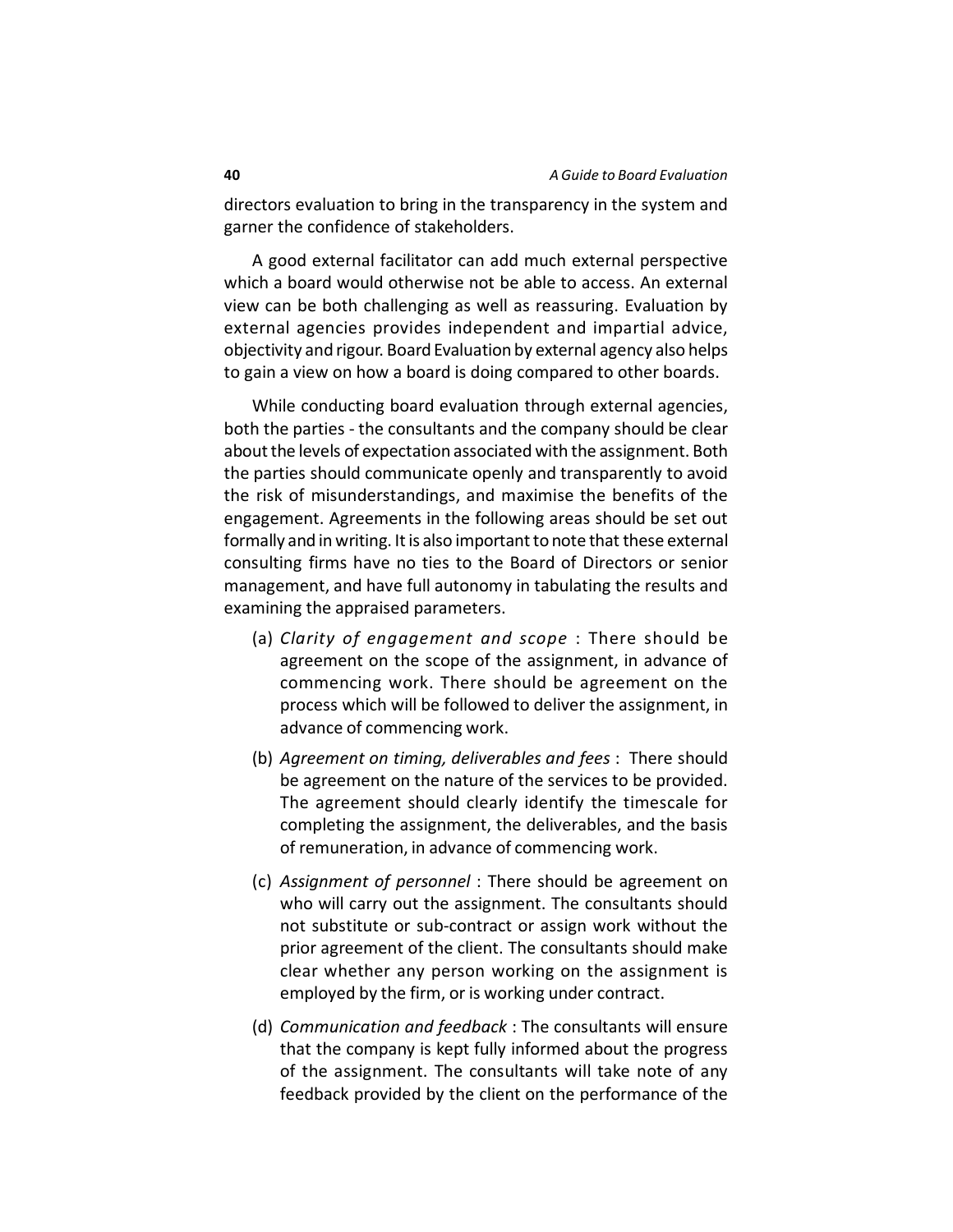consultants' services, and will seek formal feedback from the company after the process not just on the outcomes, but on the overall approach pursued by the consultants, and how they could be more effective.

- (e) *Public reporting of outcomes* : There should be clarity in the agreement between the company and the consultants on the degree and extent to which the consultants' assent to public reporting by the company will be required.
- (f) *Post-evaluation review of the assignment* : The company and the consultants should agree on whether there will be a review of the evaluation exercise, and how the lessons learned can be shared to the participants' mutual benefit.
- (g) *Post-evaluation review of the assignment outcomes* : The company and the consultants should agree on whether, and how, there should be a review of what actions have been taken in response to the evaluation, and the effectiveness of the outcomes.

\*\*\*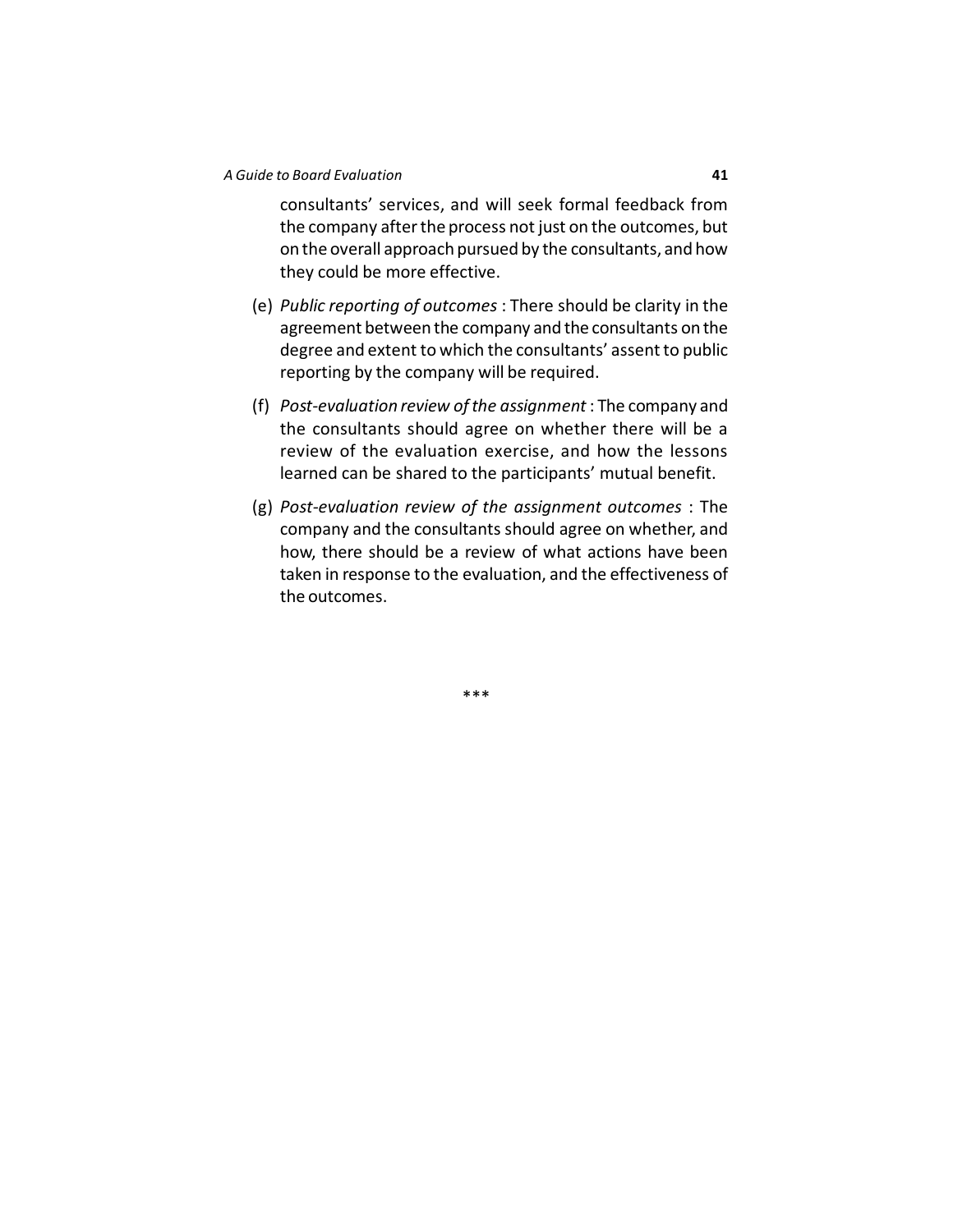# **Broad Evaluation Framework and Parameters**

Boards should understand the framework under which board and committee evaluations are conducted, and take steps to ensure evaluations are carried out effectively. As per the Companies Act, 2013 as well as SEBI (Listing Obligations and Disclosure Requirements) Regulations, 2015, Board evaluation would generally include following:

- 1. Evaluation of the Board as a whole
- 2. Evaluation of the Committees
- 3. Evaluation of Individual Directors
	- Managing Director / Whole time Director / Executive **Director**
	- Independent Directors
	- Non-executive Directors
- 4. Evaluation of the Chairperson

## **1. Evaluation of the Board as a Whole**

The performance of the Board as a whole may be evaluated either from the reviews/ feedback of the directors themselves or by some external source. The Independent Directors at their separate meeting shall also assess the quality, quantity and timeliness of flow of information between the company management and the Board that is necessary for the Board to effectively and reasonably perform their duties. The evaluation of the performance of the Boards is essentially an assessment of how the Board has performed on following parameters which determines the effectiveness of boards.

a. *Structure of the Board* : its composition, constitution and diversity and that of its Committees, competencies and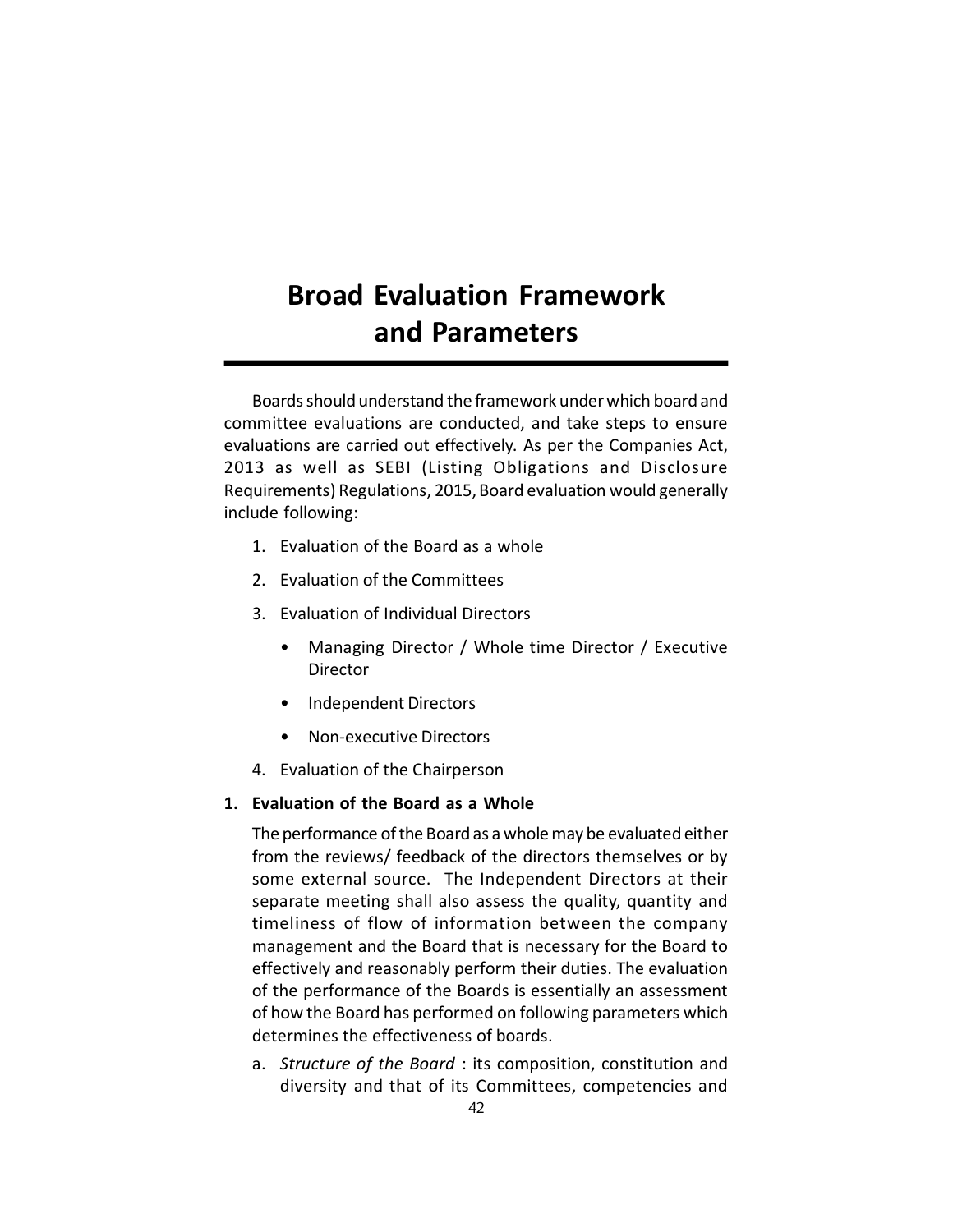experience of the members, transparent appointment process, Board and Committee charters, frequency of meetings, procedures;

- b. *Dynamics and Functioning of the Board* : annual Board calendar, information availability, interactions and communication with CEO and senior executives, Board agenda, cohesiveness and the quality of participation in Board meetings;
- c. *Business Strategy Governance* : Board's role in company strategy;
- d. *Financial Reporting Process, Internal Audit and Internal Controls* : The integrity and the robustness of the financial and other controls regarding abusive related party transactions, vigil mechanism and risk management;
- e. *Monitoring Role* : Monitoring of policies, strategy implementation and systems;
- f. Supporting and Advisory Role; and
- g. The Chairperson's Role.

## *The evaluation form placed later as Part I in Sample Evaluation Tools may be referred.*

## **2. Evaluation of the Committees**

The Board is responsible for the evaluation of the performance its Committees. The performance of the committees may be evaluated by the Directors, on the basis of the terms of reference of the committee being evaluated. The evaluation may also be externally facilitated. The broad parameters of reviewing the performance of the Committees, inter alia, are:

- a. Discharge of its functions and duties as per its terms of reference;
- b. Process and procedures followed for discharging its functions;
- c. Effectiveness of suggestions and recommendations received;
- d. Size, structure and expertise of the committee; and
- e. Conduct of its meetings and procedures followed in this regard.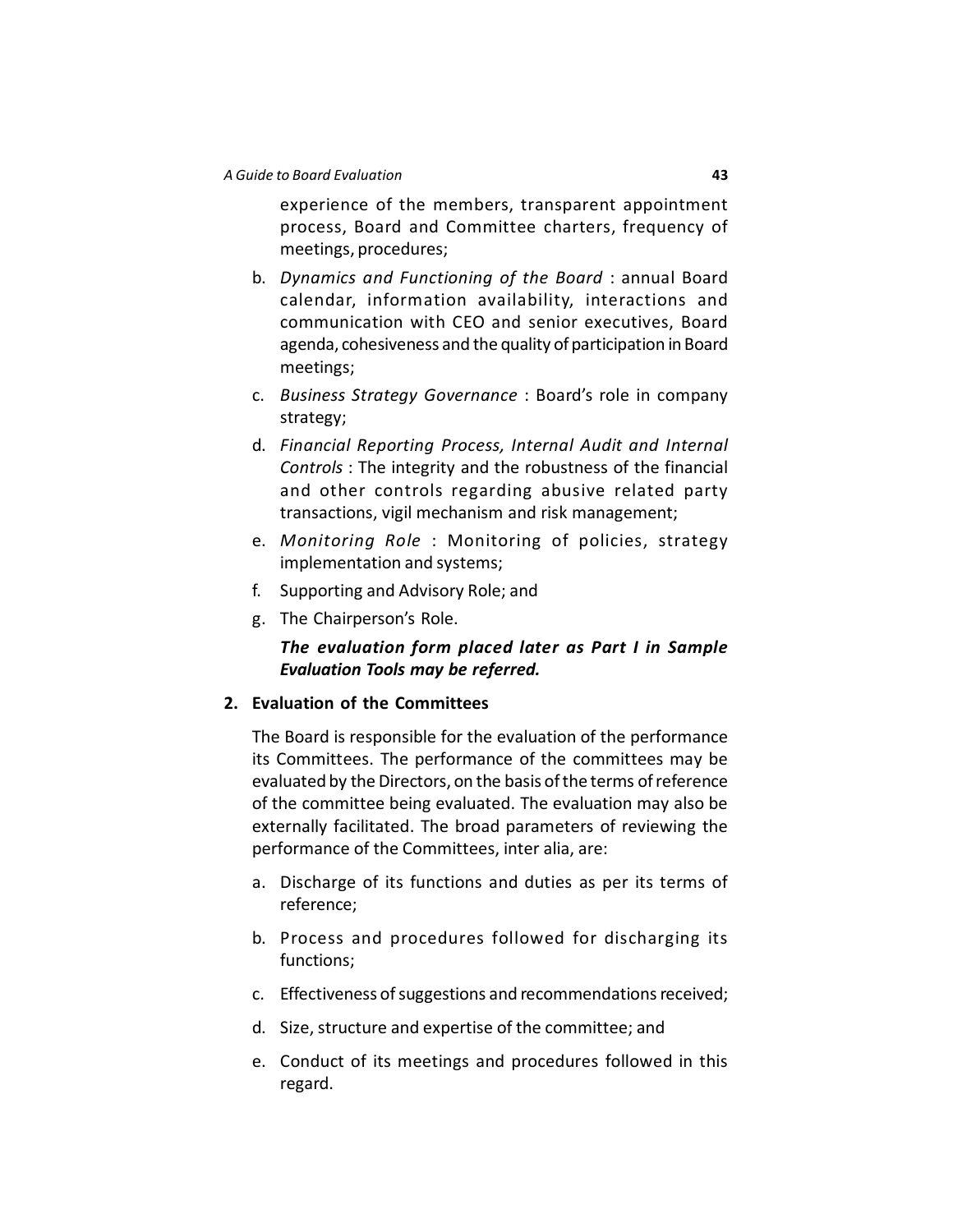## *The evaluation form placed later as Part V in Sample Evaluation Tools may be referred.*

## **3. Evaluation of Individual Director(s)**

(a) *Evaluation of Managing Director / Whole time Director / Executive Director*

The performance evaluation of Managing Director, Executive Director of the Company may be done by all the directors. The external facilitation may also serve as the efficient tool for evaluation. The Code for Independent Directors provides that Independent Directors should review the performance of non-independent Directors, which include Managing Director / Whole time Director/Executive Director. The broad parameters for reviewing the performance of Managing Director/Executive Director are:

- a. Achievement of financial/business targets prescribed by the Board;
- b. Developing and managing / executing business plans, operational plans, risk management, and financial affairs of the organization;
- c. Display of leadership qualities i.e. correctly anticipating business trends, opportunities, and priorities affecting the company's prosperity and operations;
- d. Development of policies, and strategic plans aligned with the vision and mission of the company and which harmoniously balance the needs of shareholders, clients, employees, and other stakeholders;
- e. Establishment of an effective organization structure to ensure that there is management focus on key functions necessary for the organization to align with its mission;
- f. Managing relationships with the Board, management team, regulators, bankers, industry representatives and other stakeholders; and
- g. Demonstrate high ethical standards and integrity, attendance at meeting, commitment to organization.

## *The evaluation form placed later as Part II in Sample Evaluation Tools may be referred.*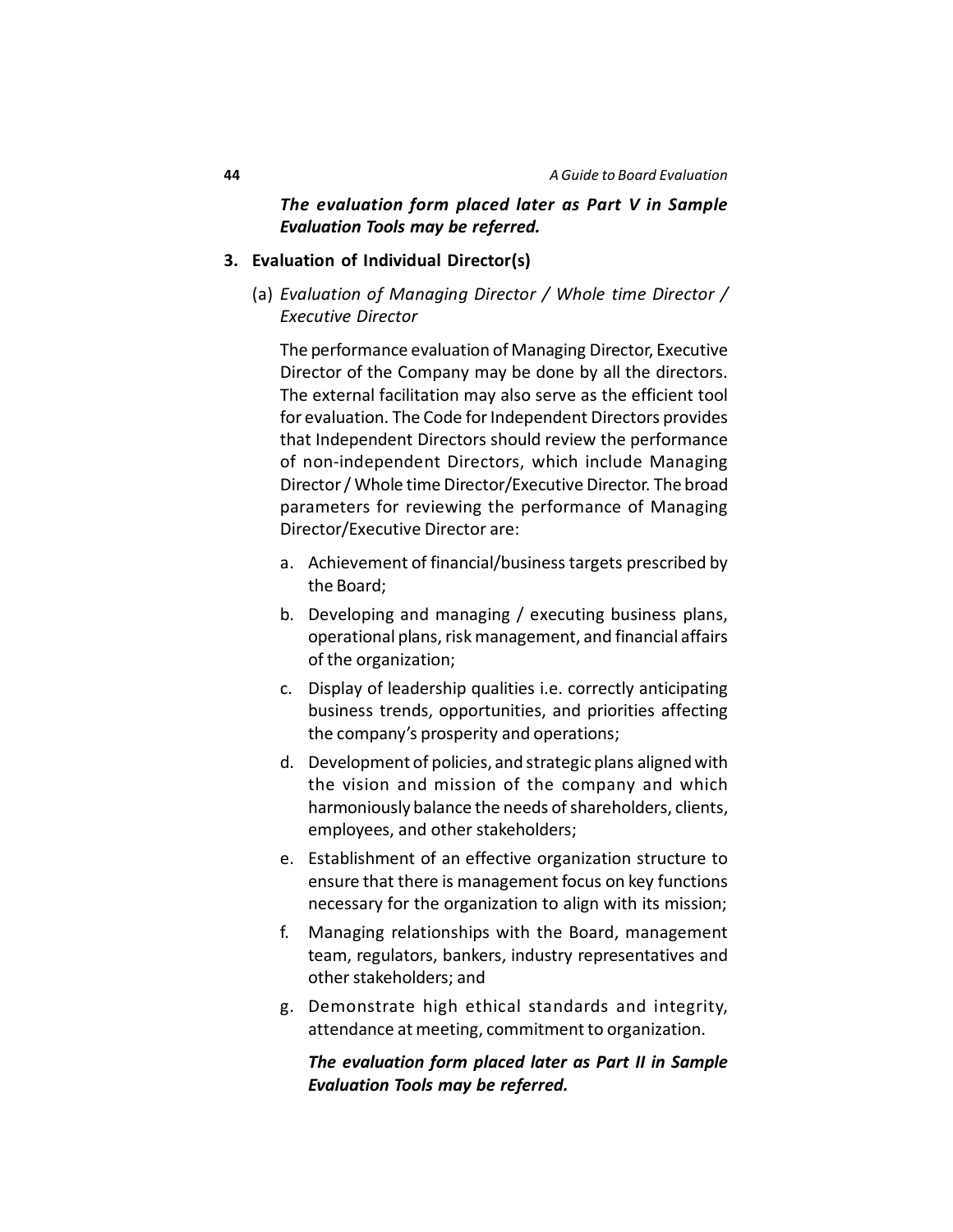(b) *Evaluation of Independent Directors:*

The performance evaluation of independent directors should be done by the entire Board of Directors, excluding the director being evaluated. On the basis of the report of performance evaluation, it shall be determined whether to extend or continue the term of appointment of the independent director.

In addition to the parameters laid down for directors, which shall be common for evaluation to both Independent and nonexecutive directors, an independent director shall also be evaluated on the following parameters:

- a. Maintenance of independence and no conflict of interest.
- b. Exercise of objective independent judgment in the best interest of the company;
- c. Ability to contribute to and monitor corporate governance practice; and
- d. Adherence to the code of conduct for independent directors.

## *The evaluation form placed later as Part IV in Sample Evaluation Tools may be referred for peer review.*

## *The evaluation form placed later as Part III in Sample Evaluation Tools may be referred for self assessment.*

(c) *Evaluation of Non-Executive Directors*

In terms of the Code for Independent Directors, the Independent director(s) on the Board of the company should evaluate the performance of non-independent director(s) which include non-executive director(s). Peer Review method or external evaluation may also facilitate the purpose of evaluating non-executive directors. The broad parameters for reviewing the performance of non-executive directors are:

- a. Participation at the Board / Committee meetings;
- b. Commitment (including guidance provided to senior management outside of Board/ Committee meetings);
- c. Effective deployment of knowledge and expertise;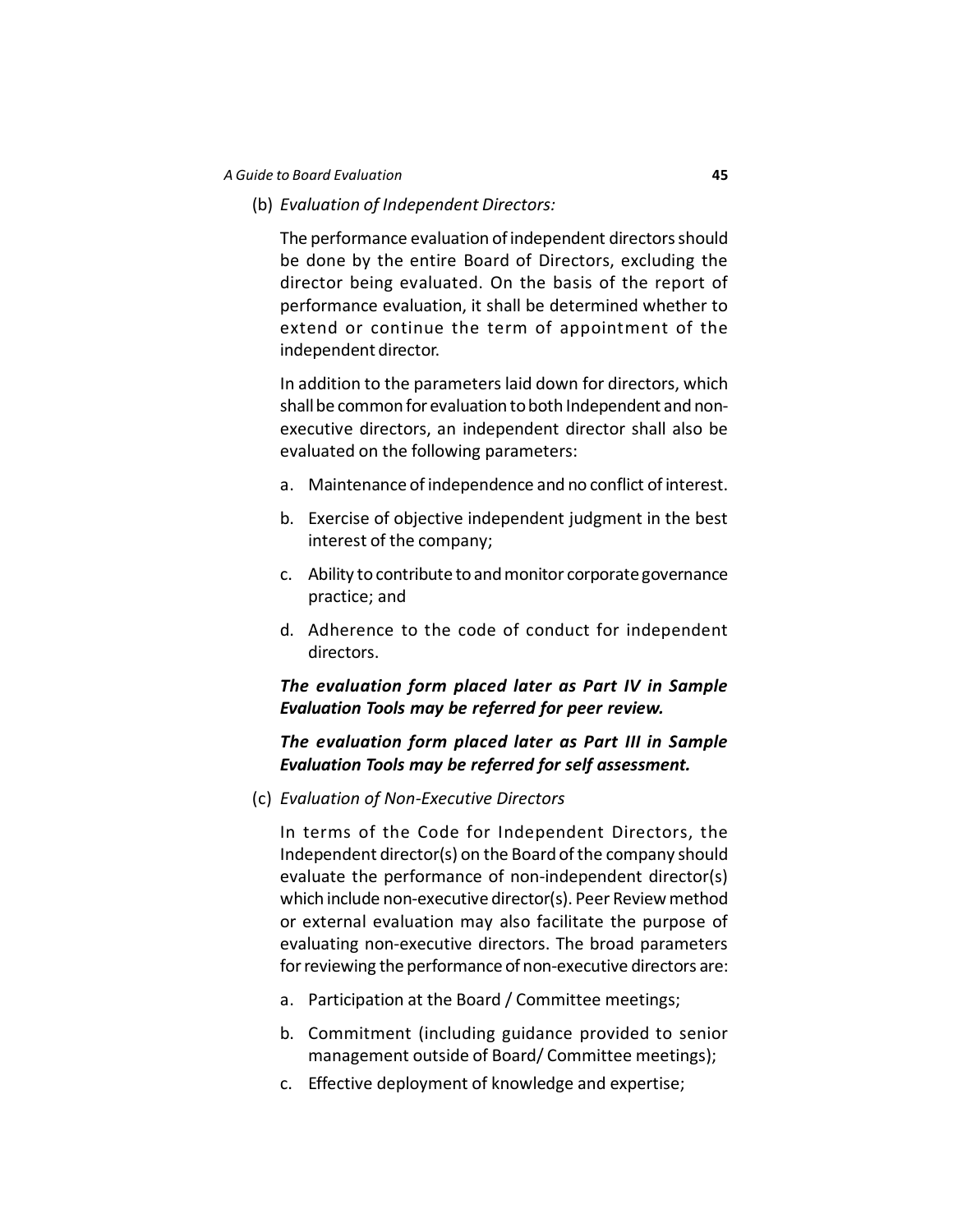- d. Effective management of relationship with stakeholders;
- e. Integrity and maintaining of confidentiality;
- f. Independence of behaviour and judgment; and
- g. Impact and influence.

## *The evaluation form placed later as Part IV in Sample Evaluation Tools may be referred.*

### **4. Evaluation of Chairperson of the Board**

The performance of the Chairperson is linked to both the functioning of the Board as a whole as well as the performance of each director. The Code for Independent Directors provides that the Independent Director should review the performance of the Chairperson of the company taking into account the views of the executive directors and non-executive directors.

Therefore, all the directors of the Board of the company thereof contribute in evaluating the performance of the Chairperson of the Board. External agencies may also be involved in evaluating the Chairperson.

The broad parameters for reviewing the performance of Chairperson of the Board are:

- a. Managing relationship with the members of the Board and management;
- b. Demonstration of leadership qualities and able steering of meetings;
- c. Relationship and communication within the Board;
- d. Providing ease of raising of issues and concerns by the Board members;
- e. Promoting constructive debate and effective decision making at the board;
- f. Relationship and effectiveness of communication with the shareholders and other stakeholders;
- g. Promoting shareholder confidence in the Board; and
- h. Personal attributes i.e. Integrity, Honesty, Knowledge, etc.

## *The evaluation form placed later as Part VI in Sample Evaluation Tools may be referred.*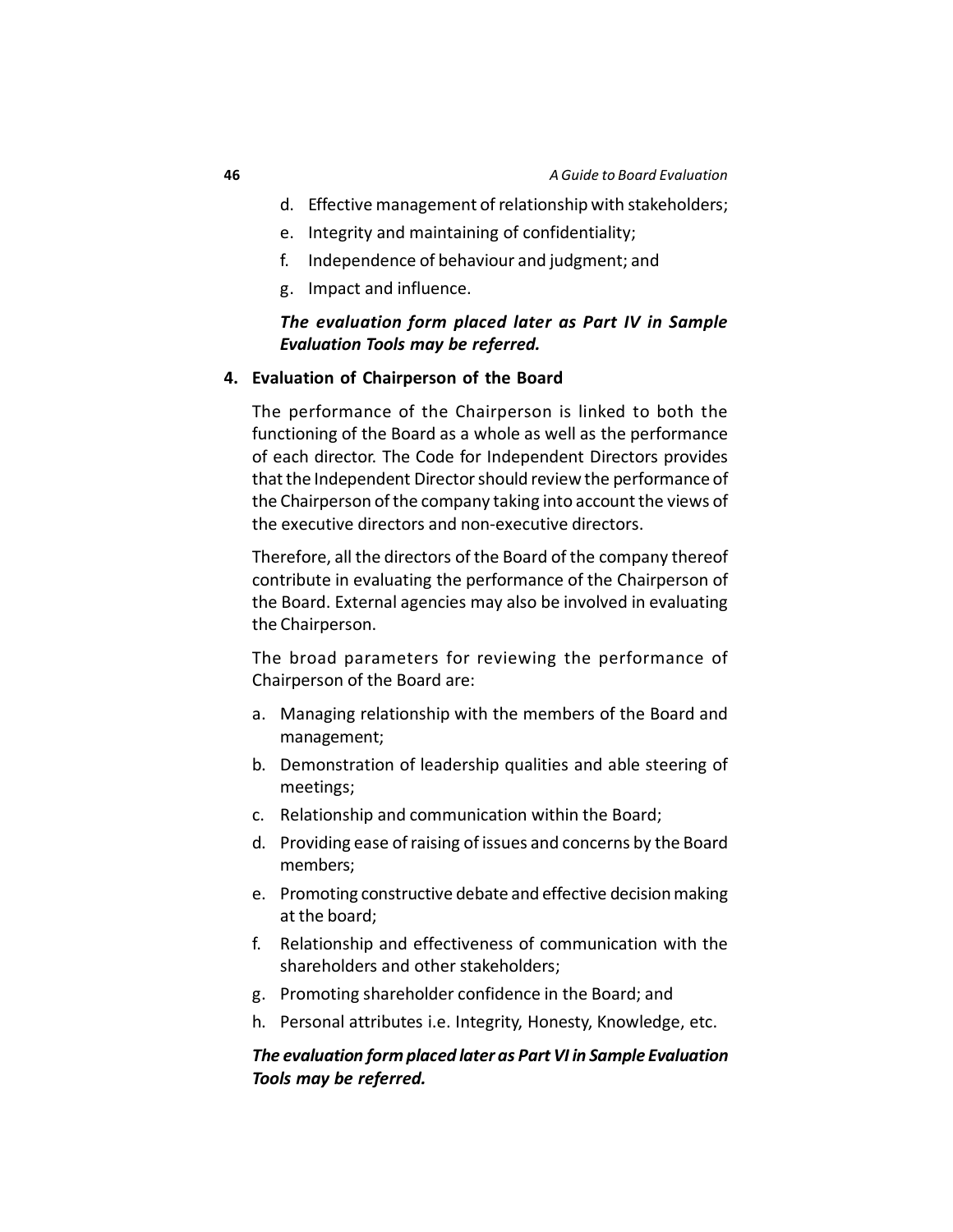Different criteria may be assigned different weights depending on the organisation's requirements, circumstances, outcome of previous assessments, stage of Board's maturity, etc. Instead of the questionnaire in a simple yes/no format, it is advised that it provides scope for grading, additional comments, suggestions, etc.

#### **Post-evaluation Activities**

Evaluations provide critical insights into how the board can become stronger and support the organization's strategic objectives. However, such assessments are merely superficial if they are not acted upon, if the strengths revealed are not leveraged, or if the weaknesses identified are not remediated. Boards look forward to evaluations for useful feedback, which can be used to develop specific action plans. The results must be communicated to the concerned people in an appropriate manner, leading to generating an improvement action plan.

The actions a board should follow to ensure it does not just "check the box" in an evaluation, but instead uses the resulting data for improvement.

Generally a post evaluation activity should include –

- 1. Prepare a summary report and analysis of the findings highlighting the degree of board effectiveness in each area examined, noting areas of effectiveness as well as areas of concern.
- 2. Discuss with the nomination and Remuneration Committee what was learned in the board evaluation process and share any additional insights.
- 3. Submit the report to each director and place the board's discussion of the findings as a high-priority agenda with sufficient time allocated.
- 4. Discuss the findings candidly and openly with each director so that he/she can freely contribute his/her views.
- 5. Agree on and approve an action plan to address areas of improvement.
- 6. Assign responsibilities and monitor any improvement achieved.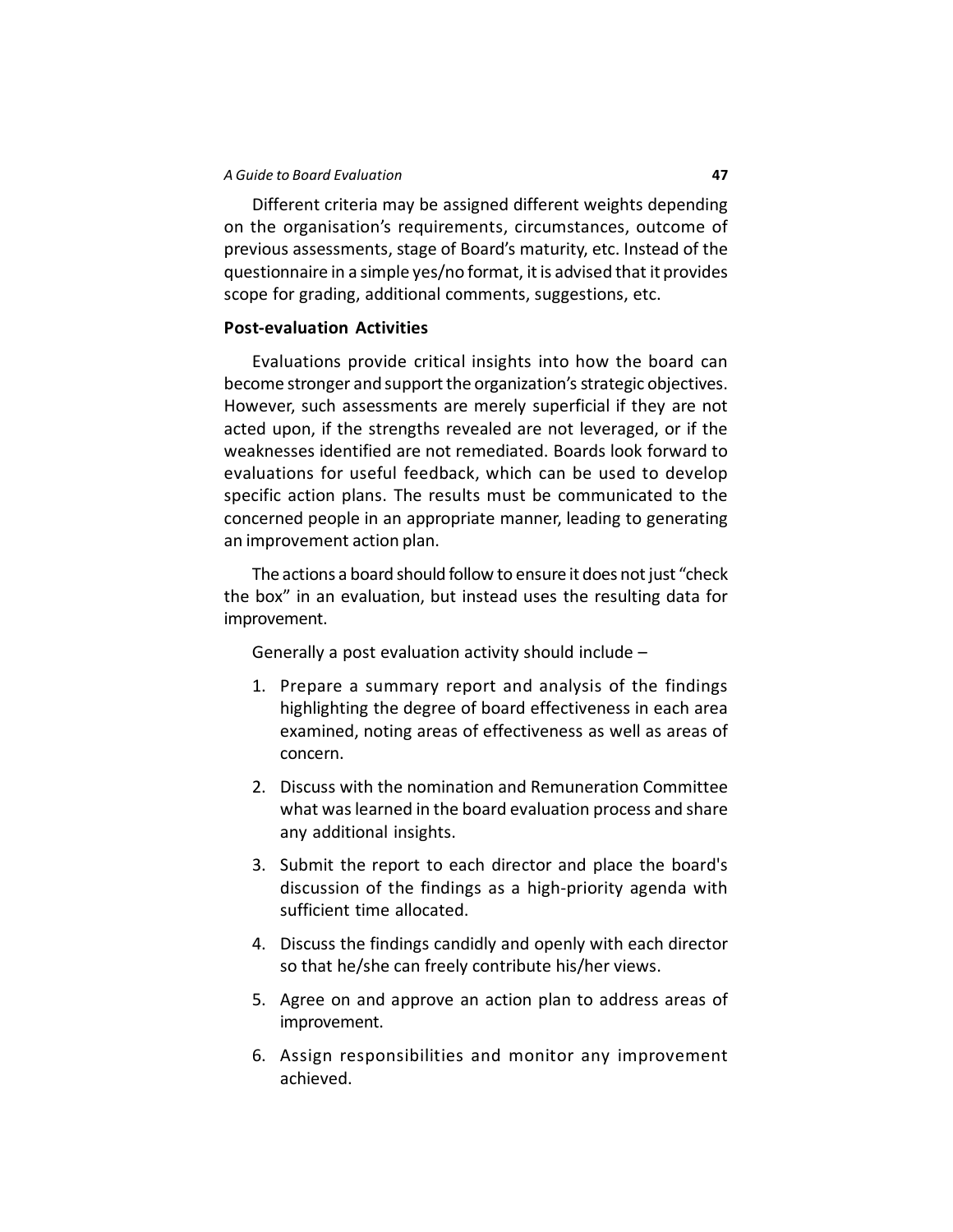7. Incorporate achievement objectives into the next board evaluation to make it a dynamic, continuous improvement process that is more than just an annual form-filling exercise.

A similar process may be followed for the evaluation of the board committees.

Where the results of the evaluation concern individual director performance, the generally accepted approach is for the board chairman and/or the nomination and remuneration committee chairman, with or without an external facilitator, to discuss the findings individually with each director.

Some companies even follow the practice discuss the results of performance of directors around the board table, a process that can lead to much greater mutual understanding.

The success of such an approach depends very much on the introspection, confidence and honesty of the individuals participating in the process and the degree of trust and collegiality in their board culture.

If the objective of the board evaluation is to assess the quality of board-management relationships, results of the evaluation should be shared with the executive management team.

#### **Succession Planning and Board Evaluation**

It is most important that board is prepared for resignation and/or retirement of its members. Succession planning for the board and for board committees should follow the board evaluation process. As part of board evaluation, an evaluation of the skills and competences within the current board should be measured against future expected requirements of the skills and competences within the board. This provides a readily available profile of a new board member, if one be required on short notice. The board should continually ensure that it has the right set of skills, talents and attributes.

A well-prepared board will develop a succession plan that provides guidance on identifying and sourcing potential board members who can fulfill key requirements. This succession plan helps the organization appoint new directors quickly in a structured manner, allowing the board to continue its business without disruption, meeting any business challenges that are encountered.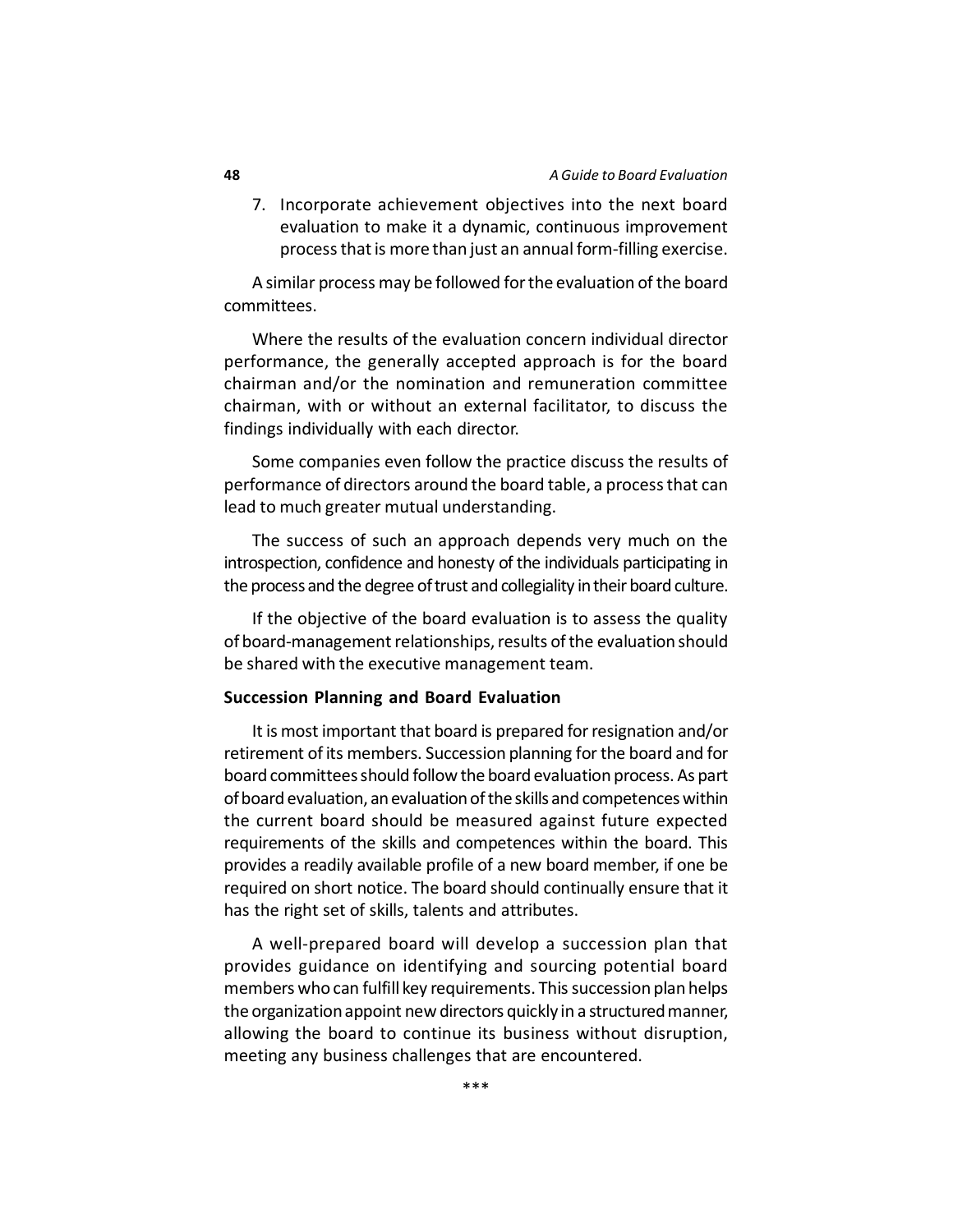# **Board Evaluation – Disclosure**

Investors need to know whether a board is effective, and good corporate communication can do much to convey the board's message to investors and other stakeholders on outcomes that arise from evaluation. The Council of Institutional Investors in the United States has stated in its report "Best Disclosure –Board Evaluation" that when making voting decisions about directors, shareholders value detailed disclosure of the board evaluation process—how the board goes about evaluating itself, identifying areas for improvement, and addressing them—as a window into the boardroom. While shareholders generally do not expect the board to discuss the details of individual director assessments, they want to understand the process by which the board goes about regularly improving itself. This is particularly important because over time, a board may become complacent or may need new skills and perspectives to respond nimbly to changes in the business environment or strategy. Disclosures about how the board evaluates itself, identifies areas for improvement and provide a window into how robust the board's process is for introducing change.

The Council of Institutional Investors has developed following guidelines explaining its expectations of board evaluation disclosures.

*"Investors value specific details that explain who does the evaluating of whom, how often each evaluation is conducted, who reviews the results and how the board decides to address the results. This type of disclosure does not discuss the findings of specific evaluations, either in an individual or a holistic way, nor does it explain the takeaways the board has drawn from its recent selfevaluations. Instead, it details the "nuts and bolts" of the self assessment process to show investors how the board identifies and addresses gaps in its skills and viewpoints generally".*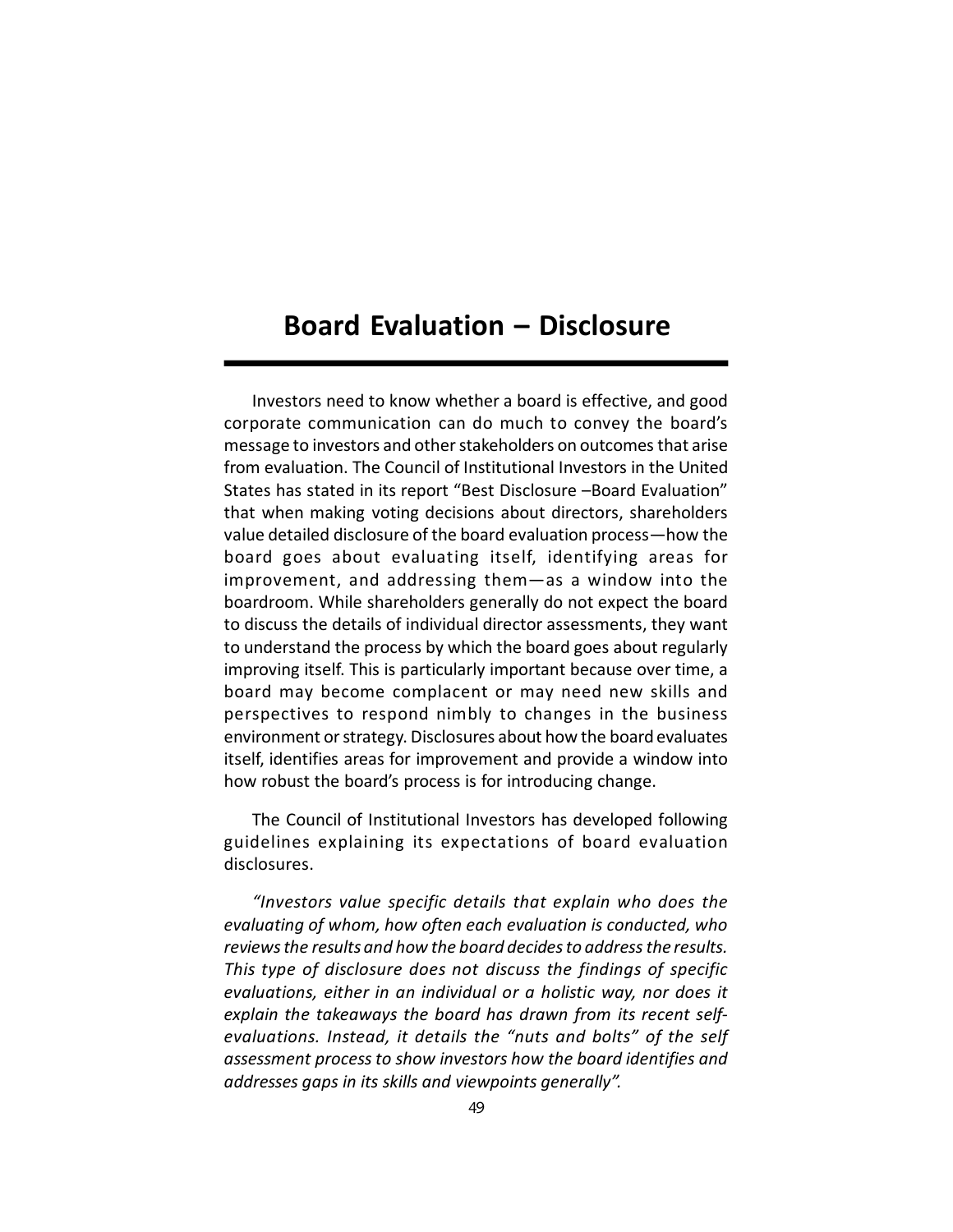CII recommends that self-evaluation disclosures should go beyond a detailed discussion of the board's evaluation methodology to also include a discussion of "big-picture, board-wide findings and any steps for tackling areas identified for improvement." This approach focuses on the most recent evaluation and recaps key takeaways from the board's review of its own performance. This evaluation includes a discussion of areas where the board feels it functions effectively, areas where it thinks it can improve, and a plan of action to address these matters.

#### **Disclosure by General Electric**

According to CII's report, General Electric is one of the few U.S. companies that provide a thorough disclosure of its board evaluation process. Its disclosure focuses exclusively on the mechanics of how the evaluation is conducted, without venturing into the results or findings from previous evaluations. The detailed explanation of the evaluation process is included in the company's "Governance and Public Affairs Committee Key Practices" document, which is separate from the proxy statement. General Electric's proxy statement includes a brief high-level overview of how the process is conducted and provides a link to the document where a more detailed explanation can be found.

#### **Disclosure made in Annual report 2016**

*The Board and its committees annually conduct a performance self-evaluation and recommend improvements. Our lead director chaired four meetings of our independent directors this year, helping us sharpen our full Board meetings to better cover significant topics. Compensation policies for our executives are aligned with the long-term interests of GE investors.*

\*\*\*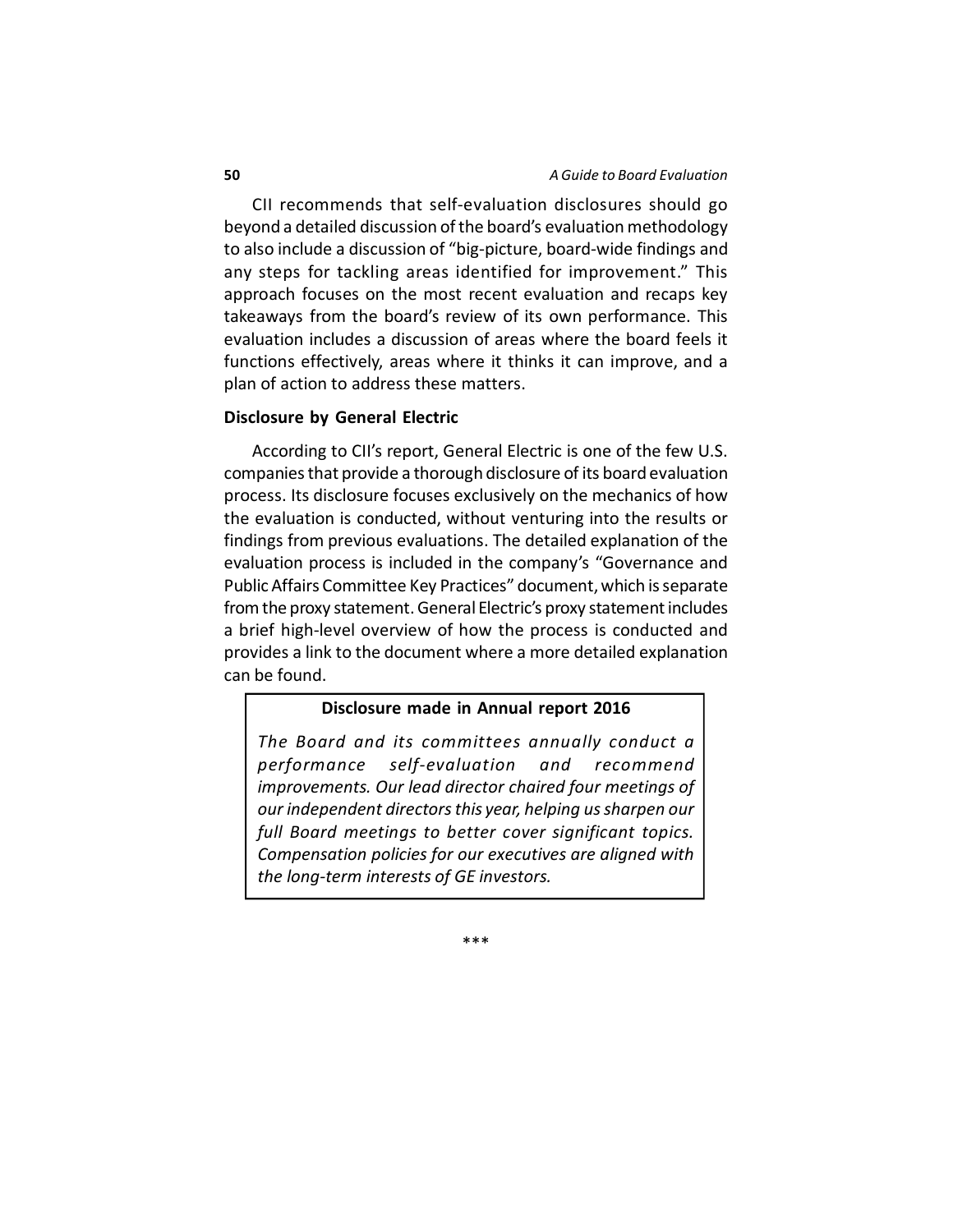# **Barriers to Board Evaluation**

*"One of the great mistakes is to judge policies and programs by their intentions rather than their results". - Milton Friedman*

Corporate boards today are expected to be more engaged, more knowledgeable and more effective than in the past. In order to attain it, board evaluation is emerging as the tool to examine board effectiveness. Annual assessments have become the norm for boards in many countries.

Despite the growing adoption, board assessments are falling short of their promise of enhancing board effectiveness. They are facing certain challenges which are acting as barriers and making evaluation ineffective.

Barriers to board evaluation can be classified under three categories:



## **Barriers to Board Evaluation /Effectiveness**

## **Personal Concerns**

• *Mindsets or Attitudes*

Attitudes are the first and greatest challenge, particularly when 'mindsets' include indifference or inflexibility – unwillingness to change. The duty to exercise independent judgment also poses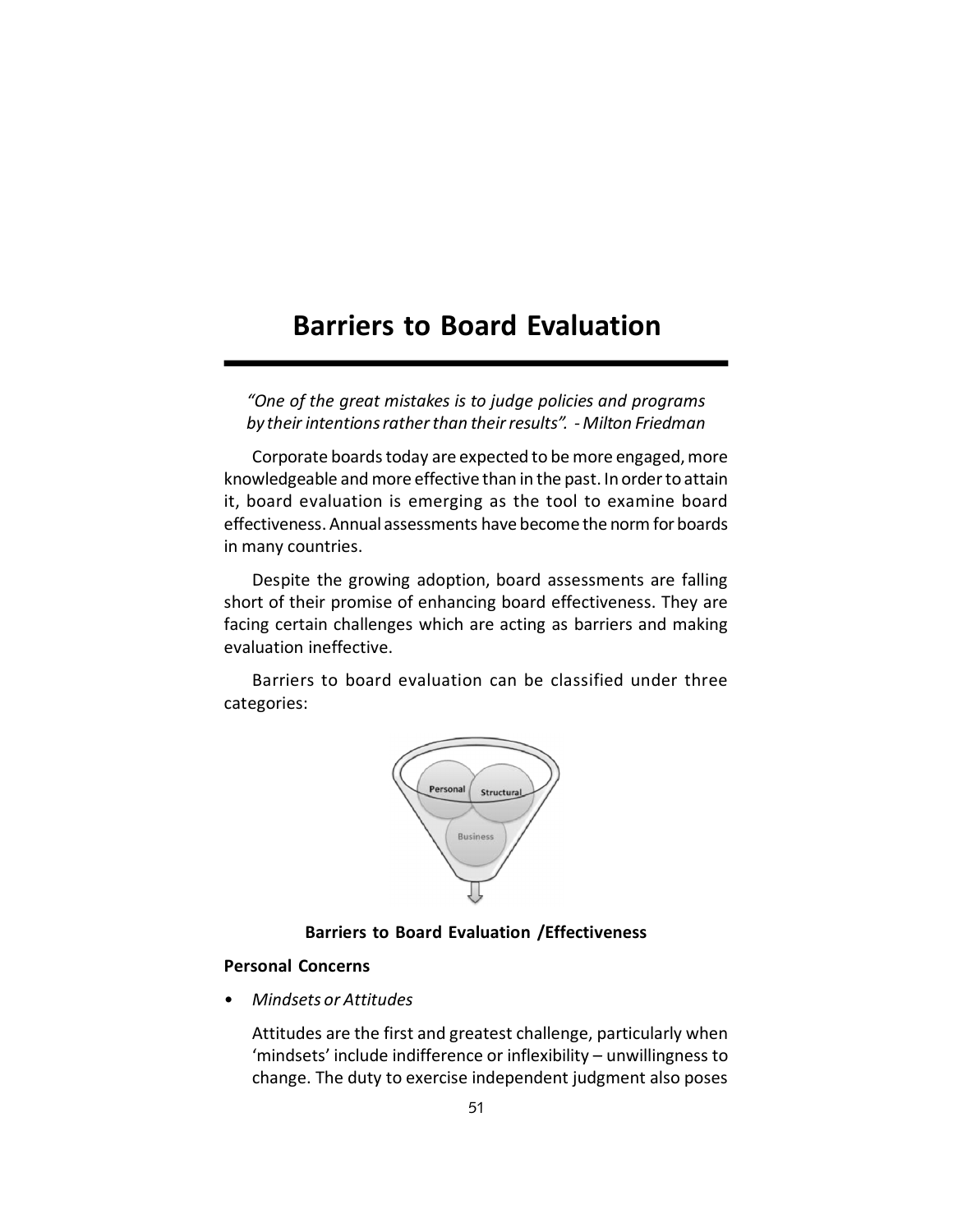distinct challenges. Many directors prefer to go along with the majority ("group think") to get along. Directors who have served with the same Board members over an extended period of time may be uncomfortable judging or being judged by colleagues. They are accustomed to evaluating the CEO and other senior executives, but when asked to engage in Board evaluation, they raise a wide range of objections.

• *Incompetency to come out of comfort zone*

Directors who have served with the same Board members over an extended period of time seems to develop a comfort zone and therefore, shows reluctance to infusion of new people into the organization. Deliberate thought should be given to form a well-functioning team having balance of new and old experienced members.

• *Failure to remove unproductive members*

People who are not carrying out their commitments as board members become major blocks to overall board effectiveness. There needs to be a process for evaluating board member performance and making recommendations regarding their future service with the board.

## **Structural Concerns**

• *Non-availability of pre-defined objectives and scope for evaluation*

Board tends to spend their precious and limited time on discussion of trivial subjects while neglecting major agenda items which requires their absolute attention. This happens due to lack of pre-identified objectives and scope for the evaluation. Temptation to micro-management can be minimised by having a strategic plan.

Areas including board process, behaviours, communication issues, the effectiveness of executive sessions, the role of the lead independent director, the board's relationship to management and development of the board's agenda etc. can be identified so that the evaluation can be more focussed.

## • *Non-identification of assessment approach*

Board's approach assessments can be done in variety of ways ranging from a director questionnaire to a robust process in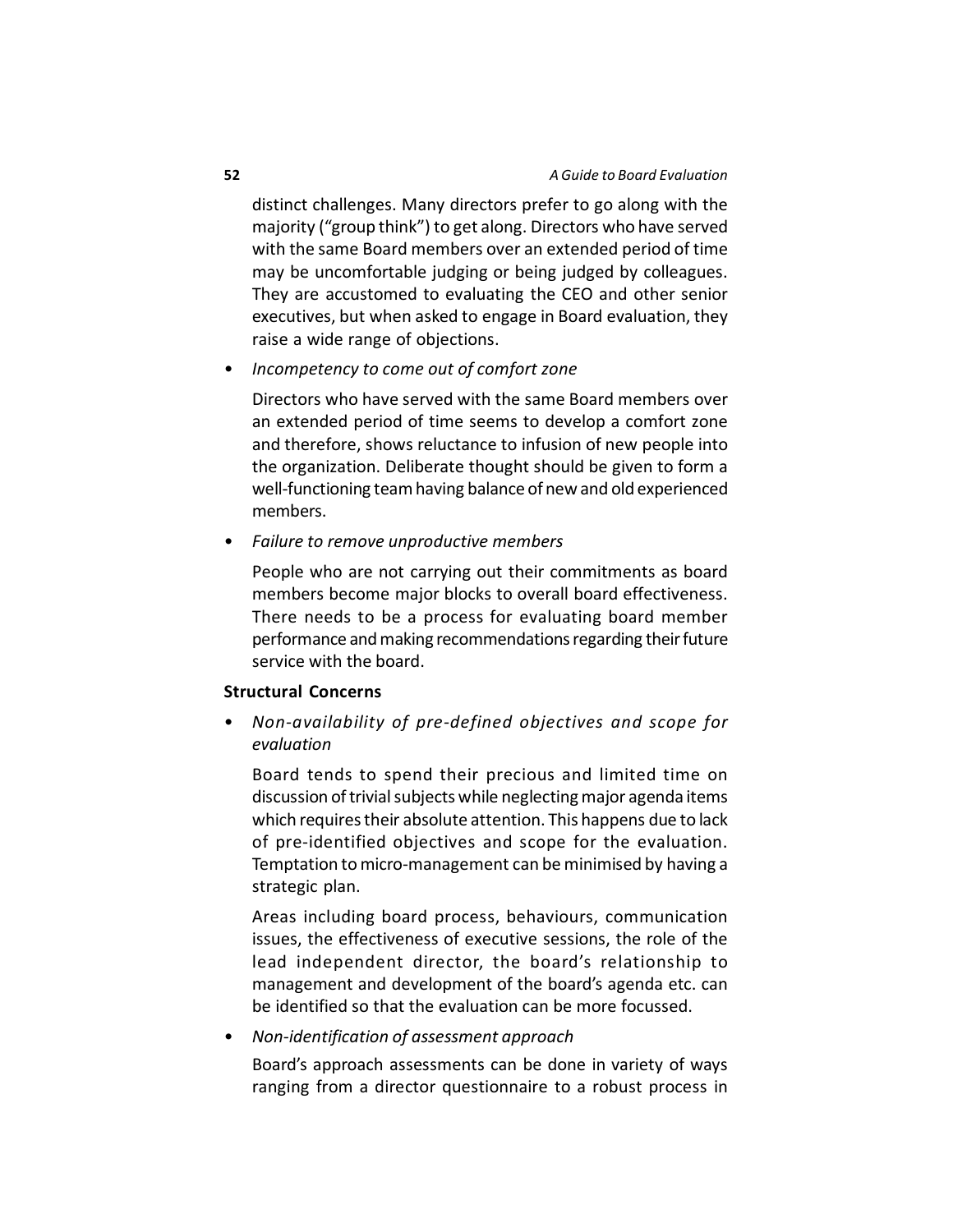which directors are interviewed individually, typically by a third party, to draw out candid views about the board's effectiveness.

• *Small size of Board*

Sometimes a board is ineffective because it is simply too small in number. When we consider the awesome responsibilities of board leadership, it's easy to see why we need enough people to do the work. We need enough members to lead and form the core of the committees and, in general, share in other work of the board. We also need sufficient numbers to reflect the desired diversity in the board as well as assure the range of viewpoints that spurs innovation and creativity in board planning and decision-making.

• *Ineffective Nomination and Remuneration Committee and lack of functioning committee structure*

Nomination and remuneration committee has lasting impact on organization as this committee determines who shall constitute as Board leaders in future. A well organized nomination and remuneration committee with clear sense of recruiting priorities as well as expectations for individual board members especially in the area of fund-raising makes the committee more effective. These elements are frequently missing in many organizations. If the nomination and remuneration committee or board recruiting committee is poorly organized, board members in turn are not likely to have a good understanding of the organization and their role as board members.

Also, Board fails to perform below at an acceptable level is due to lack of a functioning committee structure. While it is true that major decisions are made in board meetings, it is also true is that most of the work that supports and implements this decisionmaking occurs at the committee level. If the board has a committee structure that functions inadequately, this can lead to poor performance in general.

• *Non-availability of post evaluation action plan*

Some boards, for compliance reasons, begin an assessment process, but then spend little or no time on discussing the findings. In addition to leaving issues unresolved, lack of followup can generate cynicism about the process and the board leadership's commitment to improving effectiveness in the future.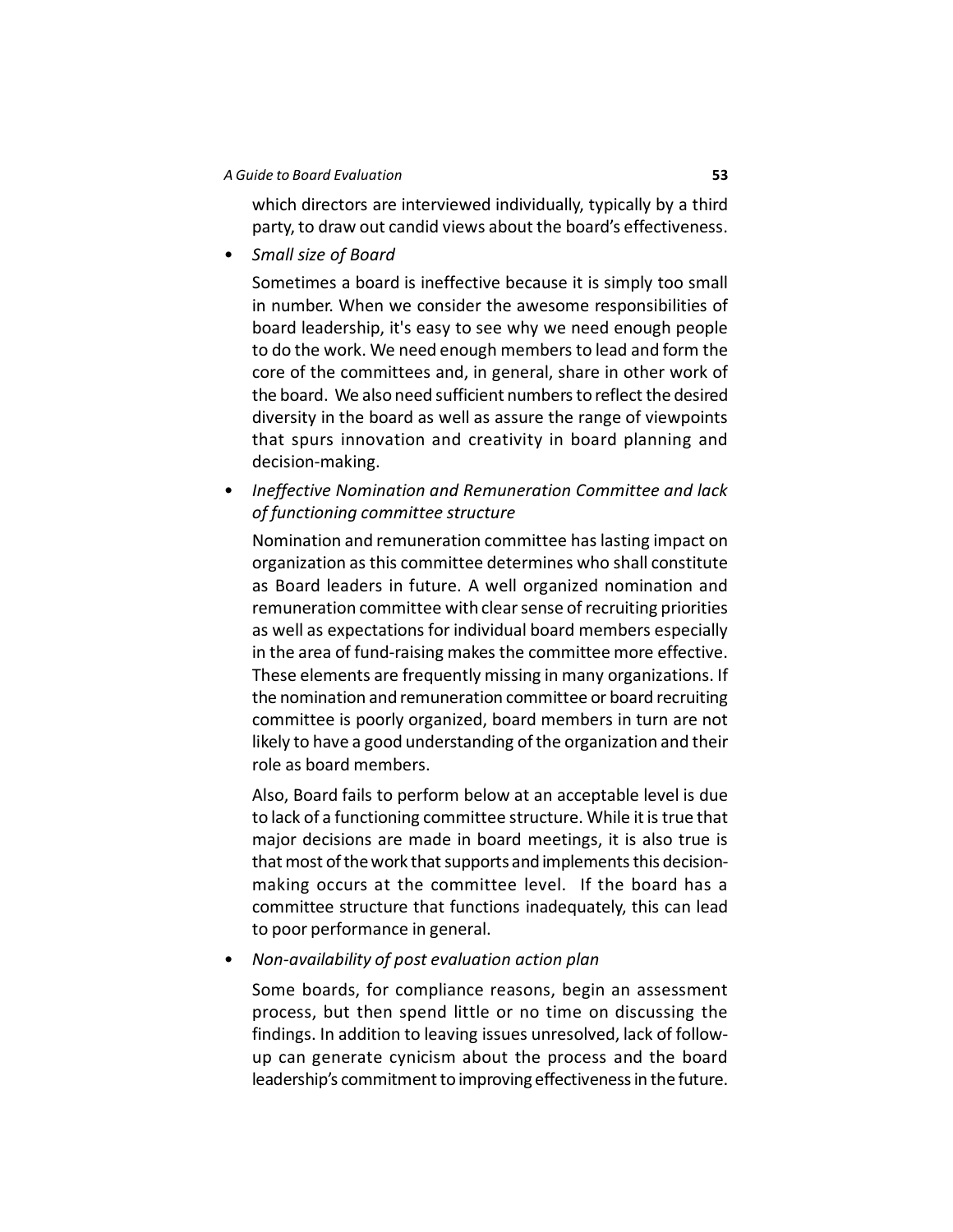Absence of action plan to review the results of the assessment and addressing the results of evaluation further adds to the ineffectiveness to the board evaluation process.

• *Diversity in culture and governance process*

Board structures, governance issues and cultural norms differ by company and country, and these differences also can affect the style and scope of the board assessment. To be most effective, a board assessment must be tailored to the company's current business context.

## **Business Concerns**

• *No strategic plan*

Absence of a strategic plan in this period of rapid change would make the process ineffective. A strategic plan provides clear direction and helps in revealing questionable transactions like inappropriate loans, related party transactions or fairness of remuneration packages (annual, per meeting fees, etc). Similarly, lack of a long-range service delivery and financial development plan that will advance the strategic plan also be a major business concern.

• *Absence of a Board Leader*

Essential to a successful evaluation is having an independent board leader to champion the assessment process. The Independent Board Leader is in a position to drive the process by involving the right people, asking for directors' time, scheduling time on the agenda to discuss the results and ensure that the board follows up on the issues that emerge.

Boards Leadership Culture strongly influences the issues investigated by it. The Chairperson plays crucial role in ensuring legitimacy with sense of fairness and authority in evaluation process.

• *Having narrower Perspectives*

Narrower perspective on Board evaluation is a major hurdle in process. Incorporating new perspectives on the board's effectiveness by seeking inputs from senior management team members, executives who participate in most of the board meetings such as the Chief Financial Officer and Head of Human Resources can help in broadening our perspectives. Non-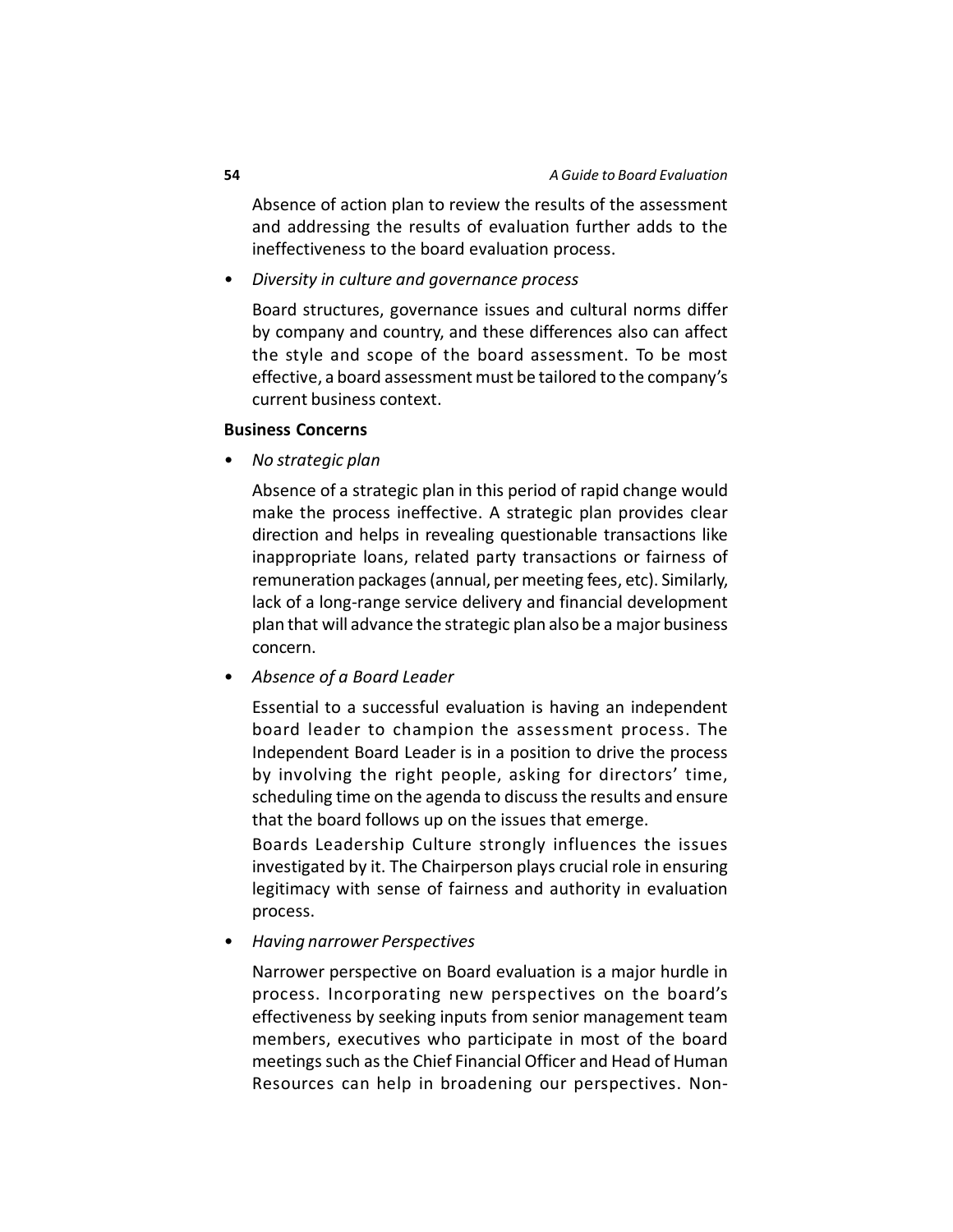availability of a platform for obtaining valuable feedback from Executives about what Board does well and what does not.

Board assessments also can be more valuable when boards benchmark themselves against other high-performing boards in the same industry segment or against best practices in a specific area.

• *Compliance based Assessment*

The Assessment process is limited to compliances only. Rather, the process should go beyond compliance issues considering the board's role in strategic decision-making, gaps in knowledge and competencies on the board, executive and director succession planning, etc.

• *No process for Just–in–Time Board Orientation*

Learning curve of directors lagged because timely training and orientation is not provided. An effective "just-in-time" board orientation program should be prescribed focussing on the strategic plan of the organization. If the prospective board members are familiar with the mission, vision, major goals, and strategies of the organization and additional information and training is provided to the greatest extent possible, new board members will participate in their first meeting with confidence.

\*\*\*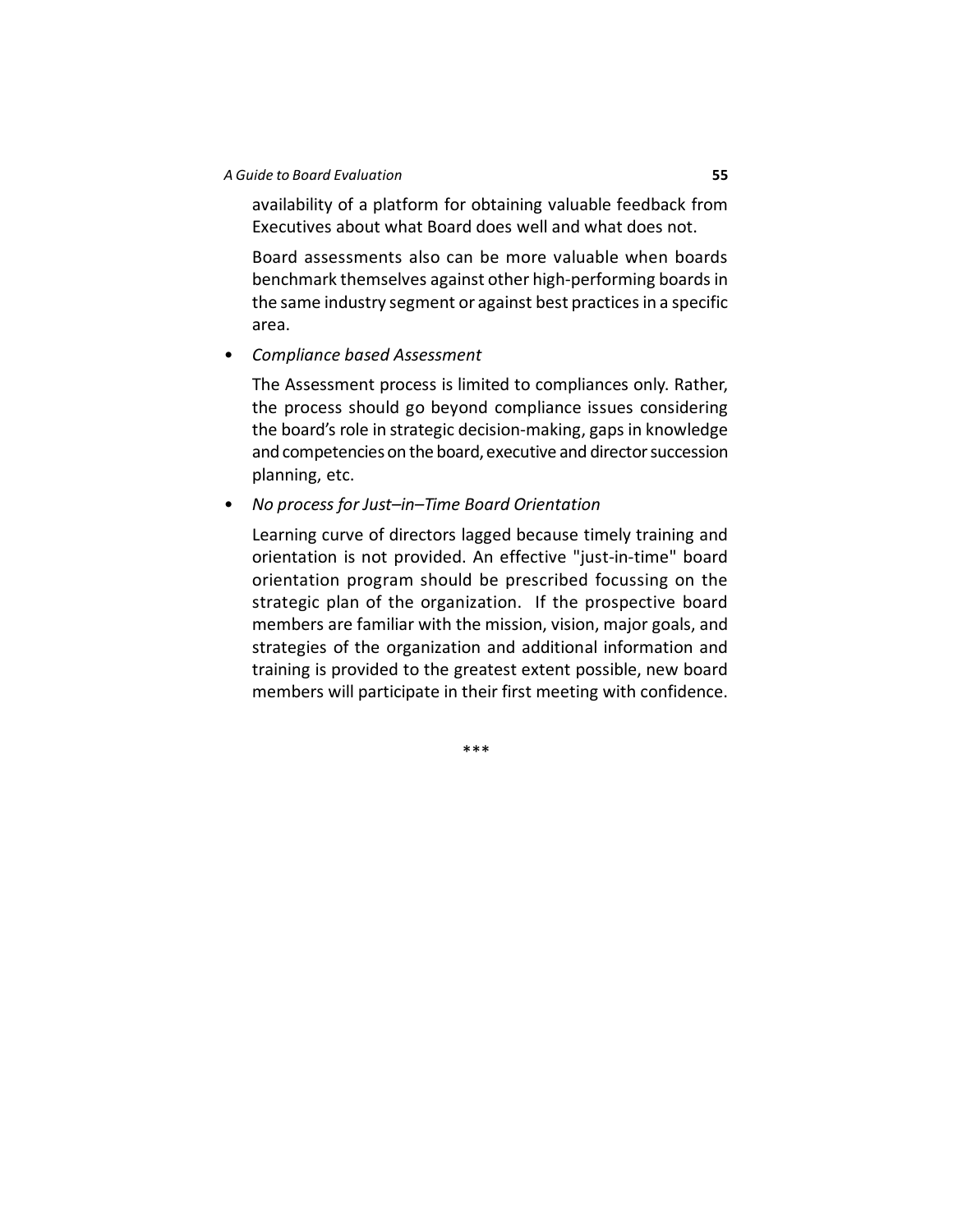# **Board Evaluation - Current Trends and Practices in India**

Prior to Companies Act, 2013, most companies conducted board evaluation to raise the company's Corporate Governance standards and to ensure that the Boards and their members are functioning properly. Now, Board evaluation is a mandatory requirement for certain prescribed classes of companies. Only the government companies where directors are evaluated by the Ministry or Department of the Central or State Government are exempted.

India Board Report 2015-16 surveyed over 500 companies. Selection of the companies was based on their market capitalization (750 crore INR and more) on the Bombay Stock Exchange (BSE) and their ownership. According to survey, sixty-two per cent of the companies surveyed do not currently have a board evaluation process, and will have to introduce it. Eighty-nine per cent of companies that have a board evaluation process, would prefer to do it internally. Among the companies that need to implement a board evaluation process, 66% would prefer to do a self-assessment and a very small percentage (16%) of companies, indicated that they will avail the services of an external/third-party assessor. However, most of the top 100 companies listed on BSE have implemented board evaluation process, except Govt. companies which are exempted.

#### **Disclosures**

Section 134 (3) (p) provides that the report by Board of Directors of every company except Government Companies should include a statement indicating the manner in which formal annual evaluation has been made by the Board of its own performance and that of its committees and individual directors.

Though most of the companies have disclosed a para on Board evaluation stating that they have conducted evaluation of board, this approach does not focus on the mechanics of how the board evaluation process is conducted and analyzed. Investors value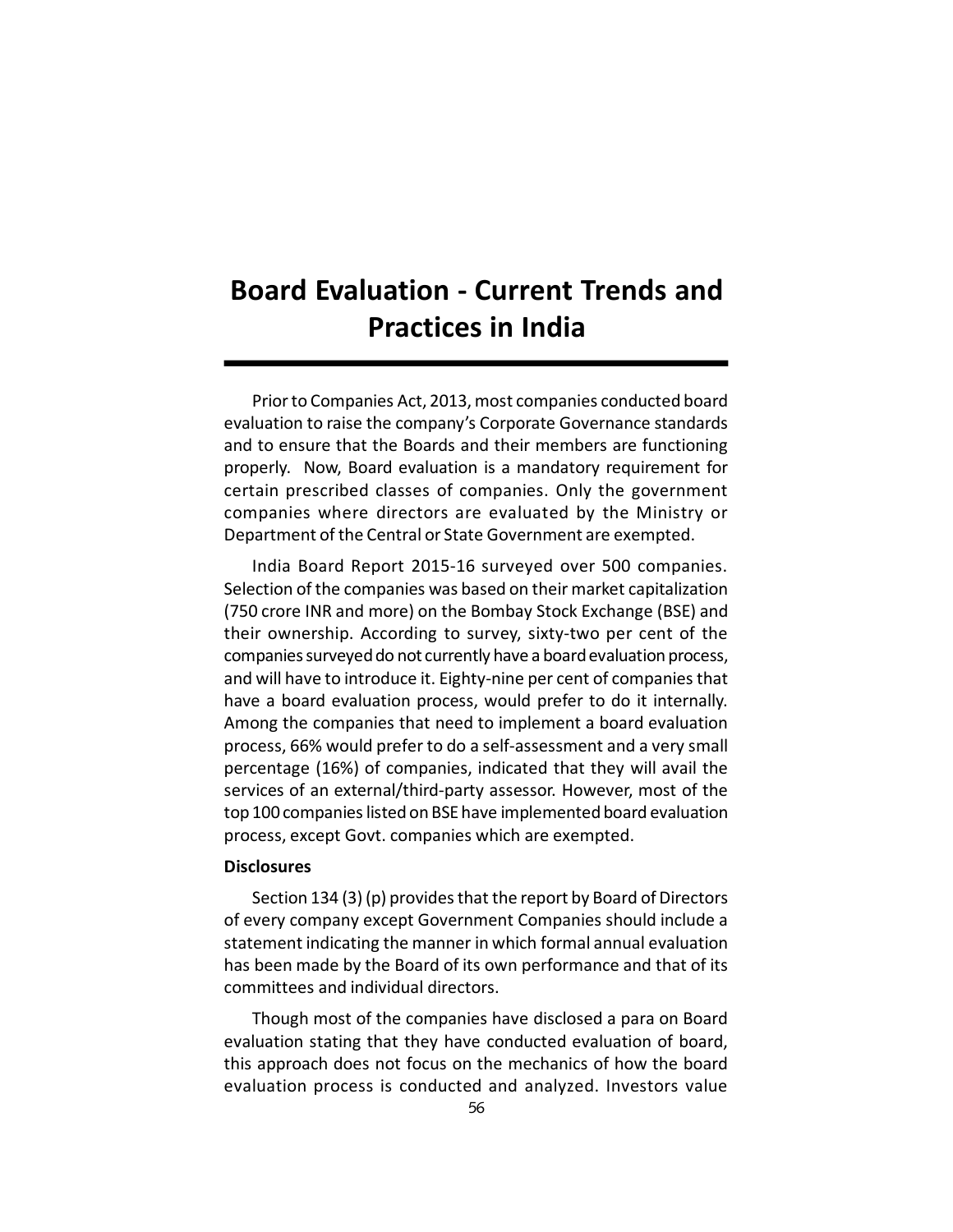specific details that explain who does the evaluating of whom, how often each evaluation is conducted, who reviews the results and how the board decides to address the results. This type of disclosure does not discuss the findings of specific evaluations, either in an individual or a holistic way, nor does it explain the takeaways the board has drawn from its recent self-evaluations. Instead, it details the "nuts and bolts" of the self-assessment process to show investors how the board identifies and addresses gaps in its skills and viewpoints generally. This kind of disclosure can be an "evergreen" approach that remains the same in proxy materials from year to year, assuming the board's evaluation process does not change.

## **Process of Evaluation**

The Act does not prescribe any specific method for evaluating the board. Generally, Board evaluation is an elaborate process. Preevaluation process involves deciding the objective, criteria and method for evaluating the board. The board decides all those with inputs from the CEO. The most common evaluation method is to collect data by analysing governance documents (e.g., agenda and minutes), surveying directors through a questionnaire and interviewing directors. A robust board evaluation strategy employs all of these tools both in combination and rotation over time.

The data so collected is analysed and a report is presented for discussion before the full board. Performance of individual directors is assessed through self-assessment and interview. Feedback is provided to each director on a one-to-one basis. Usually, the chairperson of the Nomination and Remuneration Committee or the lead independent director supervises the whole process, interviews individual directors, provides feedback to each director and presents the report before the full board. Confidentiality is the hallmark of the evaluation process. Therefore, names of individuals are removed from all documents while collating and analysing the data.

On analysing the annual reports for the year 2015-16 of top 100 companies listed in Bombay Stock Exchange, Bosch Limited, Dabur, Dr. Reddy, Godrej Consumer, Hero MotoCorp, HDFC, HDFC bank, Infosys, JSW Steel, Kotak Mahindra Bank, L&T, Mahindra and Mahindra Limited, Titan, Vedanta, Wipro and ICICI Bank (2016-17) have evaluated their directors and committees through questionnaires.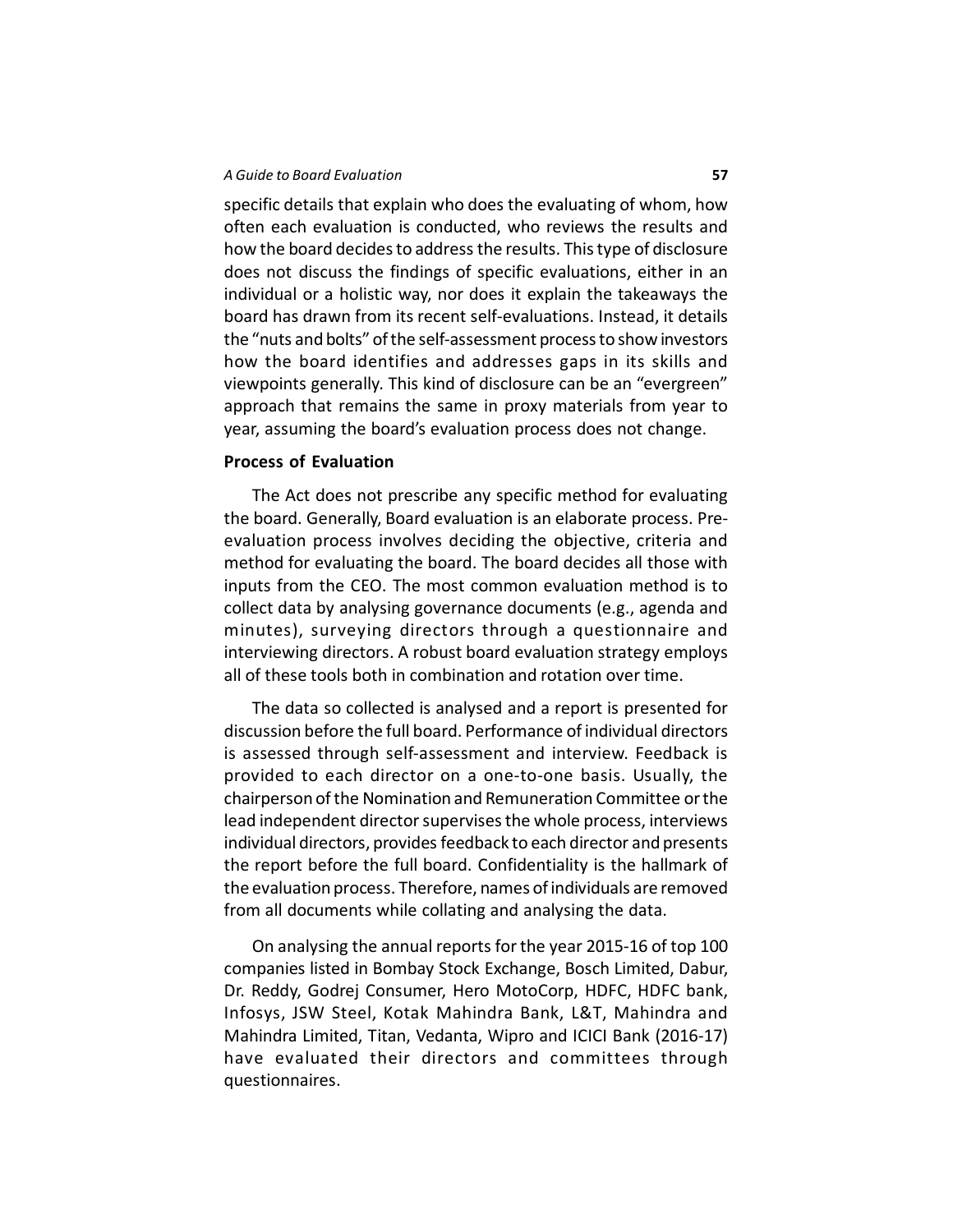**HDFC Bank** in its annual report has mentioned that the Nomination and Remuneration Committee has approved a framework / policy for evaluation of the Board, Committees of the Board and the individual members of the Board. The said framework/ policy was duly reviewed during the year. The process of board evaluation adopted by HDFC Bank disclosed in its annual report 2015- 16 is given in following paras -

*"A questionnaire for the evaluation of the Board and its Committees, designed in accordance with the said framework and covering various aspects of the performance of the Board and its Committees, including composition and quality, roles and responsibilities, processes and functioning, adherence to Code of Conduct and Ethics and best practices in Corporate Governance was sent out to the directors. The responses received to the questionnaires on evaluation of the Board and its Committees were placed before the meeting of the Independent Directors for consideration. The assessment of the Independent Directors on the performance of the Board and its Committees was subsequently discussed by the Board at its meeting.*

*Bank has in place a process wherein declarations are obtained from the directors regarding fulfilment of the "fit and proper" criteria in accordance with the guidelines of the Reserve Bank of India. The declarations from the Directors other than members of the NRC are placed before the NRC and the declarations of the members of the NRC are placed before the Board. Assessment on whether the Directors fulfil the said criteria is made by the NRC and the Board on an annual basis. In addition, the framework / policy approved by the NRC provides for a performance evaluation of the Non-Independent Directors by the Independent Directors on key personal and professional attributes and a similar performance evaluation of the Independent Directors by the Board, excluding the Director being evaluated. Such performance evaluation has been duly completed as above."*

#### **Criteria for evaluation**

The Section 178 (2) of Companies Act 2013 and SEBI (LODR) Regulations provides that Nomination and remuneration Committee shall formulate criteria for evaluation of performance of independent directors and the board of directors. In Annual Reports of 2016, some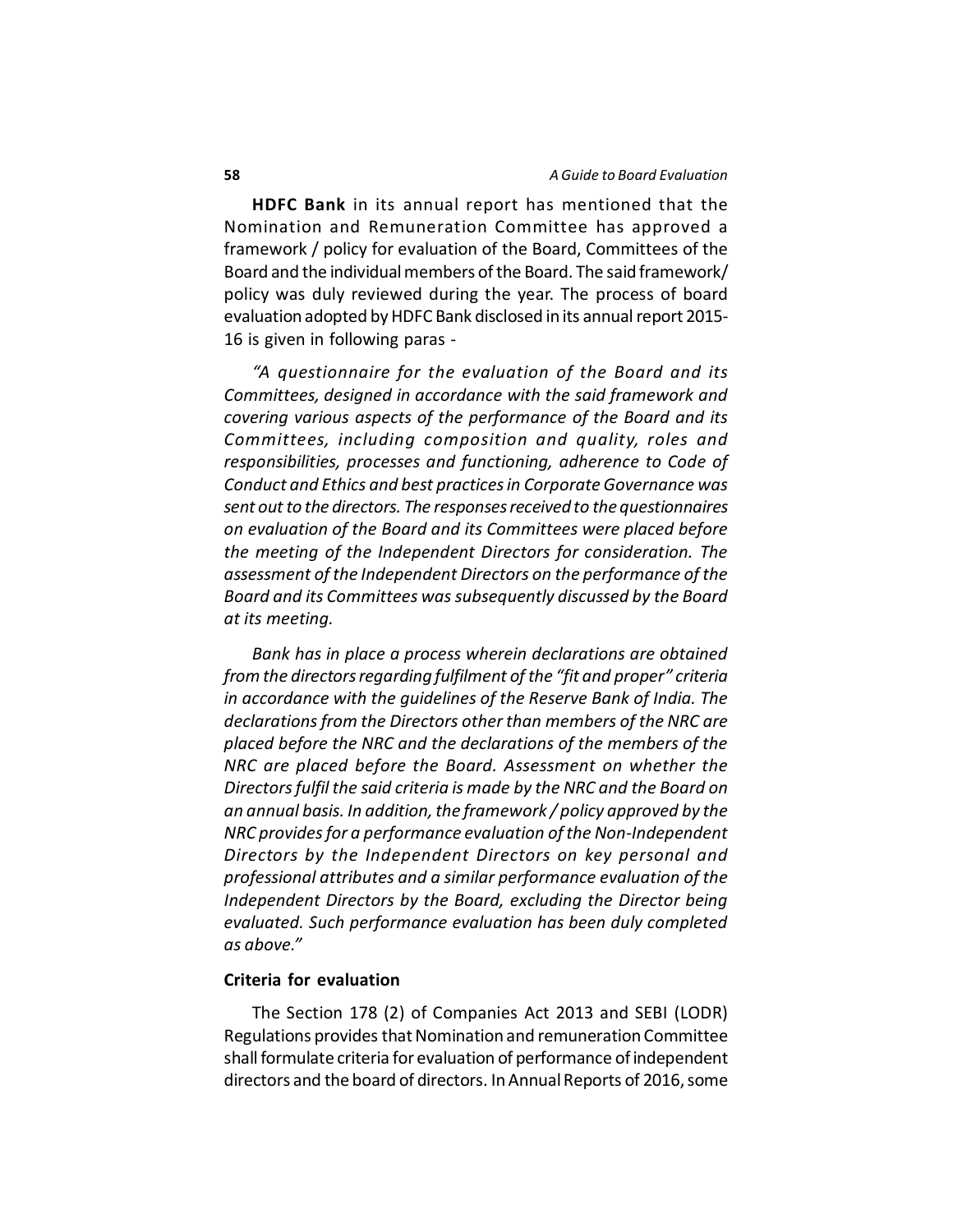companies like Asian Paints, Bajaj Auto, Berger Paints, Bharti Infratel, Britannia, Cadila healthcare, Dabur, Dr. Reddy, Emami, Eicher Motors, Godrej Consumer, Havells, HCL Technologies, Hero MotoCorp, Indiabulls, IndusInd Bank, JSW Steel, Kotak Mahindra Bank, L & T Finance Holdings, L&T, LIC Housing Finance, Lupin, Maruti Suzuki, Motherson Sumi Systems, Petronet LNG, Reliance Industries, Siemens, Sun Pharma, Tata Motors, Tata Steel, Tech Mahindra, TVS Motors, Titan, Vedanta and in 2017 - ICICI Bank, TCS and Yes Bank have mentioned certain criteria for evaluation of board, directors and committees in their annual report.

**Hero Motocorp Ltd.** has stated in its annual report various criteria on which evaluation of directors has taken place. The company has made disclosure in its annual report of 2015-16 as –

*"Performance of the Board was evaluated on various parameters, such as composition, strategy, tone at the top, risk, controls and diversity. Similarly, questionnaires for Committees were also framed on the parameters, such as adherence to the terms of reference and adequate reporting to the Board. Parameters for the Directors included intellectual independence of the Director, participation in formulation of business plans, constructive engagement with colleagues and understanding of risk profile of your Company. The Chairman of the Company was evaluated on parameters such as leadership style and motivation of the Directors."*

**Berger Paints India Ltd.** *has stated in its annual report that 'the Compensation and Nomination and Remuneration Committee have laid down the following criteria for evaluating the performance of the Board of Directors:*

- *1. Board members support and debate the organisation's strategy and values, enabling them to set the tone from the top.*
- *2. Board members have a clear understanding of the organisation's core business, its strategic direction and the financial and human resources necessary to meet its objectives.*
- *3. The Board sets the Company's targets and measures its performance against them.*
- *4. Board meetings encourage a high quality of debate with robust and probing discussions.*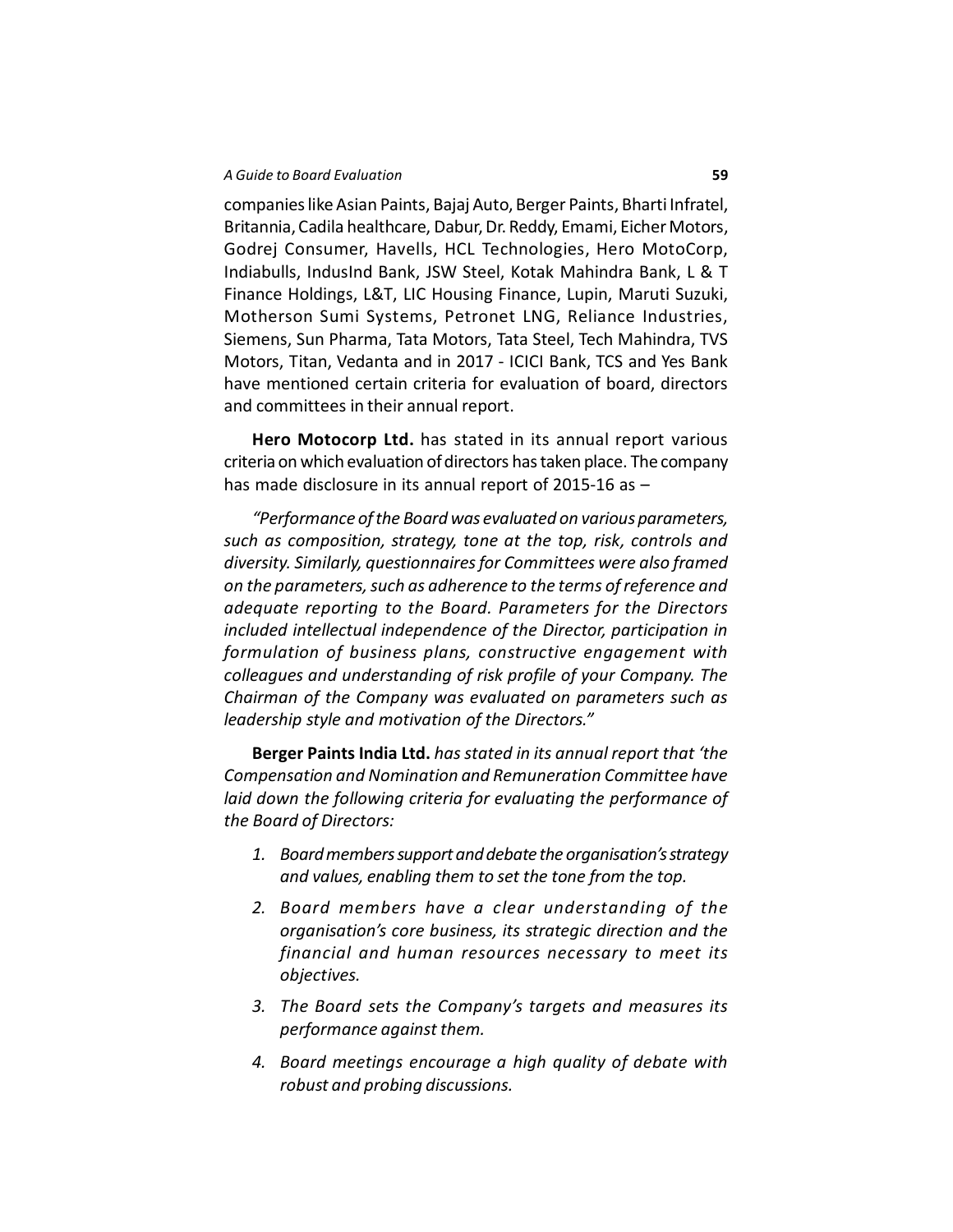- *5. Board members make decisions objectively and collaboratively in the best interests of the organisation and feel collectively responsible for achieving organisational success.*
- *5. The Board communicates effectively with shareholders.*
- *6. Board members recognise the role which they and each of their colleagues is expected to play and have the appropriate skills and experience for that role.*
- *7. Board members actively contribute at meetings.*
- *8. The Board has open channels of communication with executive management and others and is properly briefed.*
- *9. The Board is aware of steps taken to assess and mitigate risks through Business Process and Risk Management Committee.*
- *10. The Board is the right size and has the good mix of skills to ensure its optimum effectiveness.*
- *11. The Board's committees are properly constituted, perform their delegated roles and report back clearly and fully to the Board.*
- *12. The Board meets sufficiently often, and with information of appropriate quality and detail, such that agenda items can be properly covered in the time allocated.*
- *13. Information is received in sufficient time to allow for proper consideration, with scope for additional briefing, if necessary.'*

**Ashok Leylands Limited** has mentioned several detailed parameters for Board evaluation in its Annual Report of 2015-2016.

*'The criteria for performance evaluation are as follows:*

- *(i) Role and Accountability*
	- *- Understanding the nature and role of Independent Directors' position.*
	- *- Understanding of risks associated with the business.*
	- *- Application of knowledge for rendering advice to management for resolution of business issues.*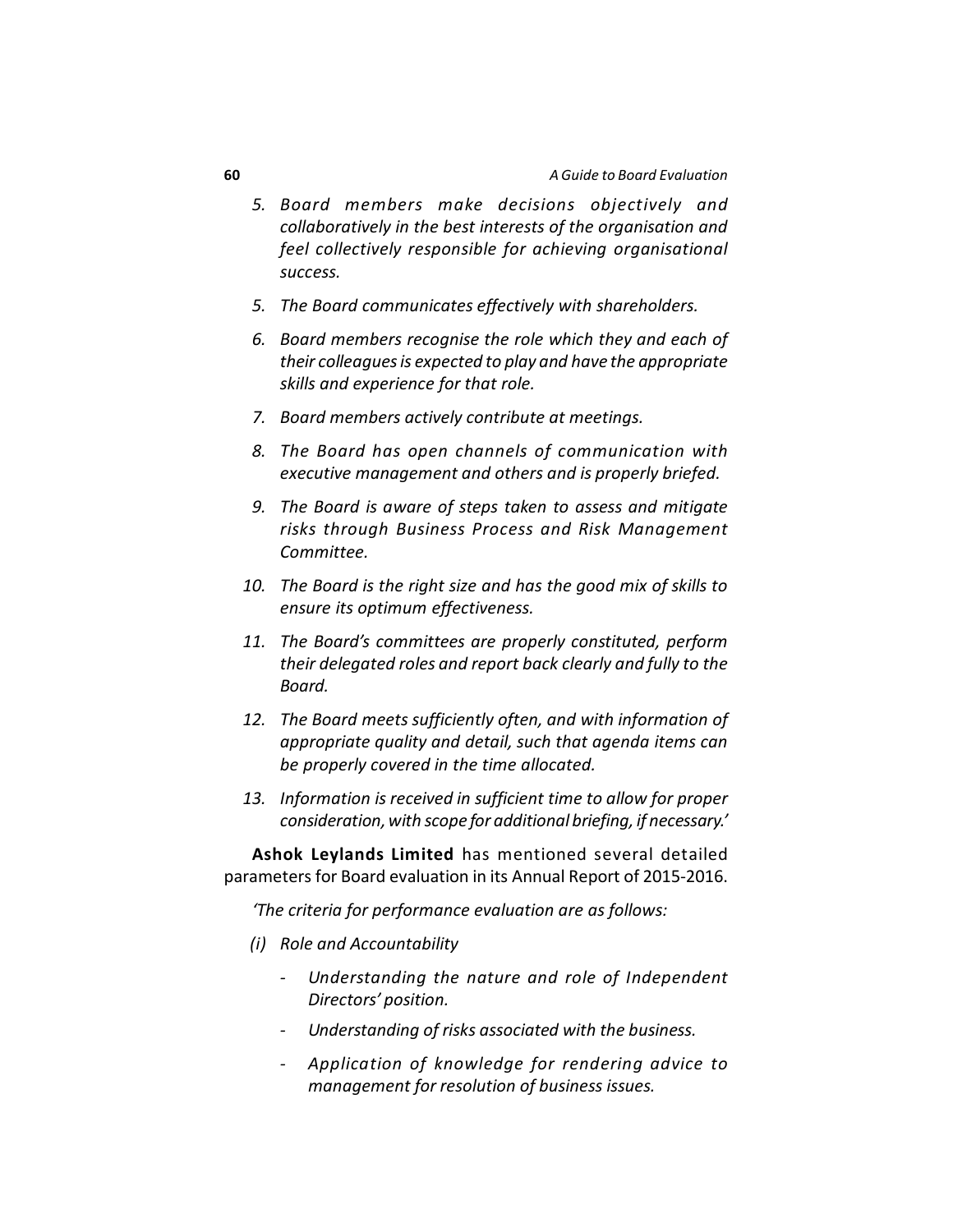- *- Offer constructive challenge to management strategies and proposals.*
- *- Active engagement with the management and attentiveness to progress of decisions taken.*
- *(ii) Objectivity*
	- *- Non-partisan appraisal of issues.*
	- *- Own recommendations given professionally without tending to majority or popular views.*
- *(iii) Leadership and Initiative*
	- *- Heading Board Sub-committees.*
	- *- Driving any function or identified initiative based on domain knowledge and experience.*
- *(iv) Personal Attributes*
	- *- Commitment to role and fiduciary responsibilities as a Board member.*
	- *- Attendance and active participation.*
	- *- Proactive, strategic and lateral thinking.'*

## **Idea Cellular**

*'A formal evaluation mechanism is in place for evaluating the performance of the Board, the Committees thereof, individual Directors and the Chairman of the Board. The evaluation was done based on the criteria which includes, among others, providing strategic perspective, Chairmanship of Board and Committees, attendance and preparedness for the meetings, contribution at meetings, effective decision making ability, role of the Committees. The Directors expressed their satisfaction with the evaluation process.'*

#### **ICICI Bank (2016-17)**

*'The evaluations for the Directors, the Board and the Chairperson of the Board were undertaken through circulation of three questionnaires, one for the Directors, one for the Board and one for the Chairperson of the Board. The performance of the Board was assessed on select parameters related to roles, responsibilities and obligations of the Board and functioning of the Committees including*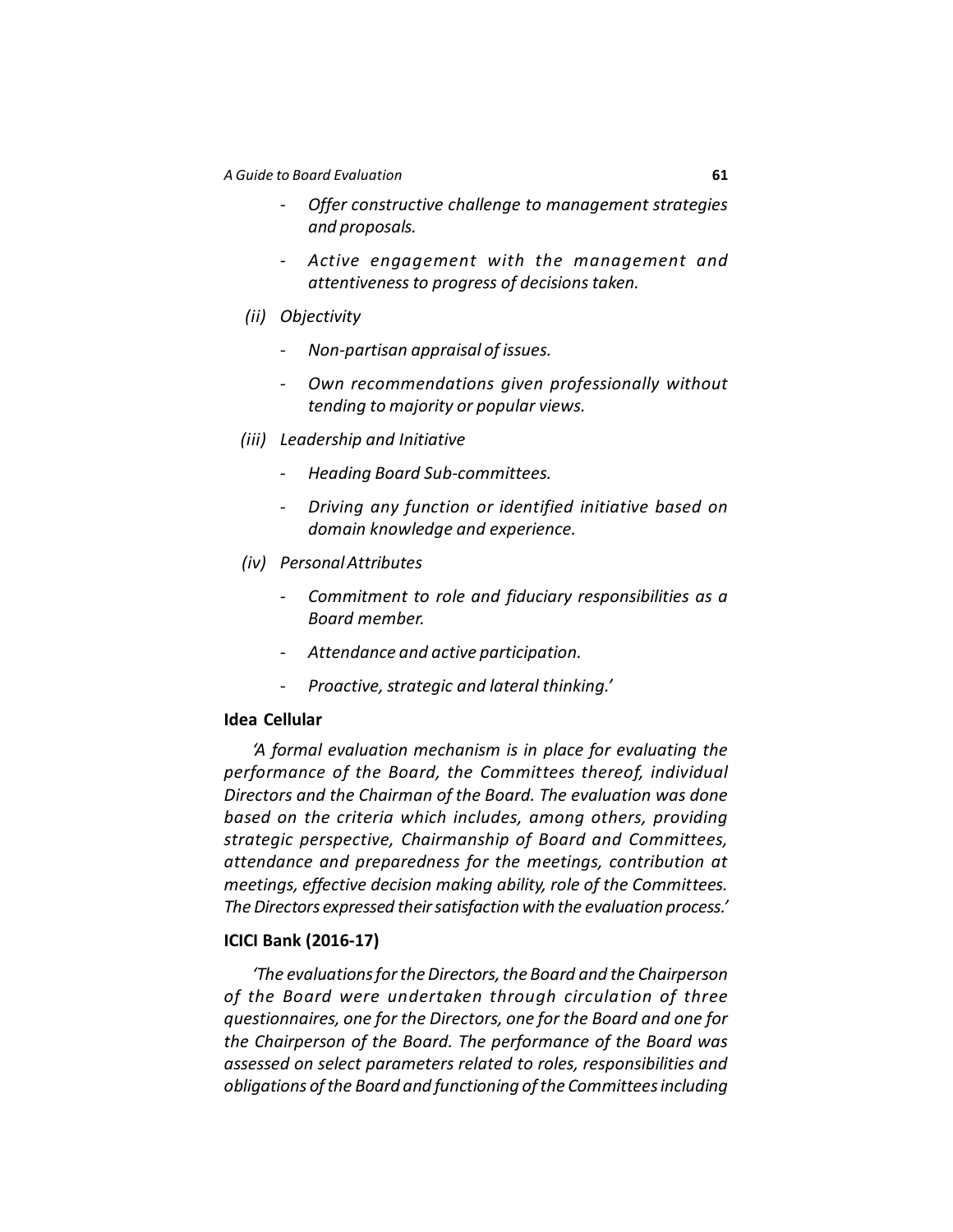*assessing the quality, quantity and timeliness of flow of information between the company management and the Board that is necessary for the Board to effectively and reasonably perform their duties. The evaluation criteria for the Directors was based on their participation, contribution and offering guidance to and understanding of the areas which were relevant to them in their capacity as members of the Board. The evaluation criteria for the Chairperson of the Board besides the general criteria adopted for assessment of all Directors, focused incrementally on leadership abilities, effective management of meetings and preservation of interest of stakeholders. The evaluation process for whole-time Directors is further detailed under the section titled "Compensation Policy and Practices.'*

**Marico Ltd.** has disclosed the criteria as well as process of Evaluation –

*'Marico's Board is committed to assessing its own performance as also performance of individual director in order to identify its strengths and areas in which it may improve its functioning. Towards this end, the Corporate Governance Committee of the Board ('CGC') (which functions as the Nomination and Remuneration Committee of the Company for the purpose of the Companies Act, 2013), established the criteria and processes for evaluation of performance of individual Directors, Chairman of the Board, the Board as a whole and its individual statutory Committees. The appointment/ reappointment/ continuation of Directors is subject to positive outcome of the annual evaluation process. The manner in which the evaluation has been carried out has been explained in the Corporate Governance Report. In terms of the Act, the Independent Directors on Marico's Board also meet separately once in a year to discuss the matters as prescribed under Schedule IV to the Act and to assess the performance of the Non – Independent Directors of your Board.*

*The board evaluation exercise during the year under review has resulted in the Board identifying three focus areas for it to work upon in the coming years:*

- *1. Intensifying its efforts in guiding the organization to get future ready, especially in identifying new growth drivers;*
- *2. Renewed focus and time commitment for mentoring the senior management, setting them up for success in the ever changing macro environment; and*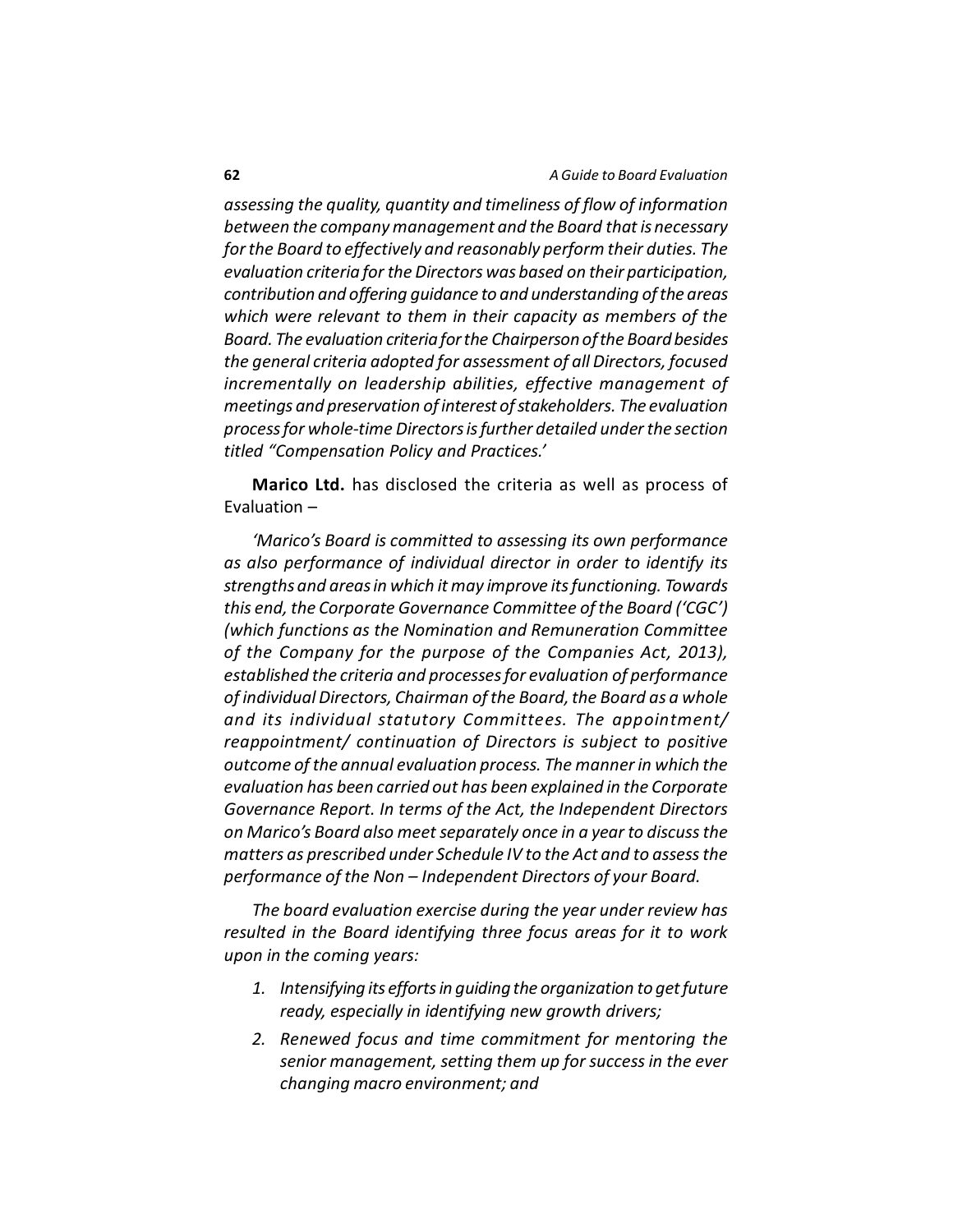3. Revisiting the Board composition with an eye on future trends especially in the digital era.

*The Board is also committed to review progress on these priorities during the annual Board Retreats held once a year.'*

## **Evaluation by External Agency**

On analysing the annual reports of top 100 companies listed in Bombay Stock Exchange in India, it is observed that some companies Ashok Leyland, Axis Bank, Bharti Airtel, Bharti Infratel, Infosys, Nestle and Shree Cement have disclosed that they have appointed external agency for board evaluation. Some companies are government companies and are not required to get board evaluation done. Other companies have not appointed any external consultants for this process.

## **Post-Evaluation Activities**

Most companies out of top 100 companies which have been analysed, have not mentioned anything about post evaluation activities done by them in the annual report. Some companies like Hindustan Unilever Limited, Bosch Limited and Dr. Reddy have reported that they have taken post evaluation activity also. The extracts from their annual reports are given below-

**Hindustan Unilever Limited** – *'The results of the Evaluation were shared with the Board, Chairman of respective Committees and individual Directors. Based on the outcome of the Evaluation, the Board and Committees have agreed on an action to further improve the effectiveness and functioning of the Board and Committees.'*

**Bosch Limited** – *"The feedback from the Directors was summarized and ideas for further improving effectiveness of the Board processes, etc. were discussed."*

**Dr. Reddy's Laboratories** - *'A 360 degree feedback cumassessment of individual Directors, the Board as a whole and its Committees was discussed and collective action points for improvement were put in place.'*

**Bharti Airtel** - *'The Board members noted the suggestions/ inputs of Independent Directors, HR and Nomination Committee and respective committee Chairman and also discussed various initiatives to further strengthen Board effectiveness.'*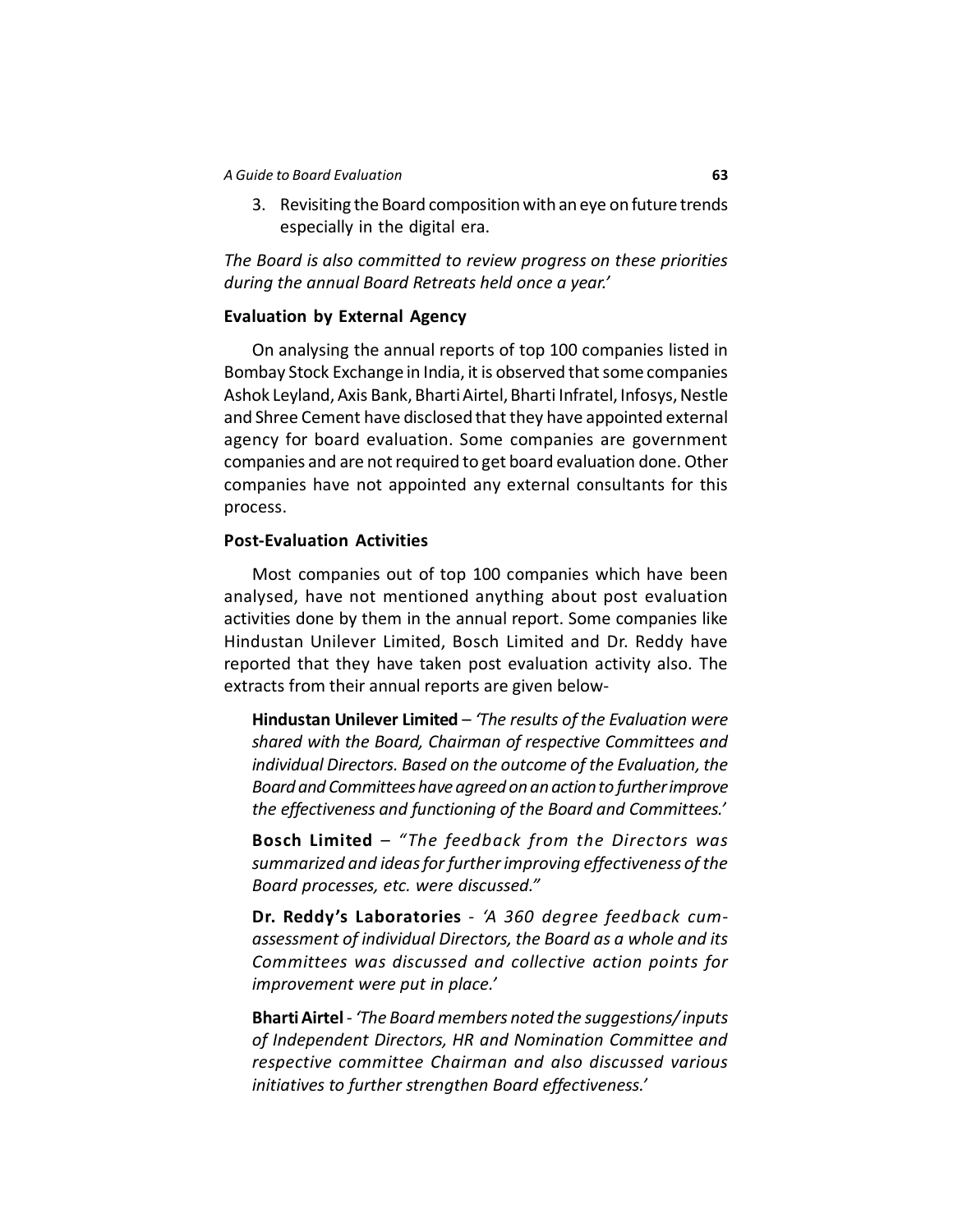**Vedanta** – *'Based on the feedback of the Board Evaluation process, appropriate measures were taken to further improve the process and other aspects.'*

#### **Review of board by independent directors**

The Act requires independent directors to hold at least one meeting in a year, without the attendance of non-independent directors and members of the management and in that meeting they are required to review the performance of the non-independent directors and the Board as whole; and also review the performance of the Chairperson of the company, taking into account the views of the executive and non-executive directors.

Independent directors should formally evaluate the board and non-independent directors. They may finalise the draft report in the separate meeting. Although, the law is silent on how the result of evaluation will be used, the draft report should be discussed with the full board to decide the actions for improving board effectiveness. Independent directors should involve the CEO and the full board in deciding the objective, criteria and method of evaluation.

One of the leading Pharmaceutical Indian Company – **Sun Pharmaceutical Industries Limited** has stated in its annual report that separate meeting of independent directors was conducted – *"In a separate meeting of Independent Directors, performance of Non Independent Directors, performance of the Board as a whole and performance of the Chairman was evaluated, taking into account the views of the Executive Directors and Non-executive Directors. The same was discussed in the Board Meeting that followed the meeting of Independent Directors at which the performance of the Board, its Committee and individual Directors was also discussed."*

#### **Evaluation of independent directors**

The laws and regulations also provided for the review of performance of the independent directors by the entire Board excluding the director and the continuance or extension of the independent director would be determined by the performance evaluation report.

However, discussion of report cards of individual directors with the full board is likely to be resented by directors and might drive away good directors. The best practice may be to use self-assessment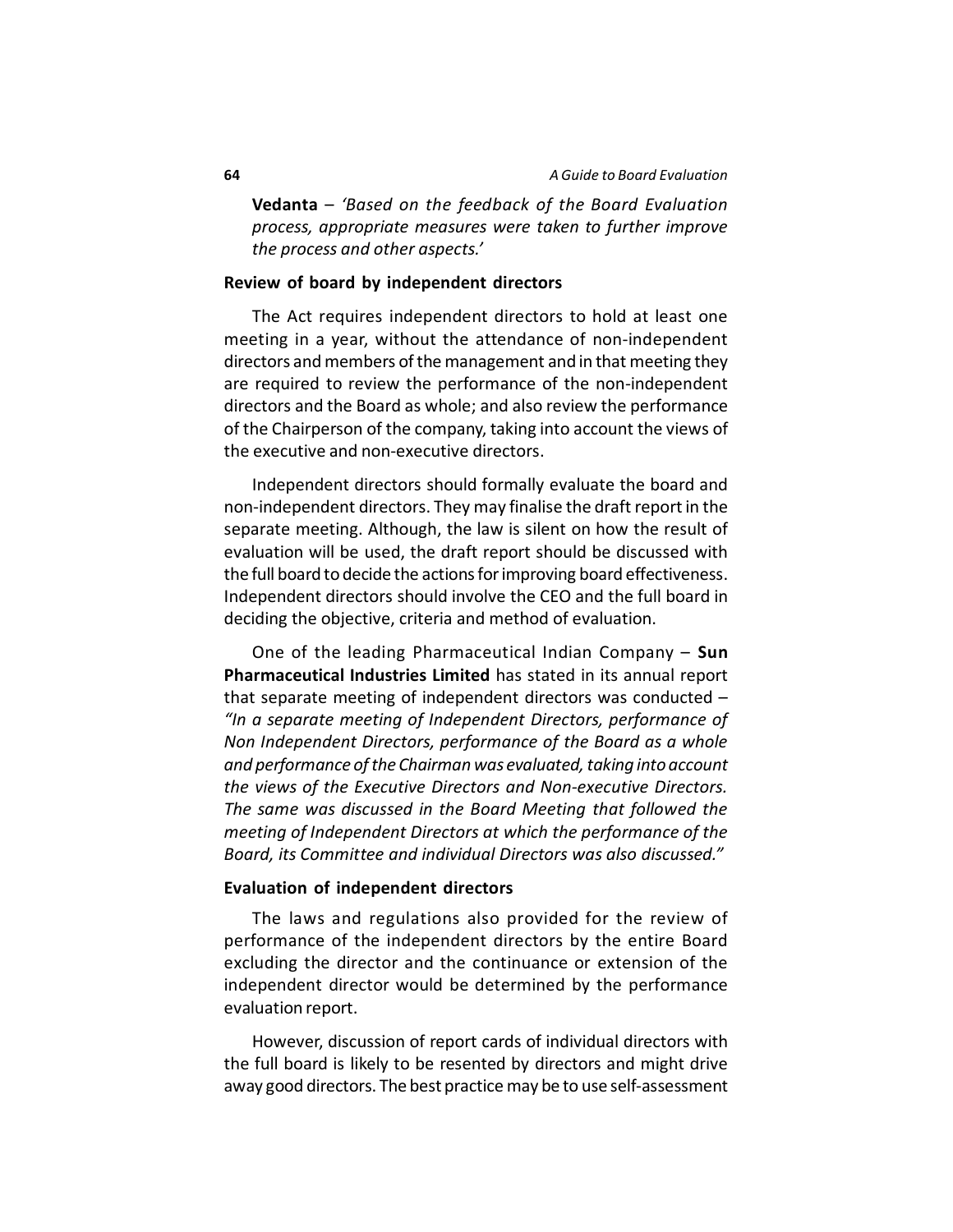and interview method to assess individual performance and to provide feedback to each director (independent or non-independent) on a one-to-one basis. The reports of independent directors should be submitted to the chairperson of the Nomination and Remuneration Committee. It should consider the same while deciding the continuation of the independent director as a board member. Boards should adopt the global best practices.

Mostly companies in India which have been assessed have evaluated the entire board including independent directors.

Bharti Infratel disclosed the criteria of evaluation of independent directors as under:

*'Some of the performance indicators based on which the Independent Directors were evaluated include:*

- *— Devotion of sufficient time and attention towards professional obligations for independent decision and acting in the best interest of the Company;*
- *— Provides strategic guidance to the Company and determine important policies with a view to ensure long term viability and strength;*
- *— Bringing external expertise and independent judgement that contributes to the objectivity of the Board's deliberation, particularly on issues of strategy, performance and conflict management.'*

Infosys in its Annual Report 2016-17 disclosed *'the performance indicators on which the independent directors are evaluated:*

- *— The ability to contribute and monitor our corporate governance practices*
- *— The ability to contribute by introducing international best practices to address business challenges and risks*
- *— Active participation in long-term strategic planning*
- *— Commitment to the fulfilment of a director's obligations and fiduciary responsibilities; these includes participation in Board and Committee meetings.'*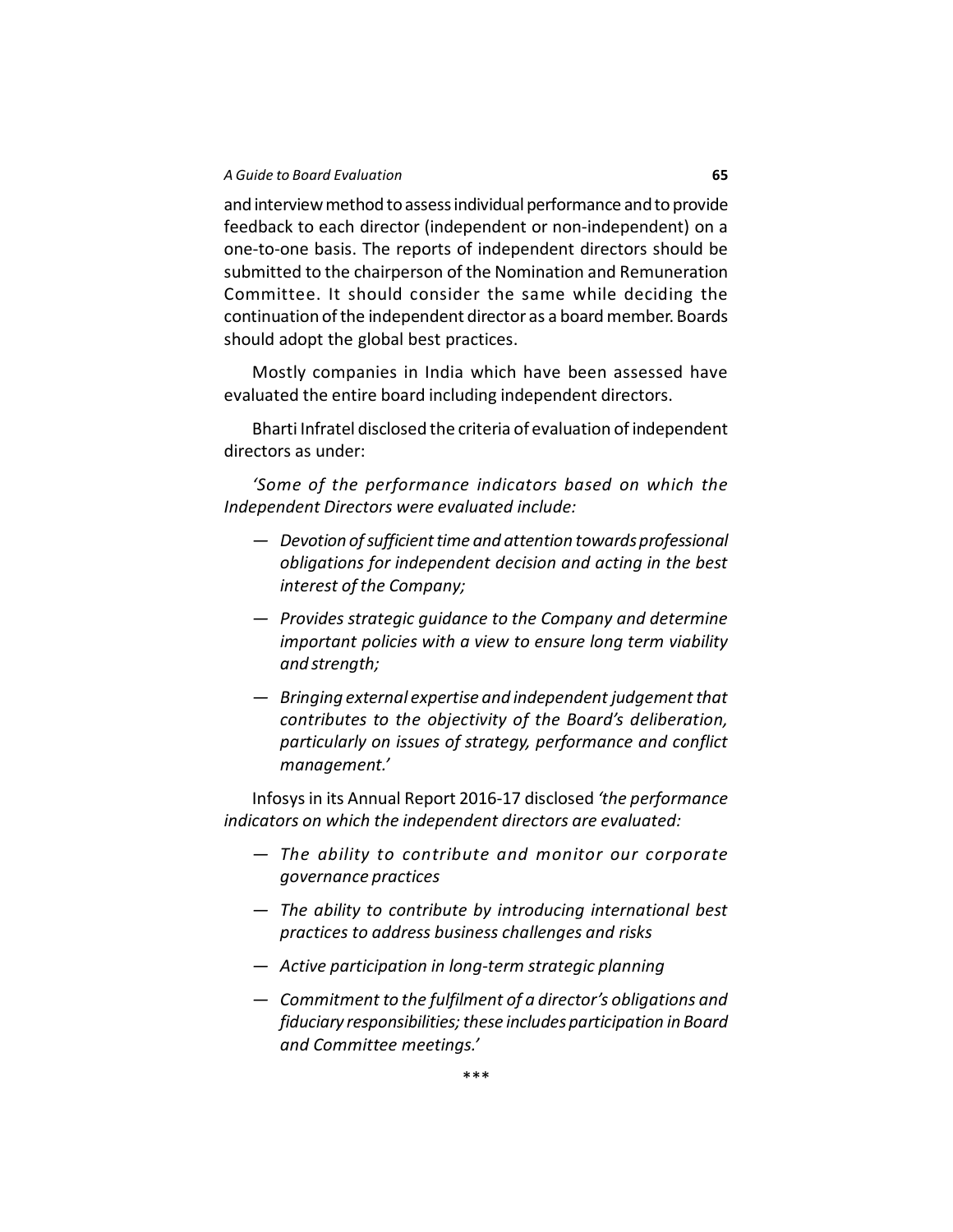# **Sample Policy for Evaluation of the Performance of the Board of Directors**

#### **EFFECTIVE DATE**

## **1. INTRODUCTION**

As one of the most important functions of the Board of Directors is to oversee the functioning of company's top management, this policy aims at establishing a procedure for conducting periodical evaluation of directors' performance and formulating the criteria for determining qualification, positive attribute and independence of each and every director of the company in order to effectively determine issues relating to remuneration of every director, key managerial personnel and other employees of the company. This policy further aims at ensuring that the committees to which the Board of Directors has delegated specific responsibilities are performing efficiently in conformity with the prescribed functions and duties. In addition, the Nomination and Remuneration Committee shall carry out the evaluation of performance of every director, key managerial personnel in accordance with the criteria laid down.

## **2. OBJECTIVE**

The object of this policy is to formulate the procedures and also to prescribe and lay down the criteria to evaluate the performance of the entire Board of the Company.

#### **3. RESPONSIBILITY**

— *Responsibility of the Board*

It shall be the duty of the chairperson of the board, who shall be supported by a Company Secretary to organise the evaluation process and accordingly conclude the steps required to be taken. The evaluation process will be used constructively as a system to improve the directors' and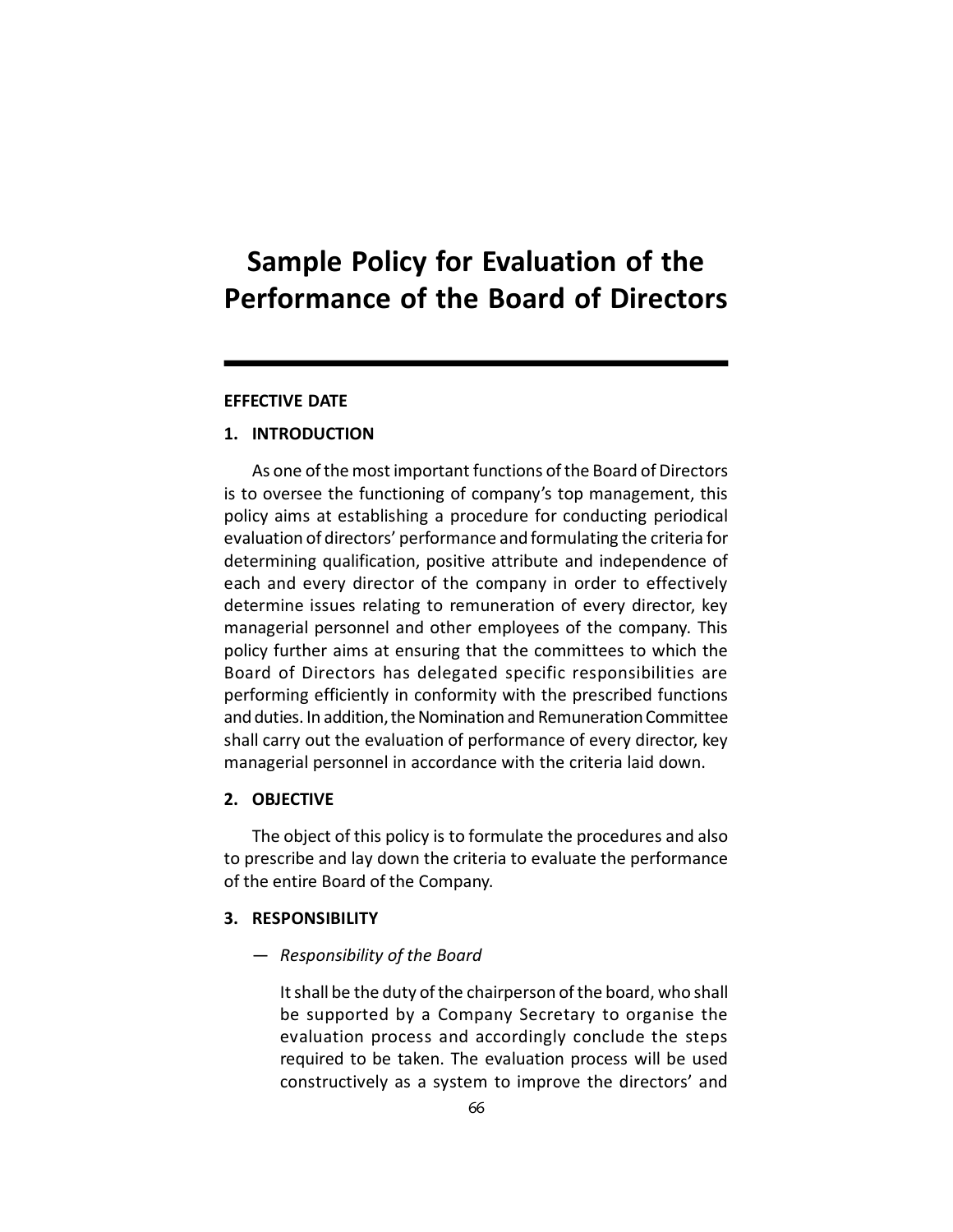committees' effectiveness, to maximise their strength and to tackle their shortcomings.

The Board of Directors shall undertake the following activities on an annual basis

- The board as a whole shall discuss and analyze its own performance during the year together with suggestions for improvement thereon, pursuant to the performance objectives.
- Review performance evaluation reports of various committees along with their suggestions on improving the effectiveness of the committee. Also, the requirement of establishing any new committees shall be reviewed by the Board on an annual basis.
- Review the various strategies of the company and accordingly set the performance objectives for directors.
- Ensure that adequate disclosure is made with regard to performance evaluation in the Board's Report.
- *Responsibility of the Nomination & Remuneration Committee*

It shall evaluate the performance of individual Directors of the Company as per the terms of the Nomination and Remuneration Policy of the Company framed in accordance with the provisions of section 178 of the Companies Act, 2013.

— *Responsibility of Independent Directors*

Independent Directors are duty bound to evaluate the performance of non-independent directors and Board as a whole. The independent directors of the Company shall hold at least one meeting in a year to review the performance of non-independent directors, performance of the chairperson of the Company and Board as a whole, taking into account the views of executive directors and non-executive directors. The independent directors at their separate meetings shall:

(a) review the performance of non-independent directors and the Board as a whole;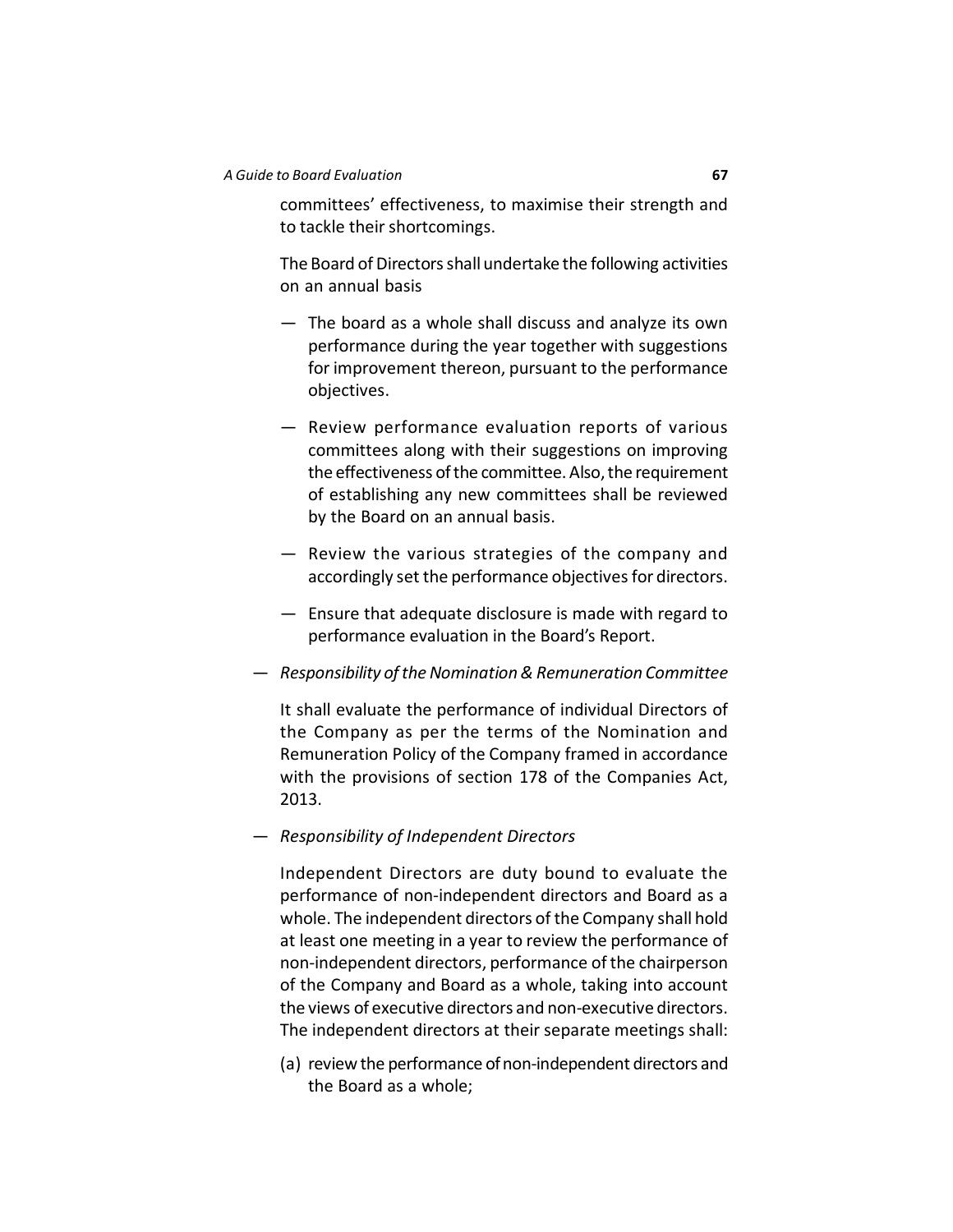- (b) review the performance of the Chairperson of the Company, taking into account the views of executive directors and non-executive directors;
- (c) assess the quality, quantity and timeliness of flow of information between the company management and the Board that is necessary for the Board to effectively and reasonably perform their duties.
- Evaluation of Independent Director shall be carried on by the entire Board of Directors of the Company except the Director getting evaluated.

#### **4. POLICY REVIEW**

Subject to the approval of Board of Directors, the "Nomination and Remuneration Committee" reserves its right to review and amend this policy, if required, to ascertain its appropriateness as per the needs of the Company. The Policy may be amended by passing a resolution at a meeting of the Nomination and Remuneration Committee.

## **5. DISCLOSURE**

In accordance with the requirement under the Act, disclosure regarding the manner in which the performance evaluation has been done by the Board of Directors of its own performance, performance of various committees of directors and individual directors' performance will be made by the Board of Directors in the Board's Report. Further, the Board's Report containing such statement will be made available for the review of shareholders at the general meeting of the Company.

The Policy has been made available on Company's official website and the key features of this Policy have also been included in the corporate governance statement contained in the annual report of the Company.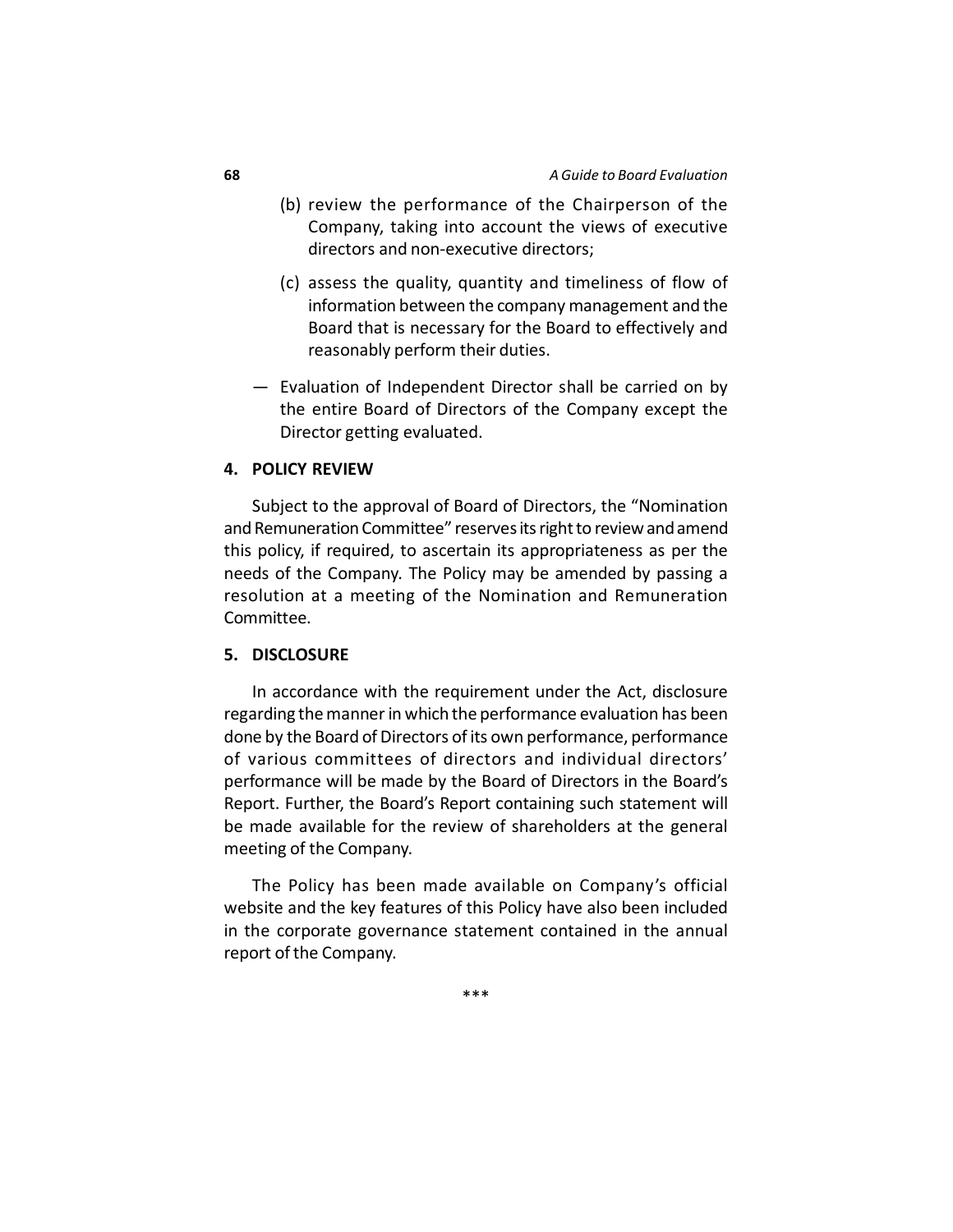## **SAMPLE EVALUATION TOOLS**

## **Rating Scale:**

- 1. Outstanding
- 2. Exceeds Expectation
- 3. Meets Expectation
- 4. Needs Improvement
- 5. Poor

## **PART I Board of Directors Evaluation**

(By all the directors or externally facilitated)

|    | Criteria                                                                                                                     |  |  | 1 2 3 4 5 How can the board<br>do it better or<br>differently |
|----|------------------------------------------------------------------------------------------------------------------------------|--|--|---------------------------------------------------------------|
|    | <b>Board Composition &amp; Quality</b>                                                                                       |  |  |                                                               |
|    | The Board has appropriate qualifications, expertise and experience to meet<br>the best interests of the company.             |  |  |                                                               |
|    | 2 The board has appropriate combination of industry knowledge and diversity<br>(gender, experience, background, competence). |  |  |                                                               |
| 3. | The process of appointment to the board of directors is clear and transparent.                                               |  |  |                                                               |

4. The Role and responsibilities of the Board and its members are clearly documented.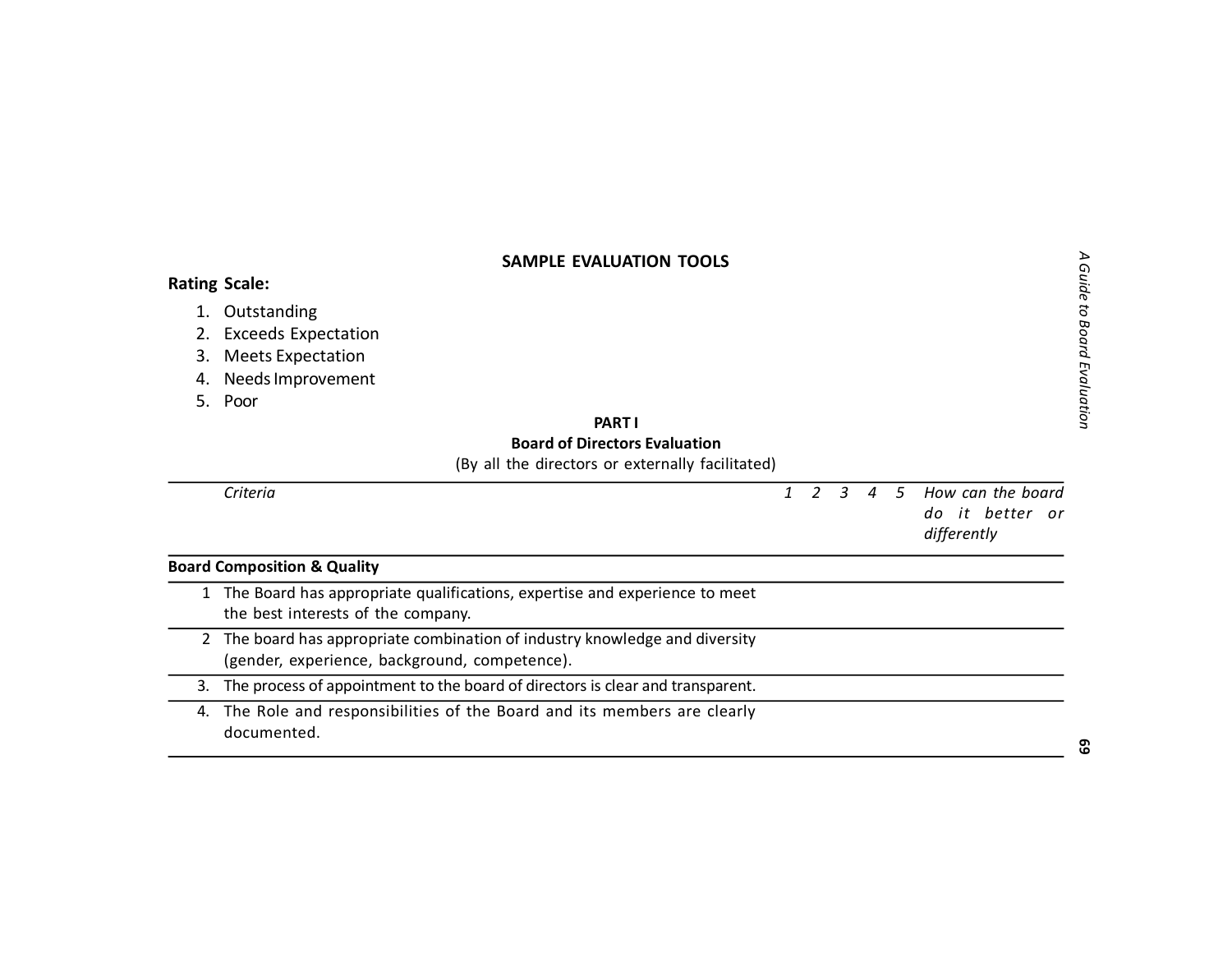|    | 5 All the independent directors are independent in true letter and spirit i.e.<br>whether the independent Director has given declaration of independence<br>and they exercise their own judgement, voice their concerns and act freely<br>from any conflicts of interests. |  |
|----|----------------------------------------------------------------------------------------------------------------------------------------------------------------------------------------------------------------------------------------------------------------------------|--|
|    | Board members demonstrate highest level of integrity (including<br>maintaining confidentiality and identifying, disclosing and managing<br>conflicts of interests).                                                                                                        |  |
|    | 7 The Board members spend sufficient time in understanding the vision,<br>mission of the company and strategic and business plans, financial reporting<br>risks and related internal controls and provides critical oversight on the same.                                 |  |
| 8  | The Board understands the legal requirements and obligations under which<br>they act as a Board; i.e. by laws, corporate governance manual etc. and<br>discharge their functions accordingly.                                                                              |  |
|    | The Board has set its goals and measures its performance against them on<br>annual basis.                                                                                                                                                                                  |  |
| 10 | The Board has defined its stakeholders and has appropriate level of<br>communication with them.                                                                                                                                                                            |  |
| 11 | The Board understands the line between oversight and management.                                                                                                                                                                                                           |  |
| 12 | The board monitors compliances with corporate governance regulations<br>and guidelines.                                                                                                                                                                                    |  |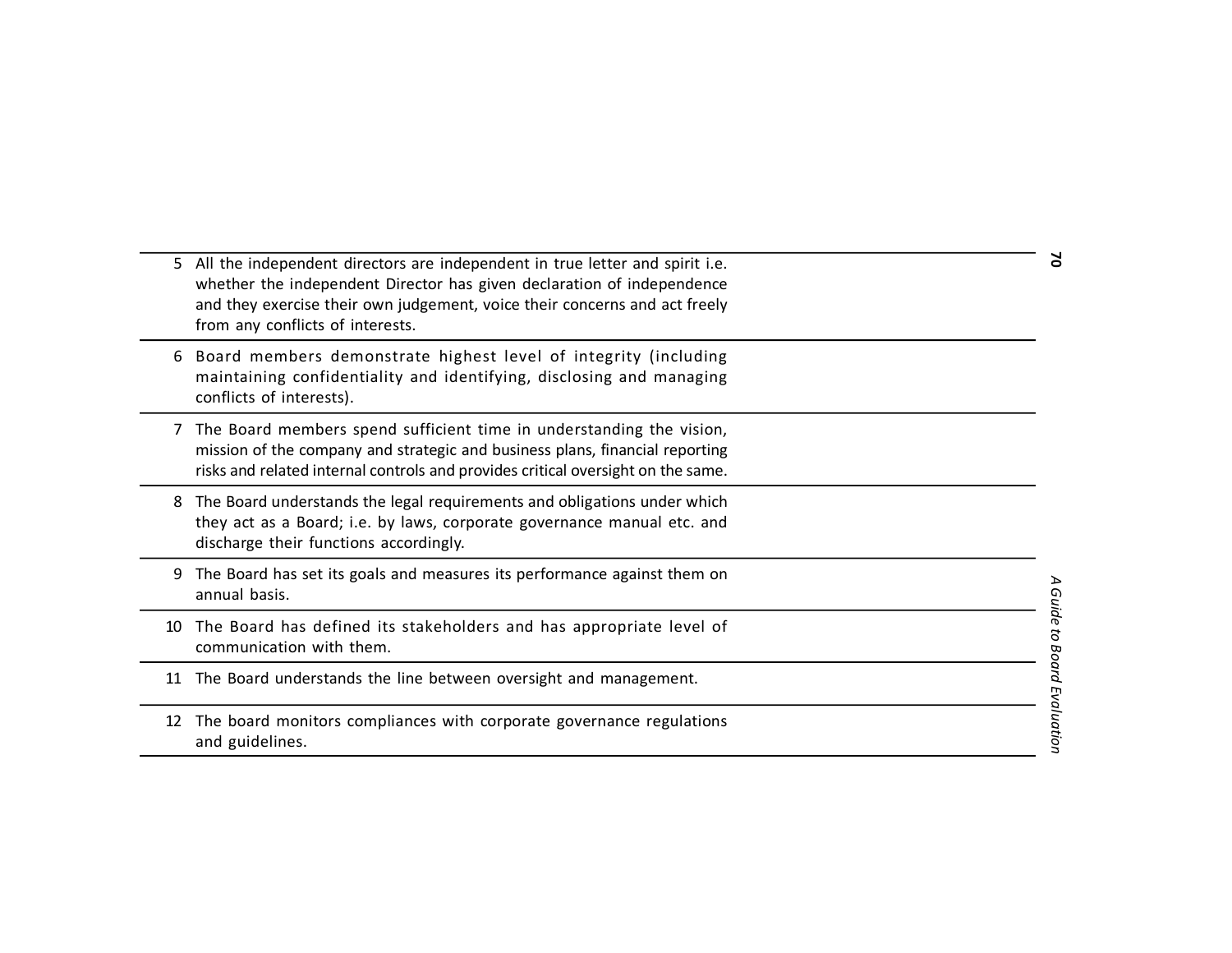- 13 An effective succession plan of board in place.
- 14 The Board has the proper number of committees as required by legislation and guidelines, with well-defined terms of reference and reporting requirements.
- 15 The Board regularly reviews the grievance redressal mechanism of investors.

#### **Board Meetings and Procedures**

- 1 The Annual Calendar of Board meetings is communicated well in advance and reviewed from time to time.
- 2 The Board meeting agenda and related background papers are concise and provide information of appropriate quality and detail.
- 3 The information is received by board members sufficiently in advance for proper consideration.
- 4 Adequacy of attendance and participation by the board members at the board meetings.
- 5 Frequency of Board Meetings is adequate.
- 6 The facility for video conferencing for conducting meetings is robust.
- 7 Adequate and timely inputs are taken from the members of the board prior to setting of the Agenda for the meetings.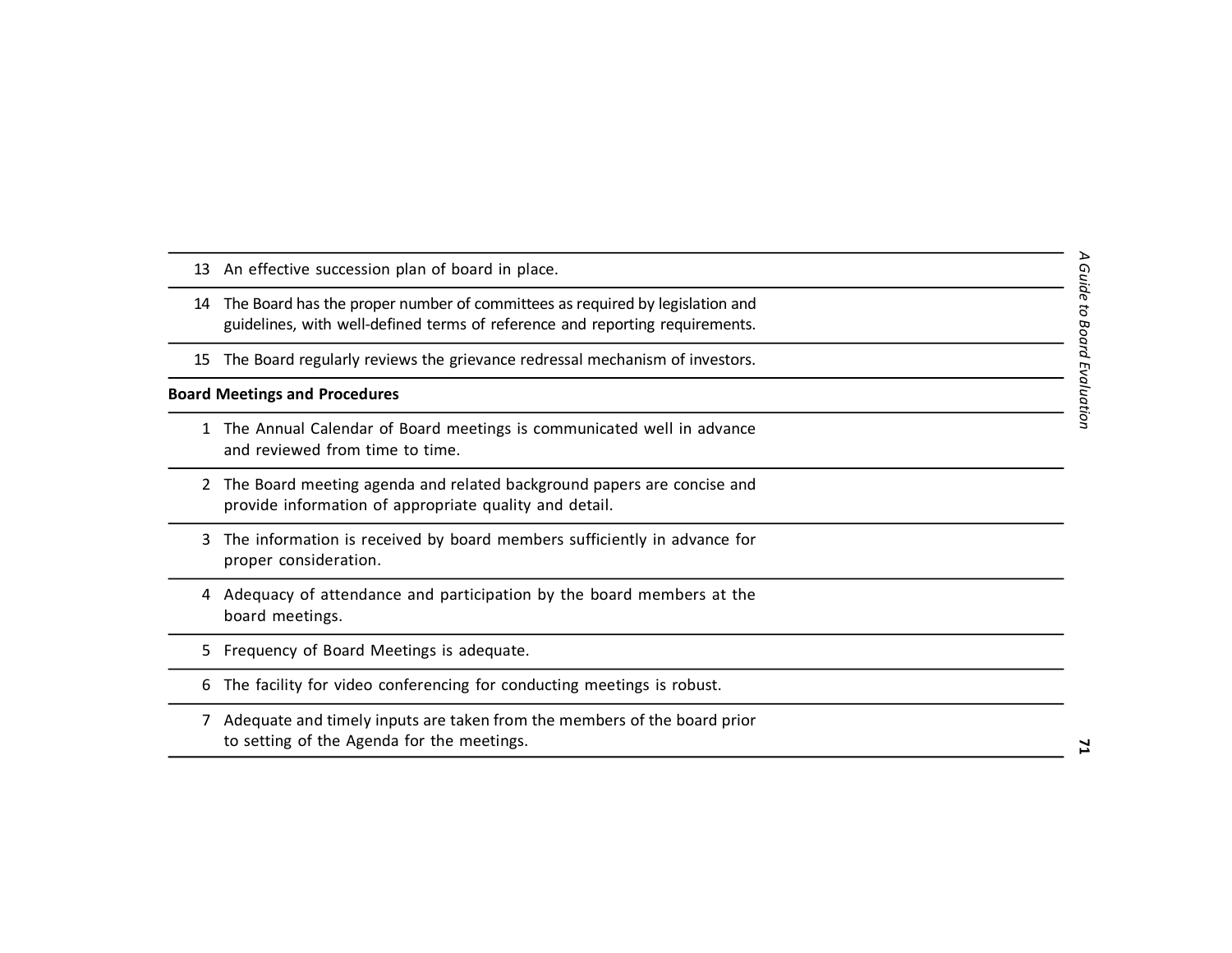| 8  | Location of Board Meeting (As a good governance practice the Board<br>meeting should be held at different places).                                                                                                            | 2                           |
|----|-------------------------------------------------------------------------------------------------------------------------------------------------------------------------------------------------------------------------------|-----------------------------|
| 9  | The Board meetings encourage a high quality of discussions and decision<br>making.                                                                                                                                            |                             |
| 10 | Openness to ideas and ability to challenge the practices and throwing up<br>new ideas.                                                                                                                                        |                             |
| 11 | The amount of time spent on discussions on strategic and general issues is<br>sufficient.                                                                                                                                     |                             |
| 12 | How effectively does the Board works collectively as a team in the best<br>interest of the company?                                                                                                                           |                             |
| 13 | The minutes of Board meetings are clear, accurate, consistent, complete<br>and timely and records dissenting views.                                                                                                           |                             |
| 14 | The actions arising from board meetings are properly followed up and<br>reviewed in subsequent board meetings.                                                                                                                |                             |
| 15 | The processes are in place for ensuring that the board is kept fully informed<br>on all material matters between meetings (including appropriate external<br>information eg. emerging risks and material regulatory changes). | A Guide to Board Evaluation |
| 16 | Adequacy of the separate meetings of independent directors.                                                                                                                                                                   |                             |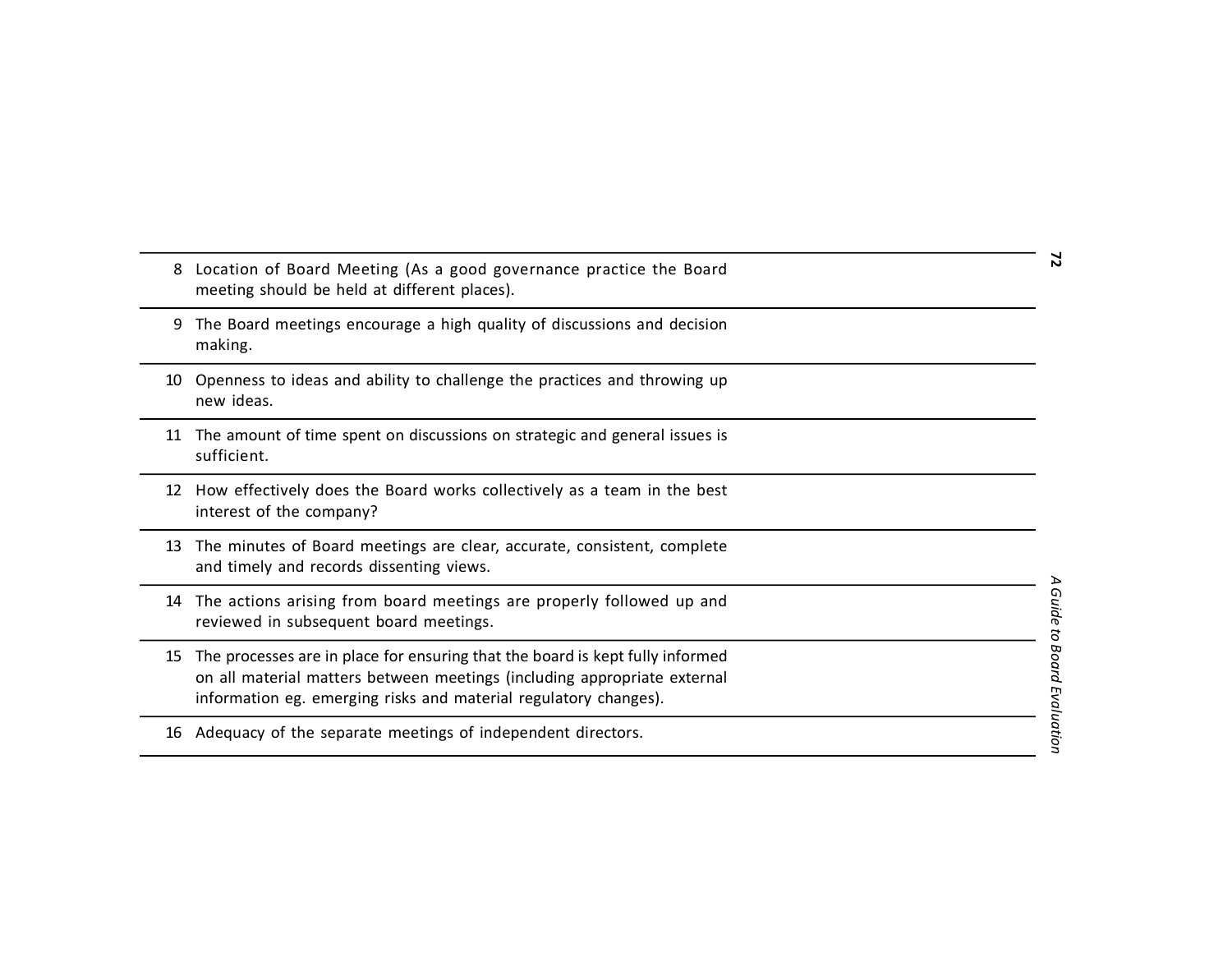- 17 Appropriateness of secretarial support made available to the Board.
- 18 The Board members understand the terms and conditions of D & O insurance.
- 19 All proceedings and resolutions of the Board are recorded accurately, adequately and on a timely basis.

#### **Board Development**

- 1 Appropriateness of the induction programme given to the new board members.
- 2 Timeliness and appropriateness of ongoing development programmes to enhance skills of its members
- 3 Appropriate development opportunities are encouraged and communicated well in time

## **Board Strategy and Risk Management**

- 1 The time spent on issues relating to the strategic direction and not day-today management responsibilities
- 2 Engaging with management in the strategic planning process, including corporate goals, objectives and overall operating and financial plans to achieve them.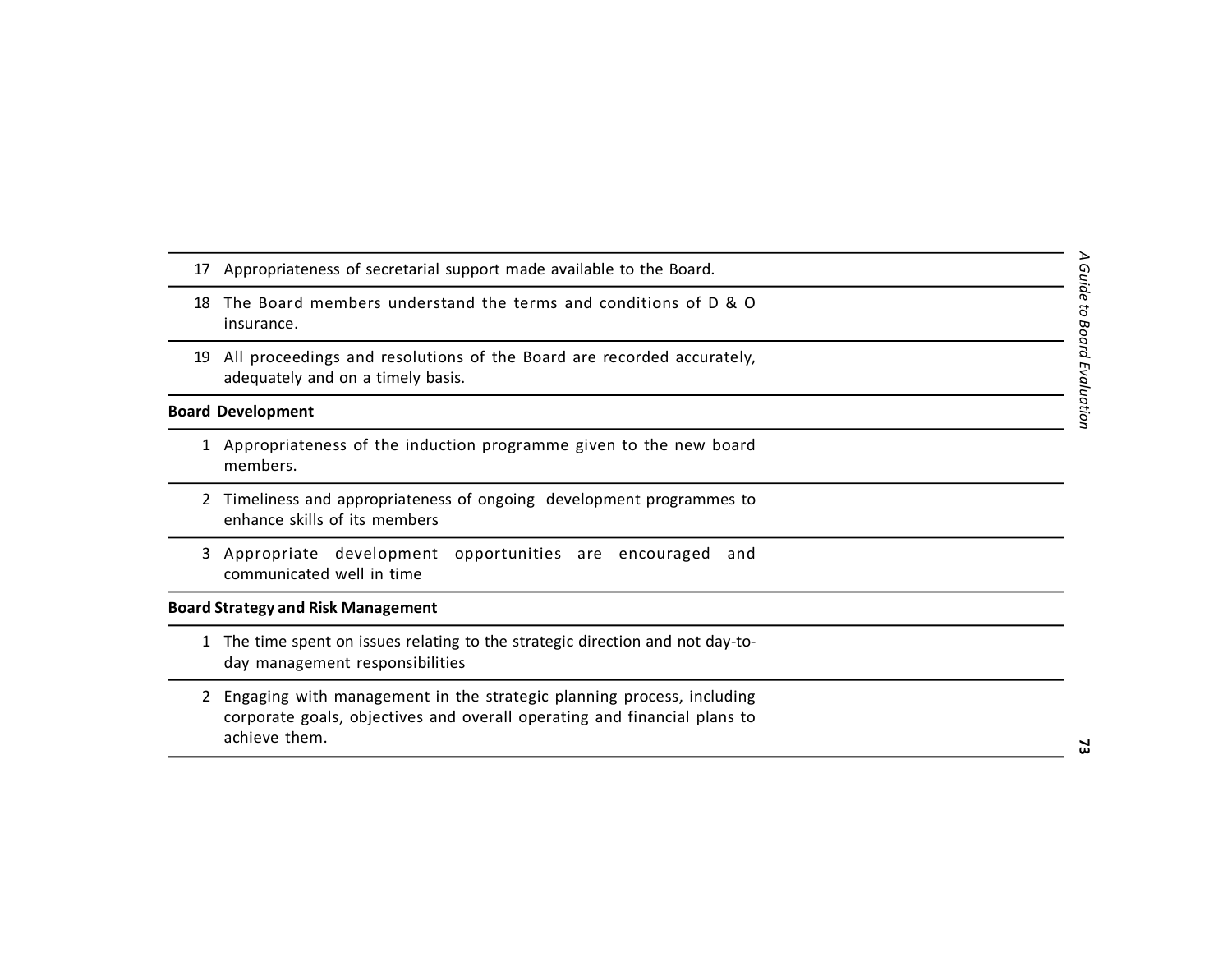meet the future requirement of the Company. 4 The Board has sufficient understanding of the risk attached with the business structure and the Board uses appropriate risk management framework and whether board reviewed and understood the risks provided in the internal audit report and the management is taken sufficient steps to mitigate the risk. 5 The Board evaluates the strategic plan/ policies periodically to assess the Company's performance, considers new opportunities and responds to unanticipated external developments. 6 The Risk management framework is subject to review. 7 Monitoring the implementation of the long term strategic goals. 8 Monitoring the company's internal controls and compliance with applicable laws and regulations. 9 The adequacy of Board contingency plans for addressing and dealing with crisis situations. 10 Appropriateness of effective vigil mechanism. 11 The Board focuses its attention on long-term policy issues rather than shortterm administrative matters.

3 The Board has developed a strategic plan / policies and the same would

74 *A Guide to Board Evaluation* **74**

Α

Guide to Board Evaluation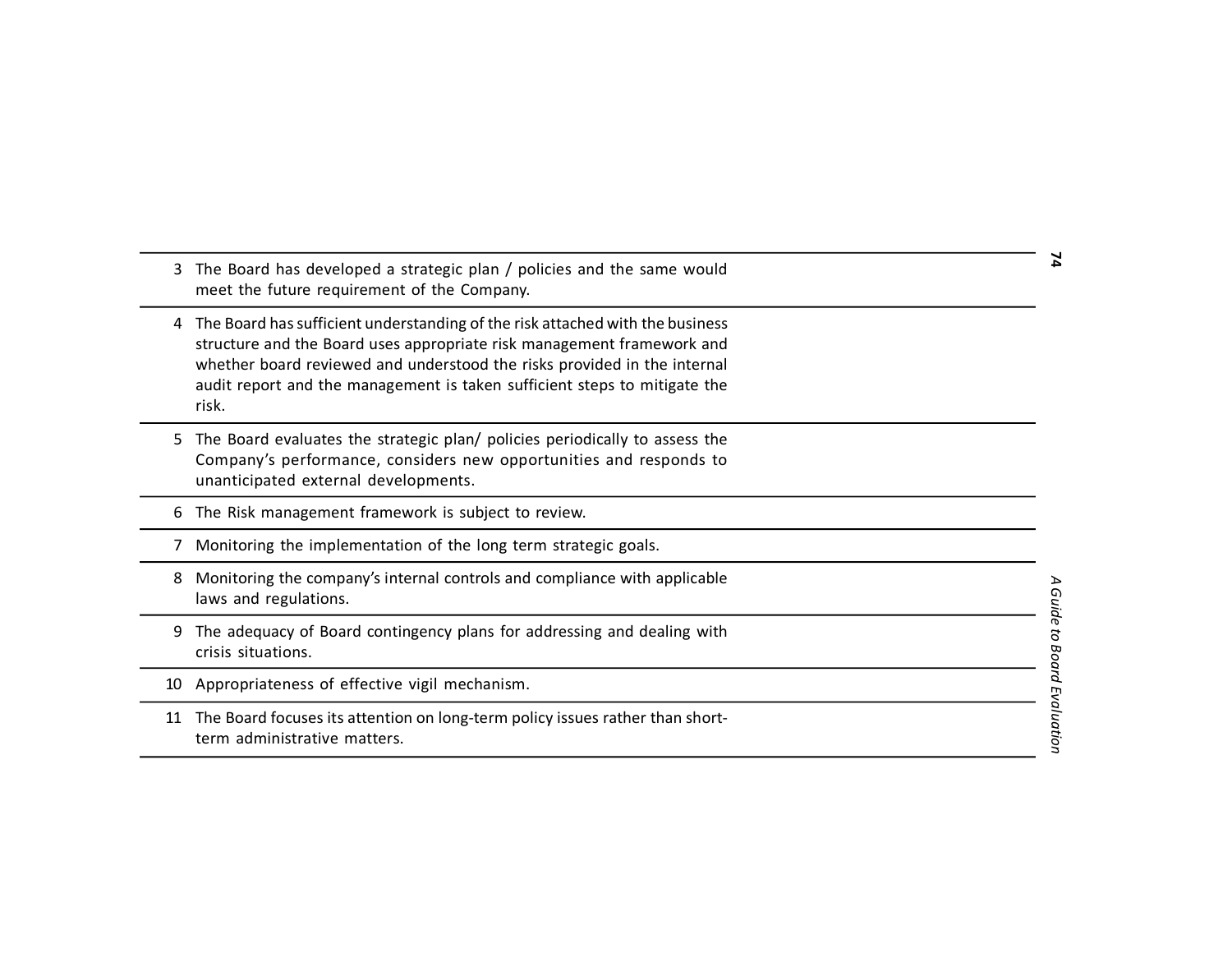| 12 | The Board discusses thoroughly the annual budget of the Company and its<br>implications before approving it.                                                      |                             |
|----|-------------------------------------------------------------------------------------------------------------------------------------------------------------------|-----------------------------|
| 13 | The Board periodically reviews the actual result of the Company vis-à-vis<br>the plan/ policies devised earlier and suggests corrective measures, if<br>required. | A Guide to Board Evaluation |
|    | <b>Board and Management Relations</b>                                                                                                                             |                             |
|    | The Board sets the overall tone and direction of the Company.                                                                                                     |                             |
| 2  | The Board has approved comprehensive policies and procedures for smooth<br>conduct of all material activities by Company.                                         |                             |
| 3  | The Board has a range of appropriate performance indicators that are used<br>to monitor the performance of management.                                            |                             |
|    | The Board is well informed on all issues (short and long-term) being faced<br>by the Company.                                                                     |                             |
| 5. | The Board adequately reviews proposed departures from the long-and<br>short- term business plans of the Company before they take place.                           |                             |
| 6  | The Board sets a corporate culture and the values by which executives shall<br>behave.                                                                            |                             |
|    | The Board and the management are able to actively access each other and<br>exchange information.                                                                  |                             |
| 8  | The level of independence of the management from the Board is adequate.                                                                                           | ιń                          |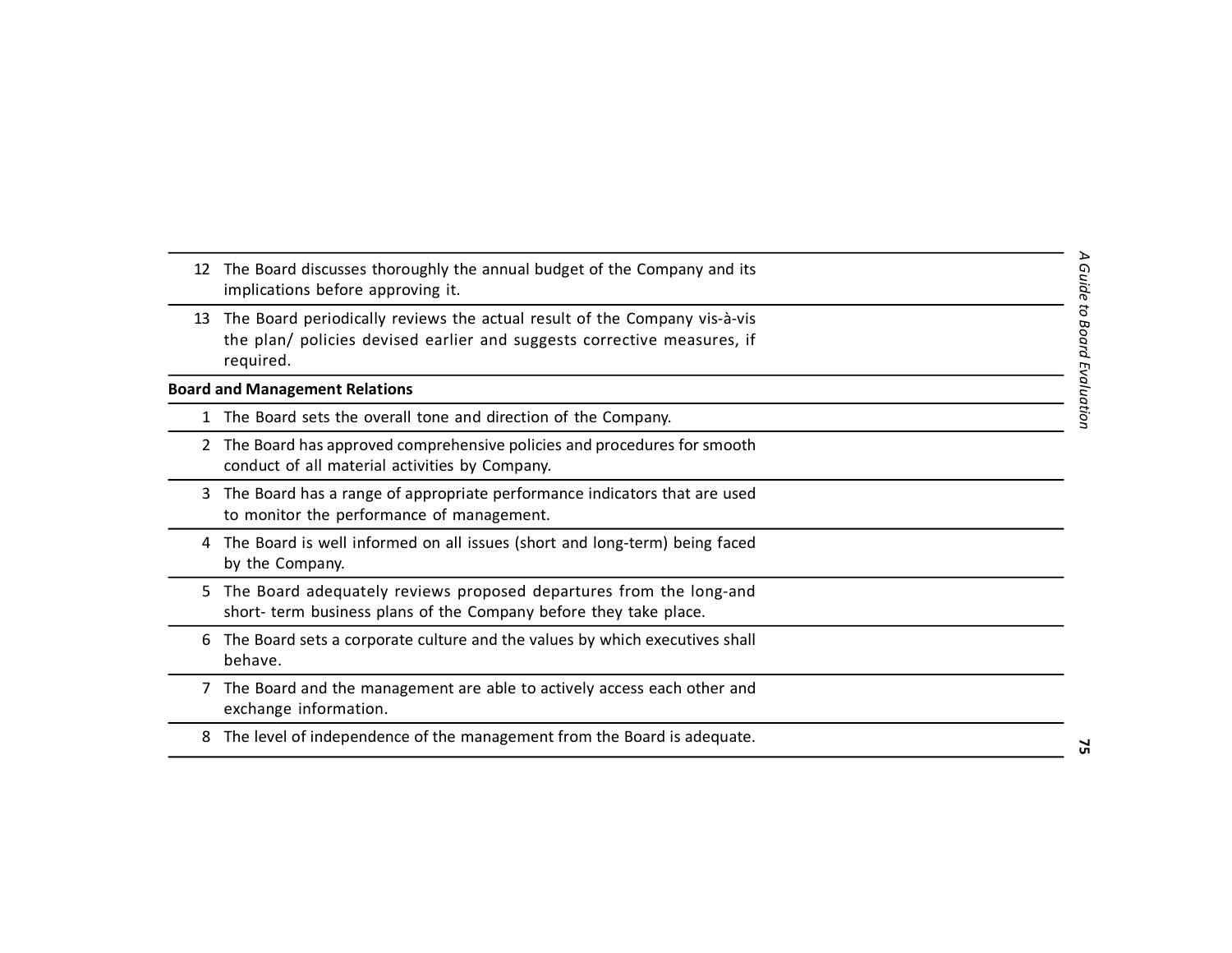| <b>Succession Planning</b> |  |
|----------------------------|--|
|----------------------------|--|

- 1 The Board has a succession plan for the Chairperson and the Chief Executive Officer / Managing Director.
- 2 The Board reviews the existing succession plan and if appropriate, make necessary changes by taking into account the current conditions.

**Stakeholder value and responsibility**

- 1 The Board treats shareholders and stakeholders fairly where decisions of the board of directors may affect different shareholder/ stakeholder groups differently.
- 2 The Board regularly reviews the Business Responsibility Reporting / related corporate social responsibility initiatives of the entity and contribution to society, environment etc.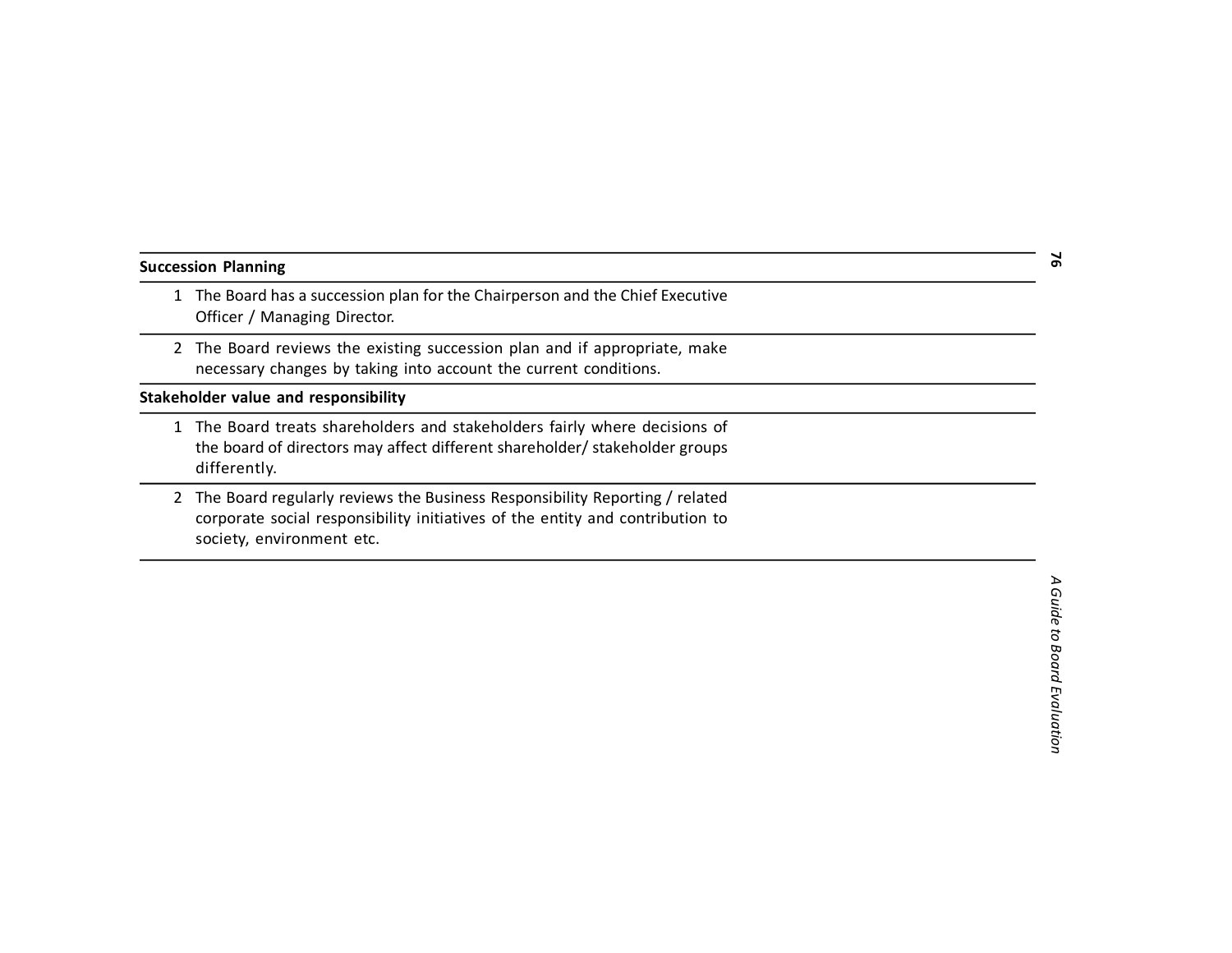|                                        | Outstanding | <b>Exceeds Expectation</b>                                          | Meets Expectation | Needs Improvement | Poor |
|----------------------------------------|-------------|---------------------------------------------------------------------|-------------------|-------------------|------|
| Overall rating of<br>Board performance |             |                                                                     |                   |                   |      |
| Comment                                |             |                                                                     |                   |                   |      |
|                                        |             |                                                                     |                   |                   |      |
|                                        |             |                                                                     |                   |                   |      |
|                                        |             |                                                                     |                   |                   |      |
|                                        |             | Please suggest three things that could improve Board's performance. |                   | Name of Director: |      |
|                                        |             |                                                                     |                   |                   |      |
| b)                                     |             |                                                                     |                   | Signature:        |      |
| C                                      |             |                                                                     |                   |                   |      |
| a)                                     |             |                                                                     | Date:             |                   |      |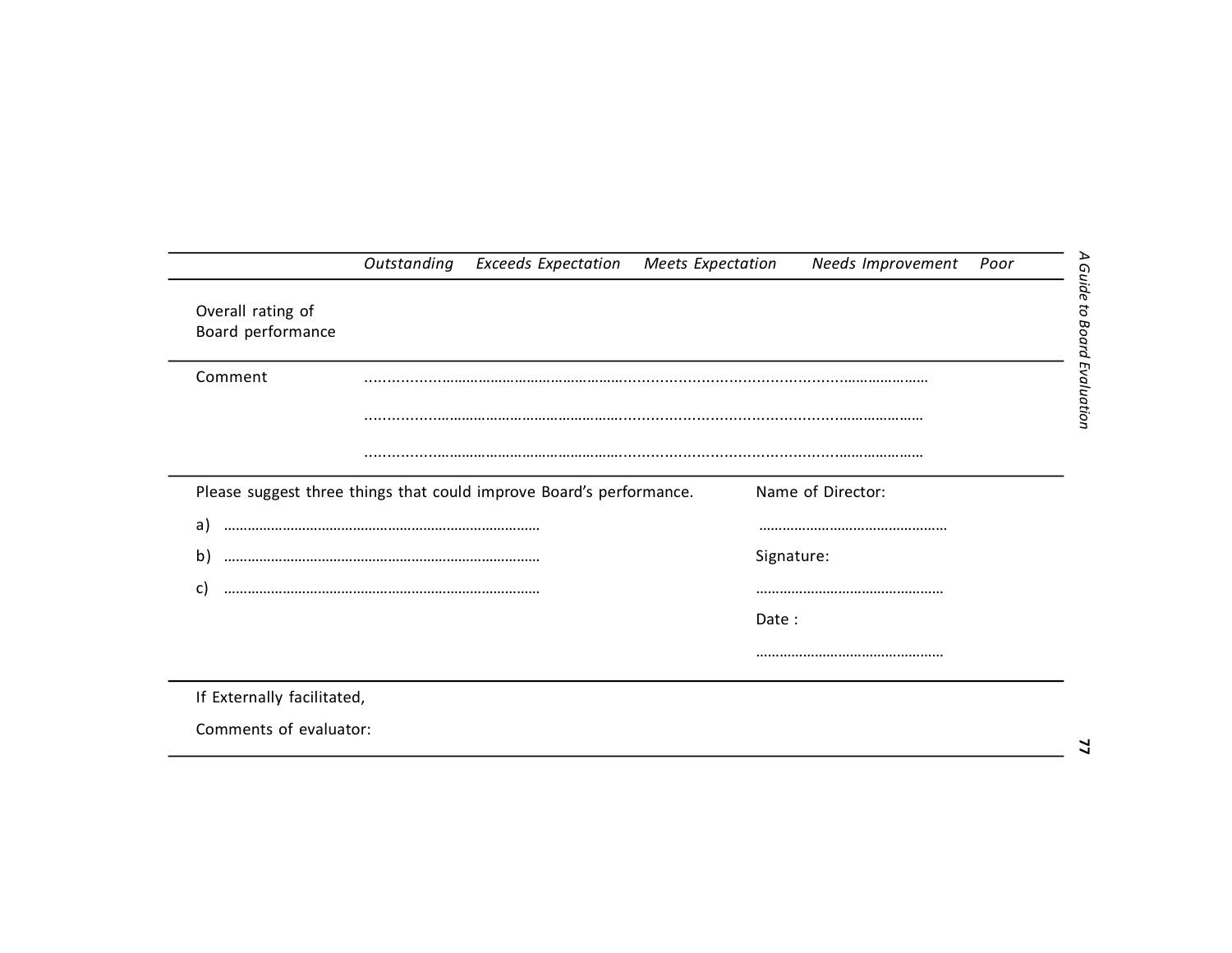# **PART II**

# **MANAGING DIRECTOR / EXECUTIVE DIRECTOR ASSESSMENT FORM**

(By all the Board members)

|            |                                                                                                                                                                         |  |  | <b>RATINGS</b> | COMMENTS |   |            |
|------------|-------------------------------------------------------------------------------------------------------------------------------------------------------------------------|--|--|----------------|----------|---|------------|
|            | EVALUATION FACTOR                                                                                                                                                       |  |  | 3              | 4        | 5 |            |
| Leadership |                                                                                                                                                                         |  |  |                |          |   |            |
| 1.         | The MD / ED has shown clear vision in correctly<br>anticipating business trends, opportunities, and<br>priorities affecting the Company's prosperity and<br>operations. |  |  |                |          |   |            |
| 2.         | The MD / ED has clearly translated his/her vision and<br>strategy into feasible business or operational plans to<br>achieve strategic success for the Company.          |  |  |                |          |   | 4 Guide    |
| 3.         | The MD/ ED has accurately communicated his/her<br>concept, vision, mission, strategies, goals, and<br>directions for the Company to stakeholders.                       |  |  |                |          |   | to Board   |
| 4.         | The MD / ED has motivated and encouraged high<br>employee morale and loyalty to the organization, and                                                                   |  |  |                |          |   | Evaluation |

 $\mathbf{z}$ *A Guide to Board Evaluation* **78**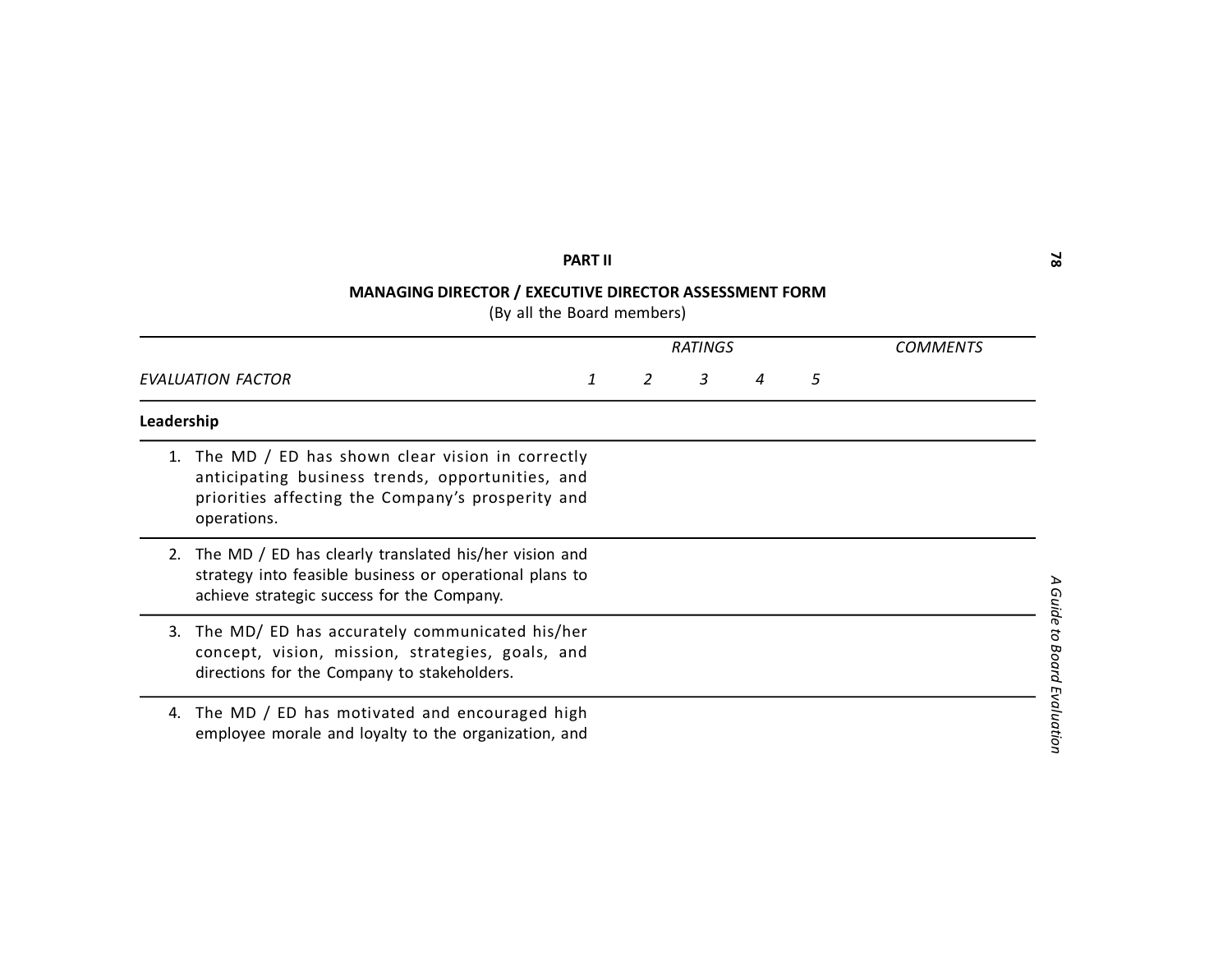facilitated team-building and cohesiveness among the Company's employees to achieve the Company's vision.

- 5. The MD / ED is open to constructive suggestions, and exercised effective leadership for the organization.
- 6. The MD / ED has been an initiator, setting high working standards and pursuing goals with a high level of personal drive and energy.

## **Strategy Formulation**

- 7. The MD / ED has developed clear mission statements, policies, and strategic plans that harmoniously balance the needs of shareholders, clients, employees, and other stakeholders.
- 8. The MD/ED has accurately identified and analyzed problems and issues confronting the Company.
- 9. The MD/ED has accurately determined and assessed key success factors for formulating the Company's strategy.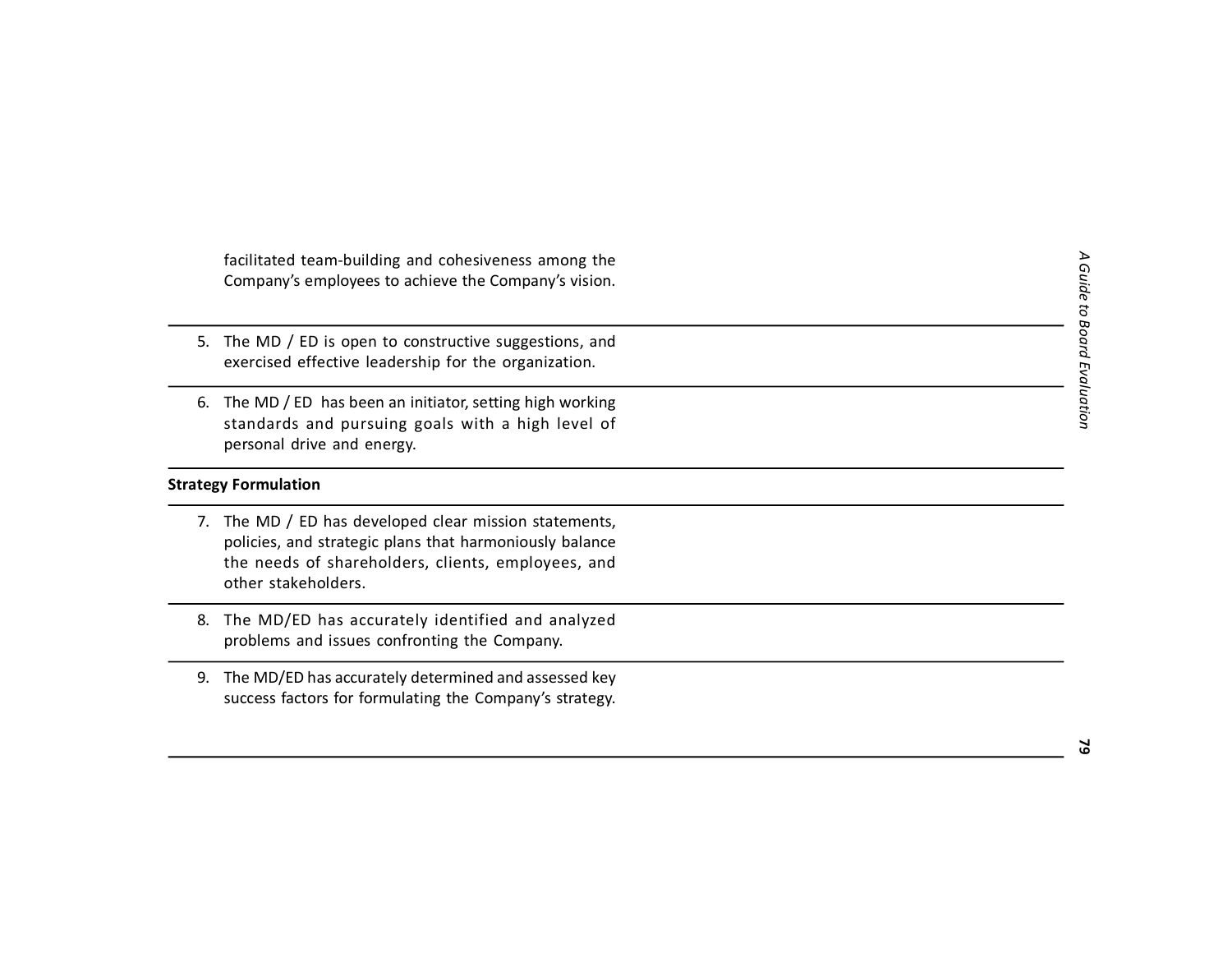- 10. The MD/ED has ensured that board members, senior management and other employees had participated in the formulation of strategic plans so that they had the ownership of the plans.
- 11. The MD/ED has assured that company's resources and budgets are aligned to the implementation of the organization's strategic plan.
- 12. The MD/ED has established processes that did the monitoring and controlling works, thus ensuring that the effectiveness of organizational performance, including risk management, was achieved.

## **Strategy execution**

- 13. The MD/ED has established an effective organization structure, ensuring that there is management focus on key functions necessary for the organization to align with its mission.
- 14. The MD/ED has organized and delegated work accurately, and has performed his or her functions within his/her scope of responsibility.

*A Guide to Board Evaluation* **80** A Guide to Board Evaluation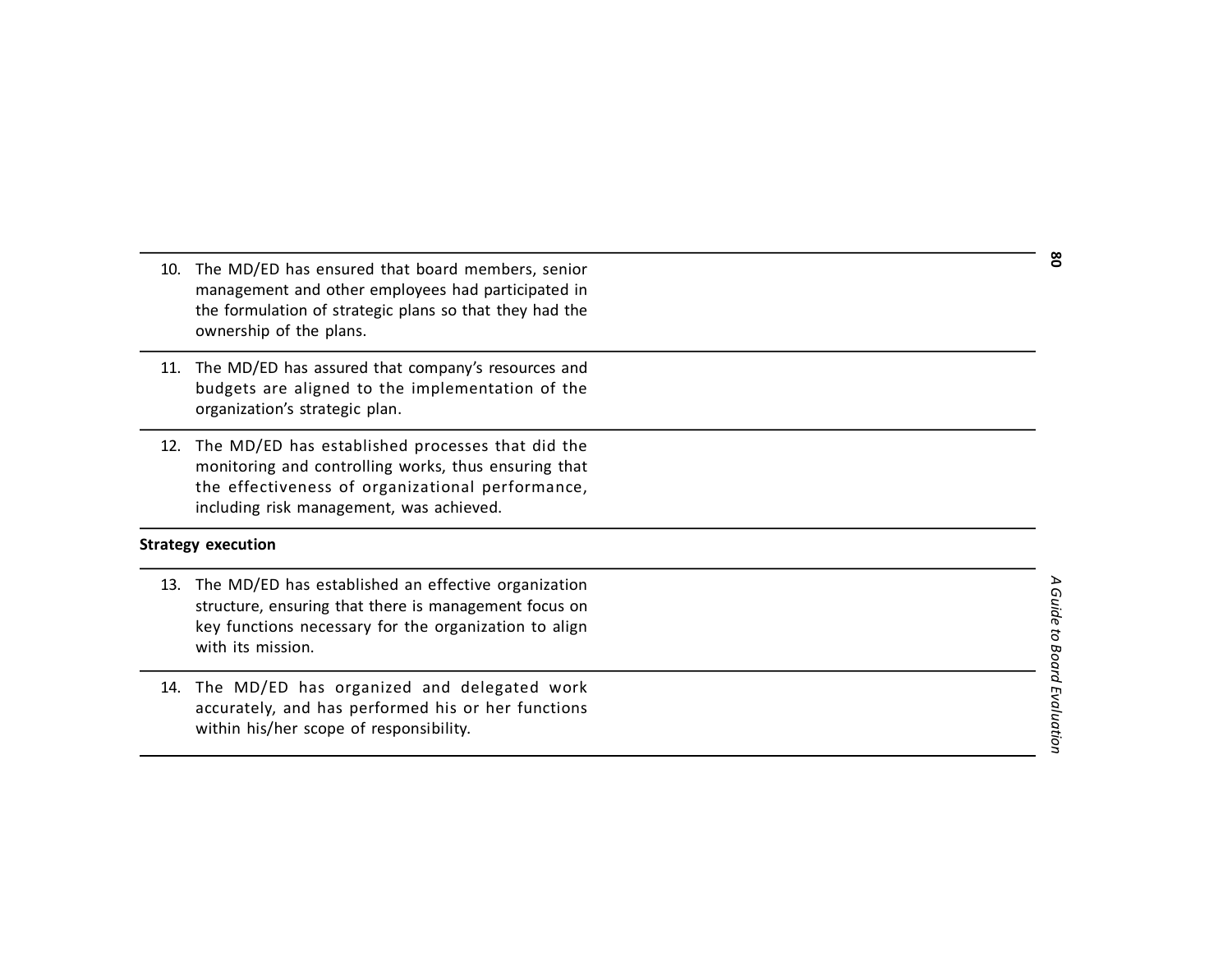- 15. The MD/ED has consistently made sound decisions and made timely adjustments in strategies, if required. 16. The MD/ED has timely and effectively executed strategies on priorities and with measures set by the Board. 17. The MD/ED has accurately supervised performance monitoring and performance control to ensure accountability at all levels of the organization. 18. The MD/ED has ensured that the company's operations complied with requirements from all pertinent laws and regulations . **Financial planning / performance**
	- 19. The MD/ED has possessed a good understanding of the company's financial measures relevant to its business and financial situation.
	- 20. The MD/ED has exercised good judgment in managing the financial affairs and budgets of the organization.
	- 21. The MD/ED has effectively monitored and evaluated financial planning, budget and administrative operations.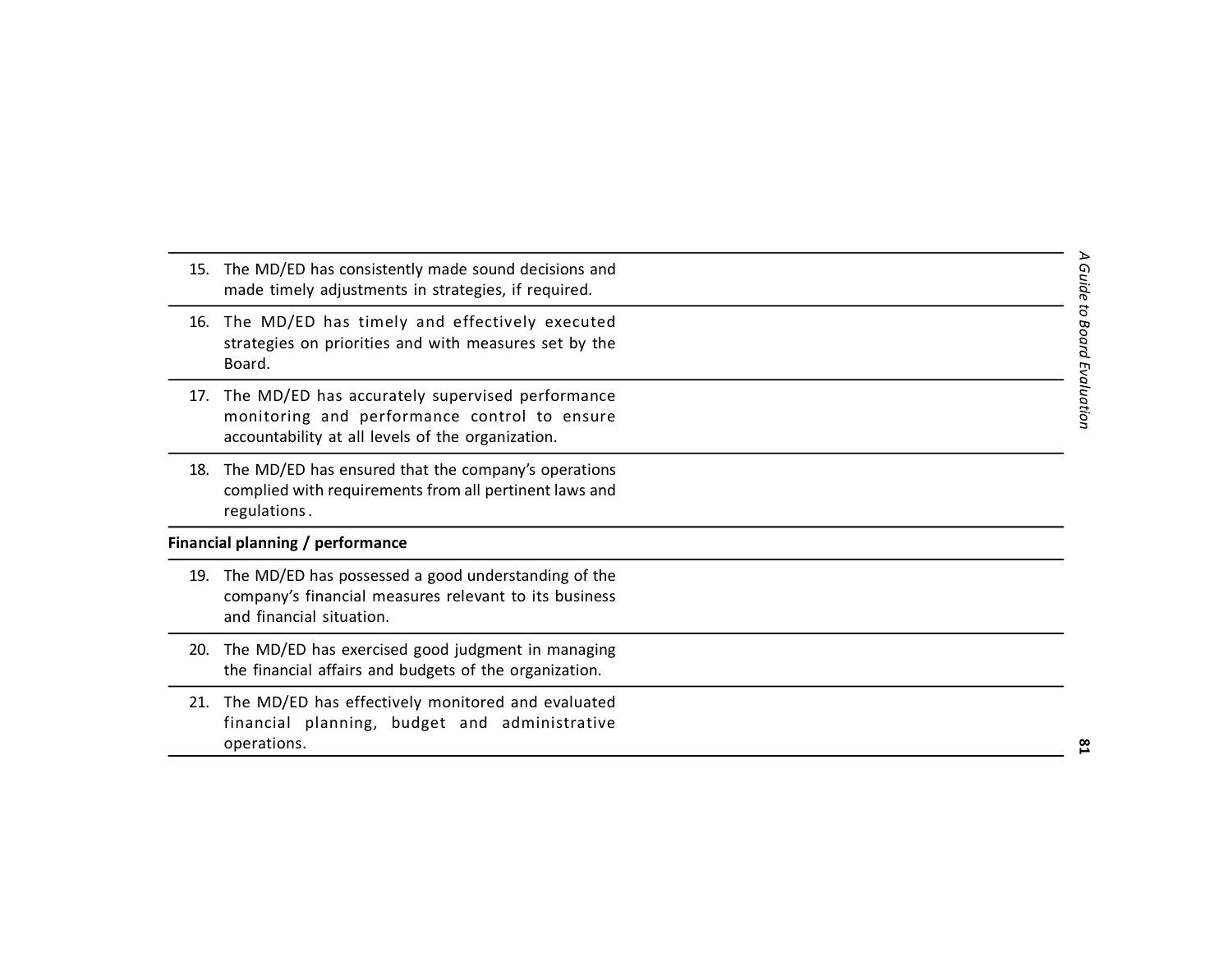#### **Relationships with the Board**

- 22. The MD/ED has built strong working relationships with Board members and has worked closely and cooperatively with the board in developing the mission, and short, medium and long-term strategic plans.
- 23. The MD/ED has demonstrated a sound knowledge of Board governance procedures and has consistently followed them.
- 24. The MD/ED has presented information to the board on items requiring Board opinions and decisions in a professional manner, with recommendations based on thorough study and sound principles.
- 25. The MD/ED has been available to individual Board members whenever necessary, as well as supported the board in its governance duties by providing necessary resources and other facilities.

#### **External Relations**

26. The MD/ED has served as an effective Company's representative in communicating with all stakeholders.

*A Guide to Board Evaluation* **82** A Guide to Board Evaluation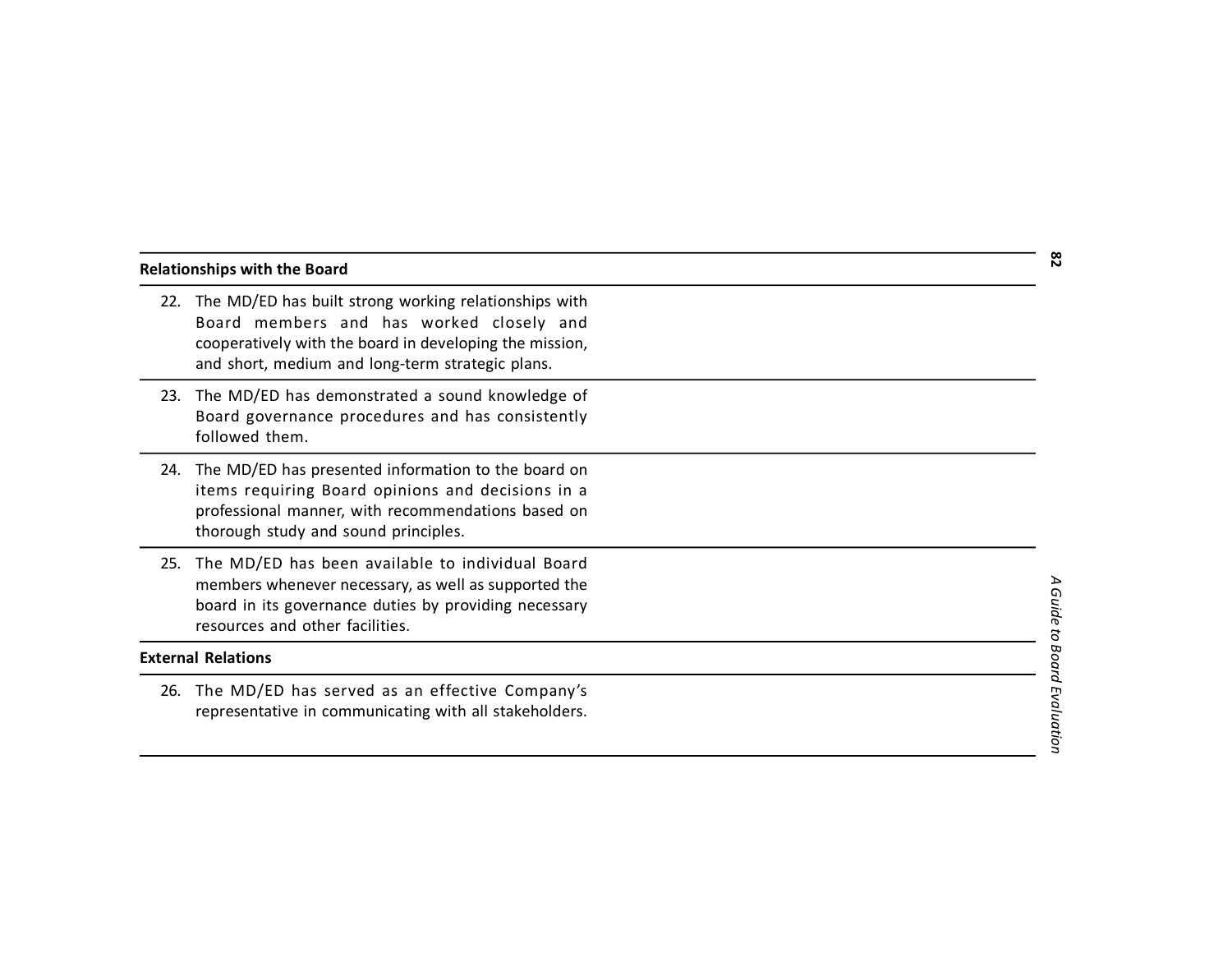- 27. The MD/ED has encouraged corporate social responsibility and community involvement in promoting a positive image of Company.
- 28. The MD/ED has assured that the Company maintains positive relationships in the community and cultivates good working relationships with community groups and organizations.

## **Human Resources Management/Relations**

- 29. The MD/ED has created and maintained an organizational culture and climate which attracts, keeps and motivates staff to carry out the Company's mission, strategic directions and organizational goals.
- 30. The MD/ED effectively monitors procedures and practices pertaining to human resources, including appraisal process and rewarding systems for management and employees.
- 31. The MD/ED has ensured that the company has good internal communication and treated all personnel fairly, without favoritism or discrimination.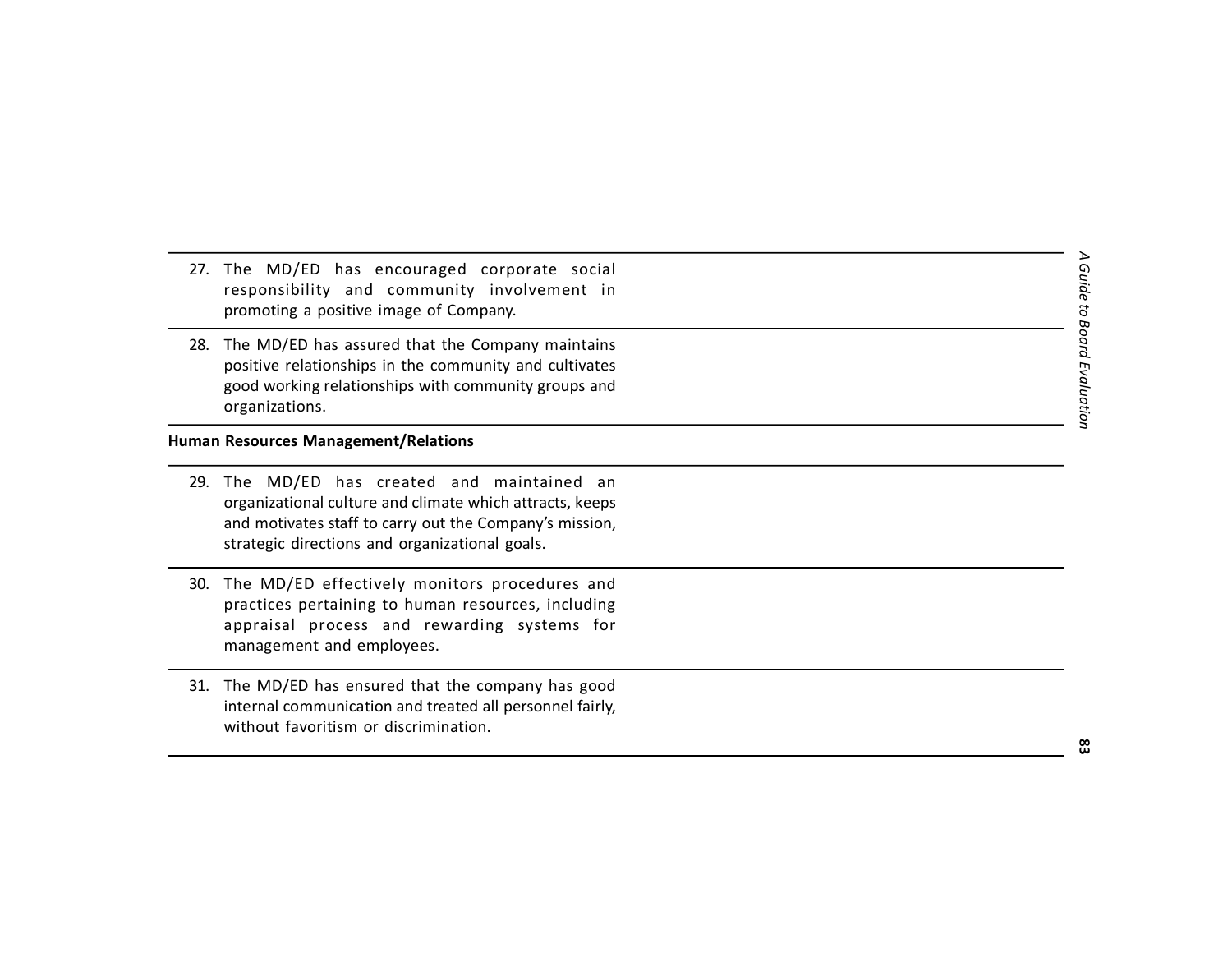#### **Succession**

- 32. The MD/ED has effectively reviewed the Company's succession plan, and, if appropriate, made necessary changes by taking into account conditions that are external or internal to the Company.
- 33. The MD/ED has put in place the processes and programs required to create a pipeline of future leadership.

## **Product/Service Knowledge**

- 34. The MD/ED has demonstrated a thorough knowledge and understanding about key aspects of the Company's products and services.
- 35. The MD/ED has demonstrated a thorough knowledge and understanding of Company management and operations.
- 36. The MD/ED has a good understanding of the company's business model and allocation of its resources, as well as business and industry environment.
- 37. The MD/ED has regularly demonstrated creativity and initiative in creating new products and services.

*A Guide to Board Evaluation* **84**  $\blacktriangleright$ Guide to Board Evaluation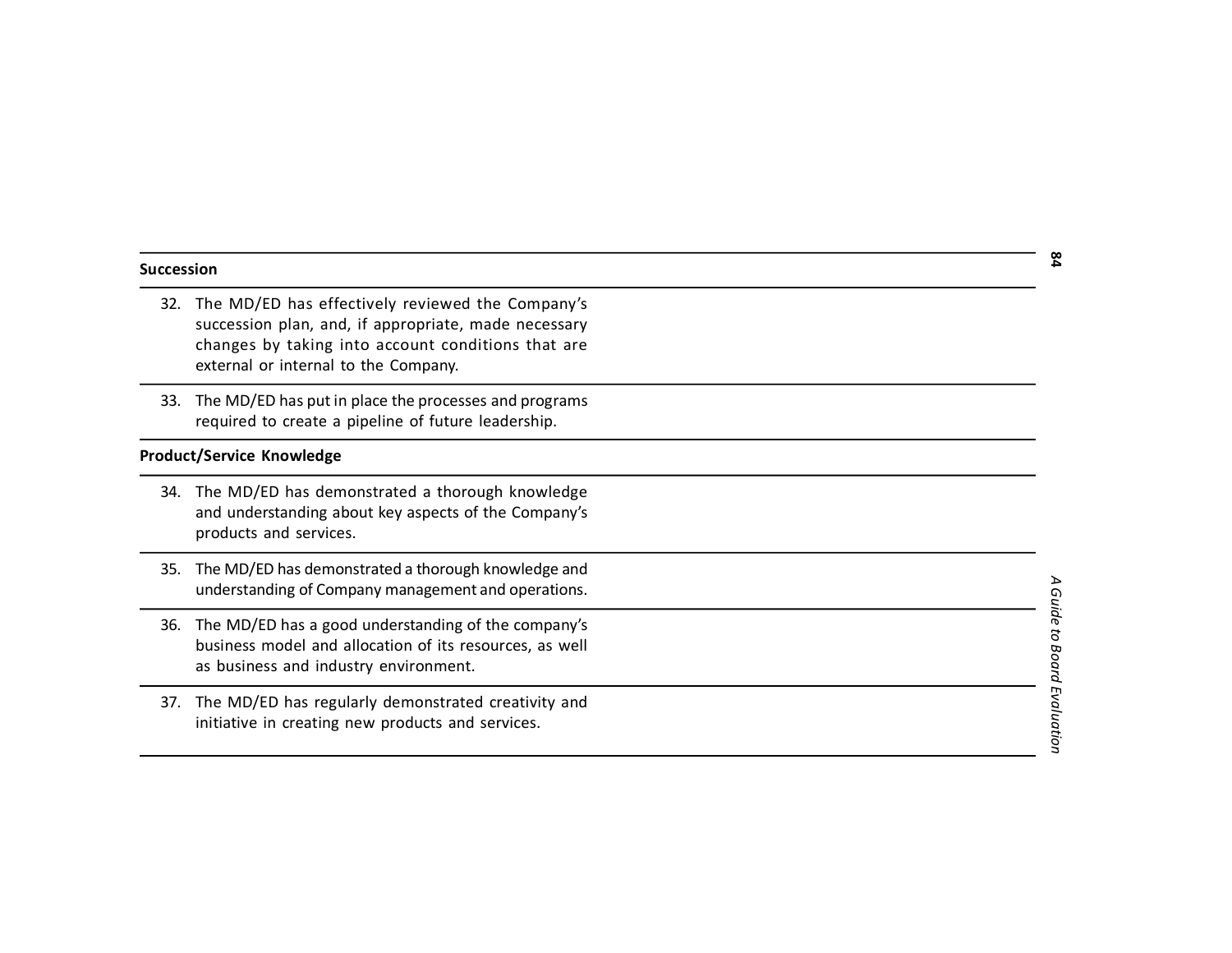| the control of the control of the control of the control of the control of the control of |  |  |
|-------------------------------------------------------------------------------------------|--|--|
|                                                                                           |  |  |
| <u> 1989 - Johann Stoff, Amerikaansk politiker (</u>                                      |  |  |
|                                                                                           |  |  |
|                                                                                           |  |  |
|                                                                                           |  |  |
|                                                                                           |  |  |
|                                                                                           |  |  |
|                                                                                           |  |  |
|                                                                                           |  |  |
|                                                                                           |  |  |

# 38. The MD/ED has attained an image that reflects positively on the company, as well as demonstrated a personality, outlook, and attitude that wins trust and support from all stakeholders. 39. The MD/ED has exercised good judgment in dealing with sensitive issues between people and between groups. 40. The MD/ED has shown skills at analyzing and addressing problems, challenges and conflicts, and has been comfortable with ambiguity and complexity.

41. The MD/ED has maintained a high standard of ethics and integrity, as well as a healthy balance of time management and priorities in both work-related and personal matters.

**Personal Qualities**

|                      | Outstanding Exceeds Expectation Meets Expectation | Needs Improvement | Poor |
|----------------------|---------------------------------------------------|-------------------|------|
| Overall rating of    |                                                   |                   |      |
| Overall rating of    |                                                   |                   |      |
| Managing Director /  |                                                   |                   |      |
| Executive Director's |                                                   |                   |      |
| performance          |                                                   |                   |      |

*A Guide to Board Evaluation*

A Guide to Board Evaluation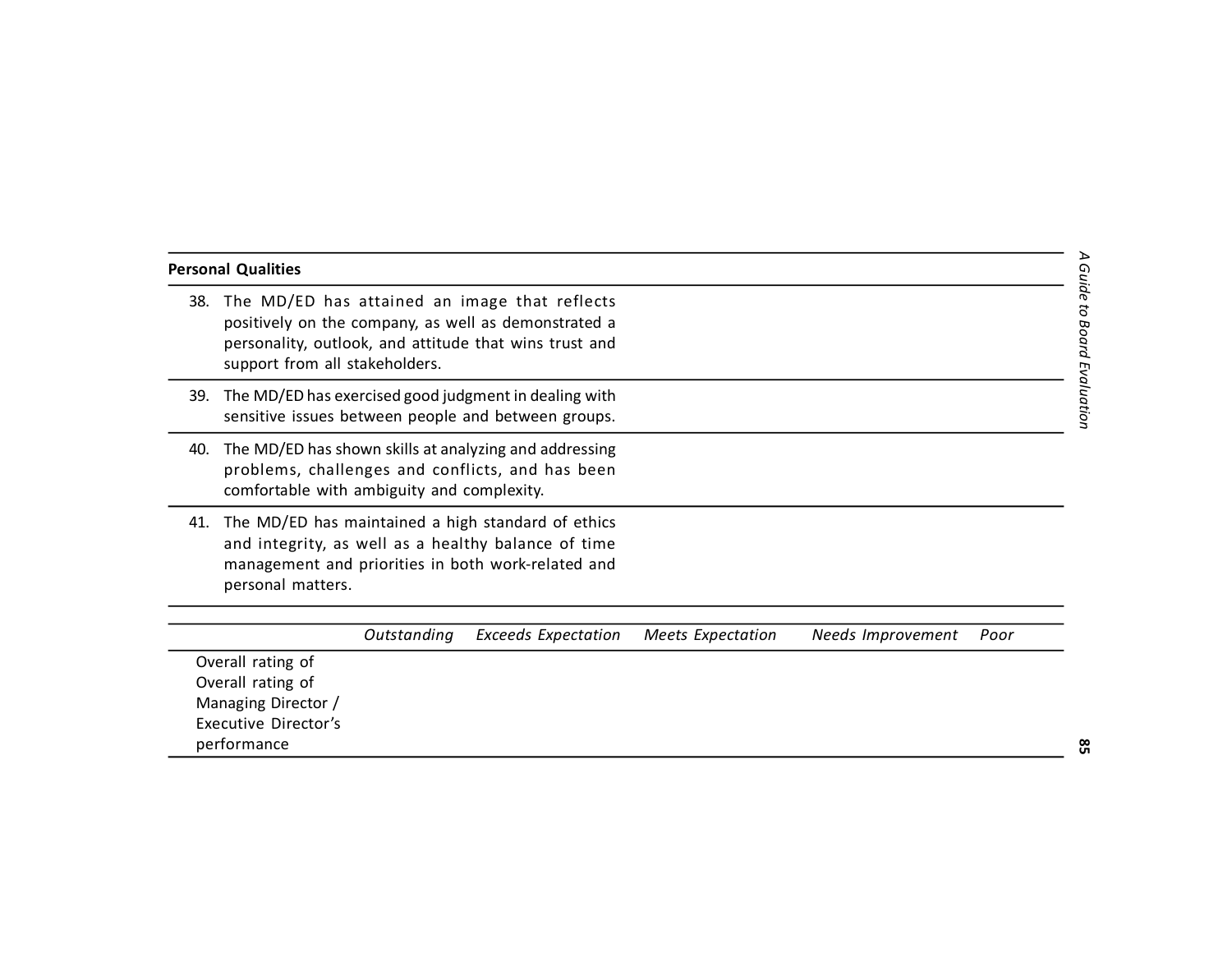| Comment<br> |                                                                     |                   |  |  |  |  |  |
|-------------|---------------------------------------------------------------------|-------------------|--|--|--|--|--|
|             |                                                                     |                   |  |  |  |  |  |
|             |                                                                     |                   |  |  |  |  |  |
|             | Please suggest three things that could improve Board's performance. | Name of Director: |  |  |  |  |  |
| a           |                                                                     |                   |  |  |  |  |  |
| b           |                                                                     | Signature:        |  |  |  |  |  |
| C           |                                                                     |                   |  |  |  |  |  |
|             |                                                                     | Date:             |  |  |  |  |  |
|             |                                                                     |                   |  |  |  |  |  |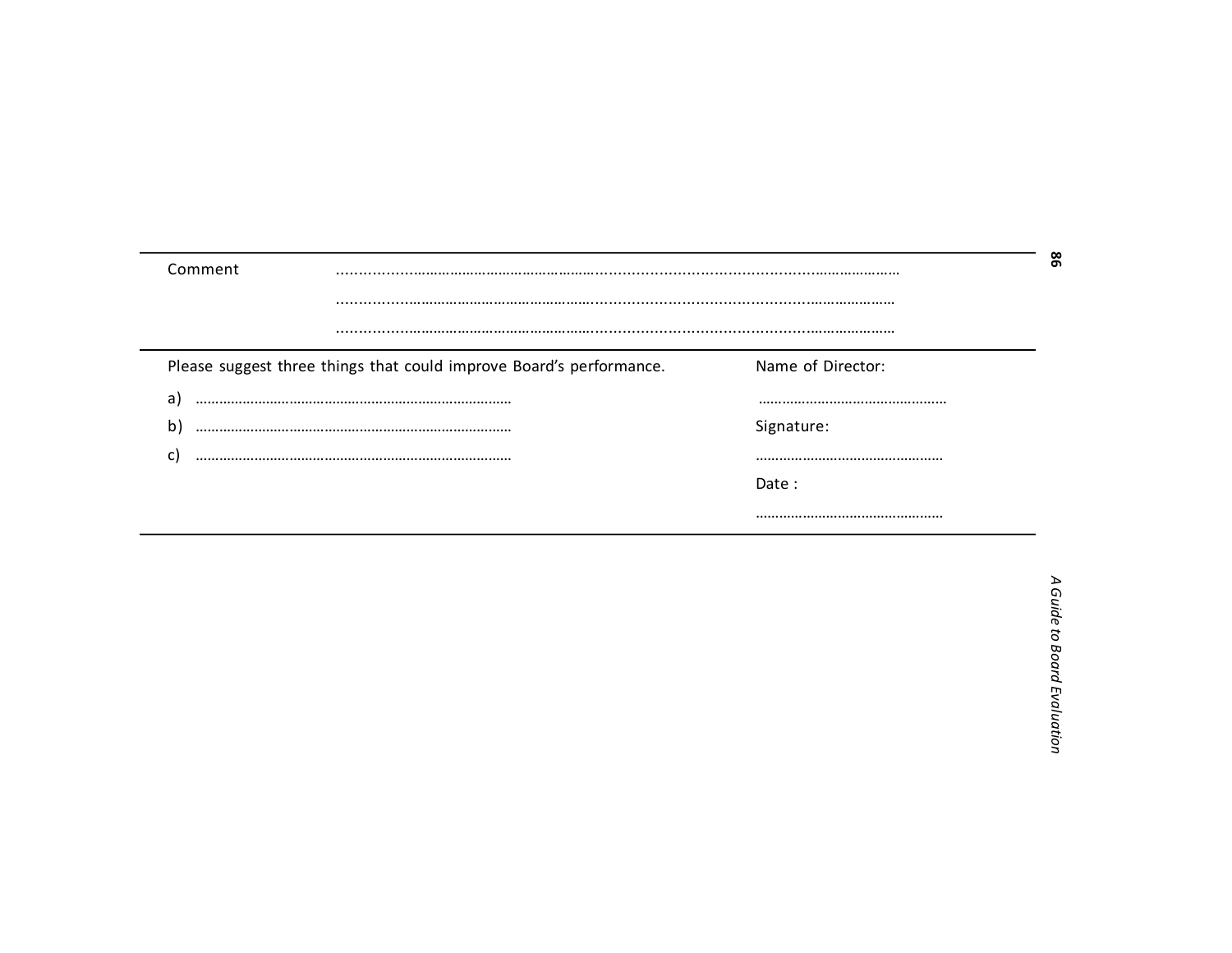|                                       | <b>PART III</b>                                                                                                                                                                                      |   |   |   |   |   |  |  |
|---------------------------------------|------------------------------------------------------------------------------------------------------------------------------------------------------------------------------------------------------|---|---|---|---|---|--|--|
| DIRECTOR SELF ASSESSMENT/ PEER REVIEW |                                                                                                                                                                                                      |   |   |   |   |   |  |  |
|                                       | Criteria                                                                                                                                                                                             | 1 | 2 | 3 | 4 | 5 |  |  |
|                                       | <b>KNOWLEDGEABLE</b>                                                                                                                                                                                 |   |   |   |   |   |  |  |
| 1.                                    | Understands duties, responsibilities, qualifications, disqualifications and liabilities<br>as a director.                                                                                            |   |   |   |   |   |  |  |
| $\mathbf{2}$                          | Brings relevant experience to the board and uses it effectively.                                                                                                                                     |   |   |   |   |   |  |  |
| 3                                     | Understands the vision and mission of the company, strategic plan and key issues.                                                                                                                    |   |   |   |   |   |  |  |
| 4                                     | Staying abreast of issues, trends and risks (including opportunities and competitive<br>factors) affecting the company, and using this information to assess and guide the<br>company's performance. |   |   |   |   |   |  |  |
| 5.                                    | Takes advantage of opportunity to upgrade skills by regularly attending professional<br>development programmes.                                                                                      |   |   |   |   |   |  |  |
| 6                                     | The management communications are sufficient to enhance company specific<br>updates.                                                                                                                 |   |   |   |   |   |  |  |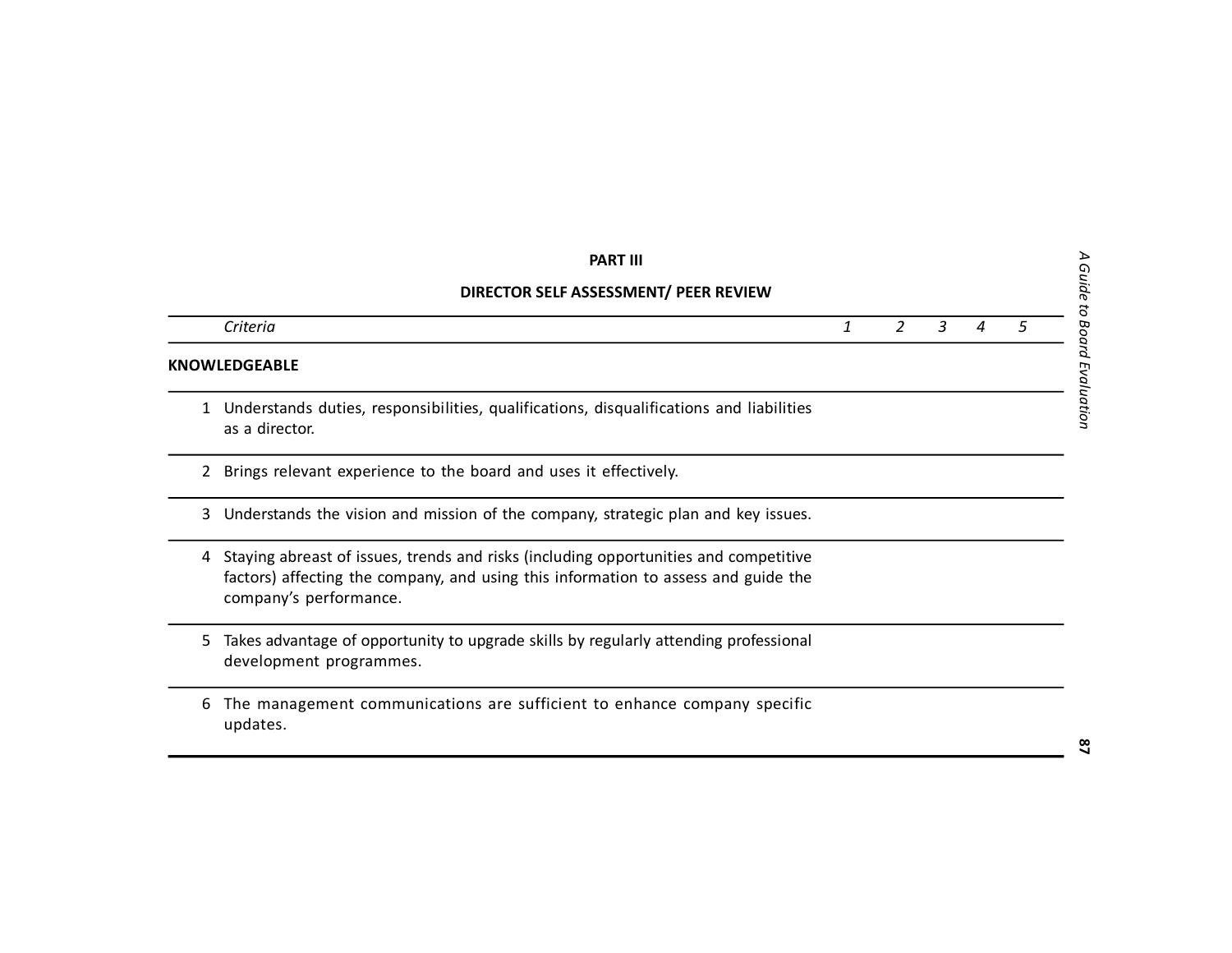#### **DILIGENCE & PARTICIPATION**

- Regularly and constructively attend board, committee and general meetings.
- Prepares in advance for board and committee meetings.
- Communicates opinions and concerns in a persuasive yet clear and concise manner.
- Uses Independent judgement in relation to decision making.
- Facilitates and encourages change when it would improve board processes.
- Encourages other members to contribute their opinions.
- Raises appropriate issues at meetings and asking the appropriate questions for clarity.
- Contributions add value to the decision making.
- Gets dissent recorded in minutes.
- Maintains confidentiality.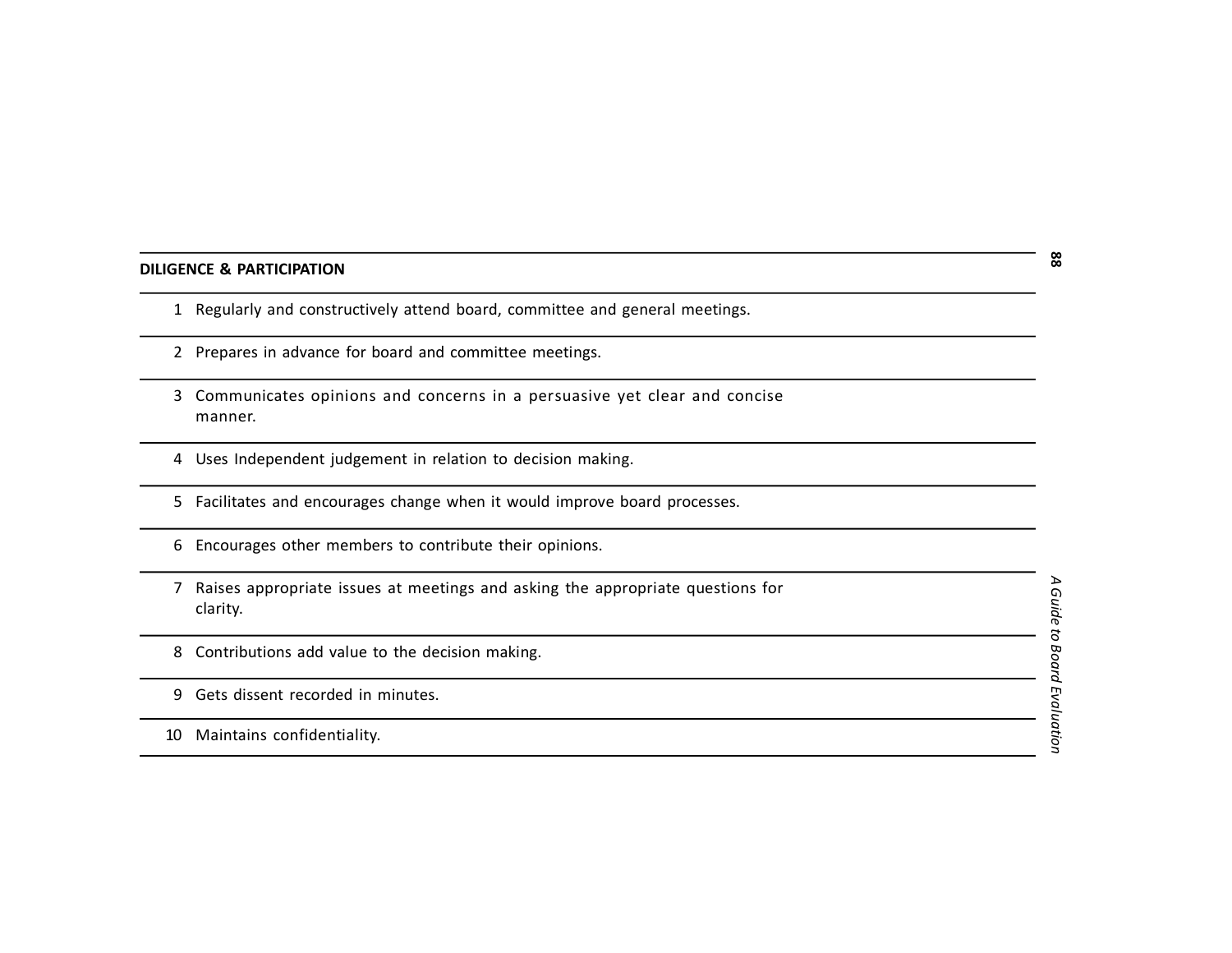- Abides by the legal obligations and code of conduct.
- Reports concerns about unethical behaviour, actual and suspected fraud.

#### **LEADERSHIP TEAM**

- Listens attentively to the contributions of others.
- Initiates discussions on issues in company's interest.
- Shares good interpersonal relationship with other directors.
- Supportive and cooperative.
- Respected by board members.
- Insists on receiving information necessary for decision making to all the directors.
- Manages conflicts of interest in best interest of the company.
- Safeguard the interest of all stakeholders in the decision making.
- Personal values are in congruence with that of the company.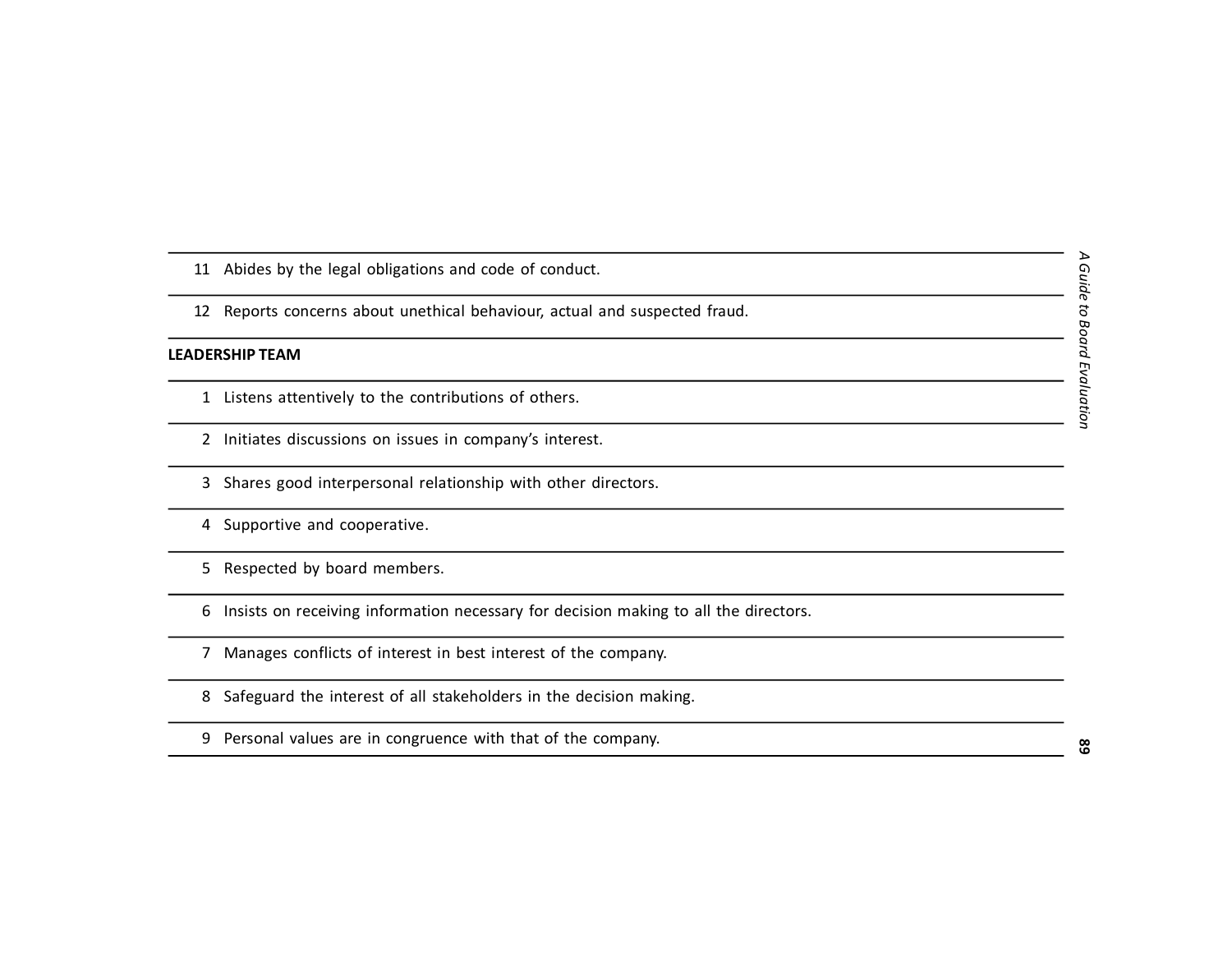|               | <b>PART IV</b>                                                                                                                                                                                            |   |   |                |   |   |                 | ိ                        |
|---------------|-----------------------------------------------------------------------------------------------------------------------------------------------------------------------------------------------------------|---|---|----------------|---|---|-----------------|--------------------------|
|               | NON-EXECUTIVE DIRECTOR AND INDEPENDENT DIRECTOR EVALUATION FORM                                                                                                                                           |   |   |                |   |   |                 |                          |
|               | (PEER REVIEW- by Directors other than director being evaluated)                                                                                                                                           |   |   |                |   |   |                 |                          |
|               | Name of the Director:                                                                                                                                                                                     |   |   |                |   |   |                 |                          |
|               | Category: Independent / Non-executive                                                                                                                                                                     |   |   |                |   |   |                 |                          |
| <b>PART A</b> |                                                                                                                                                                                                           |   |   |                |   |   |                 |                          |
|               |                                                                                                                                                                                                           |   |   | <b>RATINGS</b> |   |   | <b>COMMENTS</b> |                          |
|               | <b>EVALUATION FACTOR</b>                                                                                                                                                                                  | 1 | 2 | 3              | 4 | 5 |                 |                          |
|               | <b>Participation at Board/ Committee Meetings</b>                                                                                                                                                         |   |   |                |   |   |                 |                          |
| 1.            | Director comes well prepared and informed for the<br>Board / committee meeting(s).                                                                                                                        |   |   |                |   |   |                 |                          |
| 2.            | Director demonstrates a willingness to devote time and<br>effort to understand the Company and its business and<br>a readiness to participate in events outside the meeting<br>room, such as site visits? |   |   |                |   |   |                 | Guide to Board Evaluatio |
| 3.            | Director has ability to remain focused at a governance<br>level in Board/ Committee meetings.                                                                                                             |   |   |                |   |   |                 |                          |

Ŕ  $q_E$  $\equiv$ ation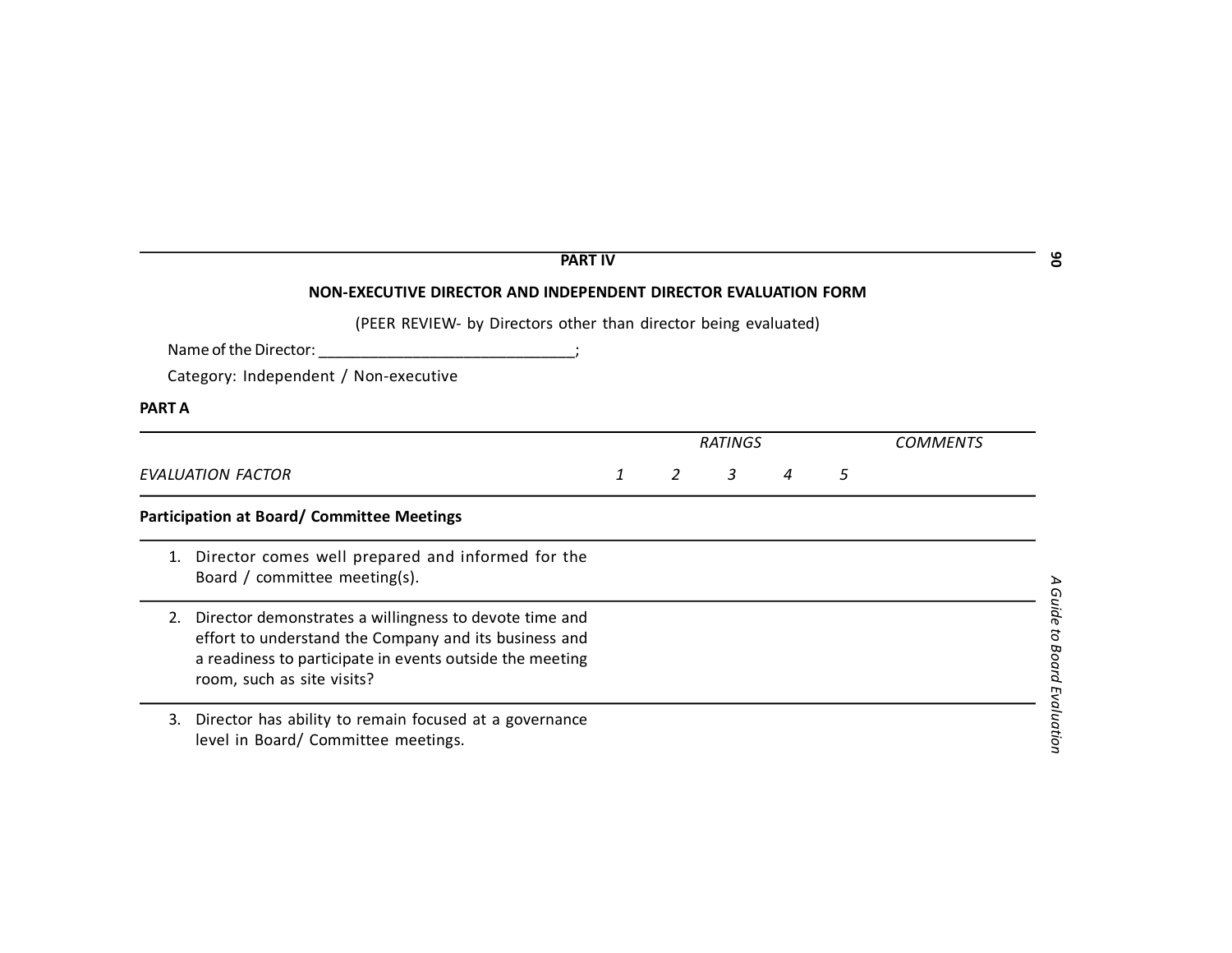- 4. Director's contributions at Board / Committee meetings are of high quality and innovative.
- 5. Director's proactively contributes in to development of strategy and to risk management of the Company.

## **Managing Relationship**

- 6. Director's performance and behaviour promotes mutual trust and respect within the Board / Committee.
- 7. Director is effective and successful in managing relationships with fellow Board members and senior management ?

### **Knowledge and Skill**

- 8. Director understands governance, regulatory, financial, fiduciary and ethical requirements of the Board / Committee.
- 9. Director actively and successfully refreshes his/ her knowledge and skills and up to date with the latest developments in areas such as corporate governance framework, financial reporting and the industry and market conditions.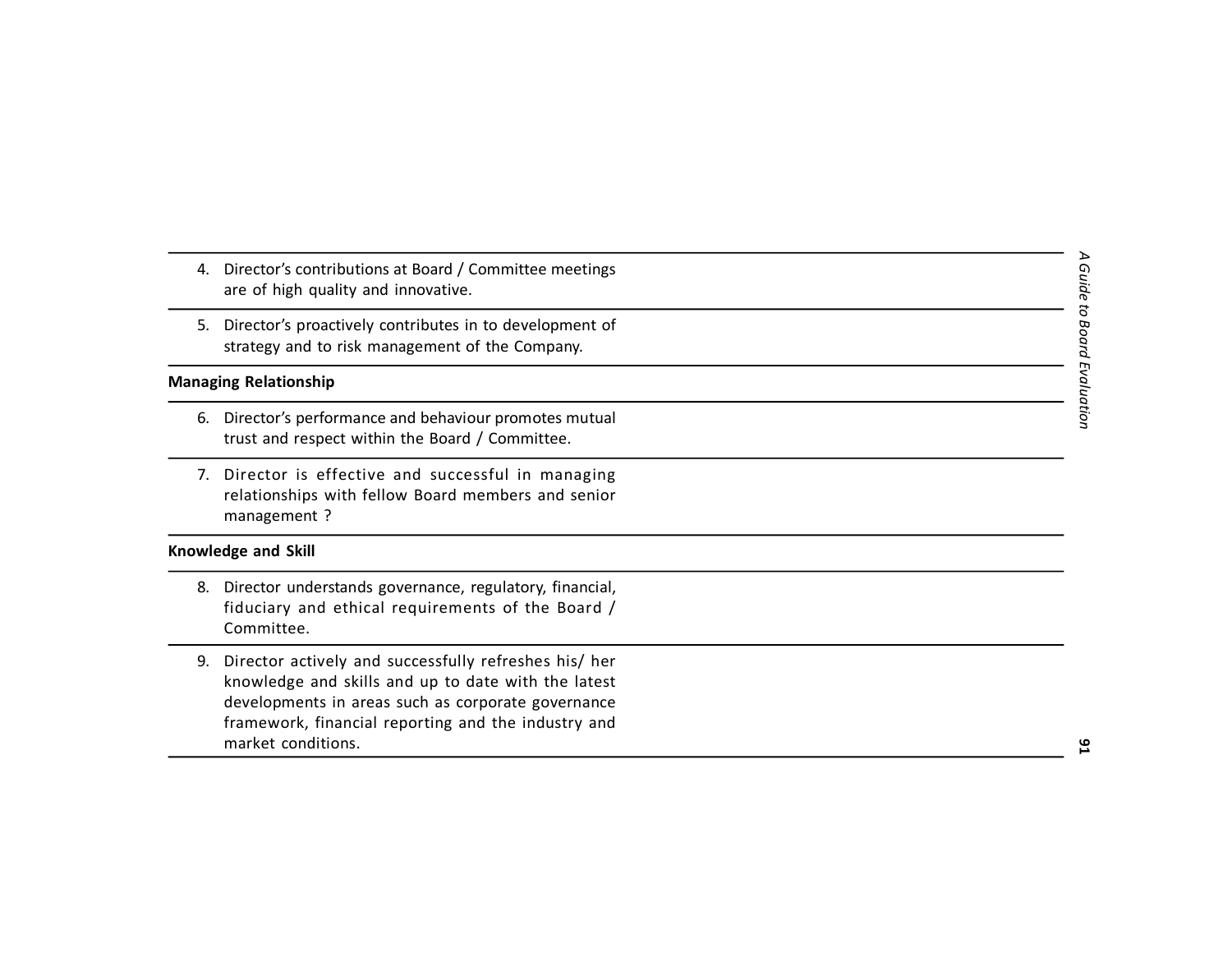| 10.                      | yet diplomatically.                        | Director is able to present his/ her views convincingly |                                                                     |                          |                   |      |
|--------------------------|--------------------------------------------|---------------------------------------------------------|---------------------------------------------------------------------|--------------------------|-------------------|------|
| 11.                      | members of Board.                          | Director listens and takes on Board the views of other  |                                                                     |                          |                   |      |
|                          | <b>Personal Attributes</b>                 |                                                         |                                                                     |                          |                   |      |
| 12.                      | integrity.                                 | Director has maintained high standard of ethics and     |                                                                     |                          |                   |      |
|                          |                                            | Outstanding                                             | <b>Exceeds Expectation</b>                                          | <b>Meets Expectation</b> | Needs Improvement | Poor |
|                          | Overall rating of<br>Committee performance |                                                         |                                                                     |                          |                   |      |
|                          | Comment                                    |                                                         |                                                                     |                          |                   |      |
|                          |                                            |                                                         |                                                                     |                          |                   |      |
|                          |                                            |                                                         | Please suggest three things that could improve Board's performance. |                          | Name of Director: |      |
| a)<br>$\mathsf{b}$<br>C) |                                            |                                                         |                                                                     | Signature:               |                   |      |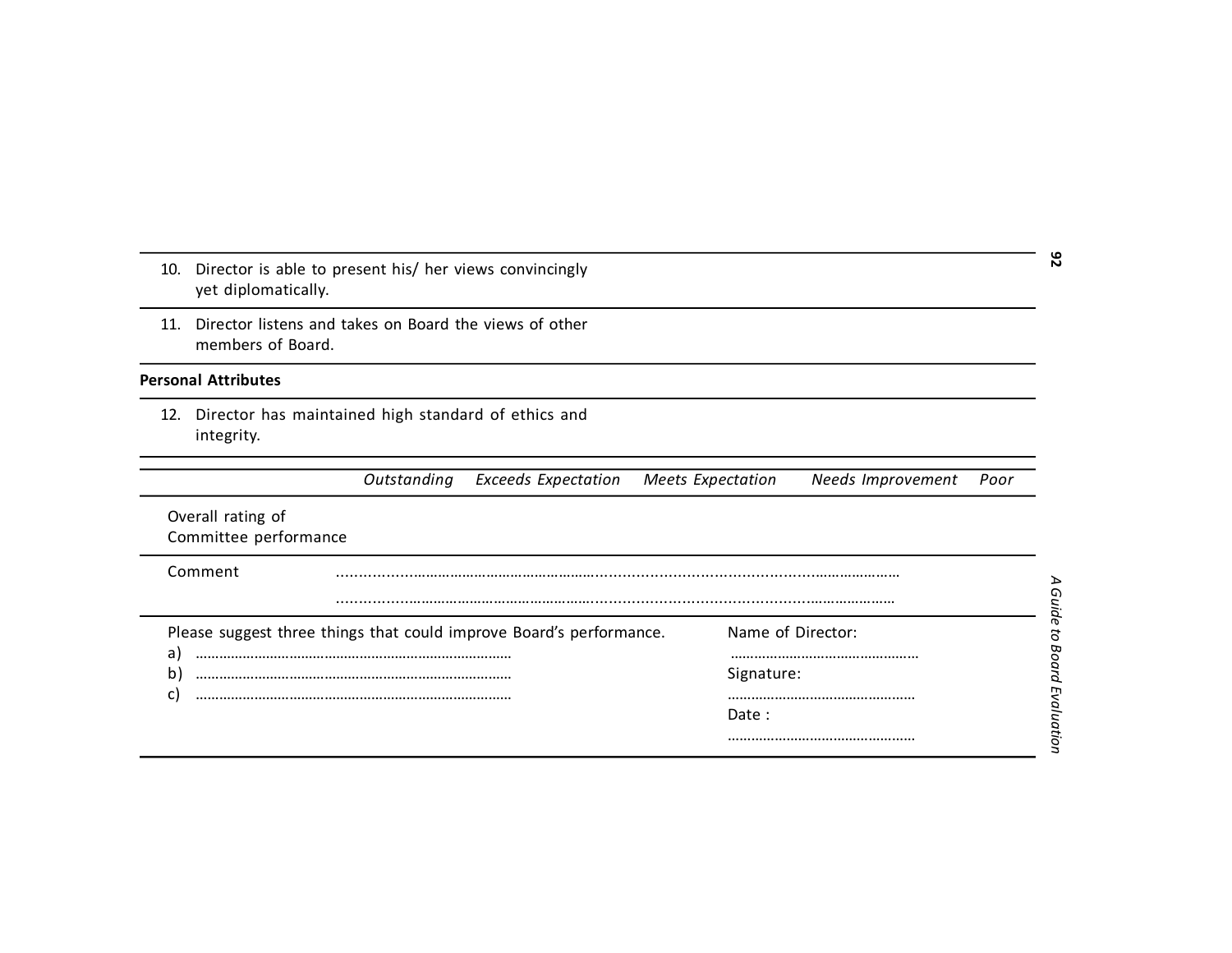**93**

| Part - B |                                                                                                                                    |   |   |                |                           |   |                 |
|----------|------------------------------------------------------------------------------------------------------------------------------------|---|---|----------------|---------------------------|---|-----------------|
|          | If concerned director is "Independent Director" then in addition to Part-A of this sample tool<br>this may also be used.           |   |   |                |                           |   |                 |
|          | Name of the Director: Name of the Director:                                                                                        |   |   |                |                           |   |                 |
|          | Category: Independent                                                                                                              |   |   |                |                           |   |                 |
|          |                                                                                                                                    |   |   | <b>RATINGS</b> |                           |   | <b>COMMENTS</b> |
|          | <b>EVALUATION FACTOR</b>                                                                                                           | 1 | 2 | $\mathcal{E}$  | $\boldsymbol{\varLambda}$ | 5 |                 |
| 1.       | Director upholds ethical standards of integrity and probity.                                                                       |   |   |                |                           |   |                 |
| 2.       | Director exercises objective independent judgment in the best<br>interest of Company.                                              |   |   |                |                           |   |                 |
| 3.       | Director has effectively assisted the Company is implementing<br>best corporate governance practice and then monitors the<br>same. |   |   |                |                           |   |                 |
| 4.       | Director helps in bringing independent judgment during board<br>deliberations on strategy, performance, risk management etc.       |   |   |                |                           |   |                 |
| 5.       | Director keeps himself/ herself well informed about the<br>Company and external environment in which it operates.                  |   |   |                |                           |   |                 |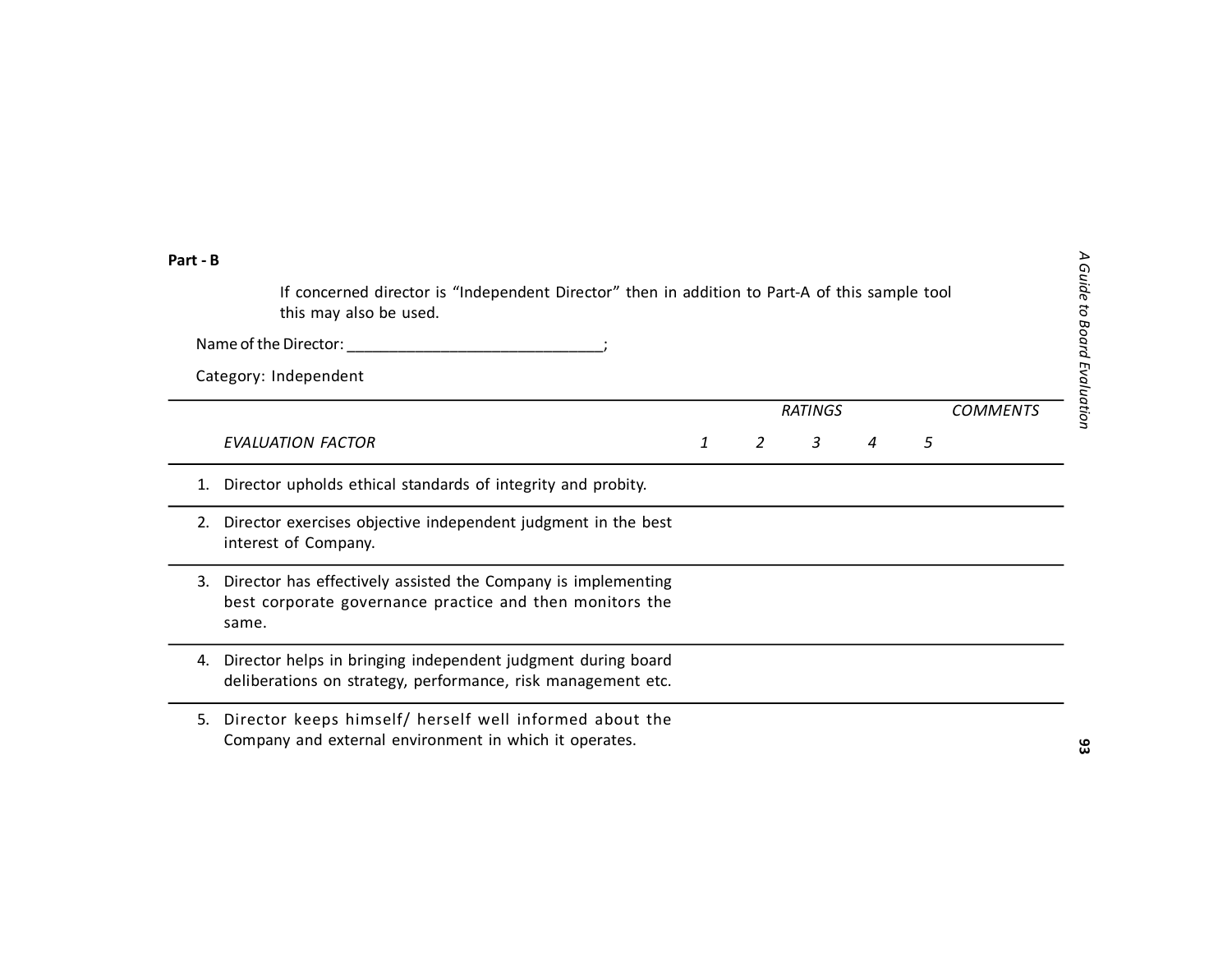- 6. Director acts within his authority and assists in protecting the legitimate interest of the Company, Shareholder and employees.
- 7. Director maintains high level of confidentiality.
- 8. Director adheres to the applicable code of conduct for independent directors.

| Director acts within his authority and assists in protecting the<br>6.<br>legitimate interest of the Company, Shareholder and<br>employees. |                                                                     |                                                       |  |  |  |
|---------------------------------------------------------------------------------------------------------------------------------------------|---------------------------------------------------------------------|-------------------------------------------------------|--|--|--|
| 7.                                                                                                                                          | Director maintains high level of confidentiality.                   |                                                       |  |  |  |
| 8.<br>independent directors.                                                                                                                | Director adheres to the applicable code of conduct for              |                                                       |  |  |  |
|                                                                                                                                             | Outstanding<br><b>Exceeds Expectation</b>                           | <b>Meets Expectation</b><br>Needs Improvement<br>Poor |  |  |  |
| Overall rating of<br>Director performance                                                                                                   |                                                                     |                                                       |  |  |  |
| Comment                                                                                                                                     |                                                                     |                                                       |  |  |  |
|                                                                                                                                             |                                                                     |                                                       |  |  |  |
|                                                                                                                                             |                                                                     |                                                       |  |  |  |
| a)                                                                                                                                          | Please suggest three things that could improve Board's performance. | Name of Director:                                     |  |  |  |
| $\mathsf{b}$                                                                                                                                |                                                                     | Signature:                                            |  |  |  |
| $\mathsf{C}$                                                                                                                                |                                                                     | Date:                                                 |  |  |  |
|                                                                                                                                             |                                                                     |                                                       |  |  |  |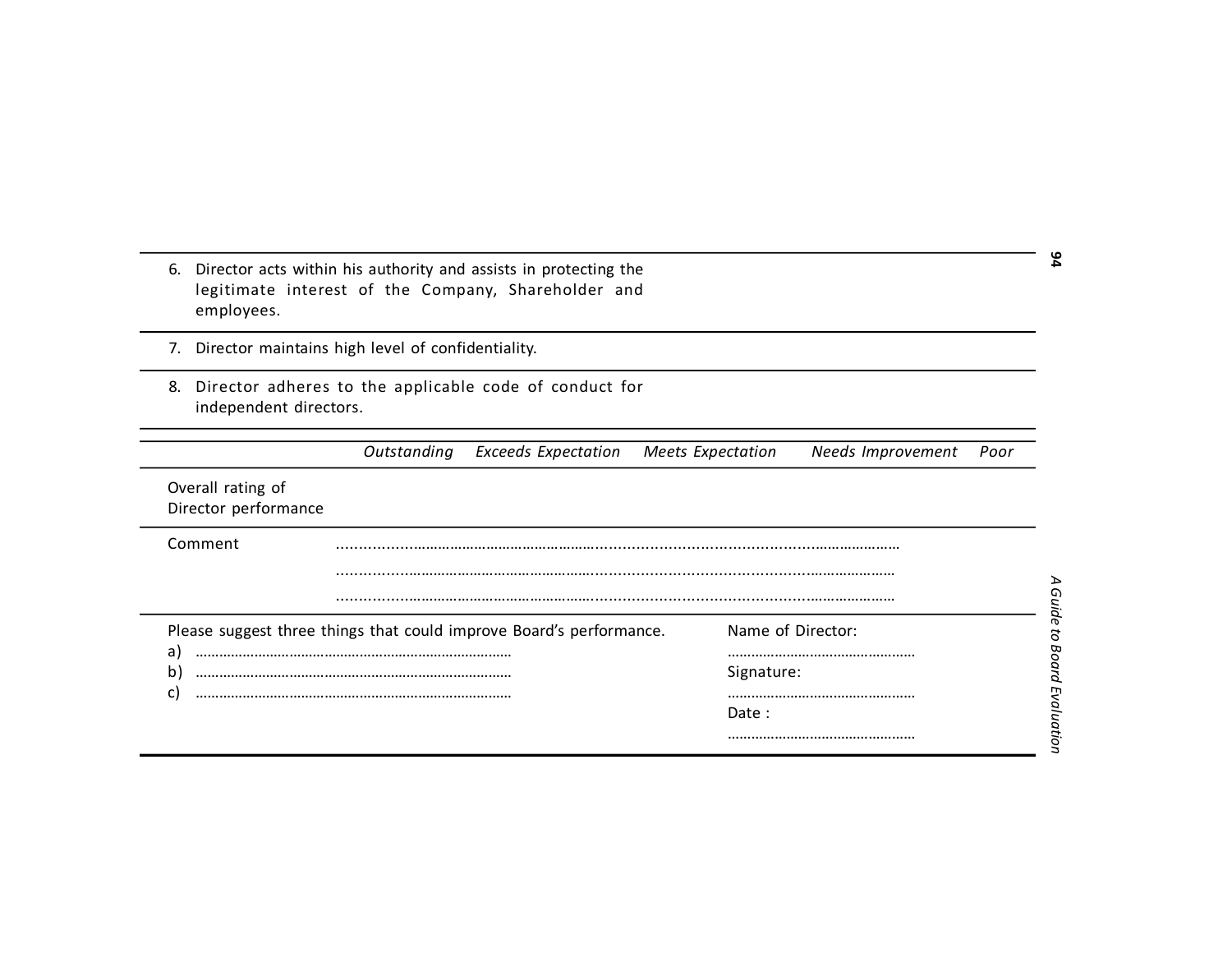|   | <b>PART V</b>                                                                                              |              |   |                |     |                                                     |
|---|------------------------------------------------------------------------------------------------------------|--------------|---|----------------|-----|-----------------------------------------------------|
|   | <b>EVALUATION OF BOARD COMMITTEES</b><br>(By Board of Directors)                                           |              |   |                |     |                                                     |
|   | Criteria                                                                                                   | $\mathbf{1}$ | 2 | $\overline{3}$ | 4 5 | How can the board<br>do it better or<br>differently |
|   | <b>Function and Duties</b>                                                                                 |              |   |                |     |                                                     |
| 1 | The Committee of the Board are appropriately constituted.                                                  |              |   |                |     |                                                     |
| 2 | The terms of reference for the committee are appropriate with clear defined<br>roles and responsibilities. |              |   |                |     |                                                     |
| 3 | Observing Committees terms of reference.                                                                   |              |   |                |     |                                                     |
| 4 | The composition of the committee is in compliance with the legal<br>requirement.                           |              |   |                |     |                                                     |
| 5 | The amount of responsibility delegated by the Board to each of the<br>committees is appropriate.           |              |   |                |     |                                                     |
| 6 | The reporting by each of the Committees to the Board is sufficient.                                        |              |   |                |     |                                                     |

A Guide to Board Evaluation *A Guide to Board Evaluation*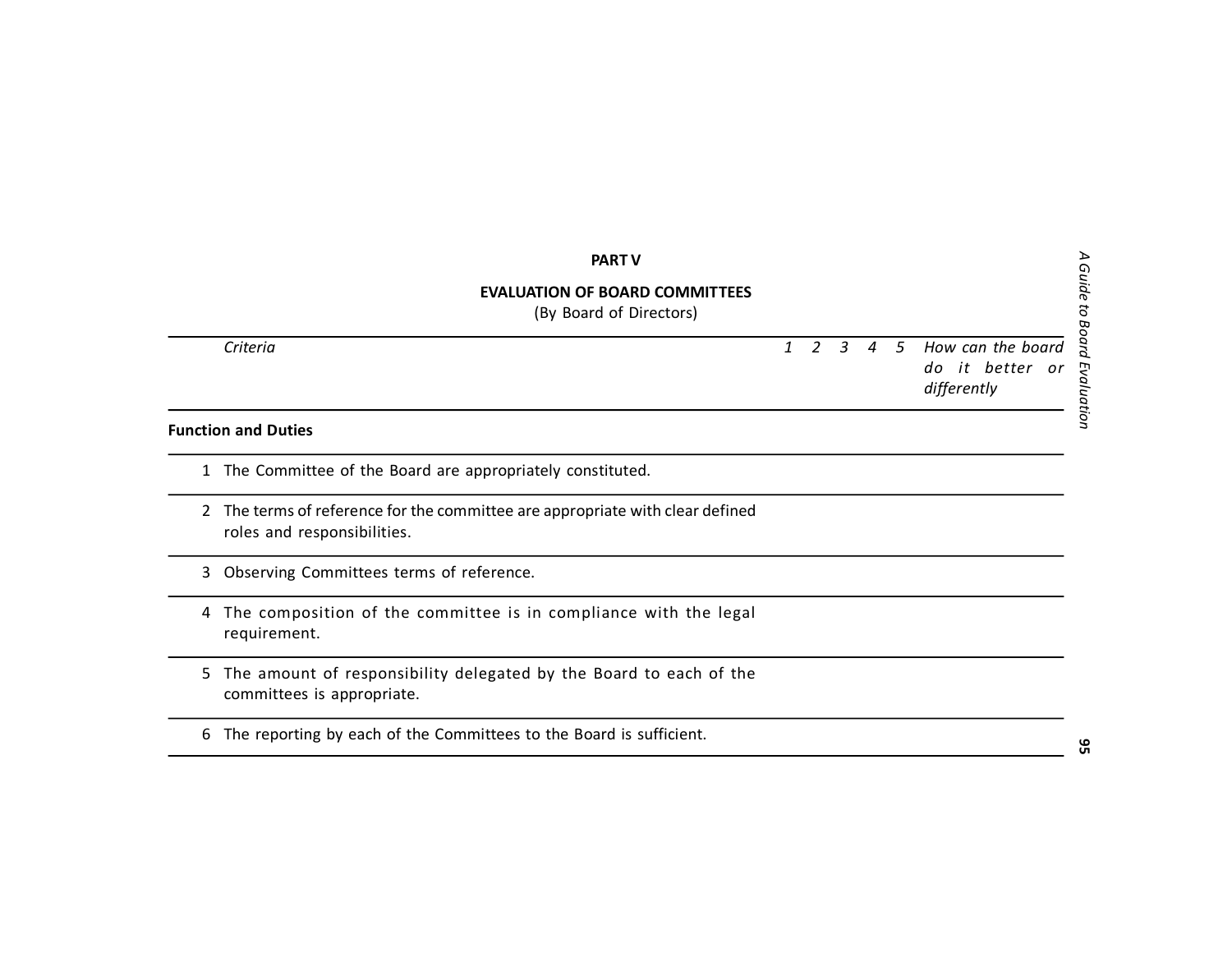- 7 The performance of each of the Committees is assessed annually against the set goals of the committee.
- 8 Whether the terms of reference are adequate to serve committee's purpose?
- 9 The committee regularly reviews its mandate and performance.
- 10 Committee takes effective and proactive measures to perform its functions.

## **Management Relations**

- 11 Adequate independence of the Committee is ensured from the Board.
- 12 Committee gives effective suggestion and recommendation.
- 13 Committee meetings are conducted in a manner that encourages open communication and meaningful participation of its members.

#### **Committee Meetings and Procedures**

- 14 Committee meetings have been organized properly and appropriate procedures were followed in this regard?
- 15 The frequency of the Committee meetings is adequate.
- 16 Committee makes periodically reporting to the Board along with its suggestions and recommendations.

*A Guide to Board Evaluation* **96** Guide to Board Evaluation

 $\triangleright$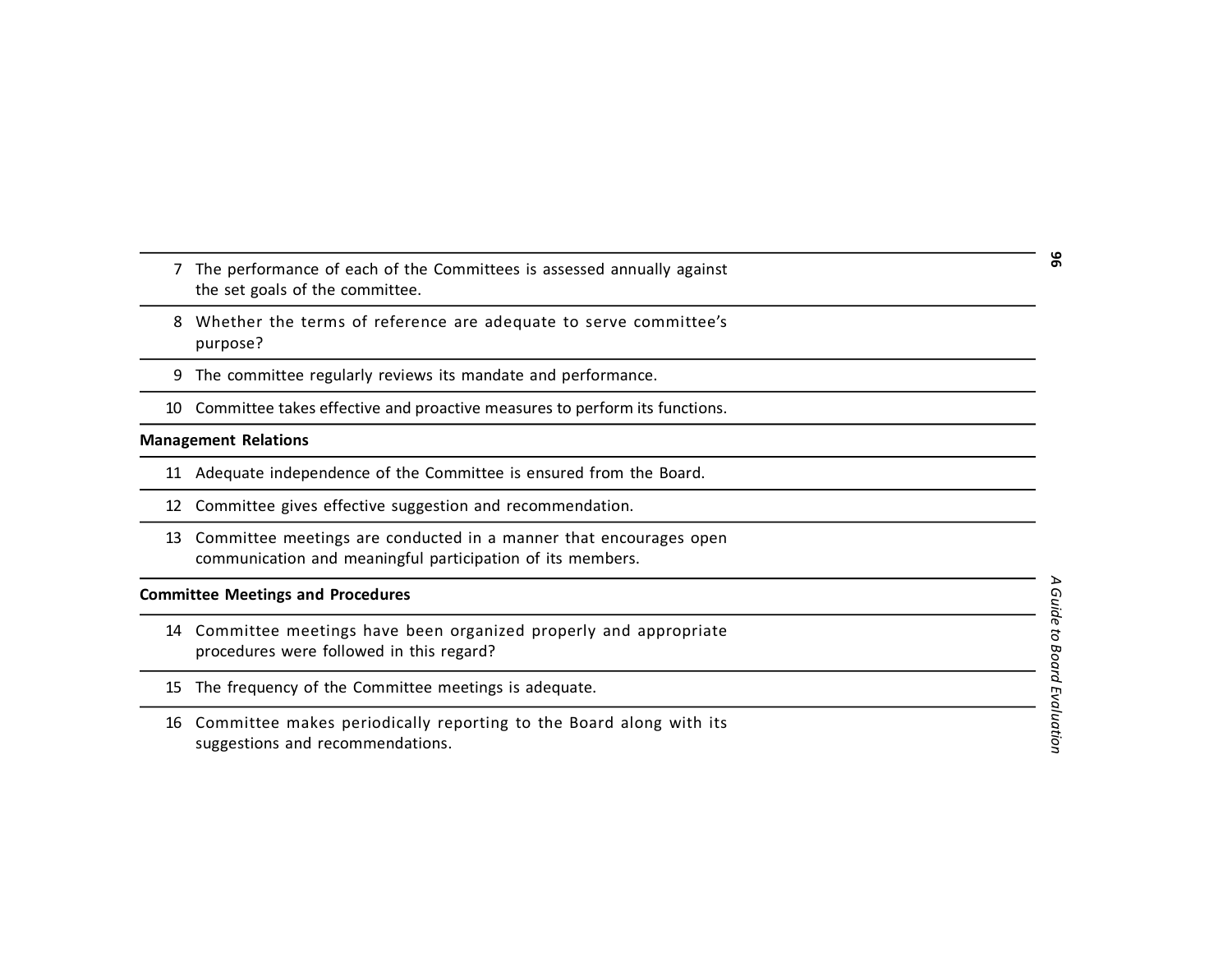|                                        | <b>Outstanding</b> Exceeds Expectation                              | Meets Expectation | Needs Improvement | Poor |
|----------------------------------------|---------------------------------------------------------------------|-------------------|-------------------|------|
| Overall rating of<br>Board performance |                                                                     |                   |                   |      |
| Comment                                |                                                                     |                   |                   |      |
|                                        |                                                                     |                   |                   |      |
|                                        |                                                                     |                   |                   |      |
|                                        | Please suggest three things that could improve Board's performance. |                   | Name of Director: |      |
| a)                                     |                                                                     |                   |                   |      |
| $\mathbf{b}$                           |                                                                     | Signature:        |                   |      |
| C                                      |                                                                     |                   |                   |      |
|                                        |                                                                     | Date:             |                   |      |
|                                        |                                                                     |                   |                   |      |

**The participation and effective functioning of the committee meetings the questions may remain the same as for Board meetings.**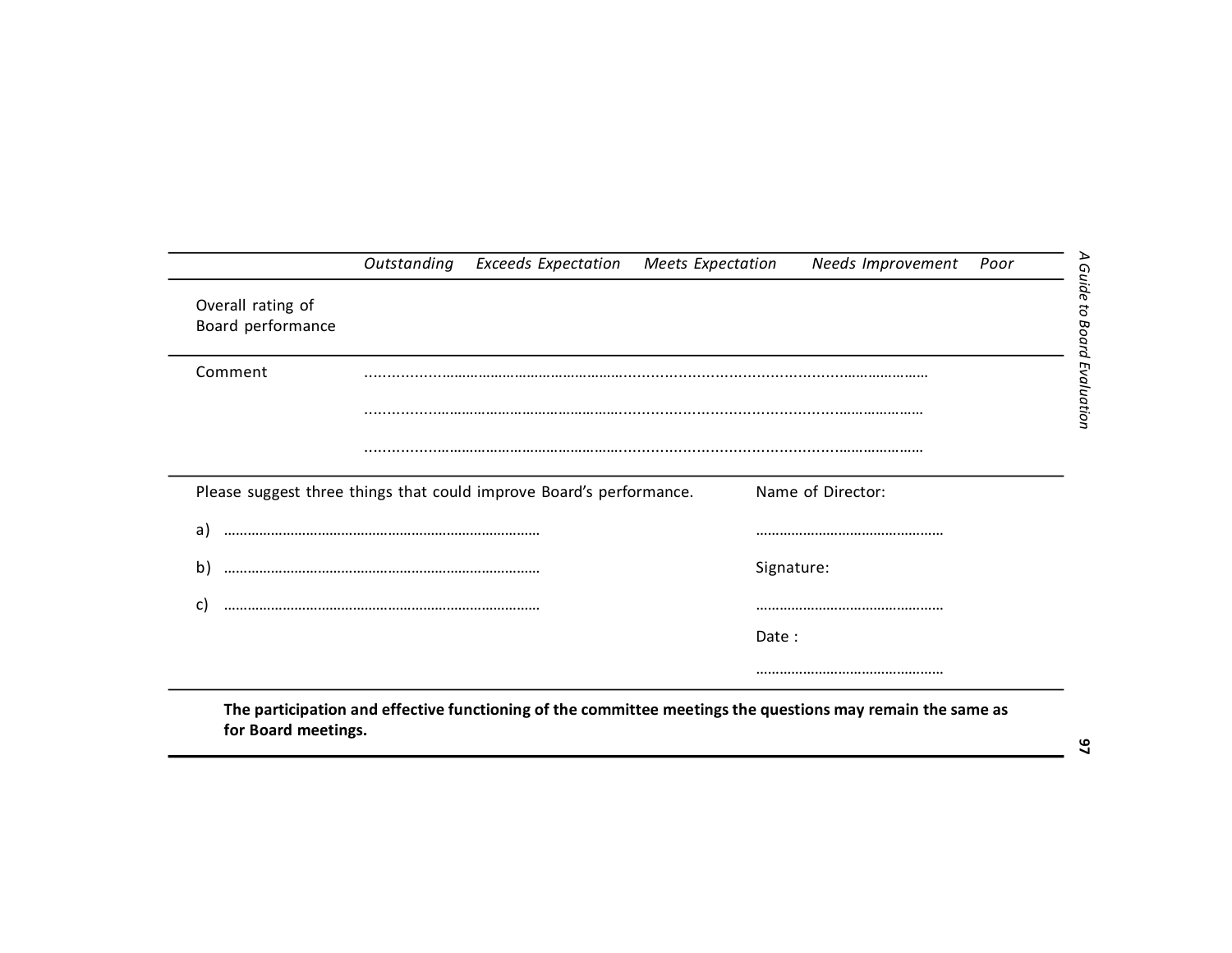# **PART VI**

## **CHAIRPERSON ASSESSMENT**

(By each Board member)

|            |                                                                                                                     |   | <b>RATINGS</b> | COMMENTS     |   |   |  |
|------------|---------------------------------------------------------------------------------------------------------------------|---|----------------|--------------|---|---|--|
|            | <b>EVALUATION FACTOR</b>                                                                                            | 1 | 2              | $\mathbf{3}$ | 4 | 5 |  |
|            | Managing Relationships                                                                                              |   |                |              |   |   |  |
| 1.         | The Chairperson actively manages shareholder, board,<br>management and employee relationships and interests.        |   |                |              |   |   |  |
| 2.         | The Chairperson meets with potential providers of<br>equity and debt capital, if required.                          |   |                |              |   |   |  |
| 3.         | The Chairperson manages meetings effectively and<br>promotes a sense of participation in all the Board<br>meetings. |   |                |              |   |   |  |
| Leadership |                                                                                                                     |   |                |              |   |   |  |
| 4.         | The Chairperson is an effective leader.                                                                             |   |                |              |   |   |  |
| 5.         | The Chairperson promotes effective participation of all<br>Board members in the decision making process.            |   |                |              |   |   |  |

*A Guide to Board Evaluation* **98** A Guide to Board Evaluation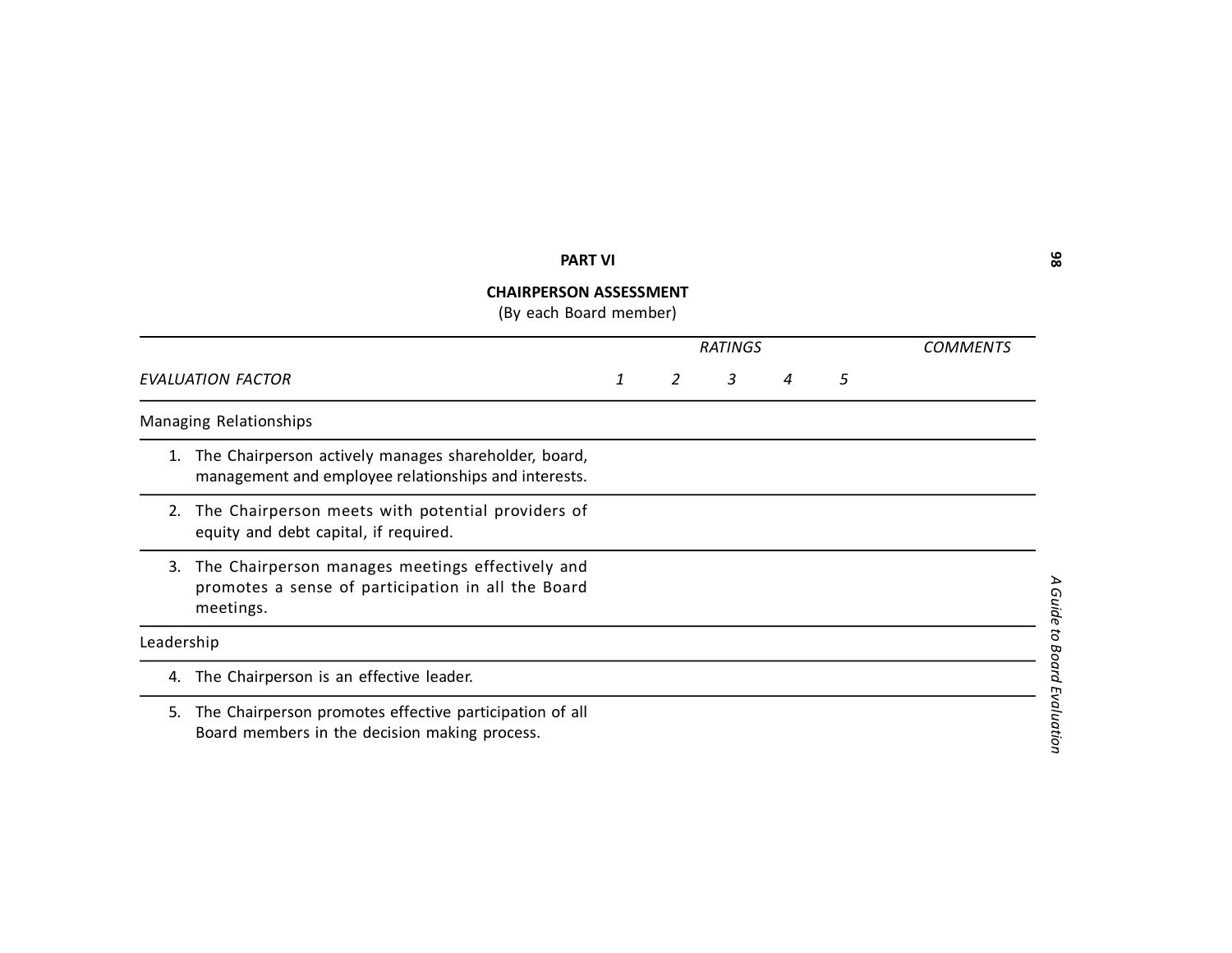| The Chairperson promotes the positive image of the<br>6.<br>Company.                |                             |
|-------------------------------------------------------------------------------------|-----------------------------|
| The Chairperson promotes continuing training and<br>7.<br>development of directors. | A Guide to Board Evaluation |
| Outstanding<br><b>Exceeds Expectation</b><br><b>Meets Expectation</b>               | Needs Improvement<br>Poor   |
| Overall rating of<br>Chairperson's performance                                      |                             |
| Comment                                                                             |                             |
|                                                                                     |                             |
| Please suggest three things that could improve Board's performance.                 | Name of Director:           |
| a)                                                                                  |                             |
| $\mathsf{b}$                                                                        | Signature:                  |
| $\mathsf{C}$                                                                        |                             |
|                                                                                     | Date:                       |
|                                                                                     | မိ                          |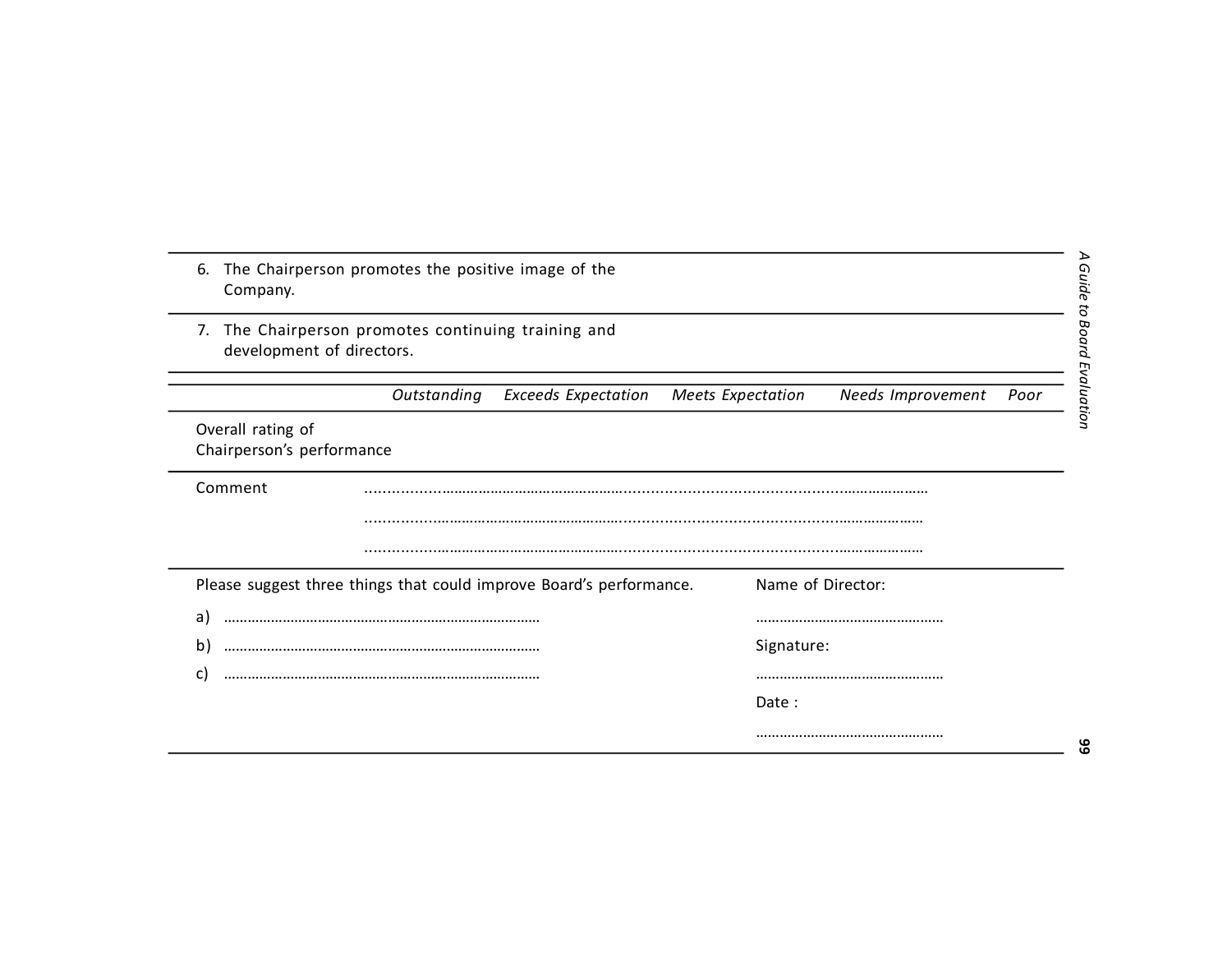#### **SAMPLE BOARD ASSESMENT MODELS**

#### **Deloitte\***

#### **Sample Board Performance Form**

Select the appropriate rating for each statement

- **0** Insufficient knowledge/ Not applicable
- **1** Strongly disagree
- **5** Strongly agree

#### **0 1 2 3 4 5**

#### **Composition and Quality**

| 1. Qualified board members are identified by sources independent of management (e.g.,    |
|------------------------------------------------------------------------------------------|
| independent board members assisted by an independent firm in the search for candidates). |
|                                                                                          |
|                                                                                          |

2. Board members have the appropriate qualifications to meet the objectives of the board's charter, including appropriate financial literacy.

*\* The document is a copyright of Deloitte LLP, an Ontario Limited Liability Partnership, the Canadian member firm of Deloitte Touche Tohmatsu Limited. It is available at<http://www.corpgov.deloitte.ca/en-ca/Pages/RolesAndResponsibilities/Performance.aspx>*

*The right to produce the document is received from the organisation.*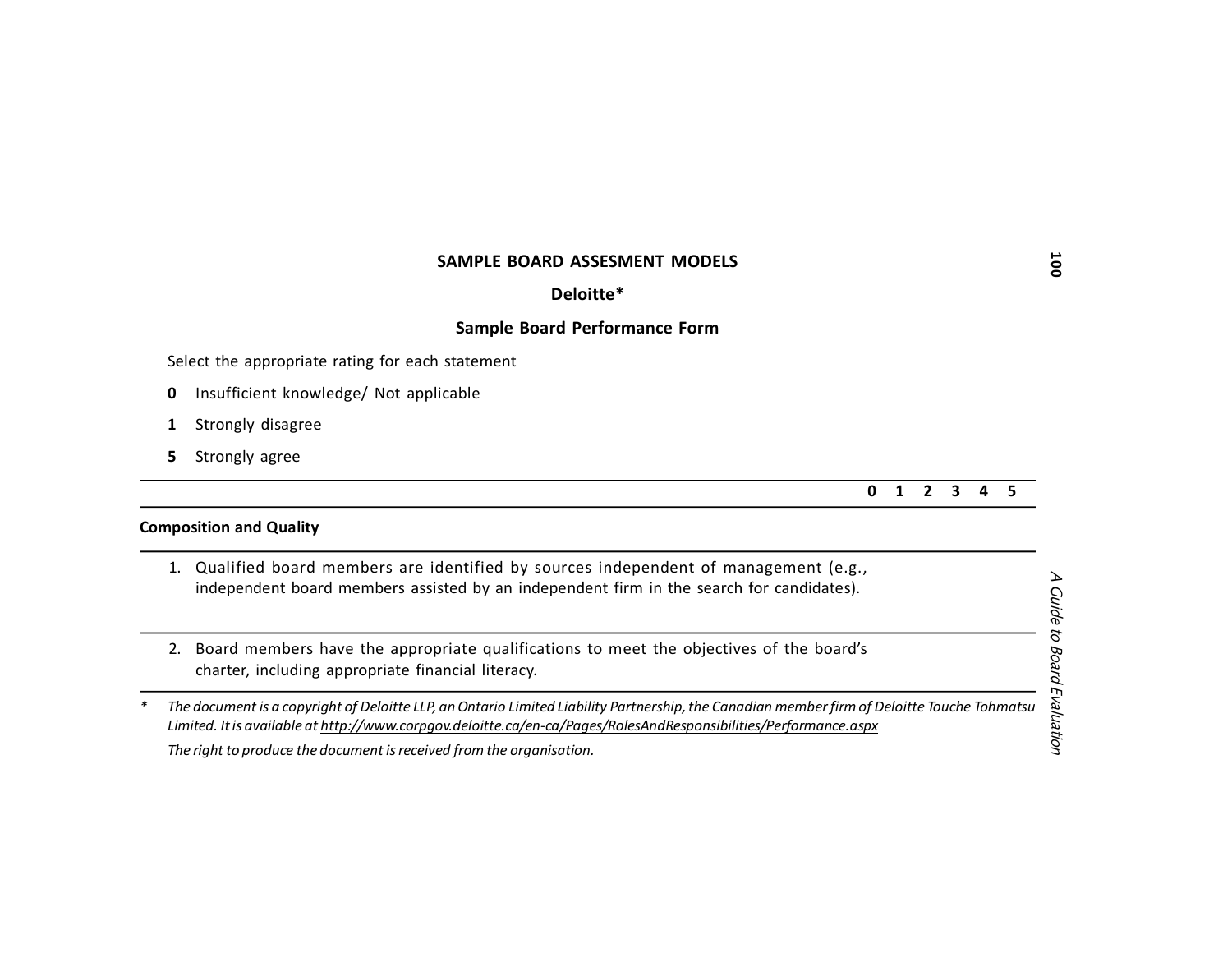- 3. The board demonstrates integrity, credibility, trustworthiness, active participation, an ability to handle conflict constructively, strong interpersonal skills, and the willingness to address issues proactively.
- 4. The board demonstrates appropriate industry knowledge and includes a diversity of experiences and backgrounds.
- 5. Members of the board meet all applicable independence requirements.
- 6. The board participates in a continuing education program to enhance its members' understanding of relevant risk, reporting, regulatory, and industry issues.
- 7. The board monitors compliance with corporate governance regulations and guidelines.
- 8. The board reviews its charter annually to determine whether its responsibilities are described adequately.
- 9. New board members participate in an orientation program to educate them on the organization, their responsibilities, and the organization's activities.
- 10. The board chairman is an effective leader.
- 11. The board, in conjunction with the nominating committee (or its equivalent), creates a succession and rotation plan for board members, including the board chairman.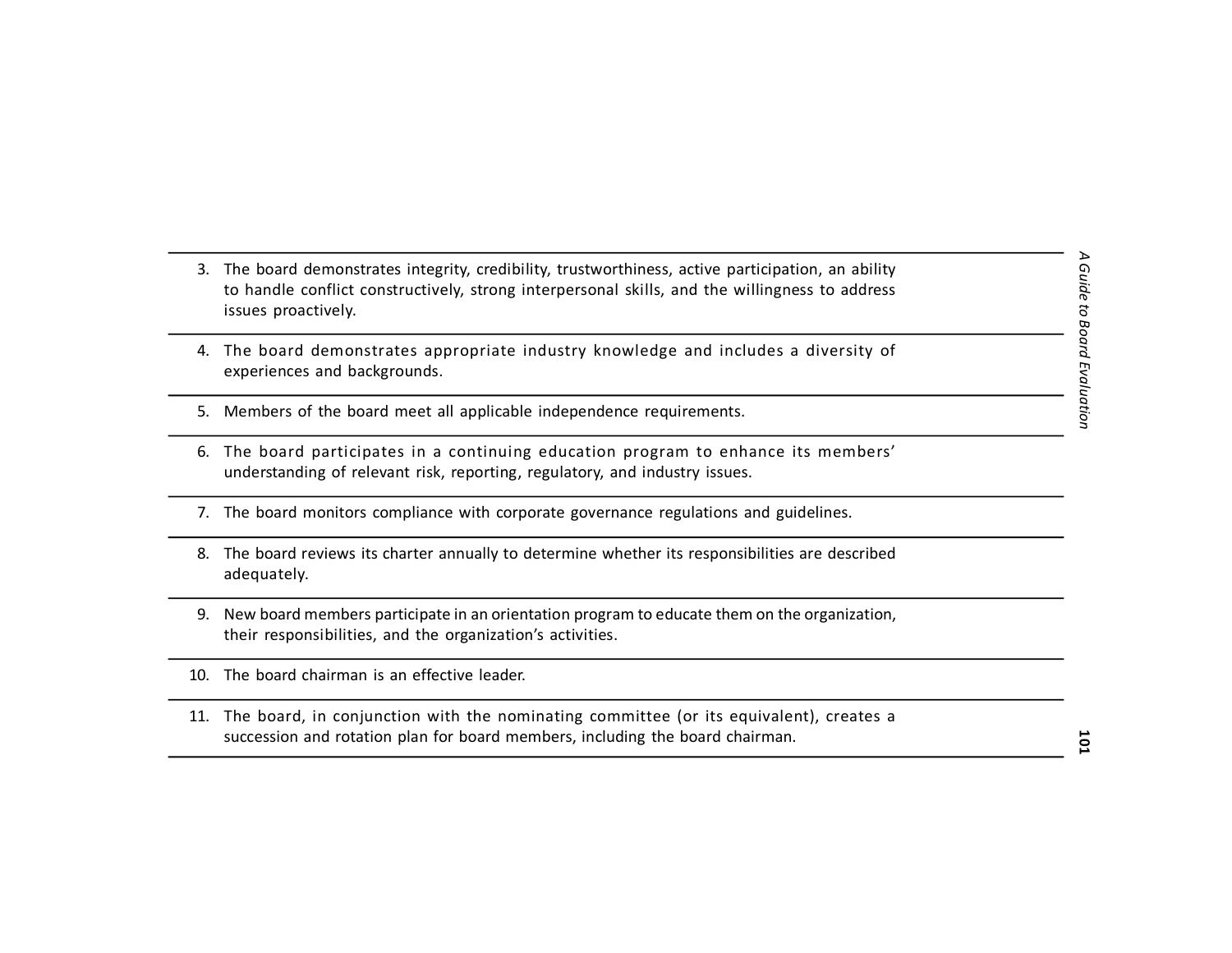# **Understanding the Business, including Risks**

- 1. The board takes into account significant risks that may directly or indirectly affect theorganization. Examples include:
	- Regulatory and legal requirements
	- Concentrations (e.g., suppliers and customers)
	- Market and competitive trends
	- Financing and liquidity needs
	- Financial exposures
	- Business continuity
	- Organization reputation
	- Strategy execution
	- Management's capabilities
	- Management override
	- Fraud control
	- Organization pressures, including "tone at the top"
- 2. The board considers, understands, and approves the process implemented by management to effectively identify, assess, and respond to the organization's key risks.

Select the appropriate rating for each statement **0 1 2 3 4 5**  $\overline{5}$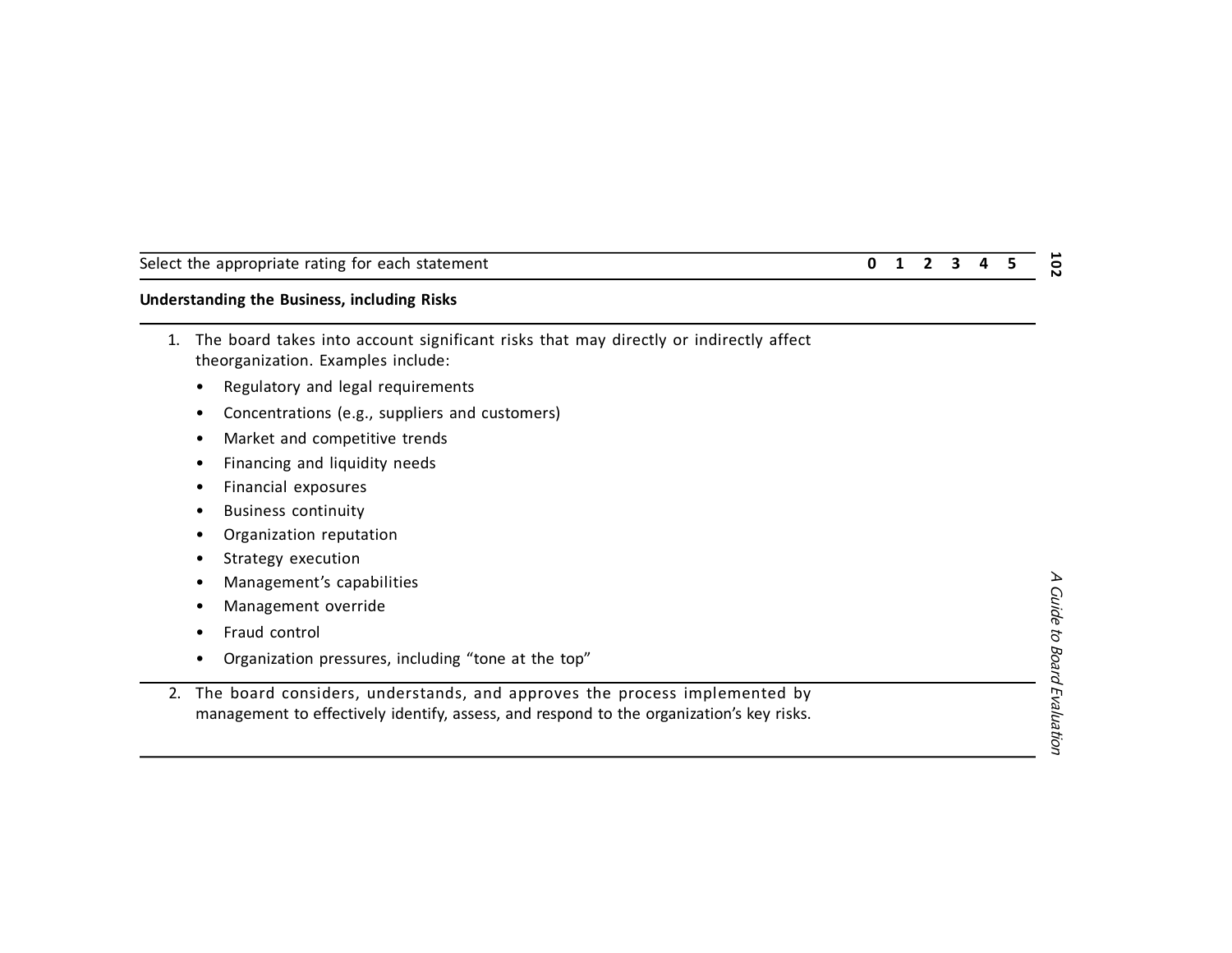Select the appropriate rating for each statement **0 1 2 3 4 5**

differences are apparent.

understanding of identified fraud risks.

#### **Process and Procedures**

1. The board develops a calendar that dedicates the appropriate time and resources needed to execute its responsibilities.

3. The board understands and approves management's fraud risk assessment and has an

4. The board considers the organization's performance versus that of its peers in a manner that enhances comprehensive risk oversight by using reports provided directly by management to the board or at the full board meeting. These may include benchmarking information comparing the organization's performance and ratios with industry and peers, industry trends, and budget analysis with explanations for areas where significant

- 2. Board meetings are conducted effectively, with sufficient time spent on significant or emerging.
- 3. The level of communication between the board and relevant parties is appropriate; the board chairman encourages input on meeting agendas from committee and board members, management, the internal auditors, and the independent auditor.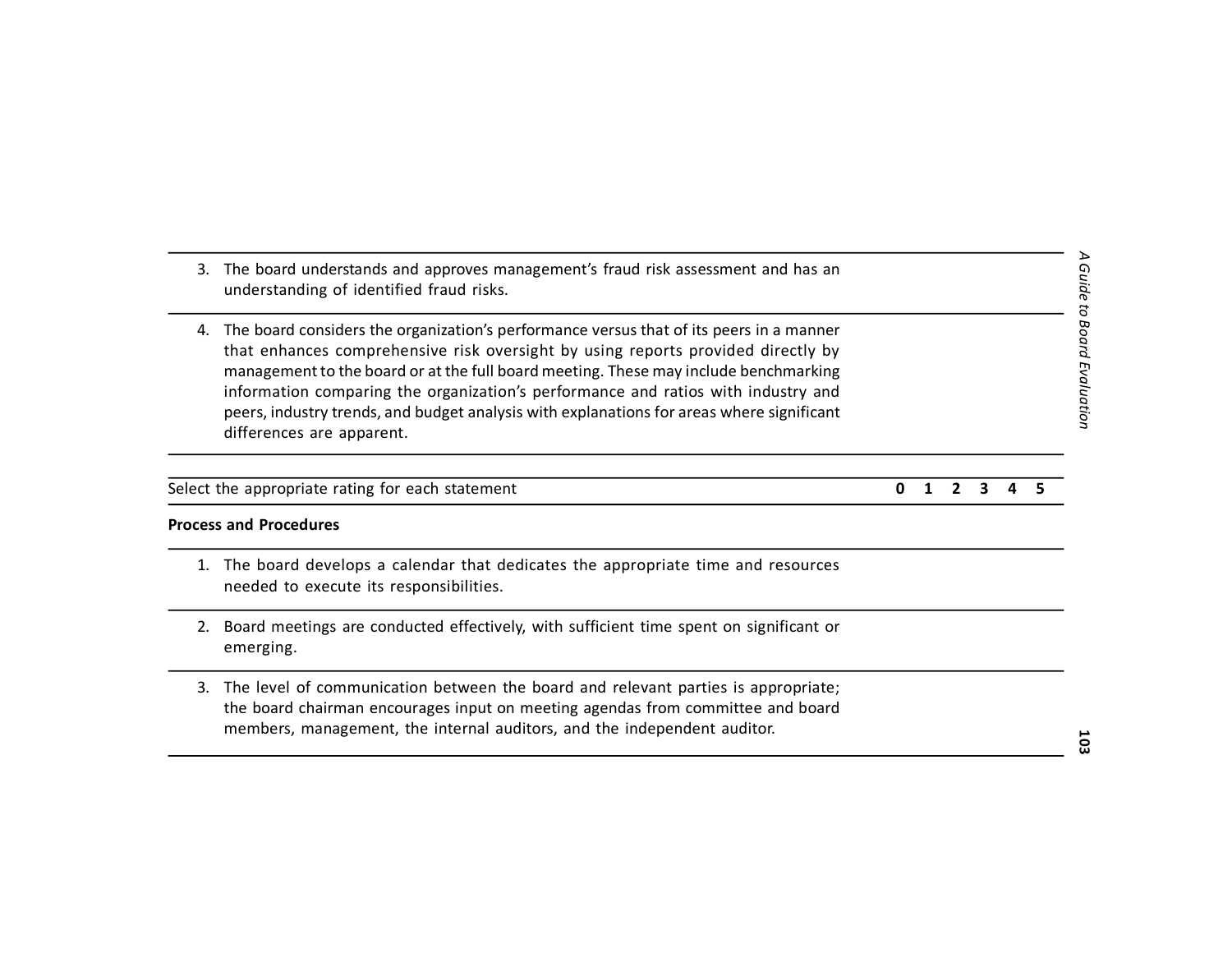- 4. The agenda and related information are circulated in advance of meetings to allow board members sufficient time to study and understand the information.
- 5. Written materials provided to board members are relevant and concise.
- 6. Meetings are held with enough frequency to fulfill the board's duties and at least quarterly, which should include periodic visits to organization locations with key members of management.
- 7. The board maintains adequate minutes of each meeting.
- 8. The board and the compensation committee regularly review management incentive plans to consider whether the incentive process is appropriate.
- 9. The board meets periodically with the committee responsible for reviewing the organization's disclosure procedures.
- 10. The board respects the line between oversight and management.
- 11. Board members come to meetings well prepared.

*A Guide to Board Evaluation* **104**  $\overline{r}$ **Guide to Board Evaluation**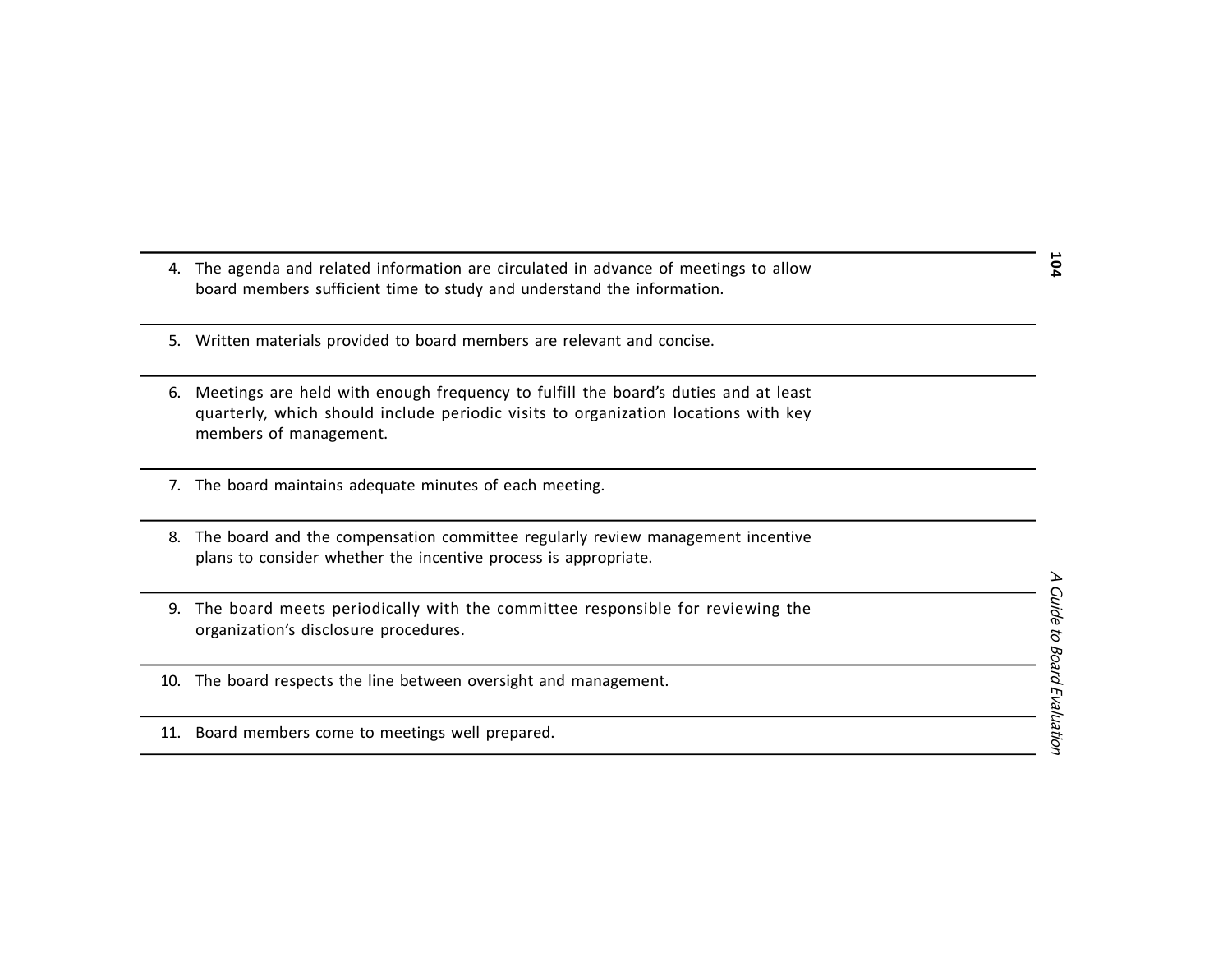|    | Select the appropriate rating for each statement                                                                                                                                                 |  |  |  |
|----|--------------------------------------------------------------------------------------------------------------------------------------------------------------------------------------------------|--|--|--|
|    | Oversight of the Financial Reporting Process, including Internal Controls                                                                                                                        |  |  |  |
| 1. | The board considers the quality and appropriateness of financial accounting and<br>reporting, including the transparency of disclosures.                                                         |  |  |  |
| 2. | The board reviews the organization's significant accounting policies.                                                                                                                            |  |  |  |
| 3. | The board makes inquiries of the independent auditor, internal auditors, and<br>management on the depth of experience and sufficiency of the organization's accounting<br>and finance staff.     |  |  |  |
| 4. | The board reviews the management recommendation letters written by the<br>independent and internal auditors and monitors the process to determine that all<br>significant matters are addressed. |  |  |  |
| 5. | The board ensures that management takes action to achieve resolution when there are<br>repeat comments from auditors, particularly those related to internal controls.                           |  |  |  |
| 6. | Adjustments to the financial statements that resulted from the audit are reviewed by<br>the audit committee, regardless of whether they were recorded by management.                             |  |  |  |
| 7. | The board is consulted when management is seeking a second opinion on an accounting<br>or auditing matter.                                                                                       |  |  |  |

*A Guide to Board Evaluation*

A Guide to Board Evaluation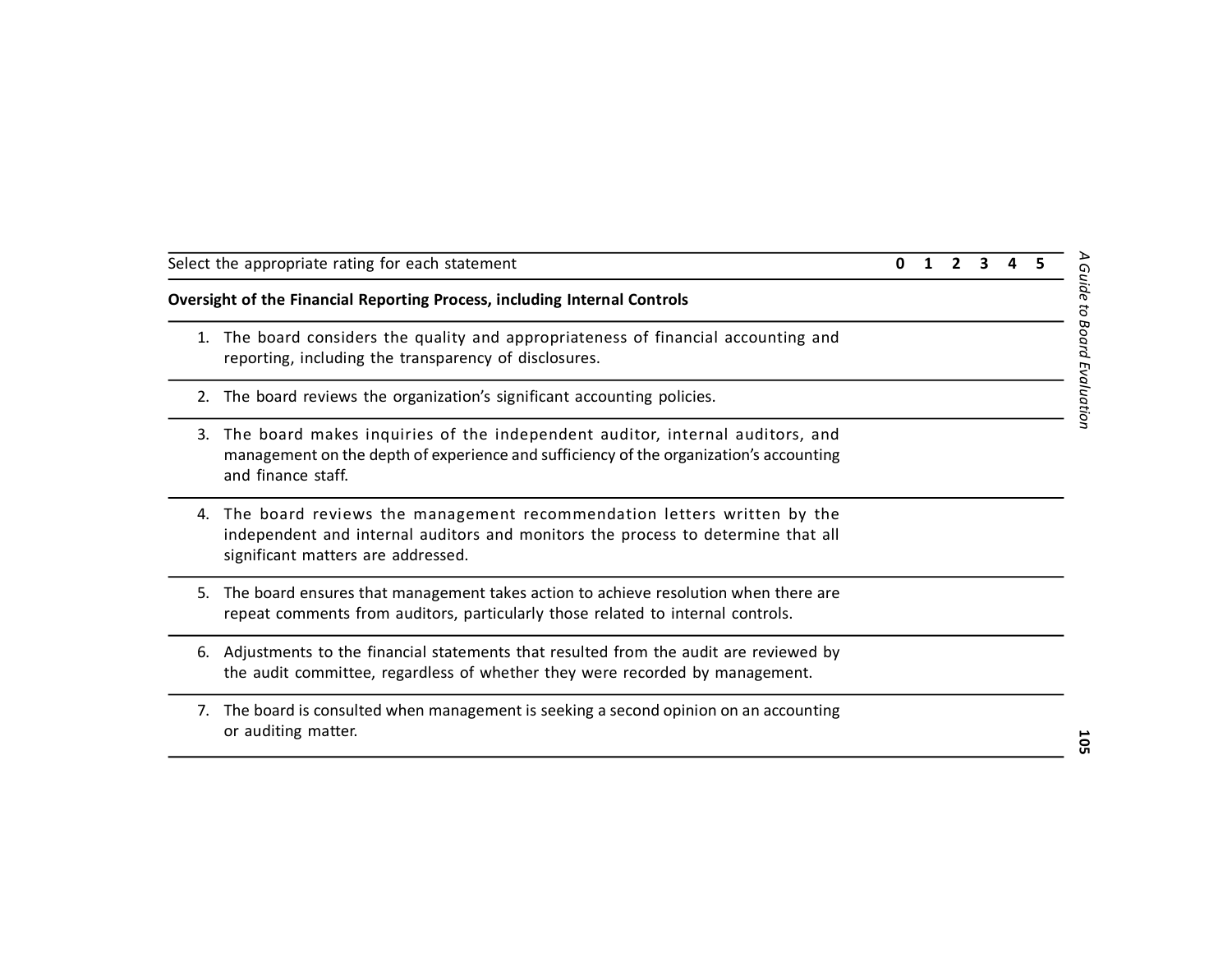#### **Oversight of Audit Functions**

- 8. The board understands the coordination of work between the independent and internal auditors and clearly articulates its expectations of each.
- 9. The board appropriately considers internal audit reports, management's responses, and steps toward improvement.
- 10. The board oversees the role of the independent auditor from selection to termination and has an effective process to evaluate the independent auditor's qualifications and performance.
- 11. The board considers the independent audit plan and provides recommendations.
- 12. The board reviews the audit fees paid to the independent auditor.
- 13. The board comprehensively reviews management's representation letters to the independent auditor, including making inquiries about any difficulties in obtaining the representations.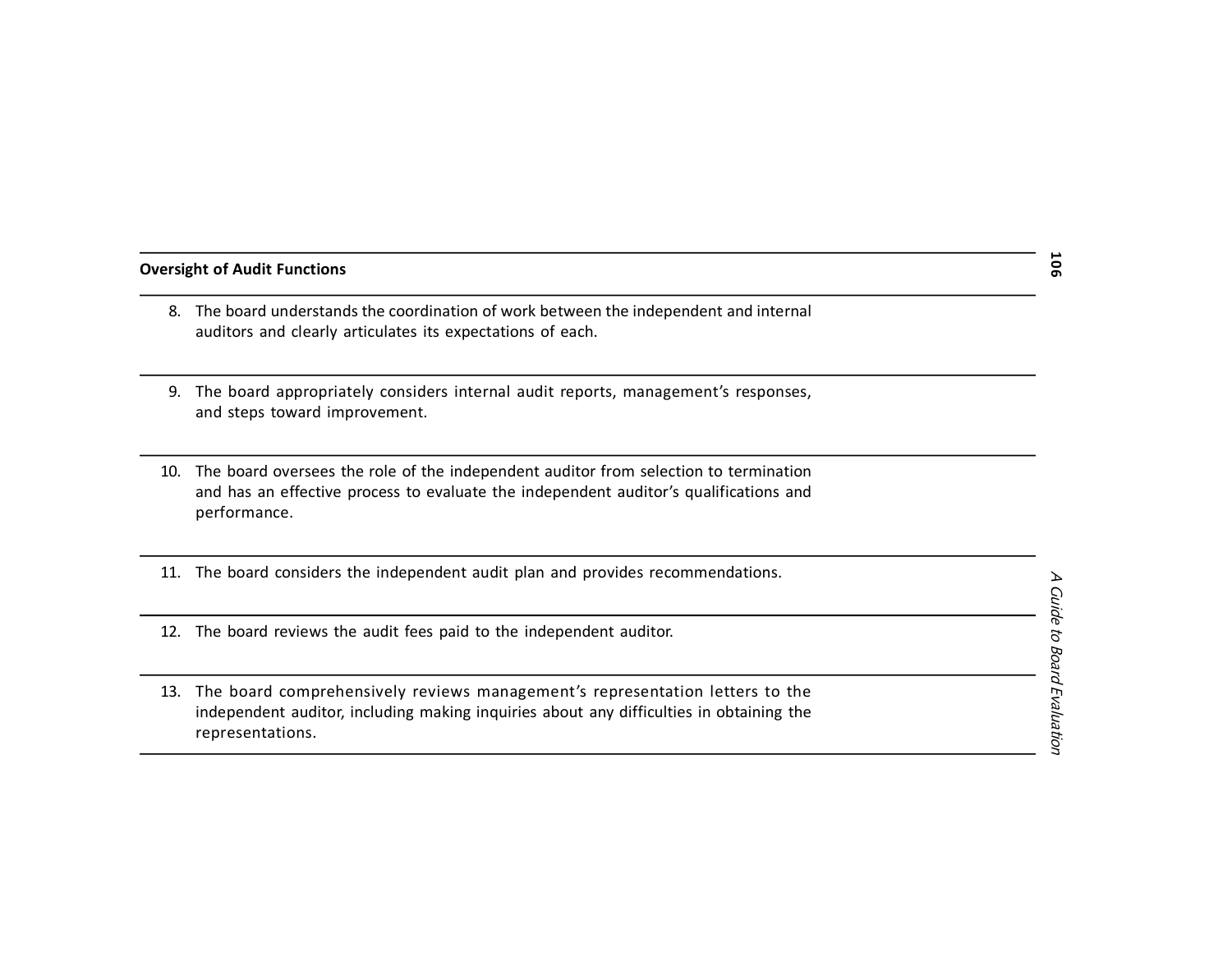| Select the appropriate rating for each statement |  |  | 0 1 2 3 4 5 |  |
|--------------------------------------------------|--|--|-------------|--|
| <b>Ethics and Compliance</b>                     |  |  |             |  |

- 1. Board members oversee the process and are notified of communications received from governmental or regulatory agencies related to alleged violations or areas of non-compliance.
- 2. The board oversees management's procedures for enforcing the organization's code of conduct.
- 3. The board determines that there is a senior-level person designated to understand relevant legal and regulatory requirements.
- 4. The board oversees the organization's hotline or whistleblower process, reviews the log of incoming calls that relate to possible fraudulent activity, and understands the procedures to prohibit retaliation against whistleblowers.

#### **Monitoring Activities**

**Ethics and Compliance**

5. An annual performance evaluation of the board is conducted and any matters that require follow-up are resolved and presented to the full board.

#### **Overall evaluation**

Use the space below to conclude on the overall results taking into account the quantitative results of this self-assessment and qualitative factors not considered above.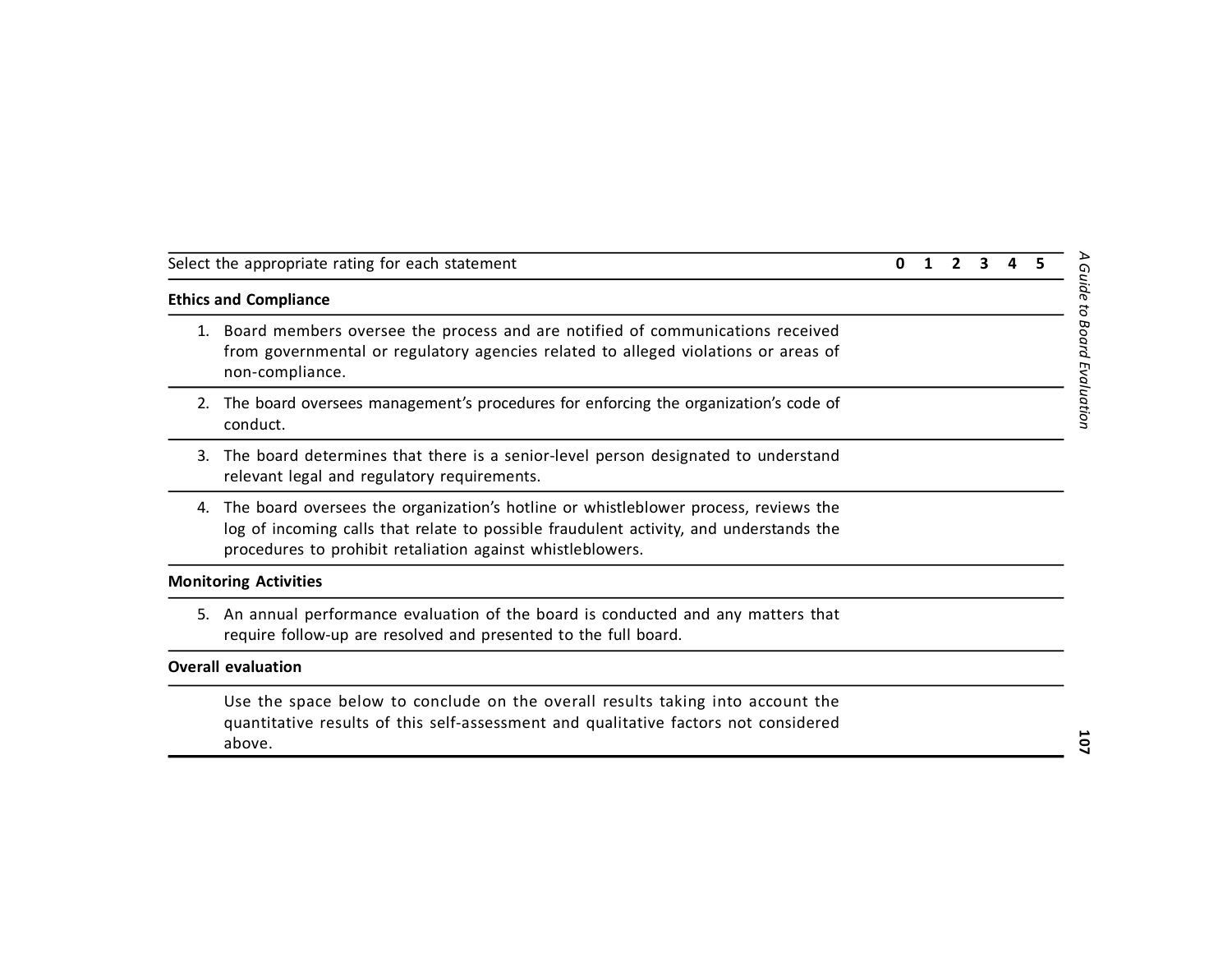#### **SAMPLE II**

# **GENOME CANADA\*\***

#### **Introduction**

The purpose of this evaluation tool is to assist the Board of Directors to:

- understand and recognize what is working well;
- identify areas for improvement;
- discuss and agree on priorities for change which can be addressed in the short-and-long-term;
- agree on an action plan.

It is intended that this evaluation tool will be completed annually by each director of Genome Canada's Board of Directors. The Corporate Governance Committee will have responsibility to oversee the implementation of this evaluation tool, including discussing a summary of the results, and preparation of a final report with recommendations to the Board of Directors.

In order to encourage open and frank evaluations, as well as offer anonymity to respondents, the evaluation process shall be directed by the Corporate Secretary, who will mail the questionnaire to each director as well as collate the results into a report which will be submitted to the Corporate Governance Committee.

The questionnaire is structured in two parts:

PART 1 – Director Self Assessment

PART 2 – Board of Directors Evaluation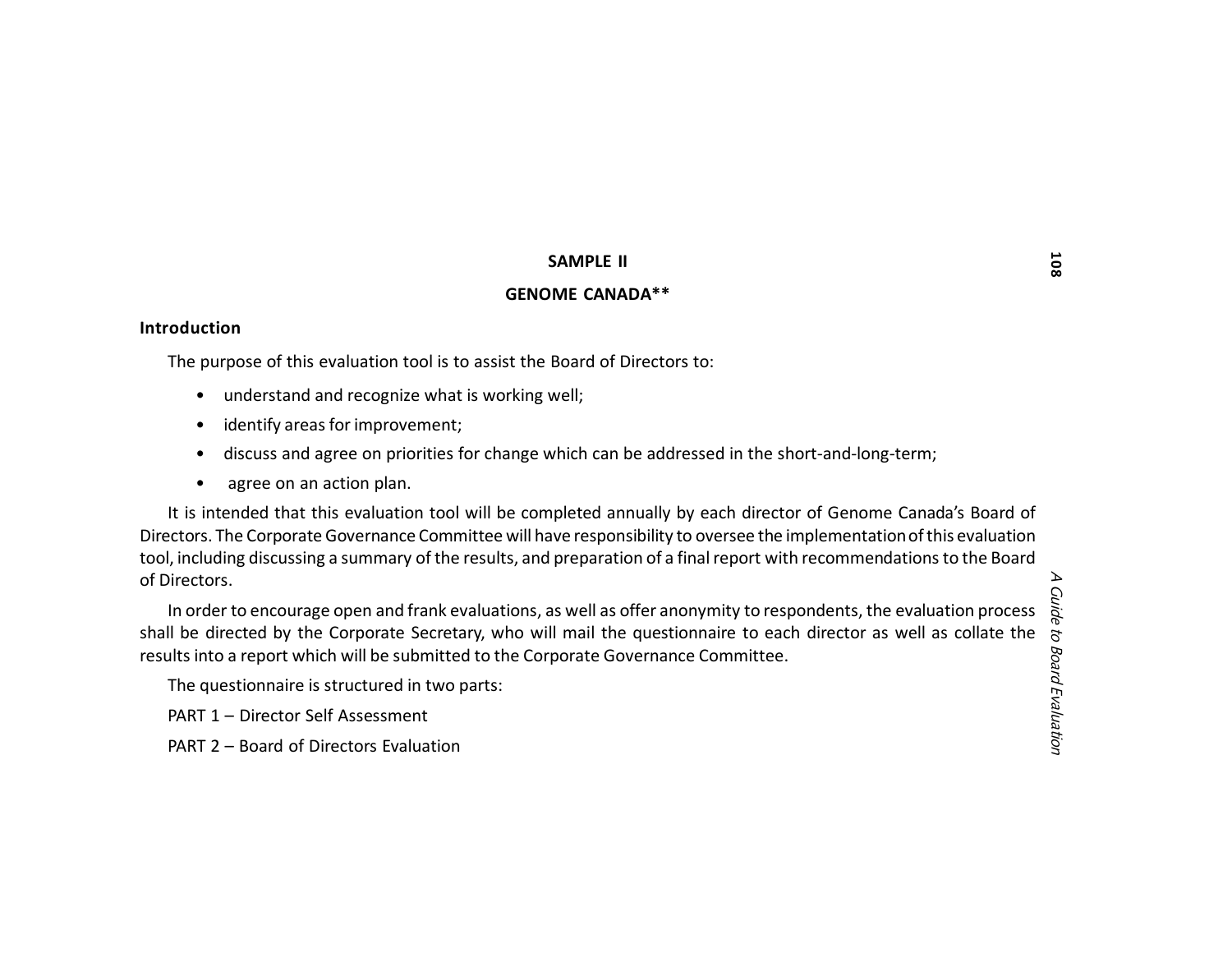Both parts of the questionnaire are to be completed and sealed in the attached envelope and returned to the Corporate Secretary.

# **PART 1 - DIRECTOR SELF ASSESSMENT**

#### **Background**

Genome Canada does not undertake a formal evaluation process for each director. Rather, it promotes a self assessment by directors of their own performance.

#### **Assessment Criteria for Individual Directors**

The following criteria are useful in determining how effective a Director's performance results in:

- contributing to corporate leadership and stewardship
- contributing to achievement of corporate objectives
- understanding Genome Canada's mandate, strategic plan, and key issues
- constructive contribution to resolution of issues at meetings
- communicating expectations & concerns clearly
- obtaining adequate, relevant & timely information
- promotion of corporation's interests externally
- interpersonal relationships with other directors and management
- attendance, confidentiality and preparation for meetings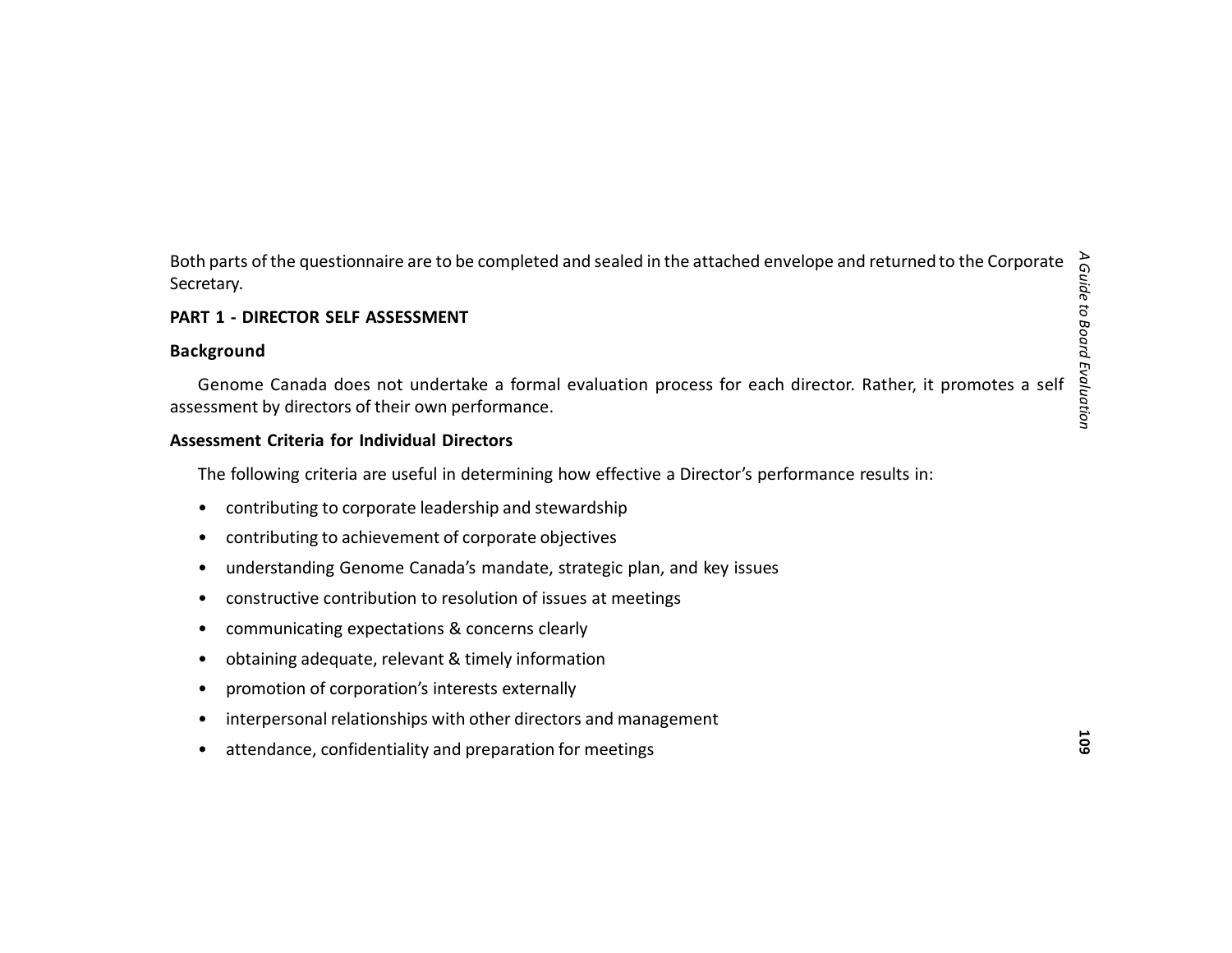# **PART 1 - DIRECTOR SELF-ASSESSMENT**

# **Rating Scale :**

|    | PART 1 - DIRECTOR SELF-ASSESSMENT                                                                                                                                |                             |                 |       |                   | 110                         |
|----|------------------------------------------------------------------------------------------------------------------------------------------------------------------|-----------------------------|-----------------|-------|-------------------|-----------------------------|
|    | <b>Rating Scale:</b>                                                                                                                                             |                             |                 |       |                   |                             |
|    | On a scale from 1 to 5 with 1 being "Strongly Disagree" and 5 being "Very Strongly Agree" please rate your performance<br>as a director based on the following : |                             |                 |       |                   |                             |
|    | Assessment Criteria                                                                                                                                              | Strongly<br><b>Disagree</b> | <b>Disagree</b> | Agree | Strongly<br>Agree | Very<br>Strongly<br>Agree   |
|    |                                                                                                                                                                  | 1                           | 2               | 3     | 4                 | 5                           |
|    | 1 I have a good understanding of Genome Canada's<br>mandate, strategic plan and key issues.                                                                      |                             |                 |       |                   |                             |
| 2  | I understand the difference between governing and<br>managing a corporate enterprise and avoid intruding<br>on management's responsibilities.                    |                             |                 |       |                   |                             |
| 3. | My special skills/ expertise provide a unique<br>contribution to the board's overall effectiveness.                                                              |                             |                 |       |                   |                             |
|    | 4 I have good interpersonal relationships with the other<br>directors.                                                                                           |                             |                 |       |                   | A Guide to Board Evaluation |
| 5. | I think, speak and act independently in relation to<br>decisions the board must make.                                                                            |                             |                 |       |                   |                             |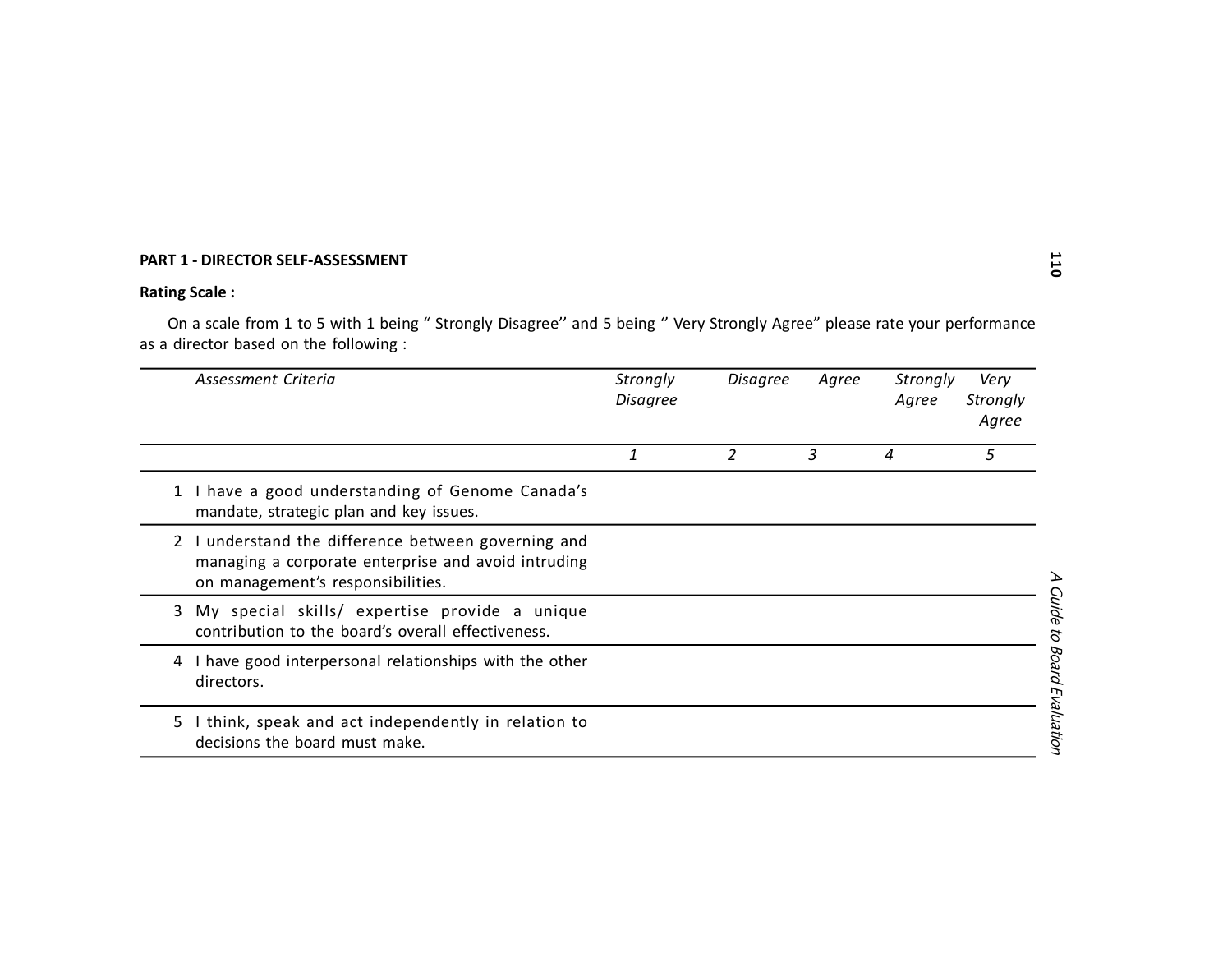|    | 6 I facilitate and encourage change when it would<br>improve board processes.                                                                                        |
|----|----------------------------------------------------------------------------------------------------------------------------------------------------------------------|
|    | I make a measured and appropriate contribution to<br>board discussions and deliberations.                                                                            |
|    | 8 I am sensitive to the complex relationships which<br>naturally exist among the board chair, the independent<br>directors and the president and CEO.                |
| 9  | I come to meetings well prepared- having done the<br>necessary prior reading and having consulted other<br>directors and/or management if required.                  |
| 10 | I have a good knowledge of the responsibilities of<br>Genome Canada's management team and am able to<br>consult with members of the management team, as<br>required. |
| 11 | promote Genome Canada's corporate interests<br>externally.                                                                                                           |
| 12 | I respect the confidentiality of business information and<br>our board's deliberations.                                                                              |

A Guide to Board Evaluation *A Guide to Board Evaluation*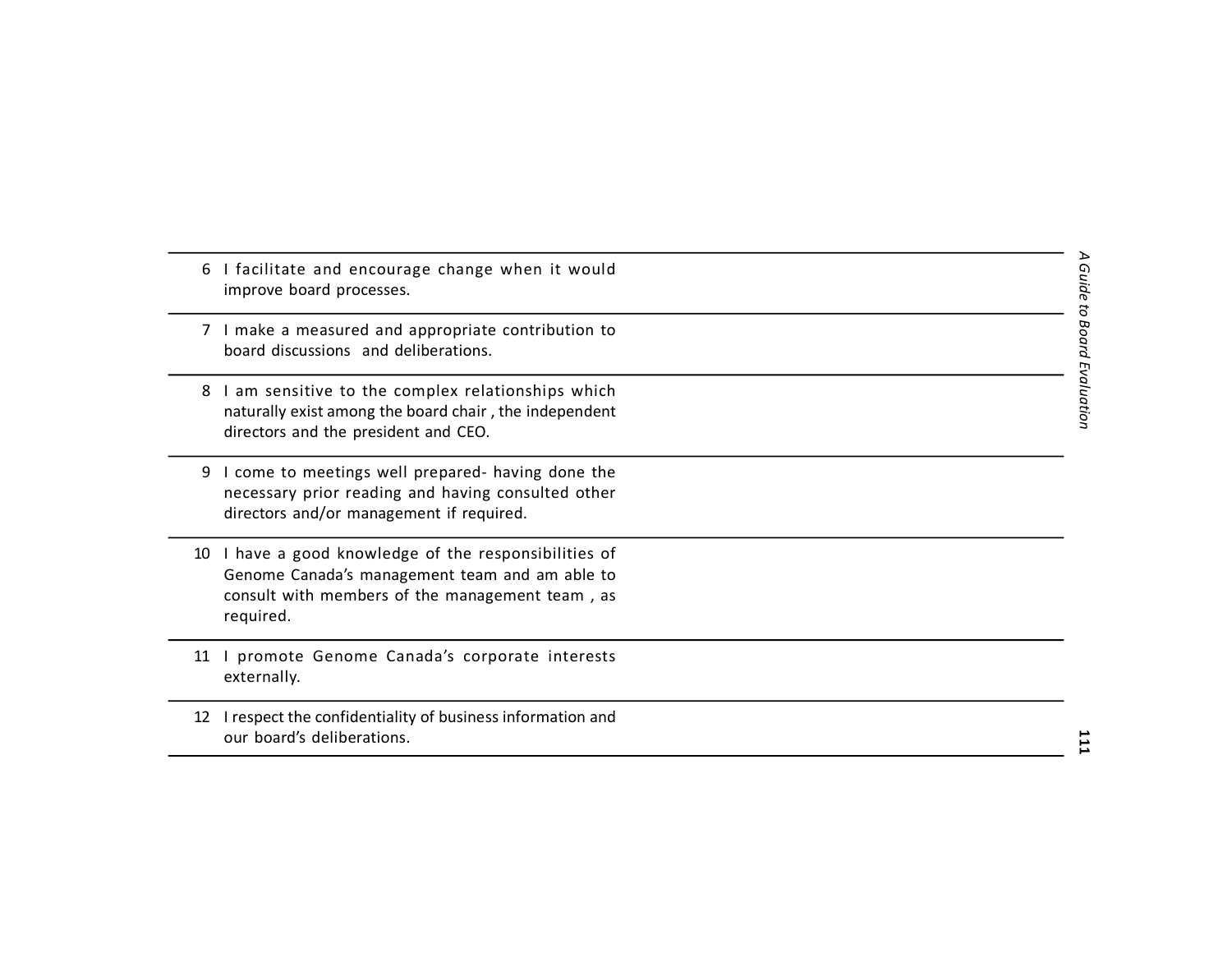| 13 | I understand the legal and fiduciary obligations of<br>individual directors and of the board as a whole.                                                                                                           | 112                              |
|----|--------------------------------------------------------------------------------------------------------------------------------------------------------------------------------------------------------------------|----------------------------------|
|    | 14 I have a sufficient knowledge of Genome Canada's as a<br>legal entity and not-for-profit corporation, as well as<br>an understanding of its relationship with industry<br>Canada and other federal departments. |                                  |
|    | 15 When it is appropriate I communicate privately and<br>constructively with the chair and/or President and CEO<br>between meetings.                                                                               |                                  |
| 16 | I expect high levels of performance from myself, my<br>fellow directors and management.                                                                                                                            |                                  |
| 17 | I ask probing questions focused on policy and strategy<br>rather than tactics and details.                                                                                                                         |                                  |
| 18 | I insist that I and the other directors receive information<br>necessary for decision making.                                                                                                                      |                                  |
| 19 | I make a meaningful contribution when I serve on a<br>board committee.                                                                                                                                             | <b>Guide to Board Evaluation</b> |
| 20 | My attendance rate at meetings is satisfactory.                                                                                                                                                                    |                                  |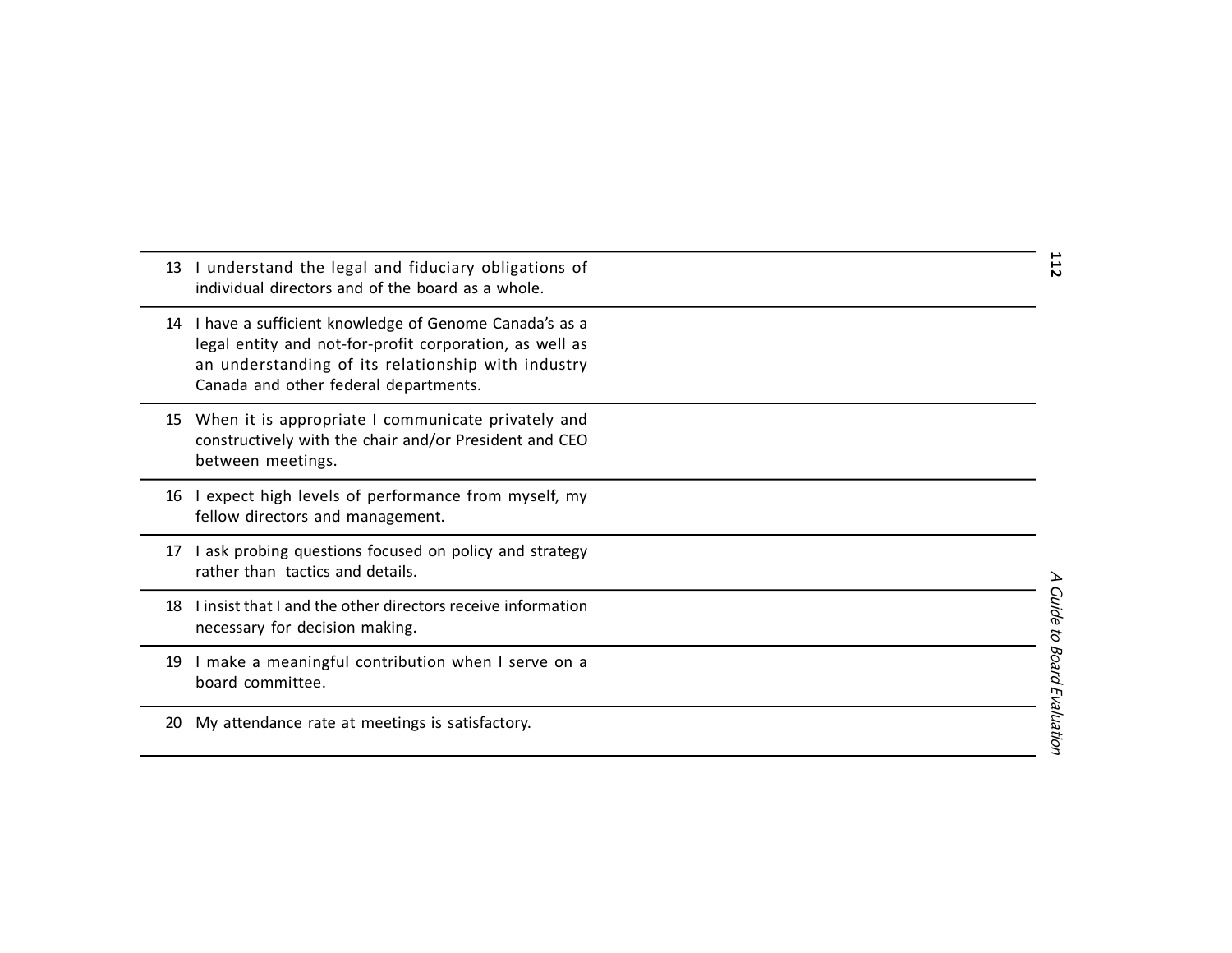- 21 I serve as a resource to the board and to management.
- 22 I introduce new thinking and a fresh perspective to problem solving.
- 23 My attitude is positive, supportive and enthusiastic.
- 24 My personal value and ethical system is congruent with that of the board and the corporation.

# **Additional Comments:**

#### **PART 2 - BOARD OF DIRECTORS EVALUATION**

#### **Background**

The Board of Directors should undergo on an annual basis, a review of its performance against established criteria, for purposes of assessing its effectiveness.

#### Assessment Criteria

The following criteria assist in determining how effective the Board's performance is in:

- leadership
- stewardship
- contributing to achievement of corporate objectives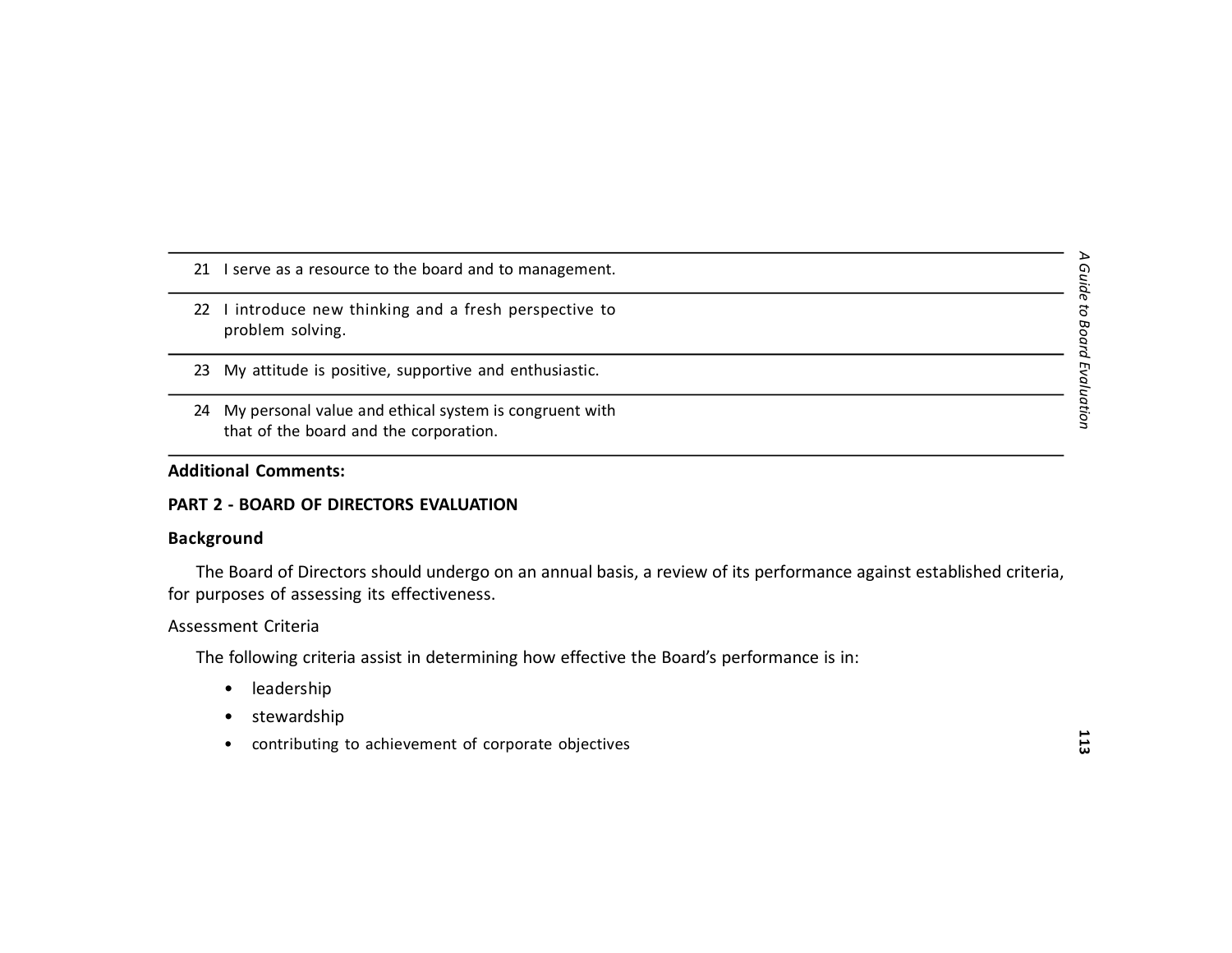|  |  | timely resolution of issues at meetings |  |  |  |  |
|--|--|-----------------------------------------|--|--|--|--|
|--|--|-----------------------------------------|--|--|--|--|

- communications of expectations & concerns clearly
- obtain adequate, relevant & timely information
- review & approval of strategic and operational plans, objectives, budgets
- regular monitoring of corporate results against projections
- identify, monitor & mitigate significant corporate risks
- assess policies, structures & procedures
- direct, monitor & evaluate President and CEO
- review management's succession plan
- effective meetings
- formal communications policy for corporation
- corporation's approach to governance
- accountability
- assuring appropriate board size, composition, independence, structure
- clearly defining roles & monitoring activities of committees
- review of corporation's ethical conduct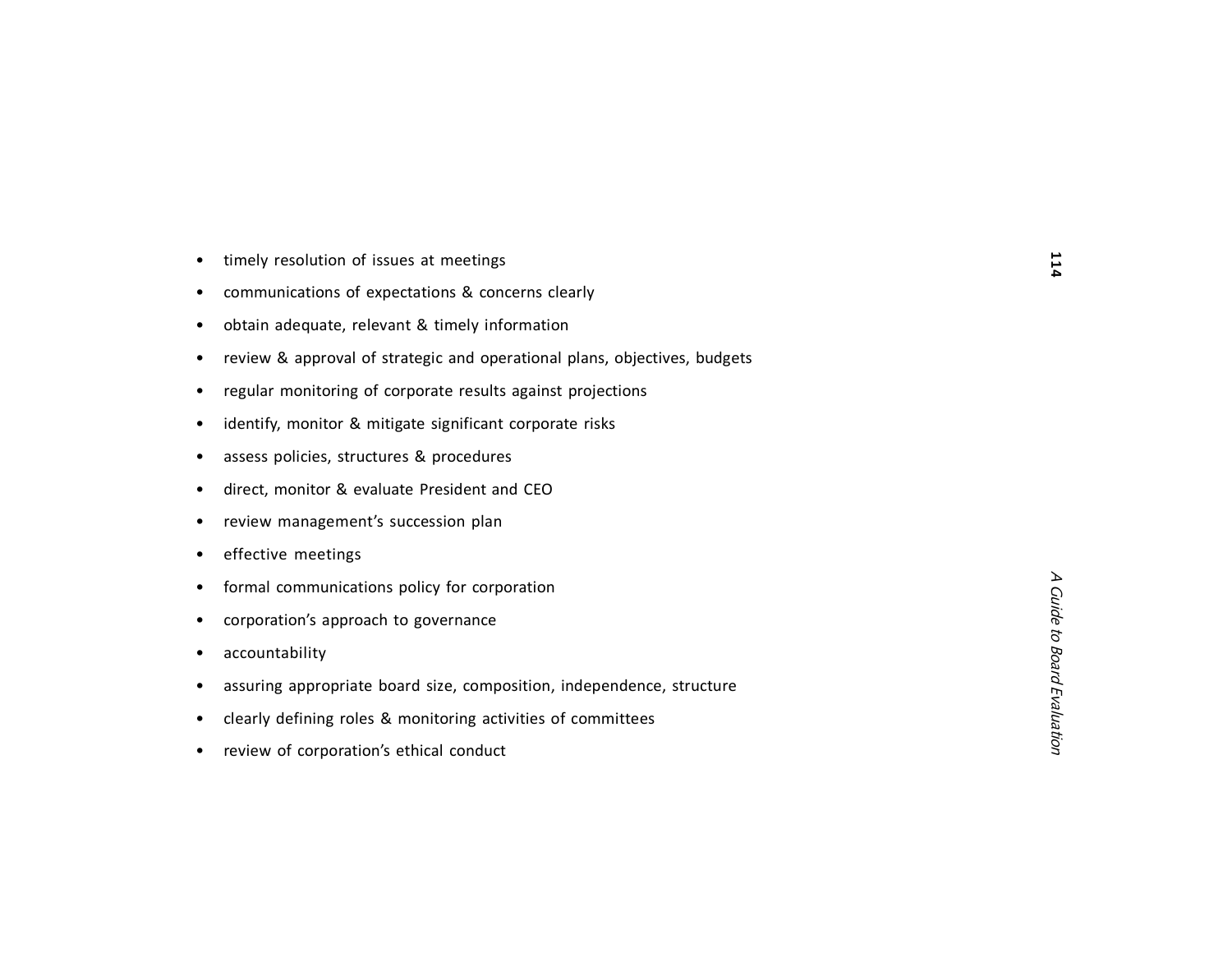# **PART 2 BOARD OF DIRECTORS EVALUATION**

# **Rating Scale**

**On a scale from 1 to 5 with 1 being "Strongly Disagree'' and 5 being ''Very Strongly Agree'' please rate the Board's performance against the following criteria.**

*Note: Additional comments are welcome.*

| Assessment Criteria | Strongly<br><b>Disagree</b> | Disagree | Agree | Strongly<br>Agree | Very<br>Strongly<br>Agree |
|---------------------|-----------------------------|----------|-------|-------------------|---------------------------|
|                     |                             |          |       |                   |                           |

#### **Strategic Plan and Performance**

- 1 The Board understands the vision, mission and objectives of Genome Canada.
- 2 The Board is involved in the strategic planning process, including corporate goals, objectives and overall operating and financial plans to achieve them.
- 3 The Board focuses on strategic issues and regularly assesses performance against its strategic plans and goals.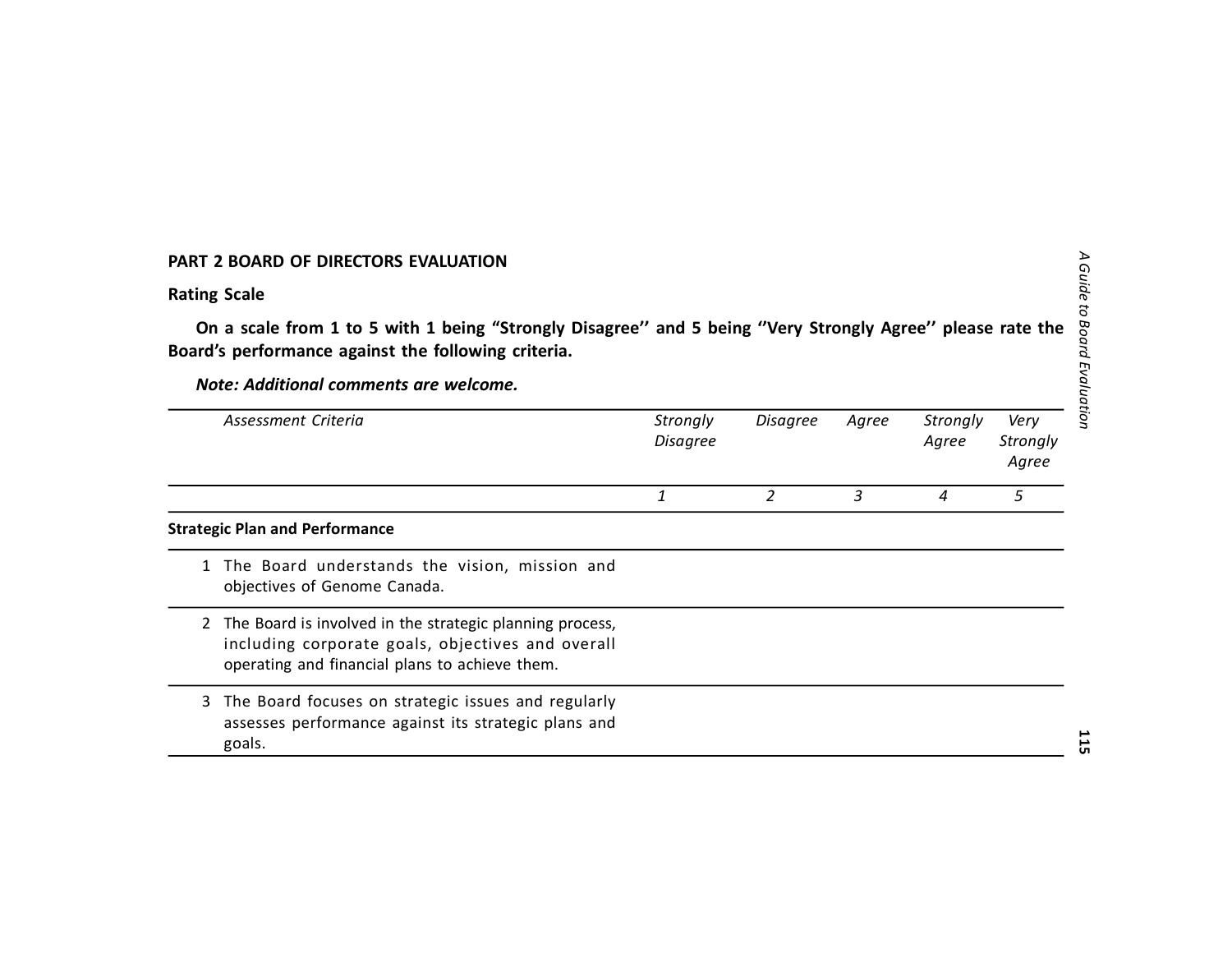|     | The Board monitors financial and other indicators<br>throughout the year, and takes appropriate action as<br>required.                                            |  |
|-----|-------------------------------------------------------------------------------------------------------------------------------------------------------------------|--|
|     | 5 The Board regularly assesses strategic and operating<br>risks and takes appropriate action as required.                                                         |  |
| 6   | The Board understands the legal requirements and<br>obligations under which they act as a Board; i.e., bylaws,<br>funding agreement, corporate governance manual. |  |
|     | 7 The Board has adopted and maintains a senior<br>management succession planning process and is<br>satisfied with succession planning for the CEO.                |  |
| 8   | The Board appropriately relates the compensation of<br>the president and CEO to performance.                                                                      |  |
| 9   | The Board is diligent in verifying the integrity of its<br>financial and management controls and systems.                                                         |  |
| 10. | The Board is made aware of Genome Canada's<br>communications with key stakeholders; i.e. media,<br>government, general public.                                    |  |
|     | <b>Additional Comments:</b>                                                                                                                                       |  |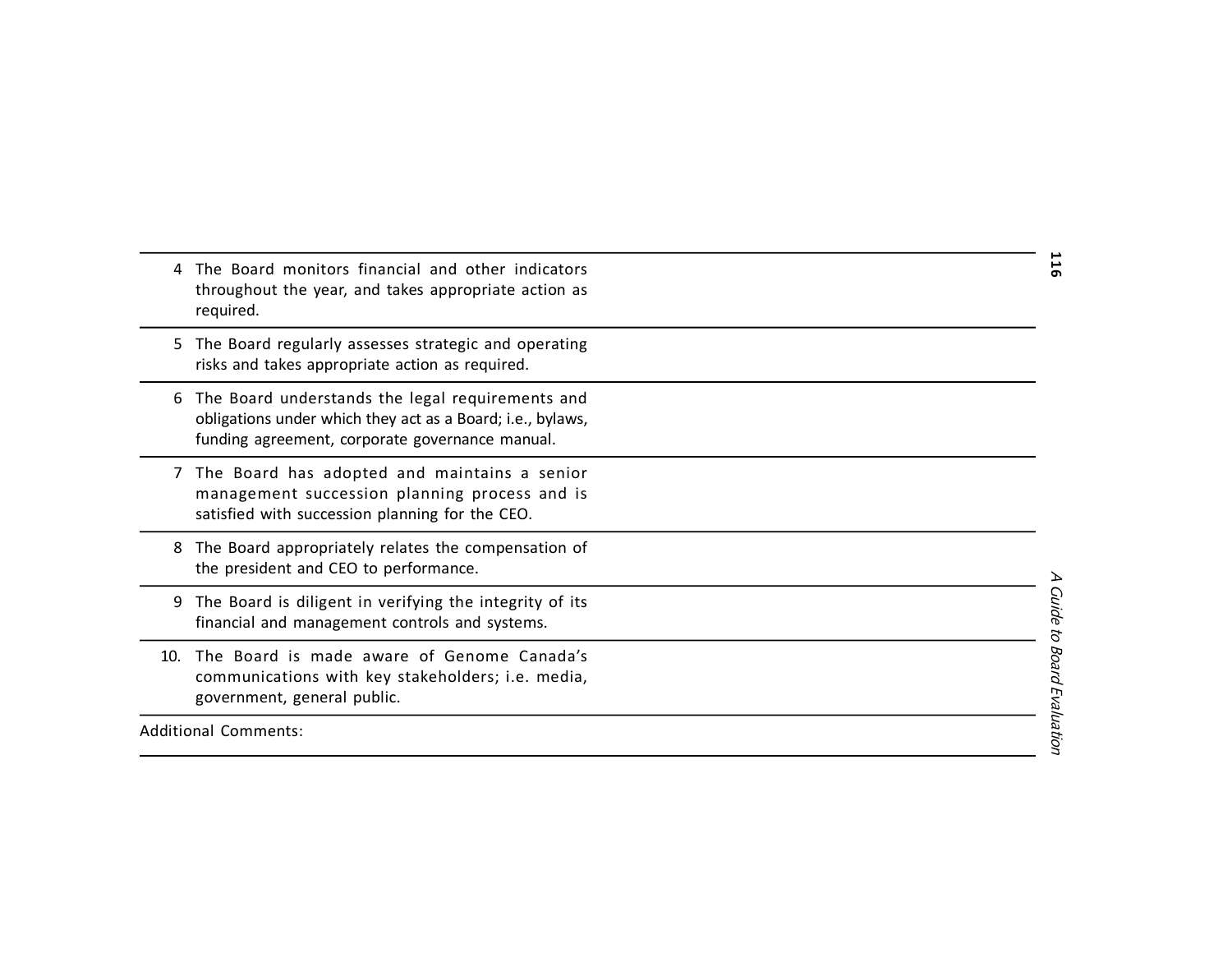#### **Management Interaction**

- 11 The Board has sufficient formal and informal contact with the President and CEO.
- 12 The Board has sufficient formal and informal contact with other management personnel.
- 13 The Board is able function independently of Management and has the mechanisms in place to maintain that distinction.
- 14 The Board understands the difference between its role and that of management.
- 15 The Board receives appropriate advice and counsel from management.

Additional Comments

# B**oard of Director Operations**

16 The Board has an effective process for maintaining its size and compositions to provide appropriate expertise and experience to meet the best interests of Genome Canada.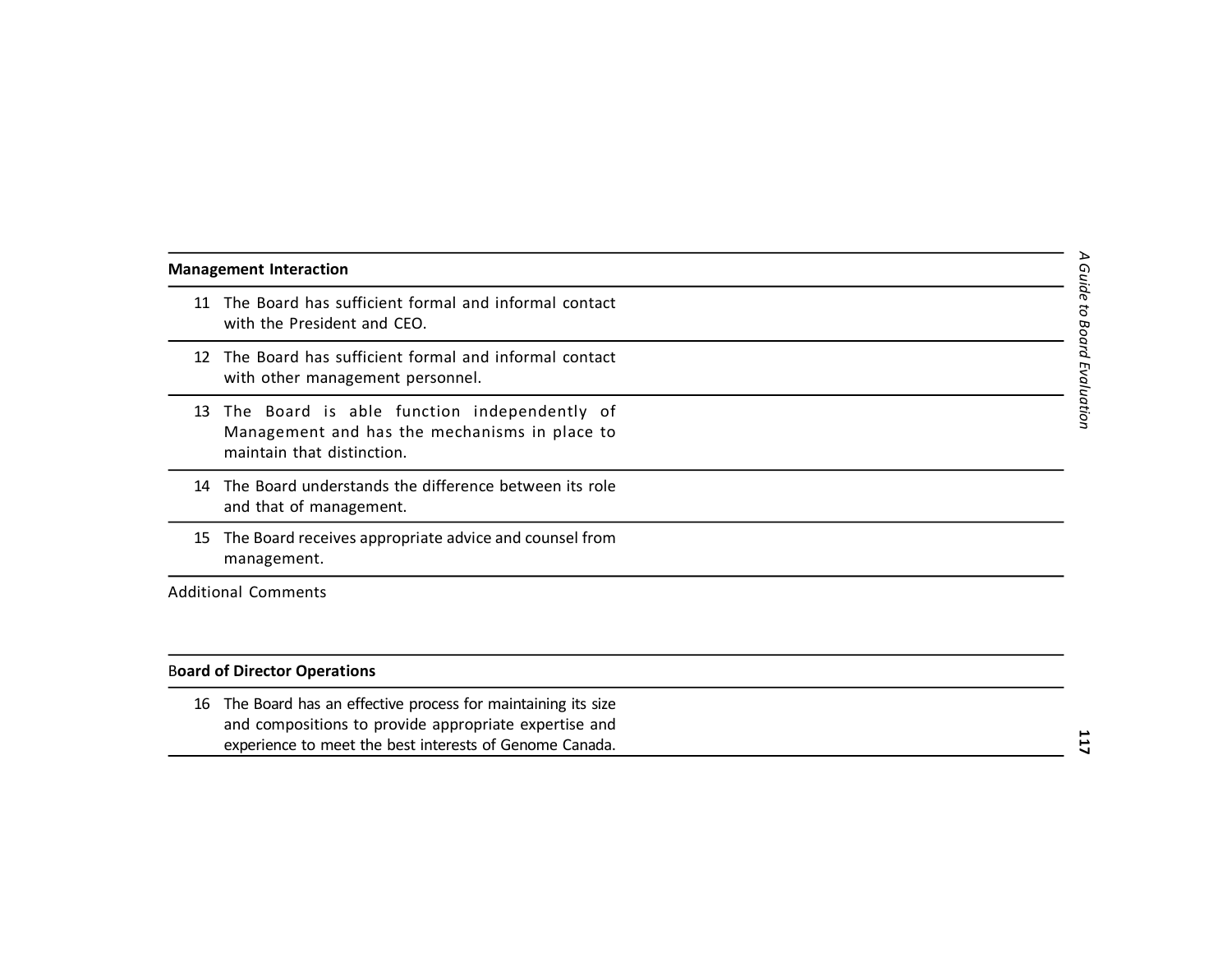| 17  | The Board has an adequate process for orientating and<br>educating new Directors.                                         |  |
|-----|---------------------------------------------------------------------------------------------------------------------------|--|
| 18  | The number and length of Board meetings is<br>appropriate.                                                                |  |
| 19  | The amount of time spent on discussions on strategic<br>and general issues is sufficient.                                 |  |
| 20  | The chair conducts the meetings in a respectful manner<br>that ensure open communication and meaningful<br>participation. |  |
| 21  | The chair communicates with directors between<br>meetings as necessary and appropriate.                                   |  |
| 22  | The amount of information received in board packages<br>is appropriate for discussion and decision making<br>purposes.    |  |
| 23. | The Board materials are received sufficiently in advance<br>to adequately prepare for meetings.                           |  |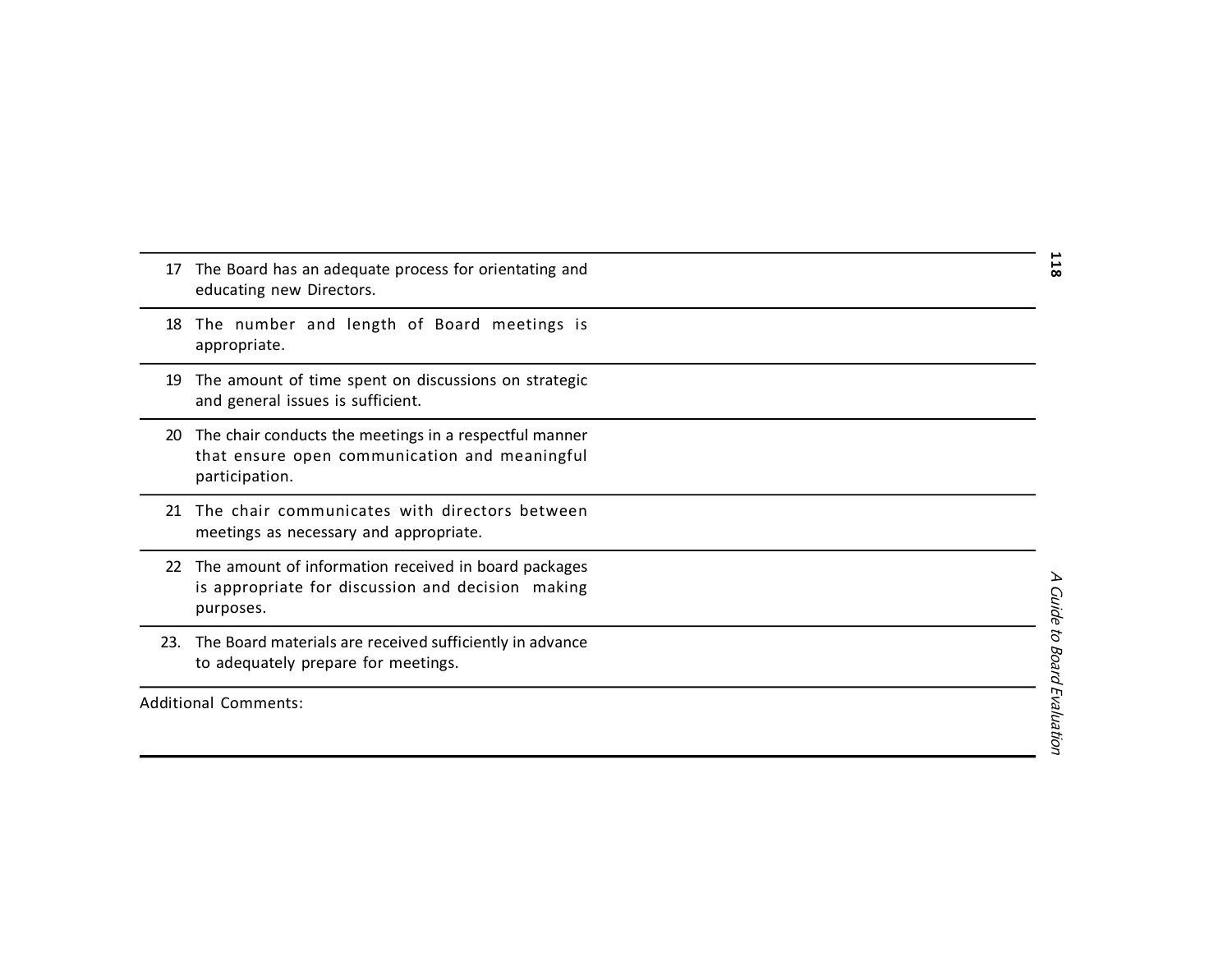**Committee Structure °** Executive ° Audit **°** Investment **°** Election **°** Corporate Governance **°** Compensation

- 24 The Committee structure is appropriate.
- 25 The delegation of responsibilities by the Board to its committee is appropriate.
- 26 The composition of the committee is appropriate.
- 27 The number and length of committee meetings is appropriate.
- 28 The meetings are conducted in a manner that ensures open communication and meaningful participation.
- 29 The amount of information received is appropriate for discussion and decision making purposes
- 30 The materials are received sufficiently in advance to adequately prepare for meetings.
- 31 The committee regularly reviews its mandate and performance.

Additional Comments: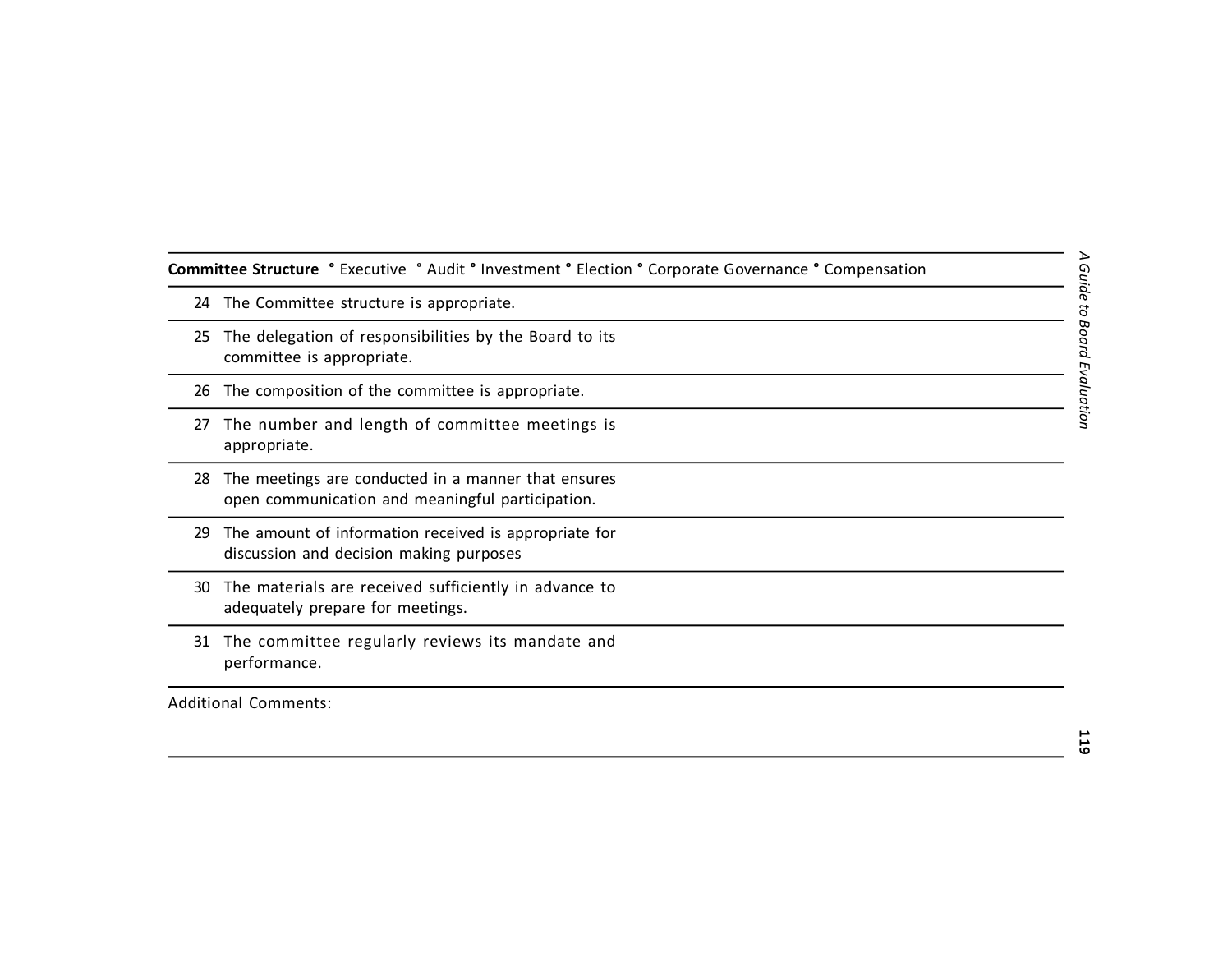| List the top three priorities requiring attention in order for the Board of Directors to function more effectively. |  |
|---------------------------------------------------------------------------------------------------------------------|--|
|---------------------------------------------------------------------------------------------------------------------|--|

*\*\* The document is a copyright of Genome Canada. The document is available at <http://www.genomecanada.ca/medias/PDF/> EN/GenomeCanadaBoardDirectorsAnnualQuestionnaire.pdf*

*The right to produce the document is received from the organisation.*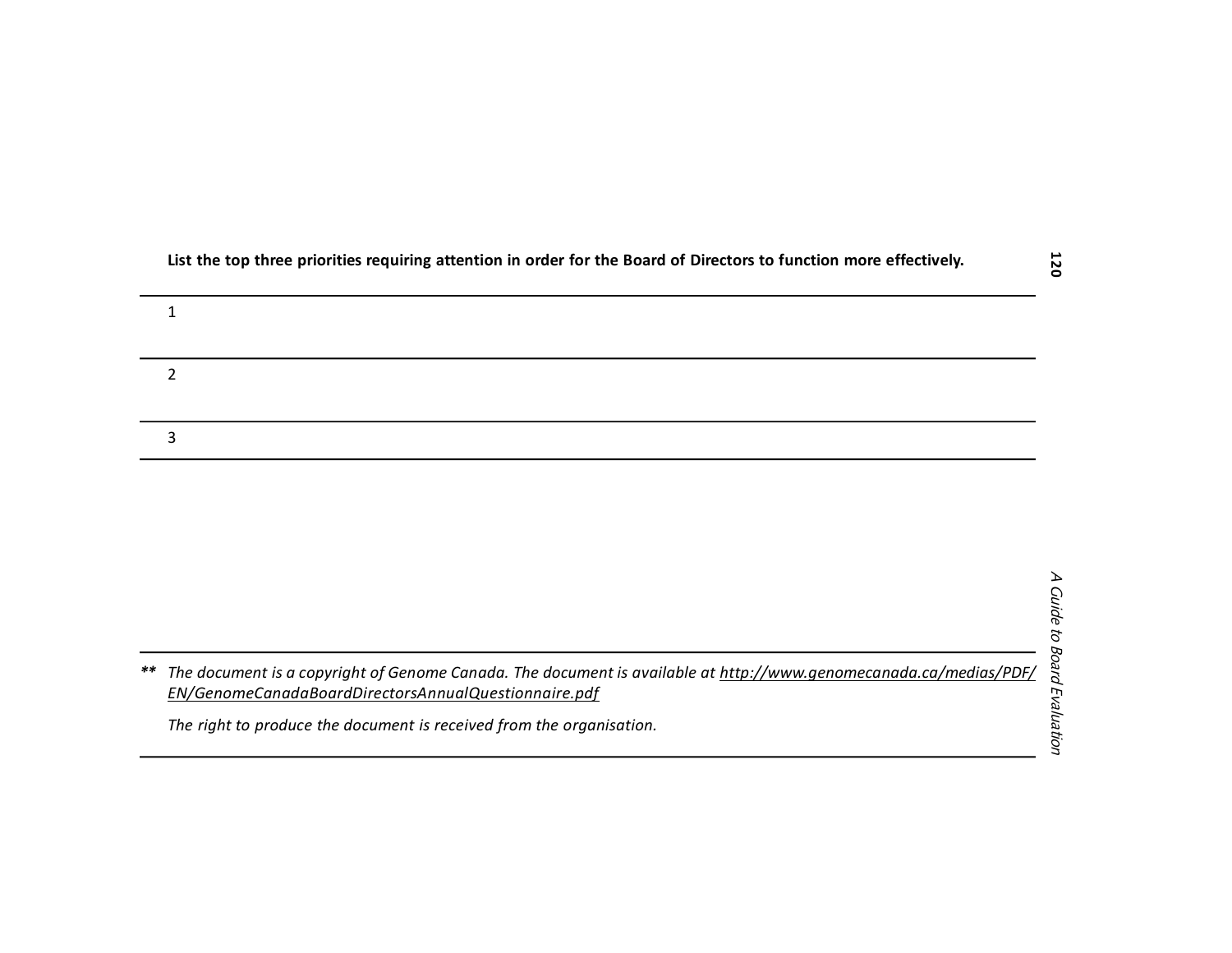| <b>SAMPLE III</b><br><b>KPMG</b>                                                                                                                                                                                           |              |   |                |                |    |                                                   |  |
|----------------------------------------------------------------------------------------------------------------------------------------------------------------------------------------------------------------------------|--------------|---|----------------|----------------|----|---------------------------------------------------|--|
| AUDIT COMMITTEE INSTITUTE, IRELAND***<br>More Satisfied 1 2 3 (Tick any one)<br>Less satisfied 4 5 (Tick any one)                                                                                                          |              |   |                |                |    |                                                   |  |
| A. Creating an effective board                                                                                                                                                                                             | $\mathbf{1}$ | 2 | $\overline{3}$ | $\overline{A}$ | .5 | What could the board do<br>better or differently? |  |
| 1. Are you satisfied that the board has clearly documented its role<br>and responsibilities (e.g. schedule of matters reserved for the<br>board, split of the chairman's role and that of the CEO)?                        |              |   |                |                |    |                                                   |  |
| Are you satisfied that board members, both individually and<br>2.<br>collectively, understand what is expected of them (e.g. determining<br>the company's strategic aims)?                                                 |              |   |                |                |    |                                                   |  |
| 3. Are you satisfied that all non executive directors are independent<br>of the organisation's management and exercise their own<br>judgement; voice their own opinions; and act freely from any<br>conflicts of interest? |              |   |                |                |    |                                                   |  |
| 4. Are you satisfied with the process by which board members are<br>appointed?                                                                                                                                             |              |   |                |                |    |                                                   |  |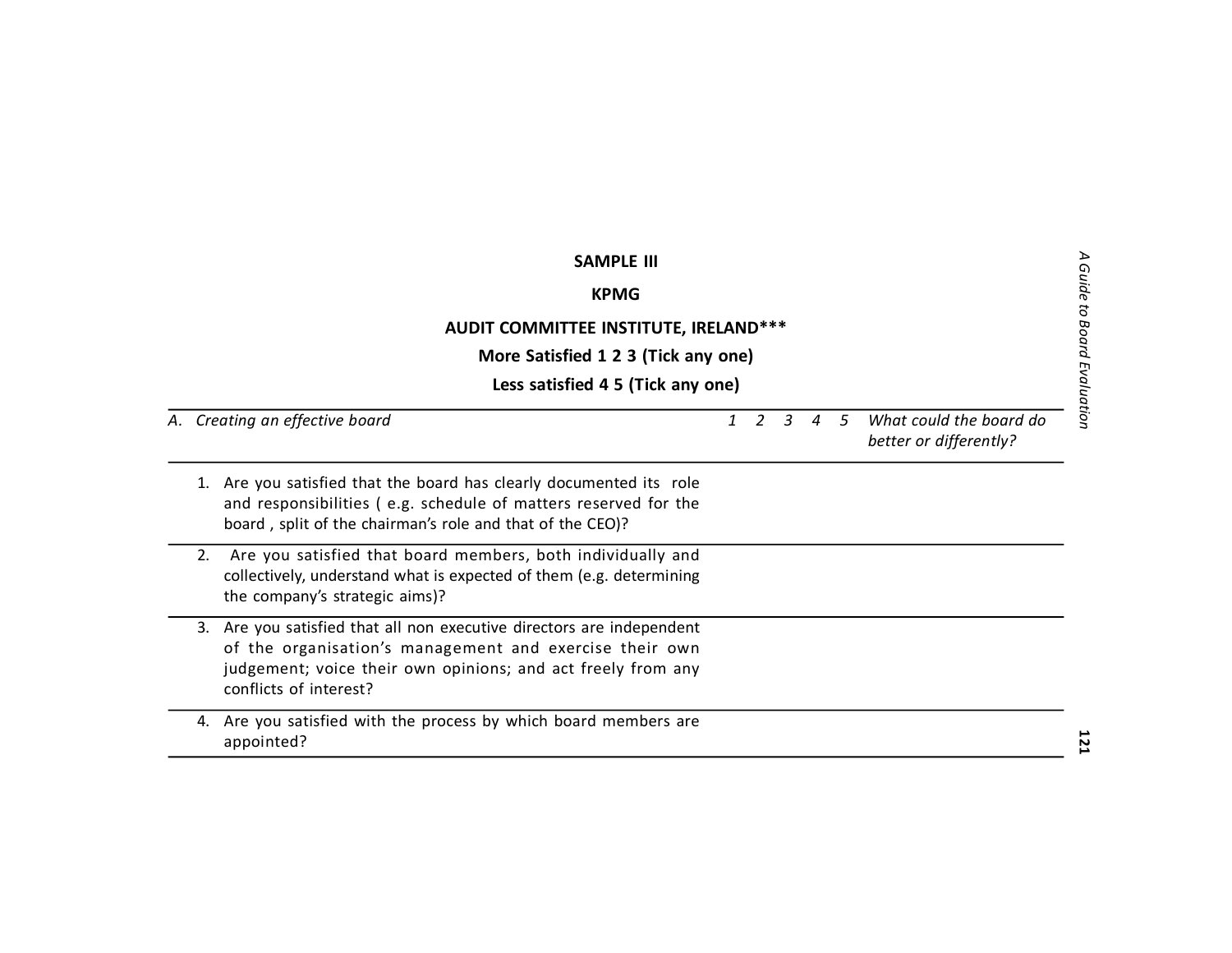| 5. Are you satisfied with the appropriateness of the succession plans<br>in place?                                                                                                                        | 122                         |
|-----------------------------------------------------------------------------------------------------------------------------------------------------------------------------------------------------------|-----------------------------|
| 6. Are you satisfied that board members, as a whole, have sufficient<br>skills, experience, time and resources to undertake their duties?                                                                 |                             |
| 7. Are you satisfied that there is sufficient diversity in the<br>boardroom<br>(e.g. diversity of experience, balance between non<br>executive and<br>executive director is appropriate)?                 |                             |
| 8. Are you satisfied that board members have a sufficient<br>understanding of the organisation and the sector in which it<br>operates?                                                                    |                             |
| 9. Are you satisfied that all board member demonstrate the highest<br>level of integrity (including maintaining utmost confidentiality and<br>identifying disclosing and managing conflicts of interest). |                             |
| 10. Are you satisfied with the level of 'secretarial support' placed at<br>the board's disposal?                                                                                                          |                             |
| 11. Are you satisfied with the process in place to make funds available<br>to the board to take independent legal, accounting or other advice<br>when it reasonably believes it necessary to do so?       | A Guide to Board Evaluation |
|                                                                                                                                                                                                           |                             |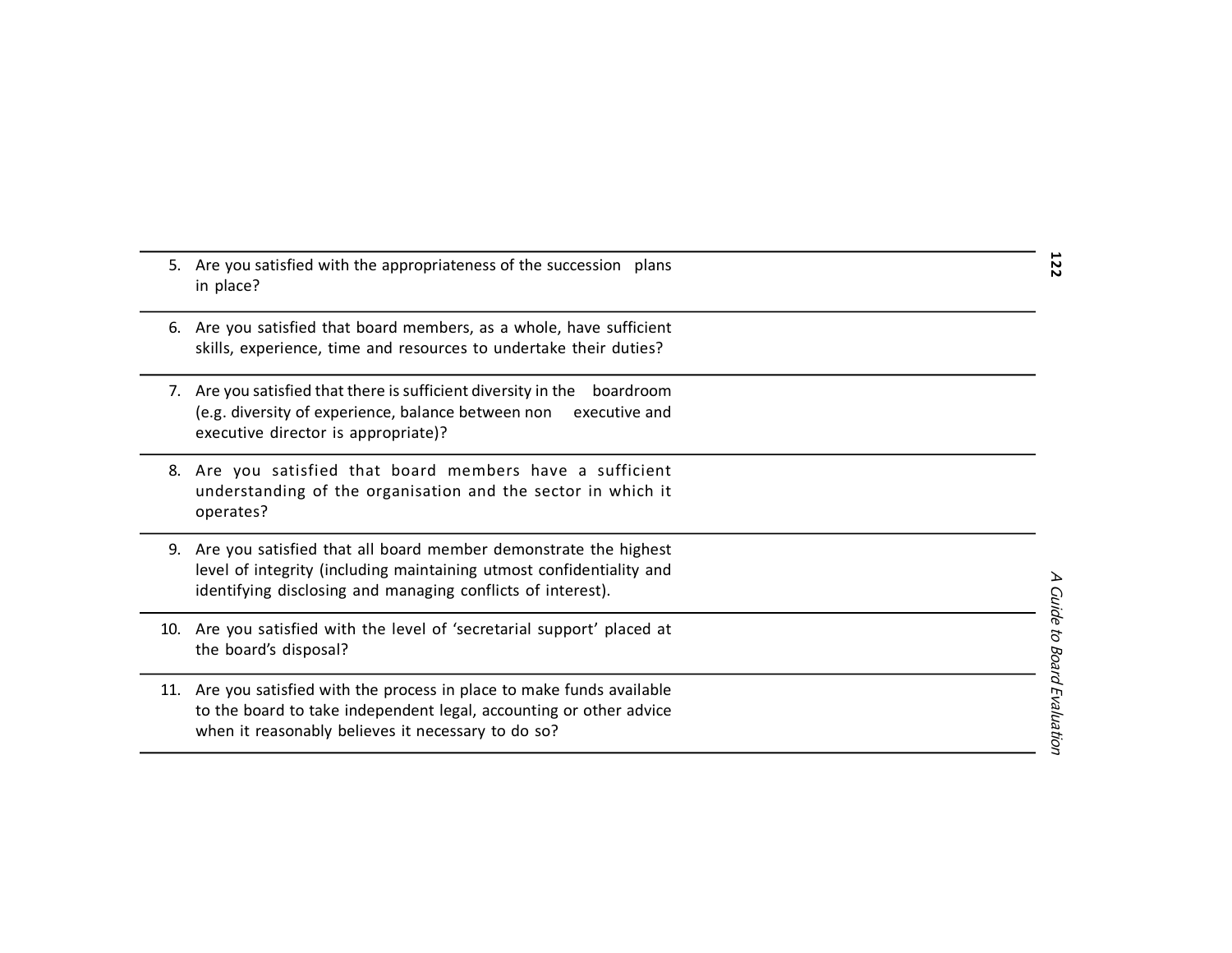| B. Running an effective board                                                                                                                                                                                                                                                                                                                          | $\mathcal{I}$ | $\mathcal{L}$ | $\mathbf{R}$ | $\boldsymbol{\varLambda}$ | .5 | What could the board do<br>better or differently? |                             |
|--------------------------------------------------------------------------------------------------------------------------------------------------------------------------------------------------------------------------------------------------------------------------------------------------------------------------------------------------------|---------------|---------------|--------------|---------------------------|----|---------------------------------------------------|-----------------------------|
| Are you satisfied that the board has in place a set of objectives that<br>1.<br>seek to enhance its effectiveness?                                                                                                                                                                                                                                     |               |               |              |                           |    |                                                   | A Guide to Board Evaluation |
| Are you satisfied with the chairman's leadership style (e.g., are<br>2.<br>they decisive, open minded and courteous; do they set a good<br>example, allow members to contribute and hold members to high<br>standards; do they relate well to other members/attendees, deal<br>effectively with dissent and work constructively towards<br>consensus)? |               |               |              |                           |    |                                                   |                             |
| Are you satisfied that the board's workload is dealt with effectively?<br>3.                                                                                                                                                                                                                                                                           |               |               |              |                           |    |                                                   |                             |
| Are you satisfied that board members work together constructively<br>4.<br>as a team?                                                                                                                                                                                                                                                                  |               |               |              |                           |    |                                                   |                             |
| Are you satisfied that board meetings are conducted in a manner<br>5.<br>which encourages open discussion, healthy debate and allows each<br>board member to clearly add value to discussion and decisions?                                                                                                                                            |               |               |              |                           |    |                                                   |                             |
| Are board meetings conducted in an atmosphere of creative<br>6.<br>tension?                                                                                                                                                                                                                                                                            |               |               |              |                           |    |                                                   | 5<br>ω                      |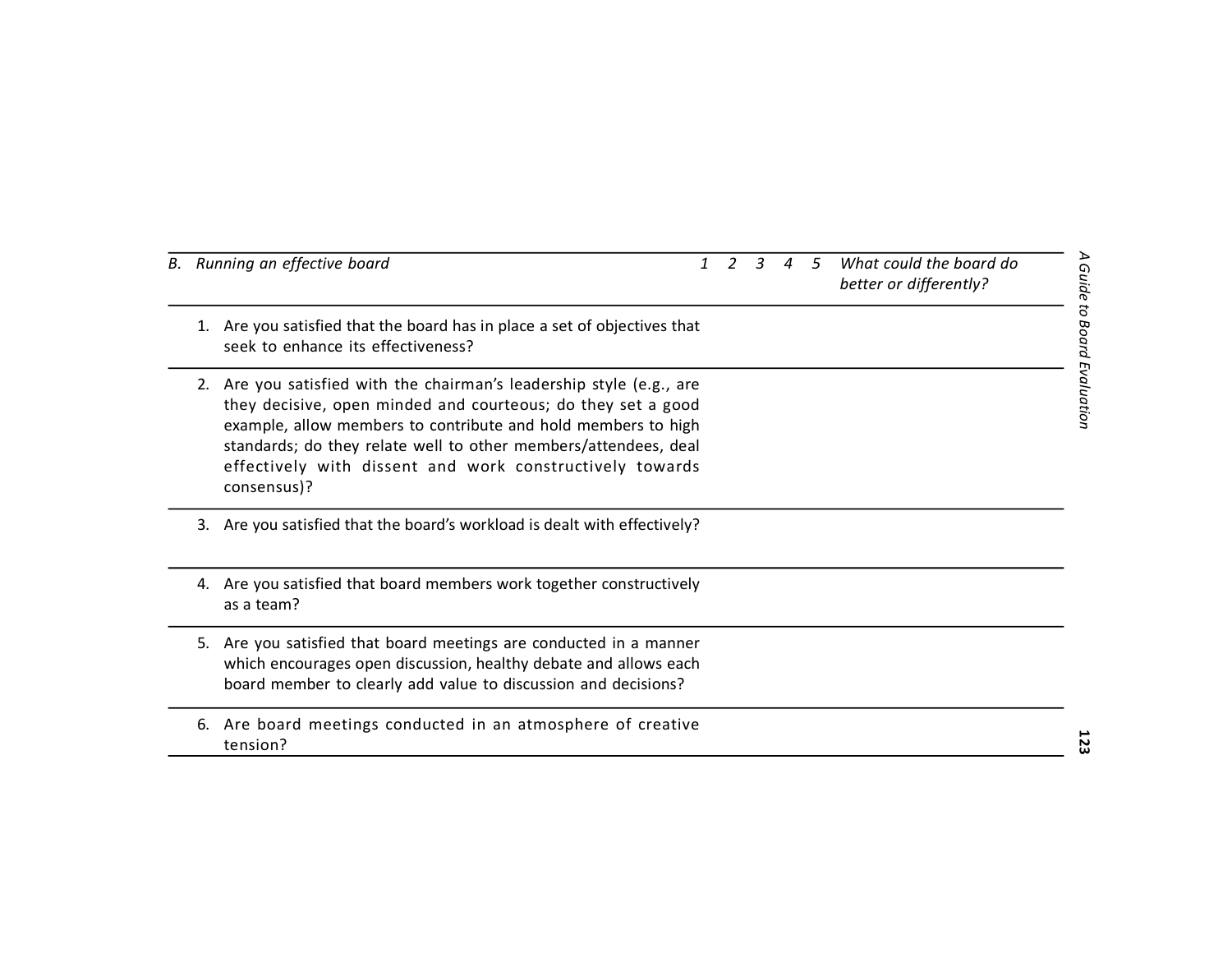|     | 7. Are you satisfied that the relationship between a) the board and b)<br>the CEO, CFO and members of the senior management team strikes<br>the right balance between challenge and mutuality?                                                 | 124                       |
|-----|------------------------------------------------------------------------------------------------------------------------------------------------------------------------------------------------------------------------------------------------|---------------------------|
| 8.  | Are you satisfied that the board's discussions enhance the quality<br>of management's decision making (e.g.: does the board engage<br>those reporting to the board in dialogue that stimulates and<br>enhance their thinking and performance)? |                           |
| 9.  | Are you satisfied that the board's schedule of matters is up to date<br>and regularly reviewed?                                                                                                                                                |                           |
|     | 10. Are you satisfied that the board's meeting arrangements (e.g.,<br>frequency, timing, duration, venue and format) enhance its<br>effectiveness?                                                                                             |                           |
|     | 11. Are you satisfied that the board's meeting agenda has sufficient<br>input from all board members?                                                                                                                                          |                           |
|     | 12. Are you satisfied that board meetings allow sufficient time for the<br>discussion of substantive matters?                                                                                                                                  |                           |
| 13. | Are you satisfied that board meeting agendas and related<br>background information are circulated in a timely manner to enable<br>full and proper consideration to be given to the important issues?                                           | Guide to Board Evaluation |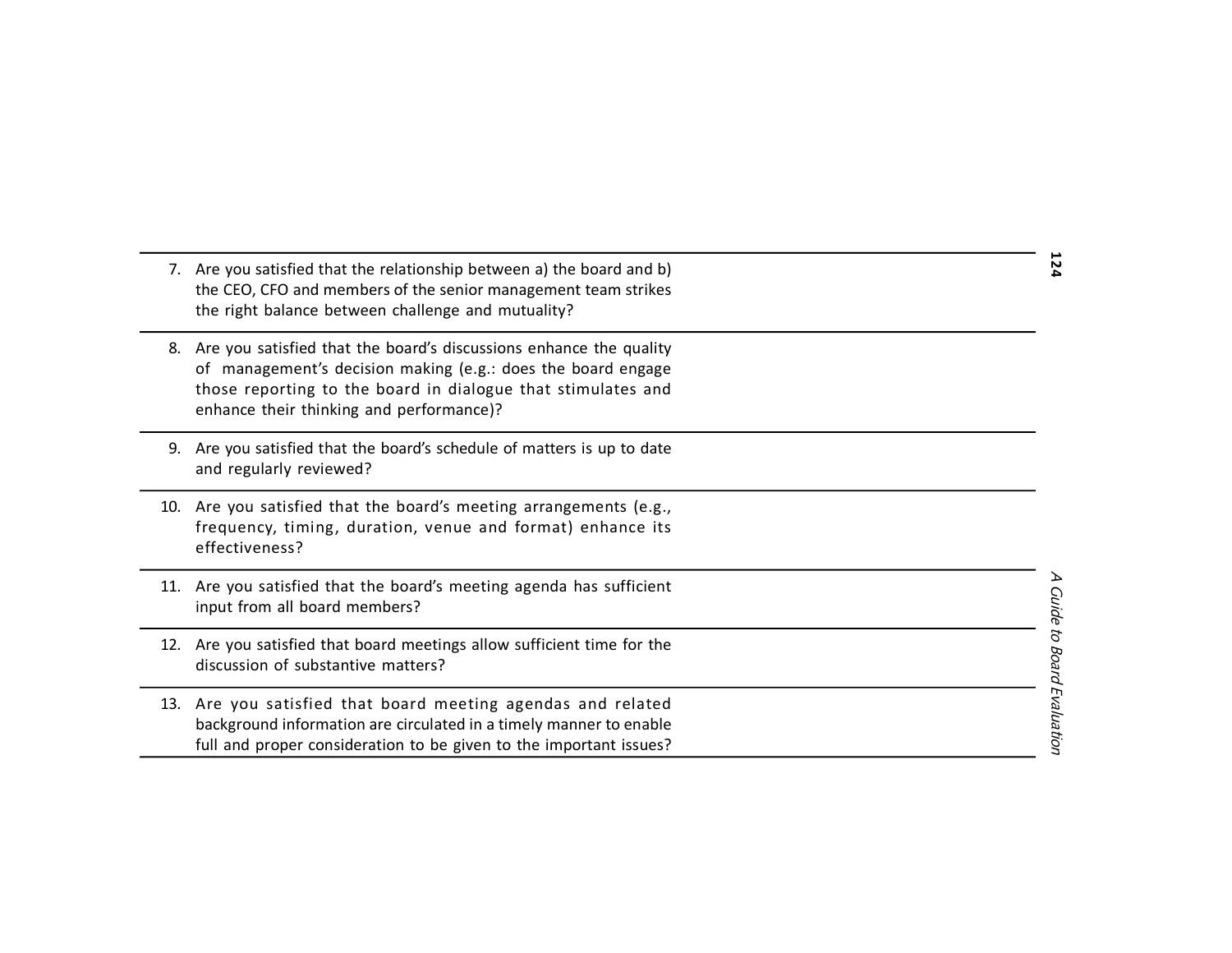|     | 14. Are you satisfied with the quality of the board papers (e.g., not<br>overly lengthy and clearly explain the key issues and priorities)?                                                                                                                            |  |
|-----|------------------------------------------------------------------------------------------------------------------------------------------------------------------------------------------------------------------------------------------------------------------------|--|
|     | 15. Are you satisfied that the board has the appropriate committees<br>with necessary chargers?                                                                                                                                                                        |  |
|     | 16. Are you satisfied that the board is adequately informed of each<br>committee's activities?                                                                                                                                                                         |  |
|     | 17. Are you satisfied that private meetings without the executive<br>directors present are useful?                                                                                                                                                                     |  |
|     | 18. Are you satisfied that the board's meeting minutes are clear,<br>accurate, consistent, complete and timely?                                                                                                                                                        |  |
|     | 19. Are you satisfied that outstanding actions arising from board<br>meetings are properly followed up?                                                                                                                                                                |  |
| 20. | Are you satisfied that the processes in place for ensuring the board<br>is kept fully informed on all material matters between meetings<br>(including appropriate external information e.g. emerging risks and<br>material regulatory changes) is working effectively? |  |

A Guide to Board Evaluation *A Guide to Board Evaluation*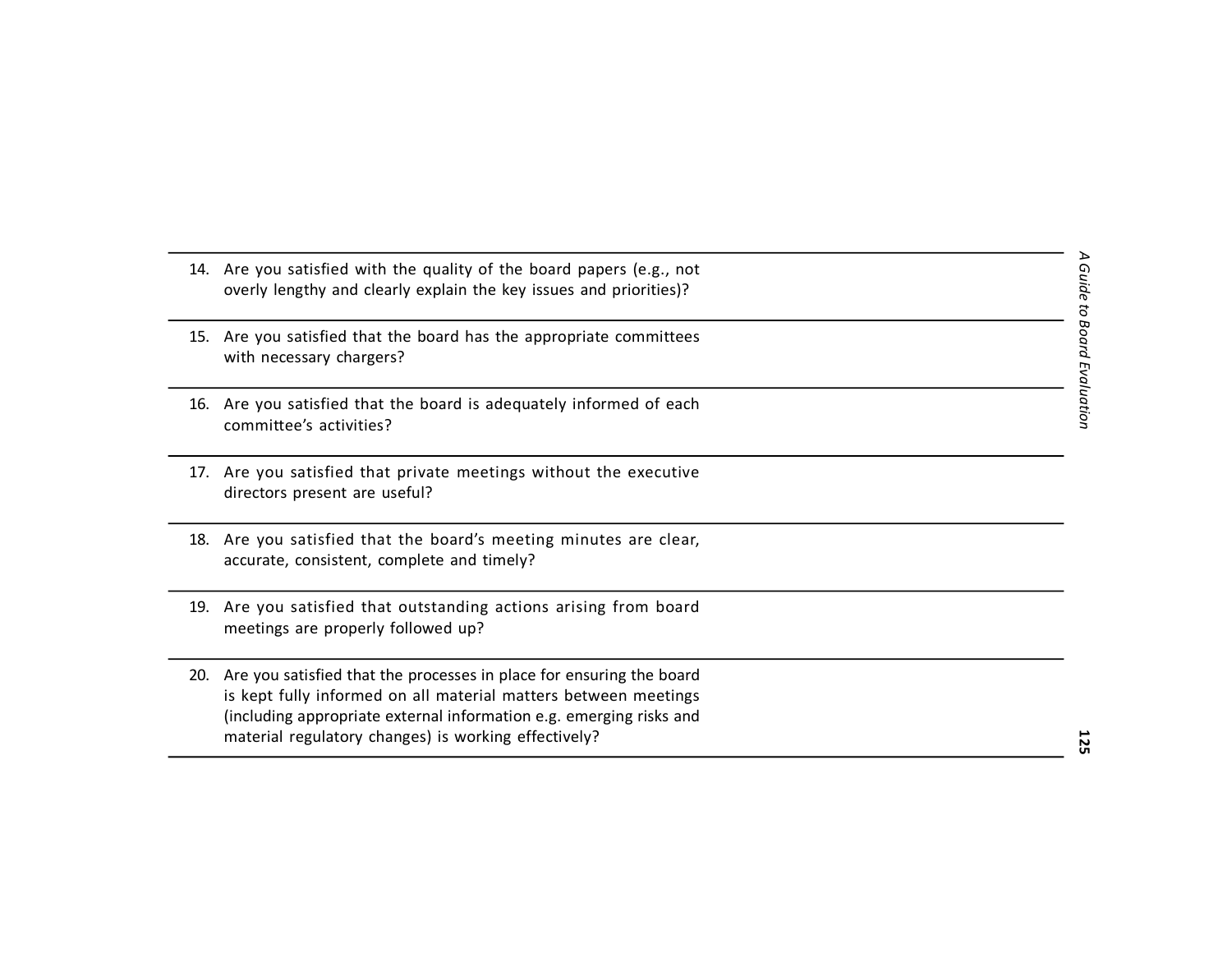| C. Professional development                                                                                                                                                                                                                                                    | 126<br>What could the board do<br>3<br>1<br>2<br>.5<br>Δ<br>better or differently? |
|--------------------------------------------------------------------------------------------------------------------------------------------------------------------------------------------------------------------------------------------------------------------------------|------------------------------------------------------------------------------------|
| Are you satisfied that new board members are given an appropriate<br>1.<br>induction programme covering issues like: the role of the director;<br>its terms of references; members' expected time commitment; an<br>overview of the organisation and its strategic objectives? |                                                                                    |
| Are you satisfied with timeliness and appropriateness of ongoing<br>2.<br>professional development received by the board (e.g. regulatory<br>matters director's liability)?                                                                                                    |                                                                                    |
| Are you satisfied that board members are afforded appropriate<br>3.<br>opportunities to attend formal courses and conferences, internal<br>talks and seminars, and briefings by external advisers such as the<br>organisation's auditors and lawyers?                          | <b>Guide to Board Evaluation</b>                                                   |
| Are you satisfied that any induction and professional development<br>4.<br>programmes adequately equip board members to understand the<br>business environment in which organisation operates?                                                                                 |                                                                                    |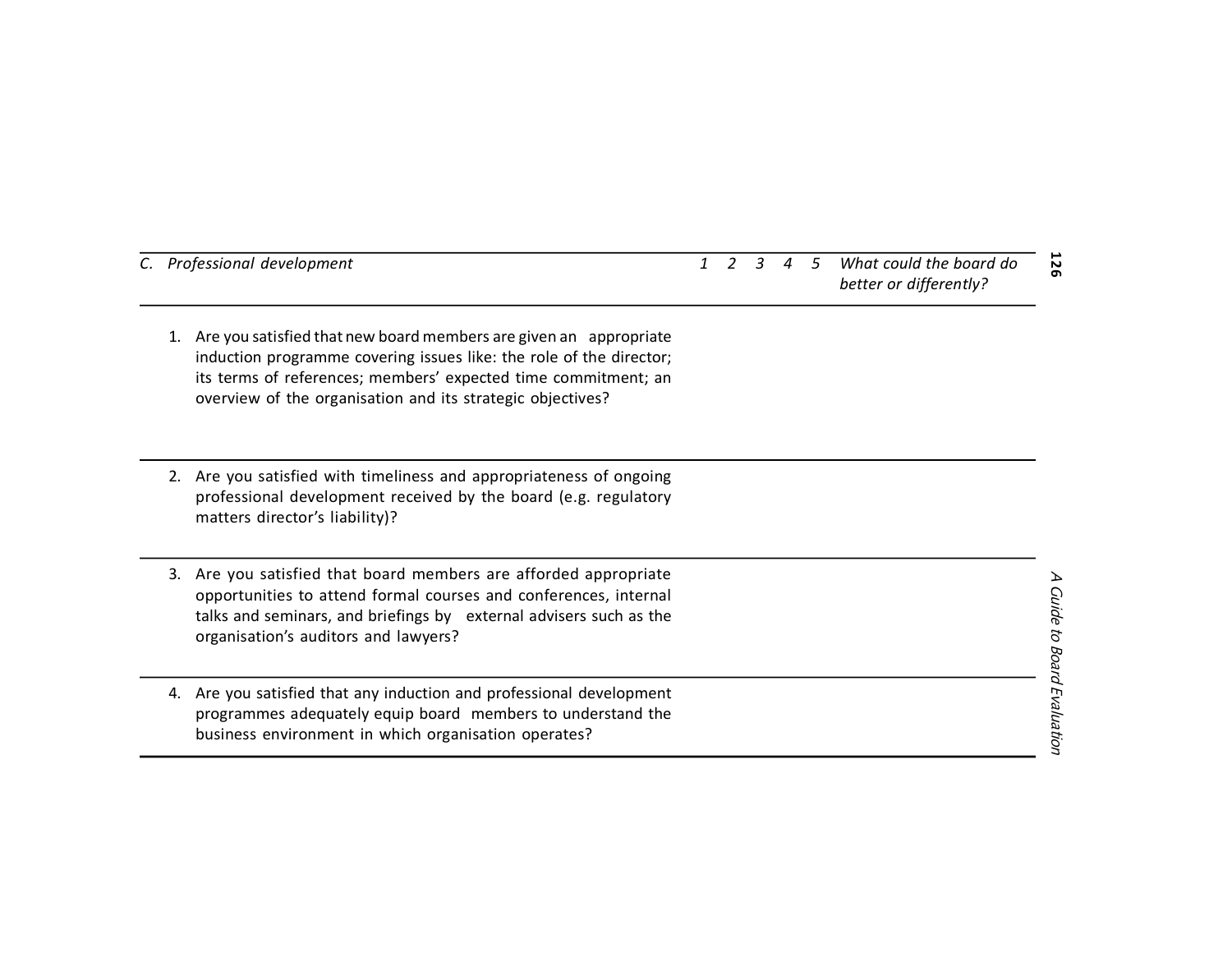|    | D. Strategic foresight                                                                                                                                                                  | $\mathbf{1}$ | 2 | $\mathcal{E}$ | $\overline{A}$ | $\sqrt{5}$ | What could the board do<br>better or differently? |
|----|-----------------------------------------------------------------------------------------------------------------------------------------------------------------------------------------|--------------|---|---------------|----------------|------------|---------------------------------------------------|
| 1. | Are you satisfied that the board devotes significant time to<br>determining (via management and other sources) the emerging<br>issues that could affect the organisation in the future? |              |   |               |                |            |                                                   |
| 2. | Are you satisfied that the board has a good understanding of the<br>company's key drivers of performance?                                                                               |              |   |               |                |            |                                                   |
|    | 3. Are you satisfied that the board appropriately uses scenario<br>planning as a fundamental process in the evaluation of strategic<br>risks?                                           |              |   |               |                |            |                                                   |
| 4. | Are you satisfied that the majority of the board's time is spent on<br>issues relating to the strategic direction and not day-to-day<br>management responsibilities?                    |              |   |               |                |            |                                                   |
| 5. | Are you satisfied that the organisation's purpose (mission) and<br>vision been defined and clearly communicated to all levels within<br>the organisation?                               |              |   |               |                |            |                                                   |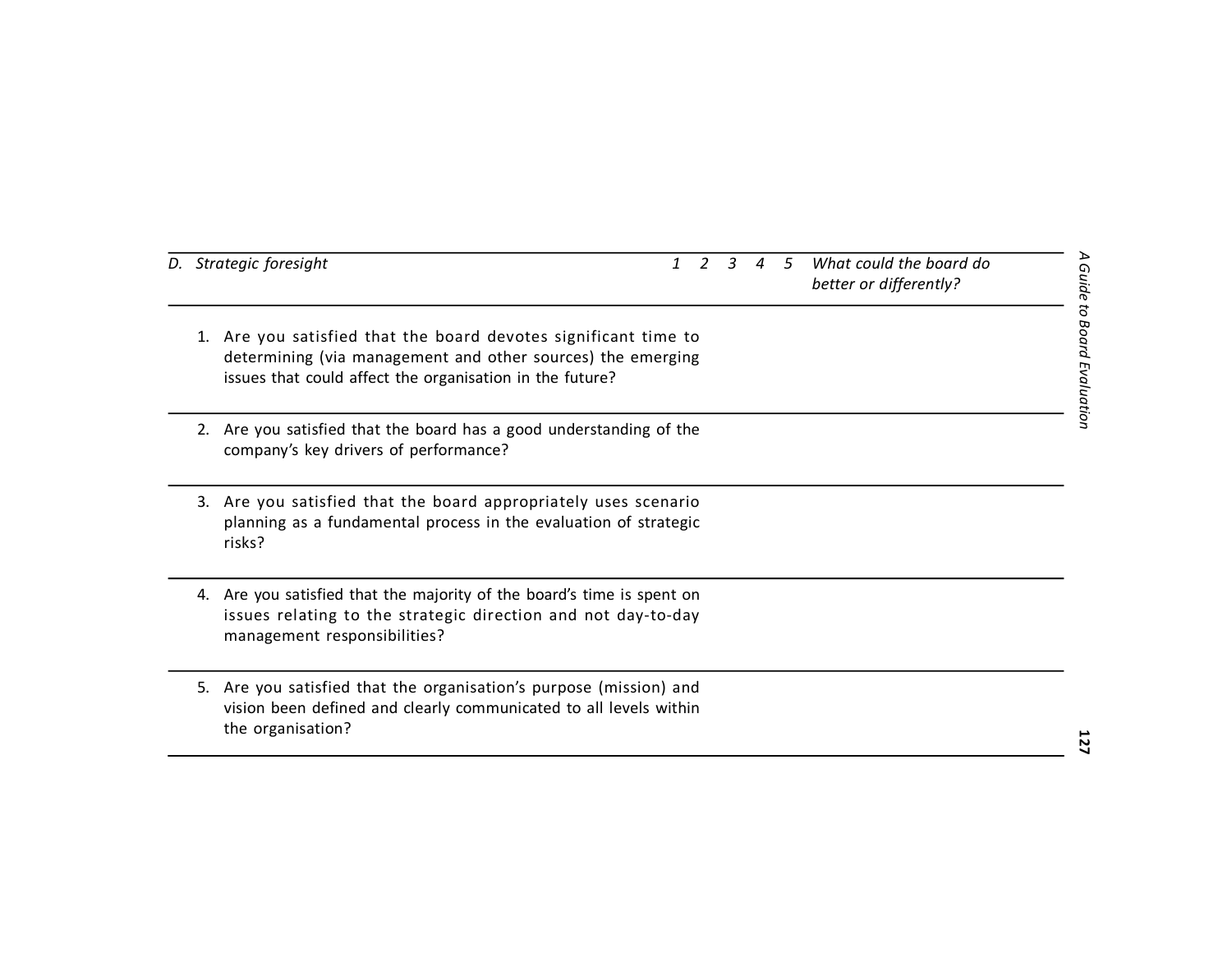|  | 1. Are you satisfied that the boar |  |  |
|--|------------------------------------|--|--|

- d understands and fulfils its stewardship role?
- 2. Are you satisfied that the company's risk management processes provide to the board a full understanding of the high risk issues that could impact the organisation?
- 3. Are you satisfied that the board understands the details of the control assurance framework including reporting scope and timeliness?
- 4. Are you satisfied that board members are fully informed in relation to the issues not covered by the existing Directors and Officers Insurance?
- 5. Are you satisfied that there is an adequate policy in place for dealing with potential conflicts of interest and confidential information?

#### **128** *E. Stewardship 1 2 3 4 5 What could the board do better or differently?*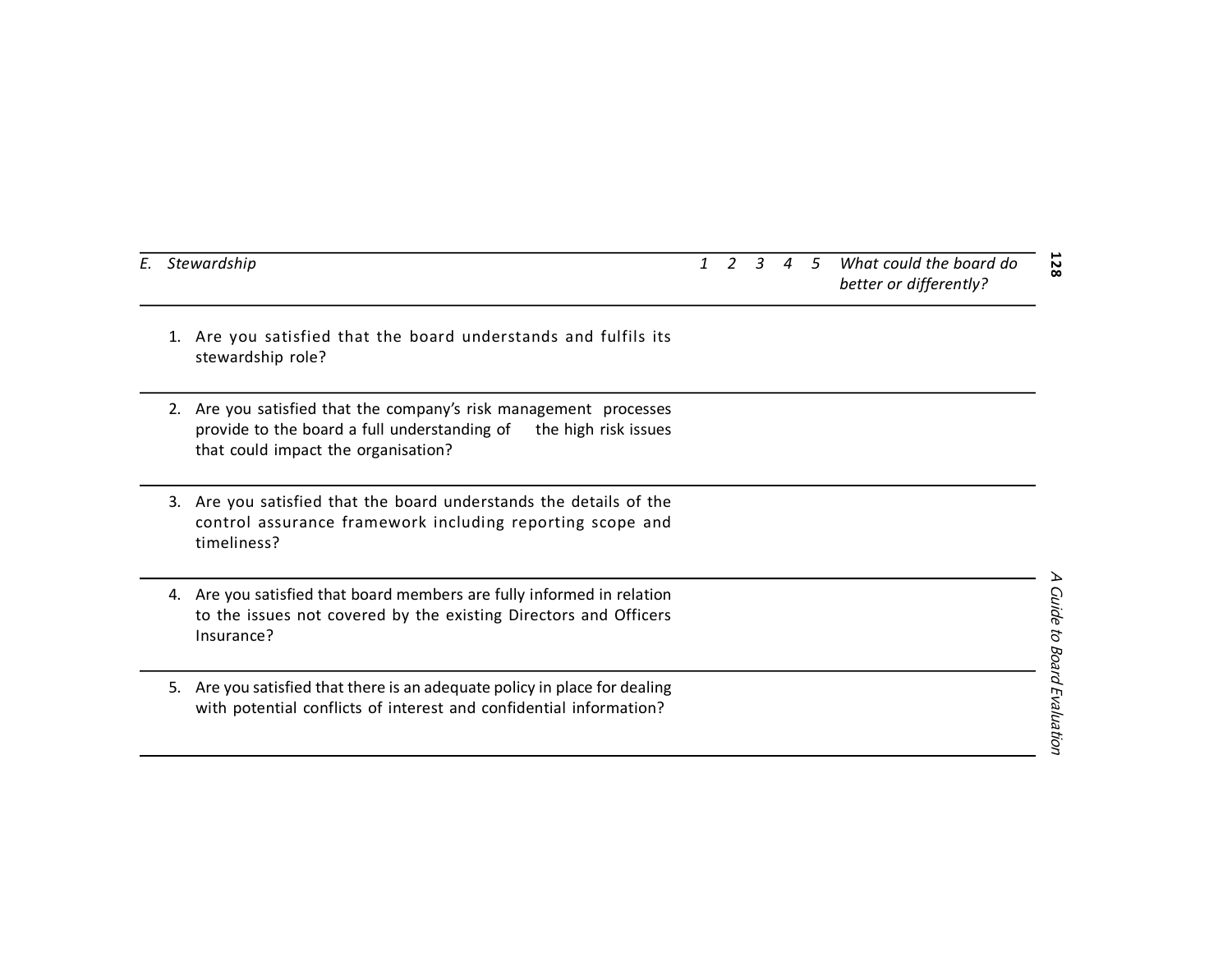| F. | Performance evaluation                                                                                                                                            | $\mathbf{1}$ | 2 | $\overline{3}$ | $\boldsymbol{\varLambda}$ | $\sqrt{5}$ | What could the board do<br>better or differently? |
|----|-------------------------------------------------------------------------------------------------------------------------------------------------------------------|--------------|---|----------------|---------------------------|------------|---------------------------------------------------|
|    | Are you satisfied that your existing range of financial and non-<br>1.<br>financial performance measures are board enough to monitor<br>management's performance? |              |   |                |                           |            |                                                   |
|    | 2. Are you satisfied that your existing performance measures are<br>linked to the organisation's strategy?                                                        |              |   |                |                           |            |                                                   |
|    | Are you satisfied that the organisation's performance is adequately<br>3.<br>benchmarked against its peers?                                                       |              |   |                |                           |            |                                                   |
|    | Are you satisfied that management's remuneration is appropriately<br>4.<br>linked to the organisation's performance and an appropriate peer<br>group?             |              |   |                |                           |            |                                                   |
|    | Are you satisfied that the board has in place an appropriate process<br>5.<br>for regular board, committee and individual board member<br>evaluation?             |              |   |                |                           |            |                                                   |
|    | Are you satisfied that all actions arising from performance<br>6.<br>evaluation are followed up?                                                                  |              |   |                |                           |            |                                                   |
|    | 7. Are you satisfied that the board performance assessment process<br>enhances board effectiveness?                                                               |              |   |                |                           |            |                                                   |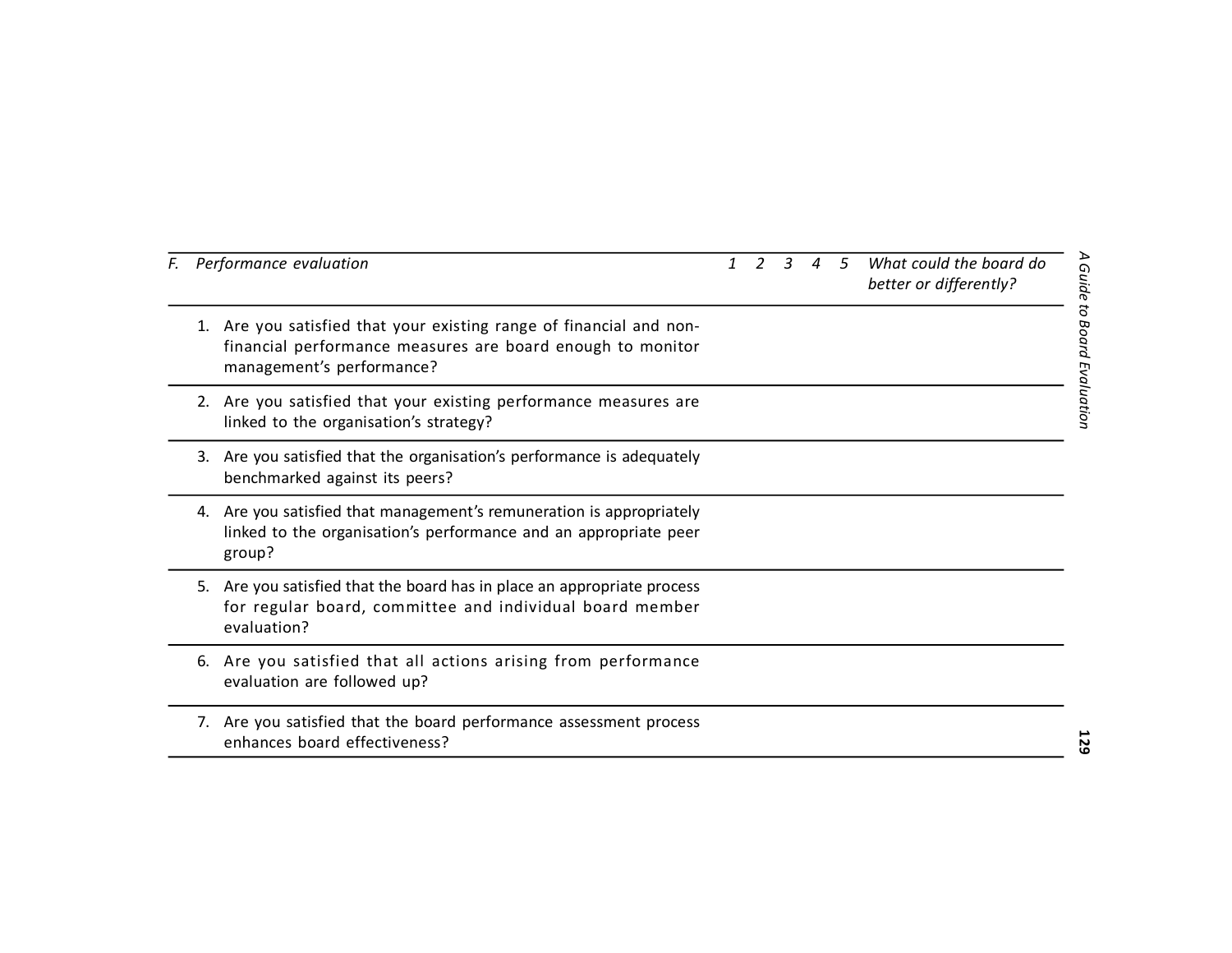|    | G. Managing management                                                                                                                                          |  | 3 | 4 | -5 | What could the board do<br>better or differently? | ä                |
|----|-----------------------------------------------------------------------------------------------------------------------------------------------------------------|--|---|---|----|---------------------------------------------------|------------------|
| 1. | Are you satisfied that the board has an agreed process to adequately<br>support the CEO?                                                                        |  |   |   |    |                                                   |                  |
| 2. | Are you satisfied that the board has in place a rigorous process to<br>evaluate the performance of the CEO, with input from all non<br>executive board members? |  |   |   |    |                                                   |                  |
| 3. | Are you satisfied that the board is appropriately engaged in CEO/<br>senior management succession planning?                                                     |  |   |   |    |                                                   |                  |
|    | 4. Are you satisfied that there are appropriate delegation authorities<br>in place for management and that they are regularly reviewed?                         |  |   |   |    |                                                   |                  |
| 5. | Are you satisfied that the organisation's culture encourages board<br>members to discuss agenda and other issues with senior<br>management?                     |  |   |   |    |                                                   | Guide to         |
| 6. | Are you satisfied that bad news is communicated to the board as it<br>arises?                                                                                   |  |   |   |    |                                                   |                  |
|    | 7. Are you satisfied that the CEO and senior management receive<br>constructive support from the board?                                                         |  |   |   |    |                                                   | Board Evaluation |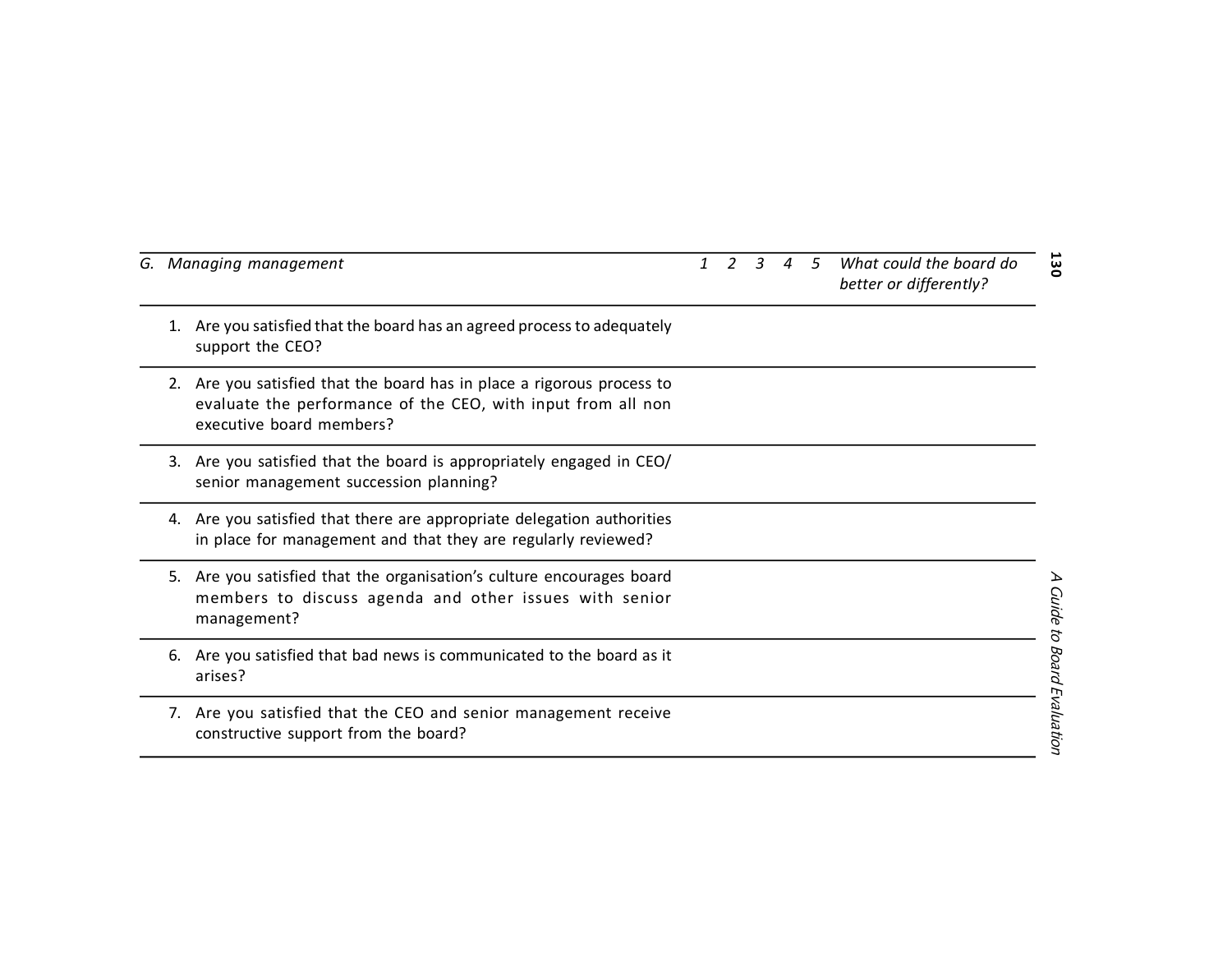| Н. | Value creation                                                                                                                                                                         | 1 | $\mathcal{P}$ | 3 | 4 | 5 | What could the board do<br>better or differently? |
|----|----------------------------------------------------------------------------------------------------------------------------------------------------------------------------------------|---|---------------|---|---|---|---------------------------------------------------|
| 1. | Are you satisfied that the board has clearly identified the<br>organisation's major stakeholders and the 'value' each requires?                                                        |   |               |   |   |   |                                                   |
|    | 2. Are you satisfied that there are systems in place to allow the board<br>to measure whether the organisation is creating or destroying major<br>stakeholder value?                   |   |               |   |   |   |                                                   |
| 3. | Are financial and non financial value drivers in place to focus on the<br>enhancement of value?                                                                                        |   |               |   |   |   |                                                   |
| 4. | Is your existing decision making process (including the present<br>structure of management proposals) adequate to properly assess<br>whether proposals create major stakeholder value? |   |               |   |   |   |                                                   |
| 5. | Is your organisation creating major stakeholder value?                                                                                                                                 |   |               |   |   |   |                                                   |
| 6. | Does the board/ management have adequate mechanisms for<br>communicating with major stakeholders?                                                                                      |   |               |   |   |   |                                                   |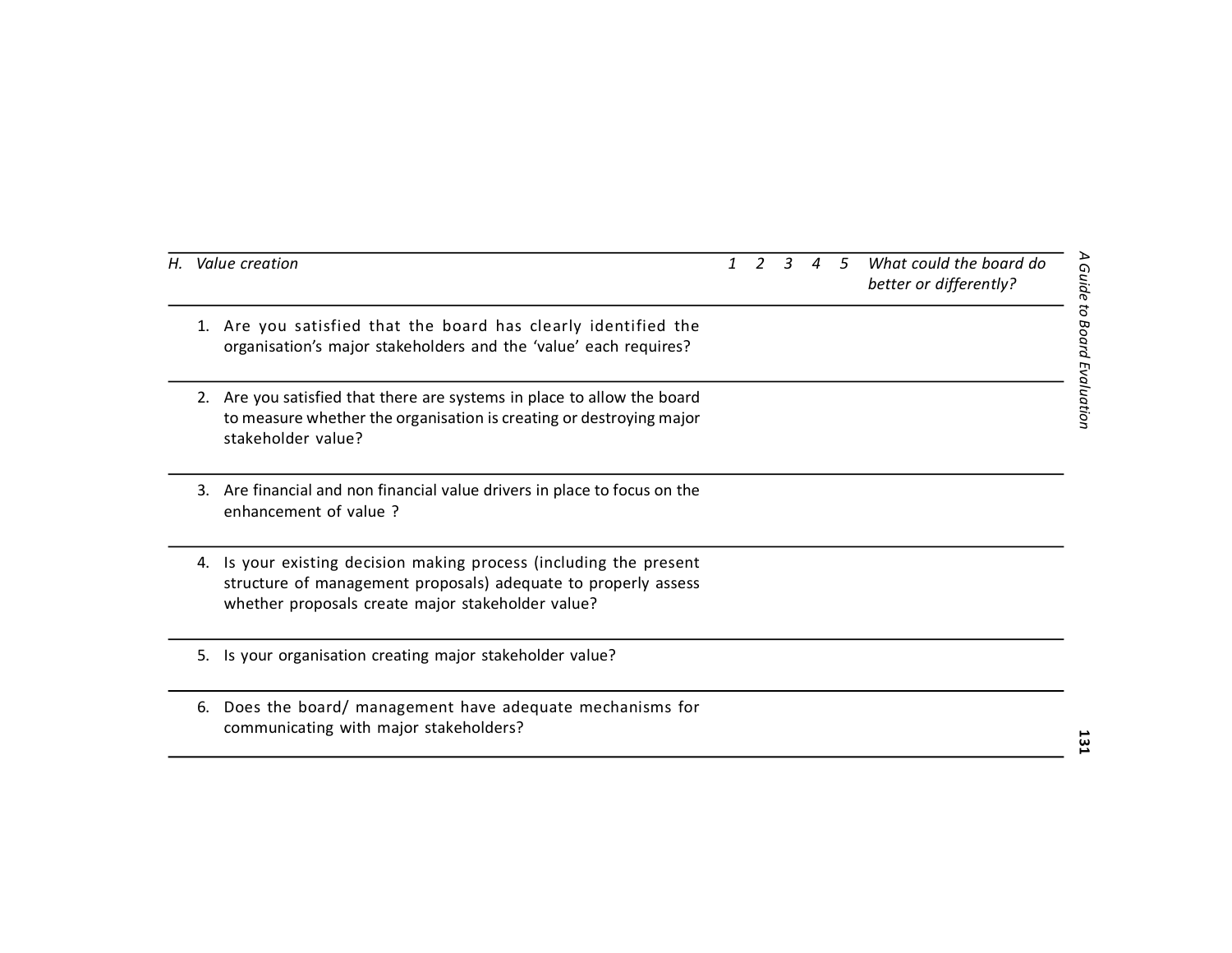#### 132 *I. Corporate culture 1 2 3 4 5 What could the board do better or differently?*

- 1. Are you satisfied that the board's comprehension of the organisation's purpose, vision and strategic plan is reflected in actions taken in the boardroom?
- 2. Are you satisfied that the board plays an appropriate pro- active role in change?
- \*\*\* The document is the copyright of KPMG Audit Committee Institute, Ireland. The document is available at http:// *[www.auditcommitteeinstitute.ie/documents/101878\\_](http://www.auditcommitteeinstitute.ie/documents/101878_) Board\_ Effectiveness\_ Quest\_ Flyer\_ Feb12% 20% 282%29.pdf*

*The right to produce the document has been received from the organisation.*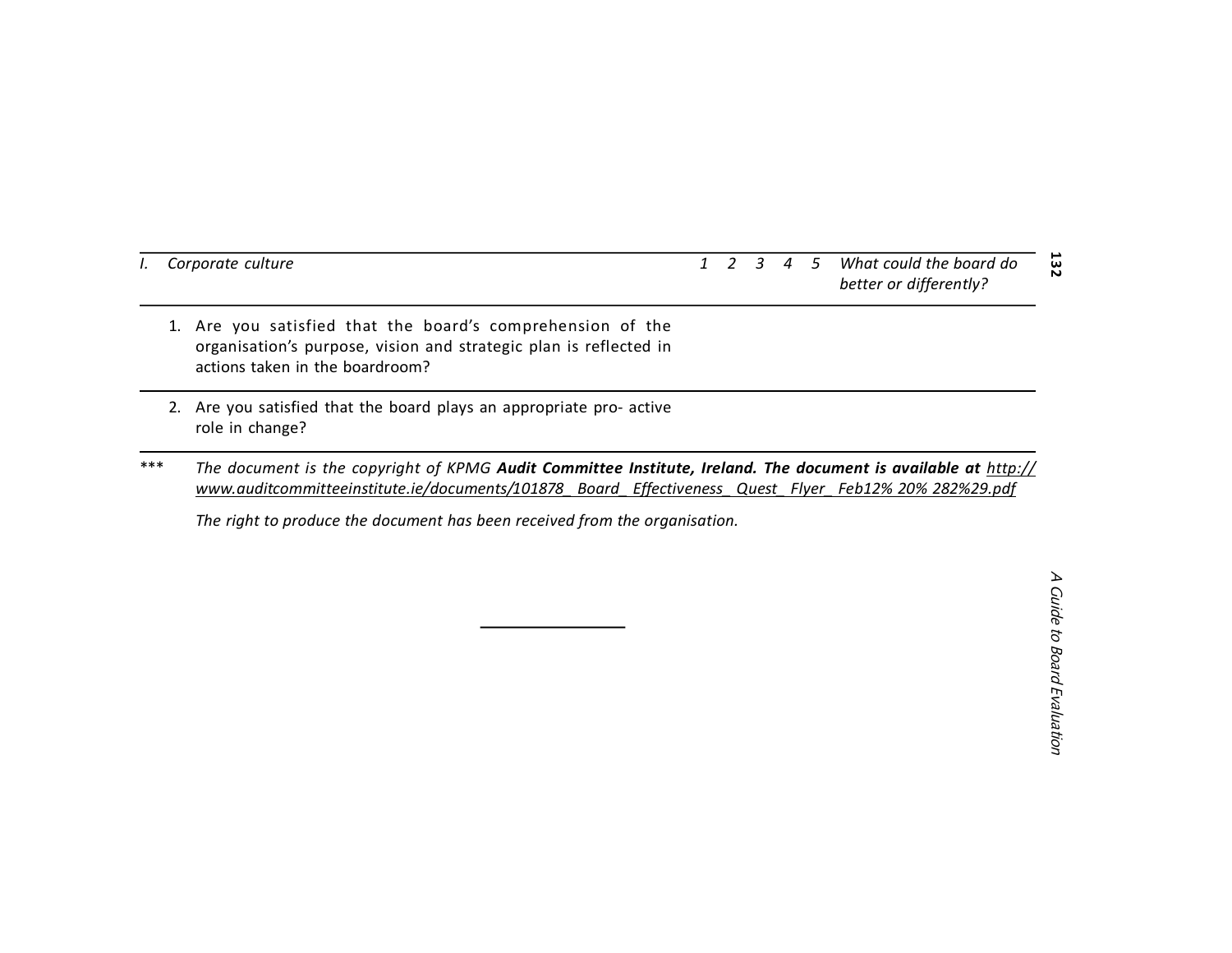# **SEBI's Guidance Note on Board Evaluation**

#### **A. Background of Board Evaluation in India**

India has moved recently from a voluntary Board evaluation under Clause 49 of the Listing Agreement (SEBI) and Corporate Governance Voluntary Guidelines of MCA (2009) to a mandatory Board evaluation under Companies Act, 2013 and SEBI (Listing Obligations and Disclosure Requirements) Regulations, 2015 (SEBI LODR).

The Companies Act, 2013 and SEBI LODR provide for several mandatory provisions for Board Evaluation on who is to be evaluated, who is to evaluate such persons, disclosure requirements, etc. The main provisions of Companies Act, 2013 and SEBI LODR on Board Evaluation as applicable to listed entities is attached at **Annexure A1** and summarized as under:

- 1. *Role of the Nomination and Remuneration Committee (NRC):*
	- a. NRC shall formulate of criteria for evaluation of performance of independent directors and the board of directors.
	- b. NRC shall carry out evaluation of every director's performance.
	- c. NRC shall determine whether to extend or continue the term of appointment of the independent director, on the basis of the report of performance evaluation of independent directors.
- 2. *Role of independent directors:*
	- a. In the meeting of independent directors of the company (without the attendance of non-independent directors and management), such directors shall:
		- (i) review the performance of non-independent directors and the Board as a whole.
		- (ii) review the performance of the Chairperson of the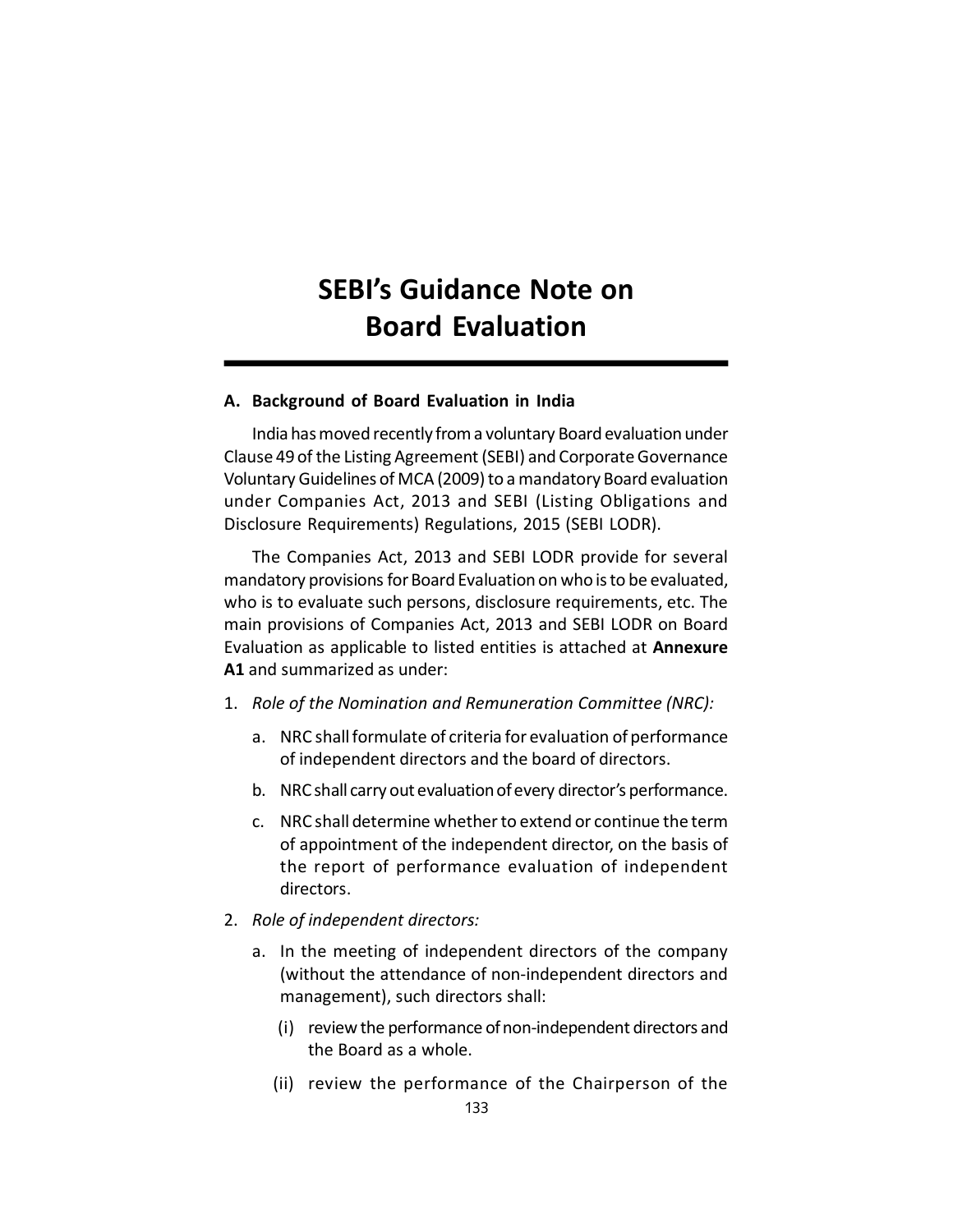company, taking into account the views of executive directors and non-executive directors.

- (iii) assess the quality, quantity and timeliness of flow of information between the company management and the Board that is necessary for the Board to effectively and reasonably perform their duties.
- b. The independent directors shall bring an objective view in the evaluation of the performance of board and management.
- 3. *Evaluation of independent directors* : The performance evaluation of independent directors shall be done by the entire Board of Directors, excluding the director being evaluated.
- 4. *Disclosure requirements*
	- a. A statement indicating the manner in which formal annual evaluation has been made by the Board of its own performance and that of its committees and individual directors shall be included in the report by Board of Directors placed in the general meeting.
	- b. The performance evaluation criteria for independent directors shall be disclosed in the section on the corporate governance of the annual report.

# **B. Subject of Evaluation**

As required under SEBI LODR and Companies Act, the evaluation of the Board involves multiple levels:

- 1. Board as a whole
- 2. Committees of the Board
- 3. Individual Directors and Chairperson (including Chairperson, CEO, Independent Directors, Non-independent directors, etc.)

#### **C. Process of Evaluation**

The process of evaluation is generally elaborate, stretching across pre-evaluation, evaluation and post- evaluation processes including, inter alia, the following:

# 1. *Identifying the objectives of evaluation*

Identifying the objectives of the evaluation is the first and a crucial step in the Board Evaluation process. Clear identification of objectives is key to streamlining the process of evaluation, analyzing the results and taking appropriate and corrective action.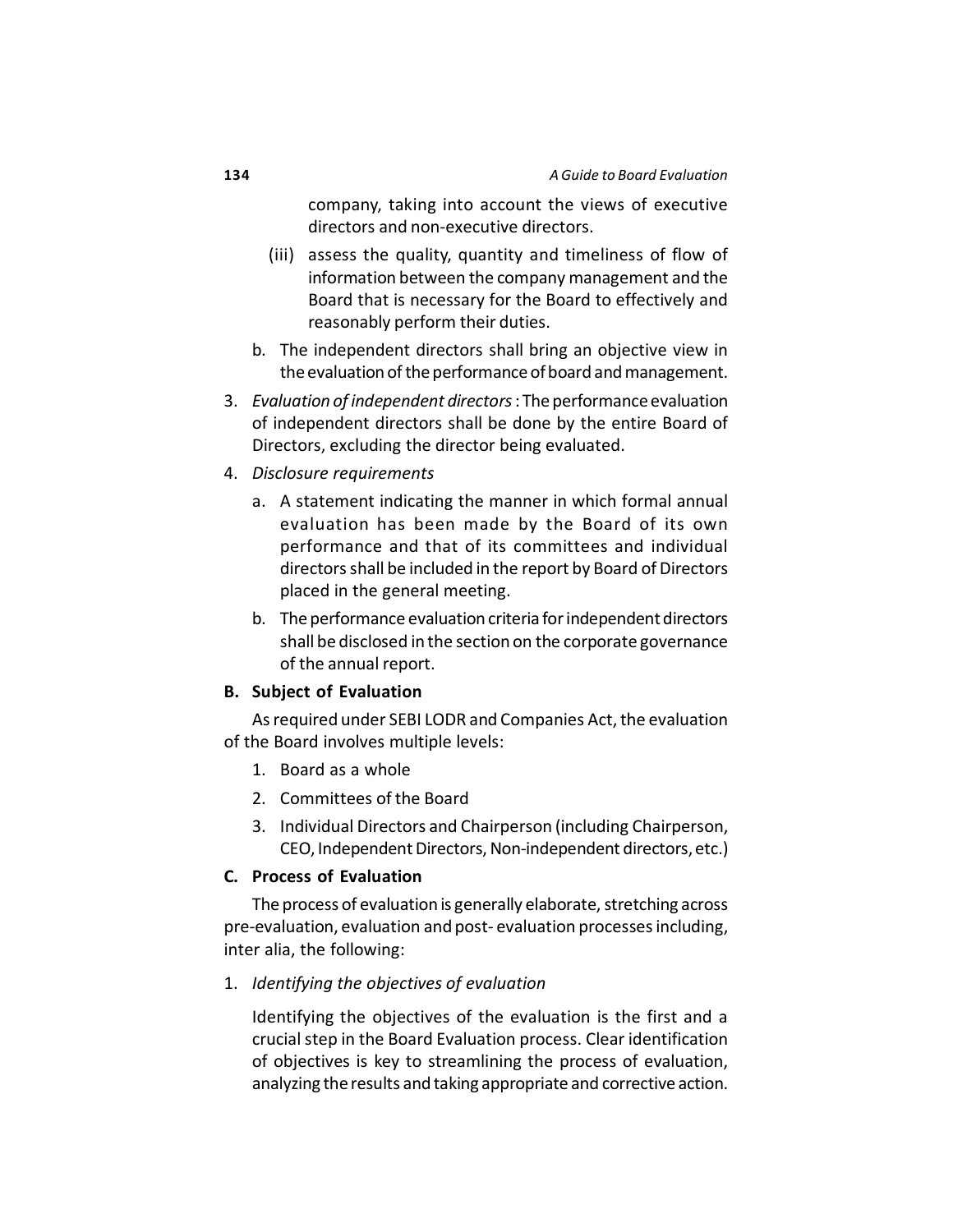The objectives may be:

- (a) General objectives- Standard Objectives for all Board evaluations of the entity
- (b) Specific objectives- Objectives specific to the current Board evaluation based on recent events, new issues of concern, etc.
- 2. *Criteria of evaluation*

The criteria for evaluation under different categories depend on the role the person/group plays in the organization. For instance, the evaluation of the Chairperson may evaluate the person's leadership, coordination and steering skills, etc. which may be different from the role of other directors. The criteria for every evaluation may be decided at every level depending on the functions, responsibilities, competencies required, nature of business, etc. As per SEBI LODR, the primary responsibility of formulation of criteria lies on the NRC.

Indicative criteria that may be used for different directors/groups are:

# **A. Board as a whole**

- a. *Structure of the Board:*
	- *i. Competency of directors: (Different competencies may be identified as may be required for effective functioning of the entity and the Board) -*Whether Board as a whole has directors with a proper mix of competencies to conduct its affairs effectively.
	- ii. *Experience of directors*: Whether Board as a whole has directors with enough experience to conduct its affairs effectively.
	- iii. *Mix of qualifications*: Whether Board as a whole has directors with a proper mix of qualifications to conduct its affairs effectively.
	- iv. *Diversity in Board under various parameters:* Gender/background/ competence/experience, etc. – Whether there is sufficient diversity in the Board on the aforesaid parameters.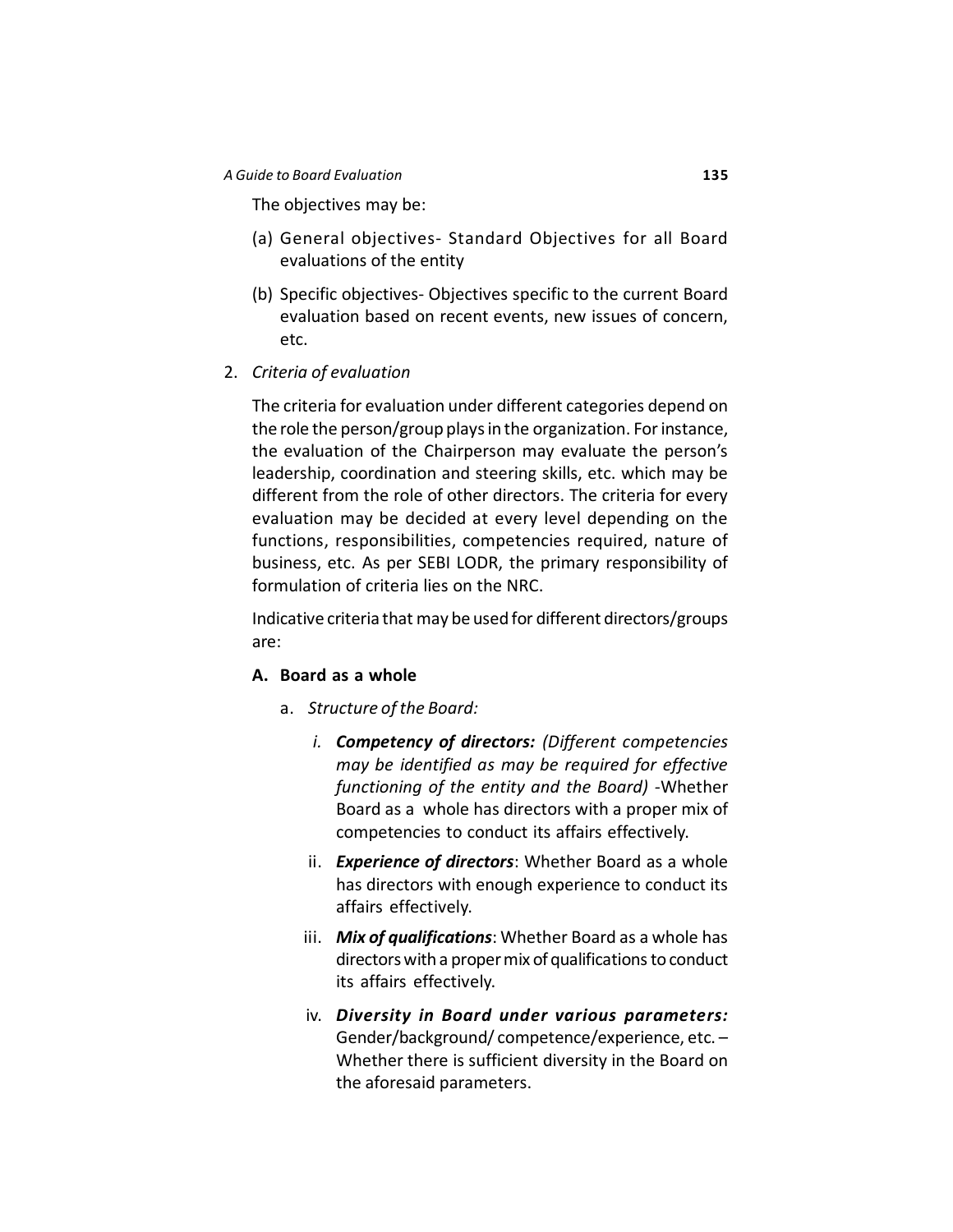- v. *Appointment to the Board:* Whether the process of appointment to the board of directors is clear and transparent and includes provisions to consider diversity of thought, experience, knowledge, perspective and gender in the board of directors.
- b. *Meetings of the Board*
	- i. *Regularity of meetings*: Whether meetings are being held on a regular basis
	- ii. *Frequency:*
		- 1. Whether the Board meets frequently
		- 2. Whether the frequency of such meetings is enough for the Board to undertake its duties properly
	- iii. *Logistics:* Whether the logistics for the meeting is being handled properly- venue, format, timing, etc.

#### iv. *Agenda*:

- 1. Whether the agenda is circulated well before the meeting
- 2. Whether the agenda has all relevant information to take decision on the matter
- 3. Whether the agenda is up to date, regularly reviewed and involves major substantial decisions
- 4. Whether the quality of agenda and Board papers is up to the mark (explains issues properly, not overly lengthy, etc.)
- 5. Whether outstanding items of previous meetings are followed-up and taken up in subsequent agendas
- 6. Whether the time allotted for the every item (especially substantive items) in the agenda of the meeting is sufficient for adequate discussions on the subject
- 7. Whether the Board is able to finish discussion and decision on all agenda items in the meetings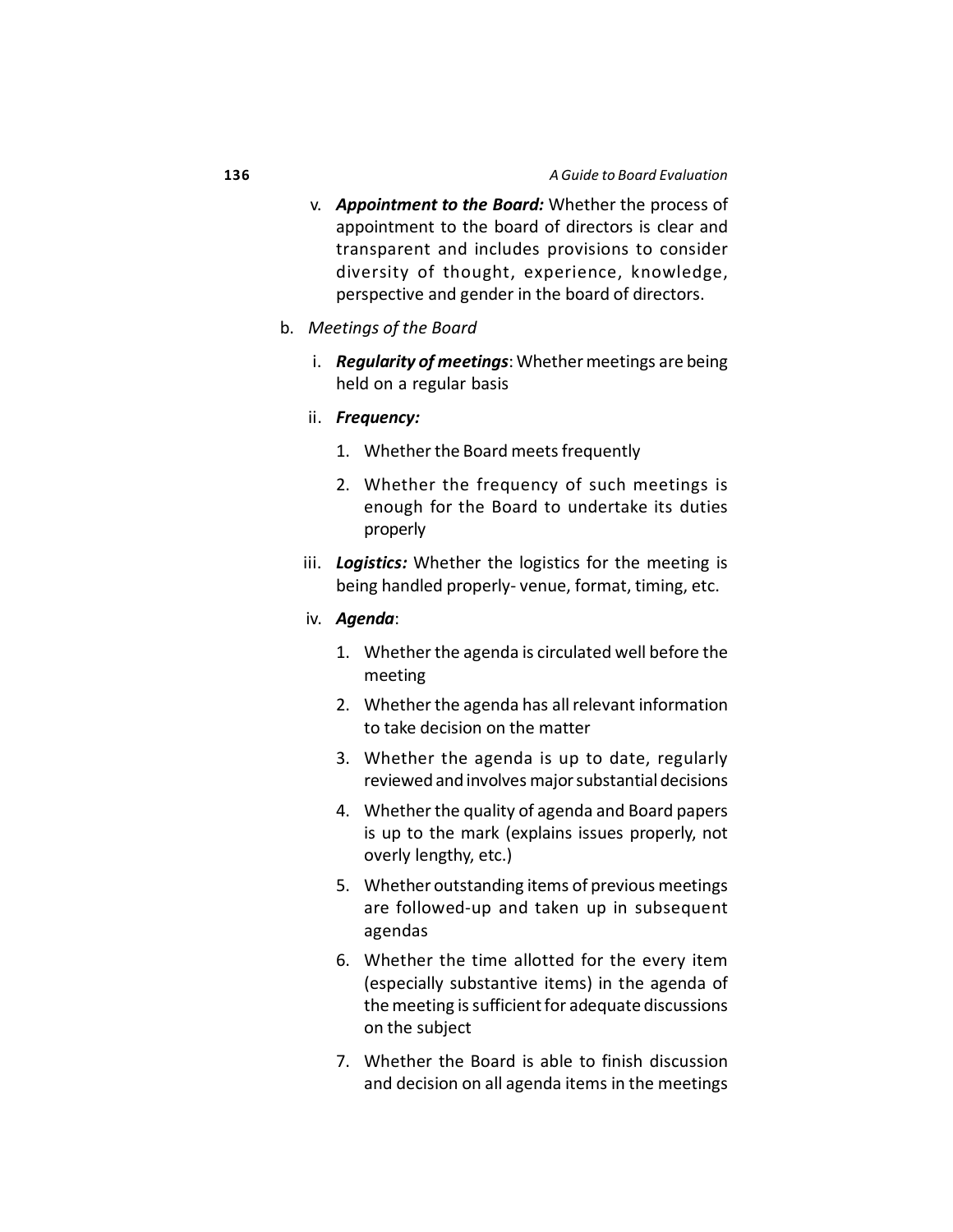- 8. Whether adequate and timely inputs are taken from the Board members prior to setting of the Agenda for the meeting
- 9. Whether the agenda includes adequate information on Committee's activities

### *v. Discussions and dissent:*

- 1. Whether the Board discusses every issue comprehensively and depending on the importance of the subject
- 2. Whether the environment of the meeting induces free-flowing free flowing discussions, healthy debate and contribution by everyone without any fear or fervour
- 3. Whether the discussions generally add value to the decision making
- 4. Whether the Board tends towards groupthink and whether critical and dissenting suggestions are welcomed
- 5. Whether all members actively participate in the discussions
- 6. Whether overall, the Board functions constructively as a team

### *vi. Recording of minutes*

- 1. Whether the minutes are being recorded properlyclearly, completely, accurately and consistently.
- 2. Whether the minutes are approved properly in accordance with set procedures.
- 3. Whether the minutes are timely circulated to all the Board members
- 4. Whether dissenting views are recorded in the minutes

### *vii. Dissemination of information*

1. Whether all the information pertaining to the meeting are disseminated to the members timely, frequently, accurately, regularly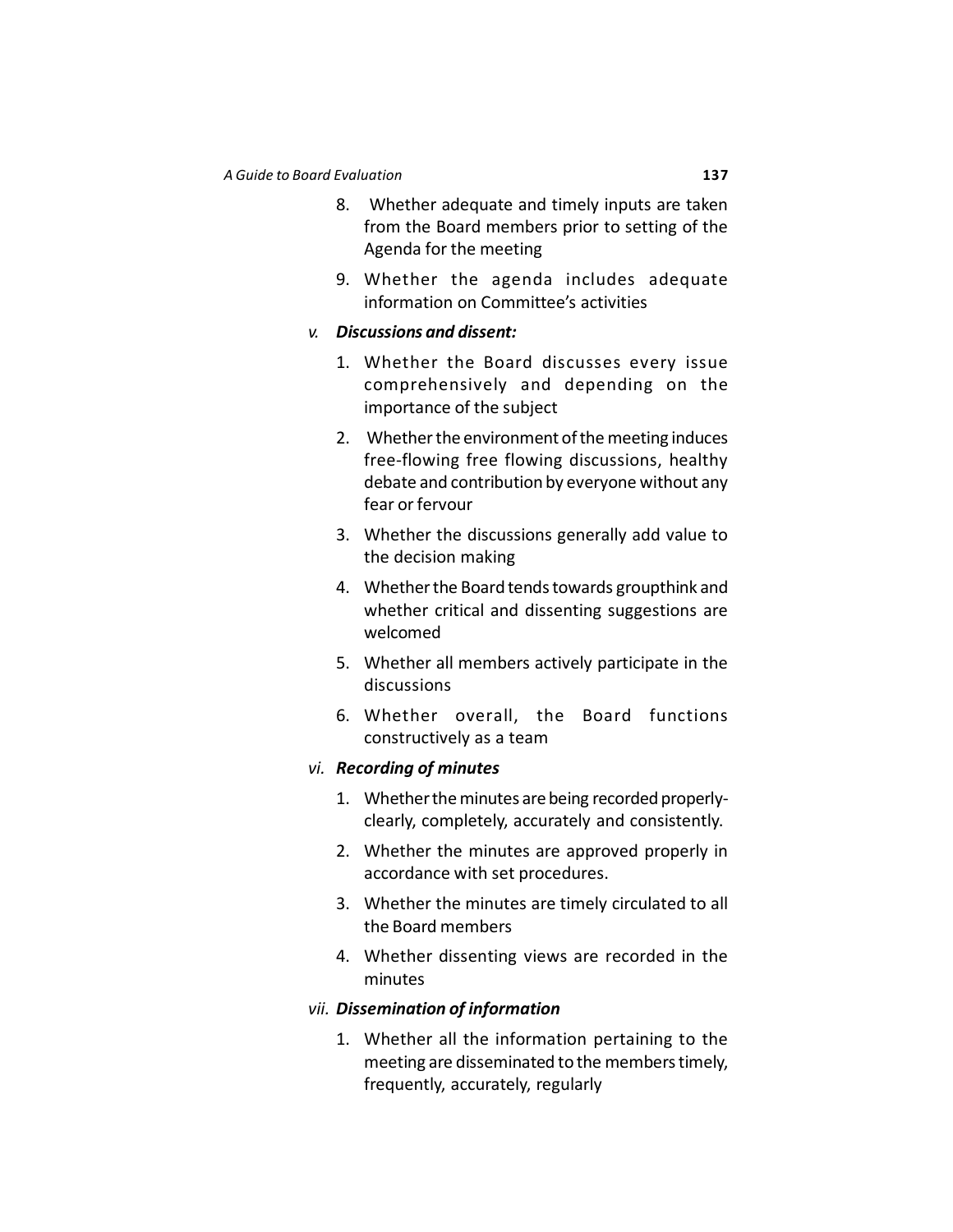- 2. Whether Board is adequately informed of material matters in between meetings
- c. *Functions of the Board*

*(Functions of the Board have been specified in detail in Chapter II of SEBI LODR and Companies Act)*

- (i) *Role and responsibilities of the Board:* Whether the same are clearly documented E.g. Difference in roles of Chairman and CEO, Matters reserved for the Board, etc.
- (*ii) Strategy and performance evaluation*
	- 1. Whether significant time of the Board is being devoted to management of current and potential strategic issues
	- 2. Whether various scenario planning is used to evaluate strategic risks
	- 3. Whether the Board overall reviews and guides corporate strategy, major plans of action, risk policy, annual budgets and business plans, sets performance objectives, monitored implementation and corporate performance, and oversees major capital expenditures, acquisitions and divestments.

# (iii) *Governance and compliance*

- 1. Whether adequate time of the Board is being devoted to analyse and examine governance and compliance issues
- 2. Whether the Board monitors the effectiveness of its governance practices and makes changes as needed
- 3. Whether the Board ensures the integrity of the entity's accounting and financial reporting systems, including the independent audit, and that appropriate systems of control are in place, in particular, systems for risk management, financial and operational control, and compliance with the law and relevant standards.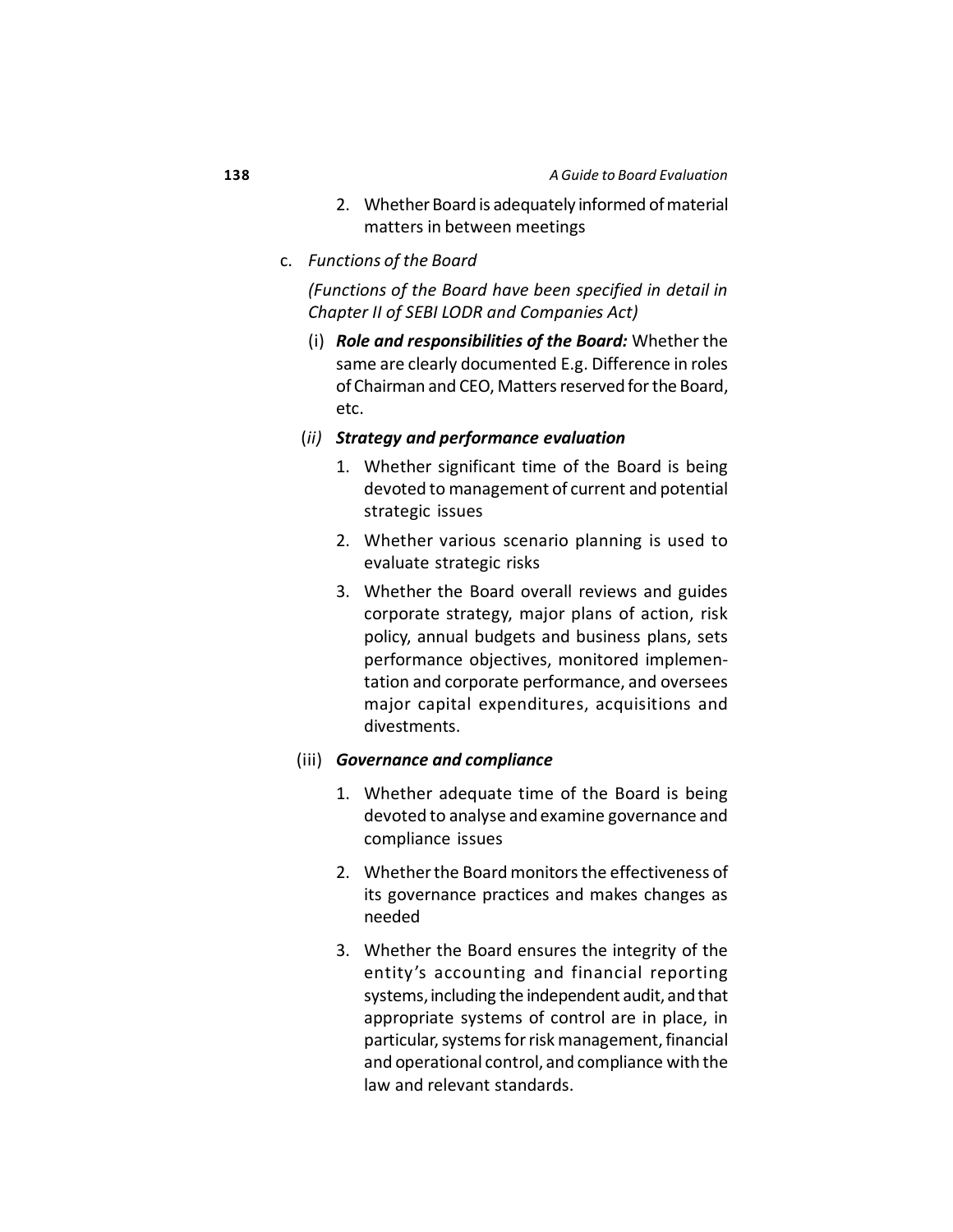- 4. Whether the Board oversees the process of disclosure and communications.
- 5. Whether the Board evaluates and analyses the compliance certificate from the auditors / practicing company secretaries regarding compliance of conditions of corporate governance.

# (iv) *Evaluation of Risks*

- 1. Whether Board undertakes a review of the high risk issues impacting the organization regularly
- 2. In assessment of risks, whether it is ensured that, while rightly encouraging positive thinking, these do not result in over-optimism that either leads to significant risks not being recognised or exposes the entity to excessive risk.

# (v) *Grievance redressal for Investors*

Whether the Board regularly reviews the grievance redressal mechanism of investors, details of grievances received, disposed of and those remaining unresolved.

# (vi) *Conflict of interest*

- 1. Whether the Board monitors and manages potential conflicts of interest of management, members of the board of directors and shareholders, including misuse of corporate assets and abuse in related party transactions
- 2. Whether a sufficient number of non-executive members of the board of directors capable of exercising independent judgement are assigned to tasks where there is a potential for conflict of interest

# (vii) *Stakeholder value and responsibility*:

1. Whether the decision making process of the Board is adequate to assess creation of stakeholder value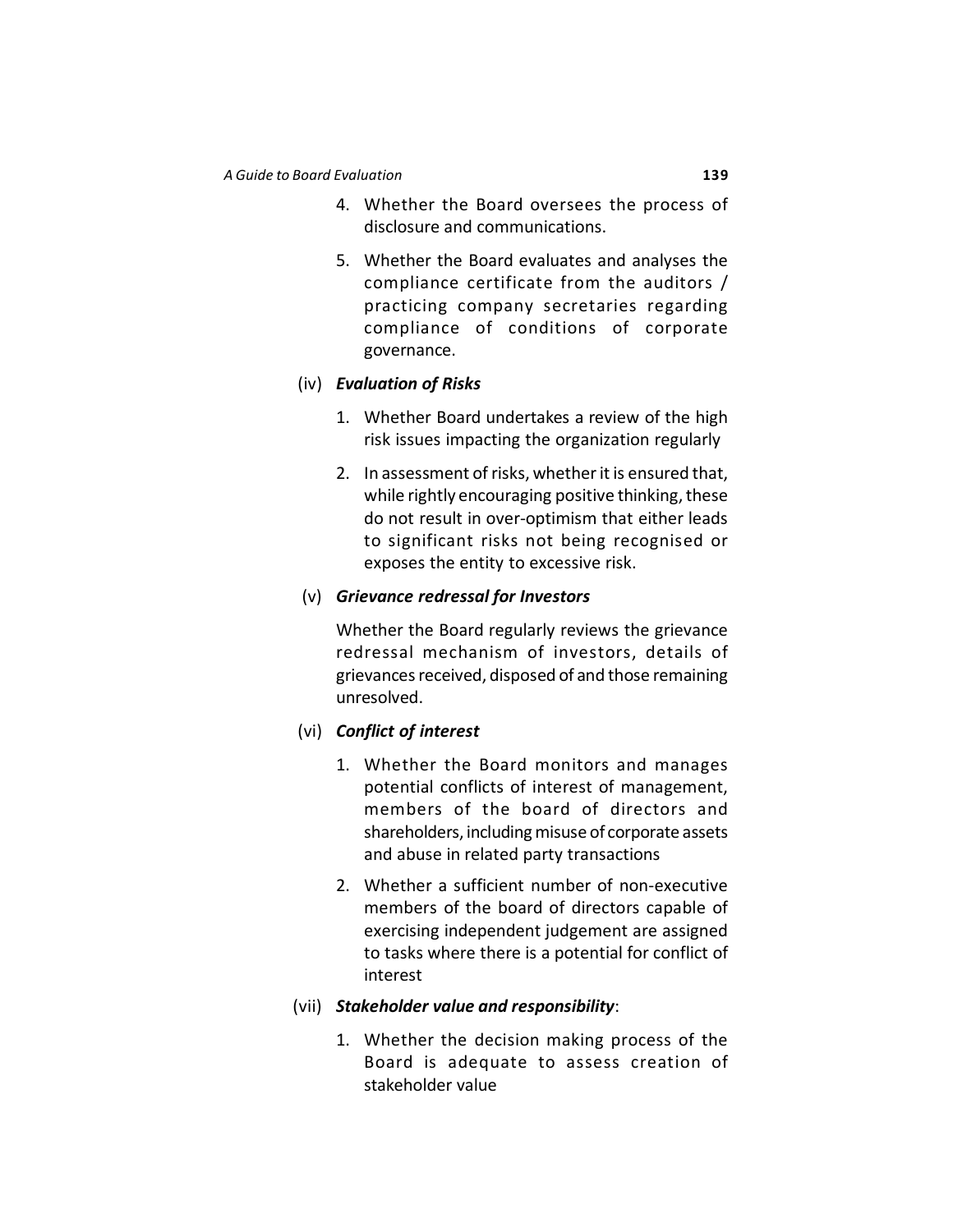- 2. Whether the Board has mechanisms in place to communicate and engage with various stakeholders
- 3. Whether the Board acts on a fully informed basis, in good faith, with due diligence and care, with high ethical standards and in the best interest of the entity and the stakeholders
- 4. Whether the Board treats shareholders and stakeholders fairly where decisions of the board of directors may affect different shareholder/ stakeholder groups differently
- 5. Whether the Board regularly reviews the Business Responsibility Reporting / related corporate social responsibility initiatives of the entity and contribution to society, environment etc.
- (viii) *Corporate culture and values:* Whether the Board sets a corporate culture and the values by which executives throughout a group shall behave
- (ix) *Review of Board evaluation:* Whether the Board monitors and reviews the Board evaluation framework.
- (x) *Facilitation of independent directors:* Whether the Board facilitates the independent directors to perform their role effectively as a member of the board of directors and also a member of a committee of board of directors and any criticism by such directors is taken constructively.
- d. *Board and management*
	- (i) *Evaluation of performance of the management and feedback:*
		- 1. Whether the Board evaluates and monitors management, especially the CEO regularly and fairly and provides constructive feedback and strategic guidance
		- 2. Whether the measures used are broad enough to monitor performance of the management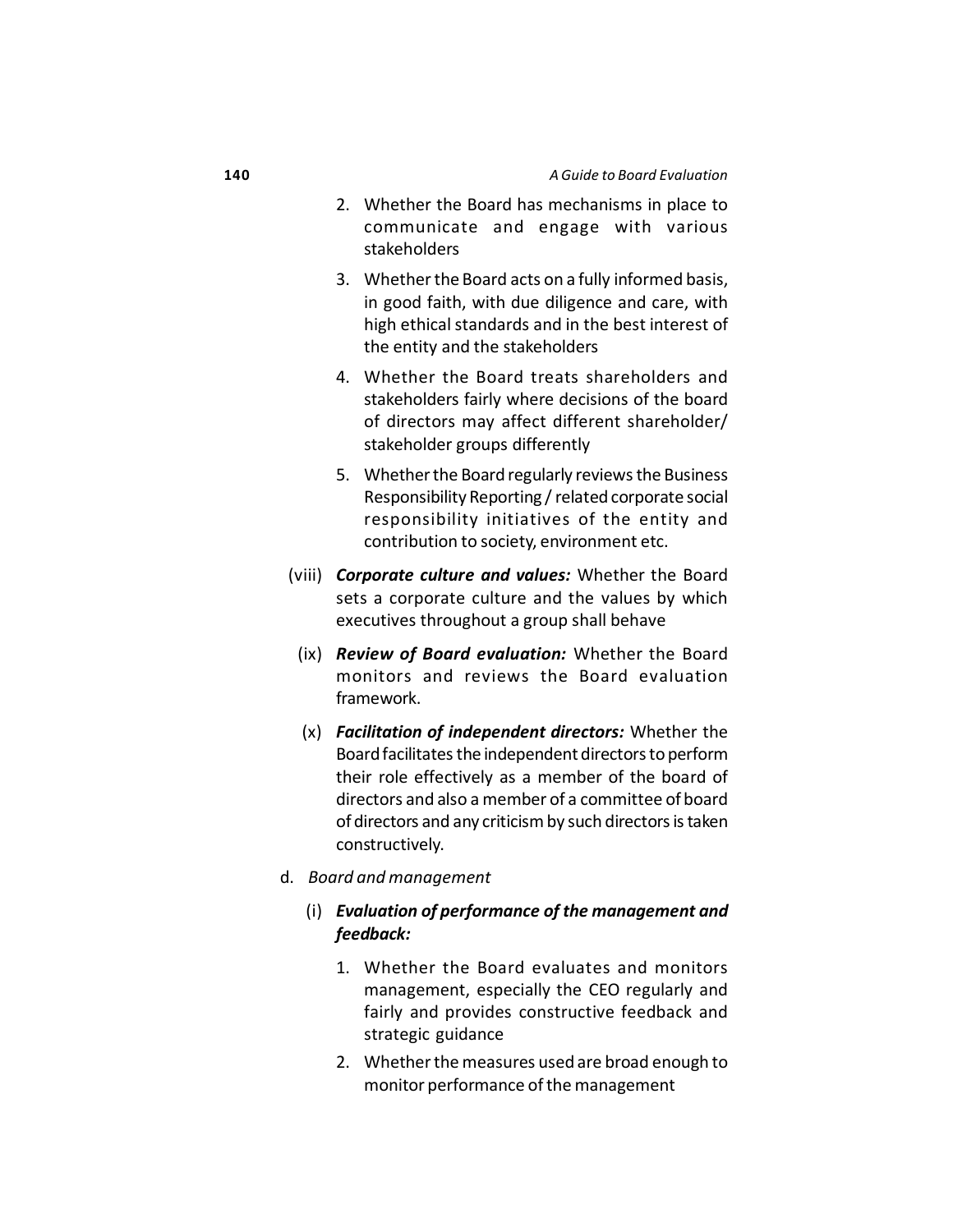- 3. Whether the management's performance is benchmarked against industry peers
- 4. Whether remuneration of the management is in line with its performance and with industry peers
- 5. Whether remuneration of the Board and the management is aligned with the longer term interests of the entity and its shareholders
- 6. Whether the Board selects, compensates, monitors and, when necessary, replaces key managerial personnel based on such evaluation
- 7. Whether the Board 'steps back' to assist executive management by challenging the assumptions underlying strategy, strategic initiatives (such as acquisitions), risk appetite, exposures and the key areas of the entity's focus
- (ii) *Independence of the management from the Board:* Whether the level of independence of the management from the Board is adequate
- (iii) *Access of the management to the Board and Board access to the management*: Whether the Board and the management are able to actively access each other and exchange information
- (iv) *Secretarial support*: Whether adequate secretarial and logistical support is available for conducting Board meetings
- (v) *Fund availability*: Whether sufficient funds are made available to the Board for conducting its meeting effectively, seeking expert advice E.g. Legal, accounting, etc.
- (vi) *Succession plan:* Whether an appropriate and adequate succession plan is in place and is being reviewed and overseen regularly by the Board
- e. *Professional development*
	- (i) Whether adequate induction and professional development programmes are made available to new and old directors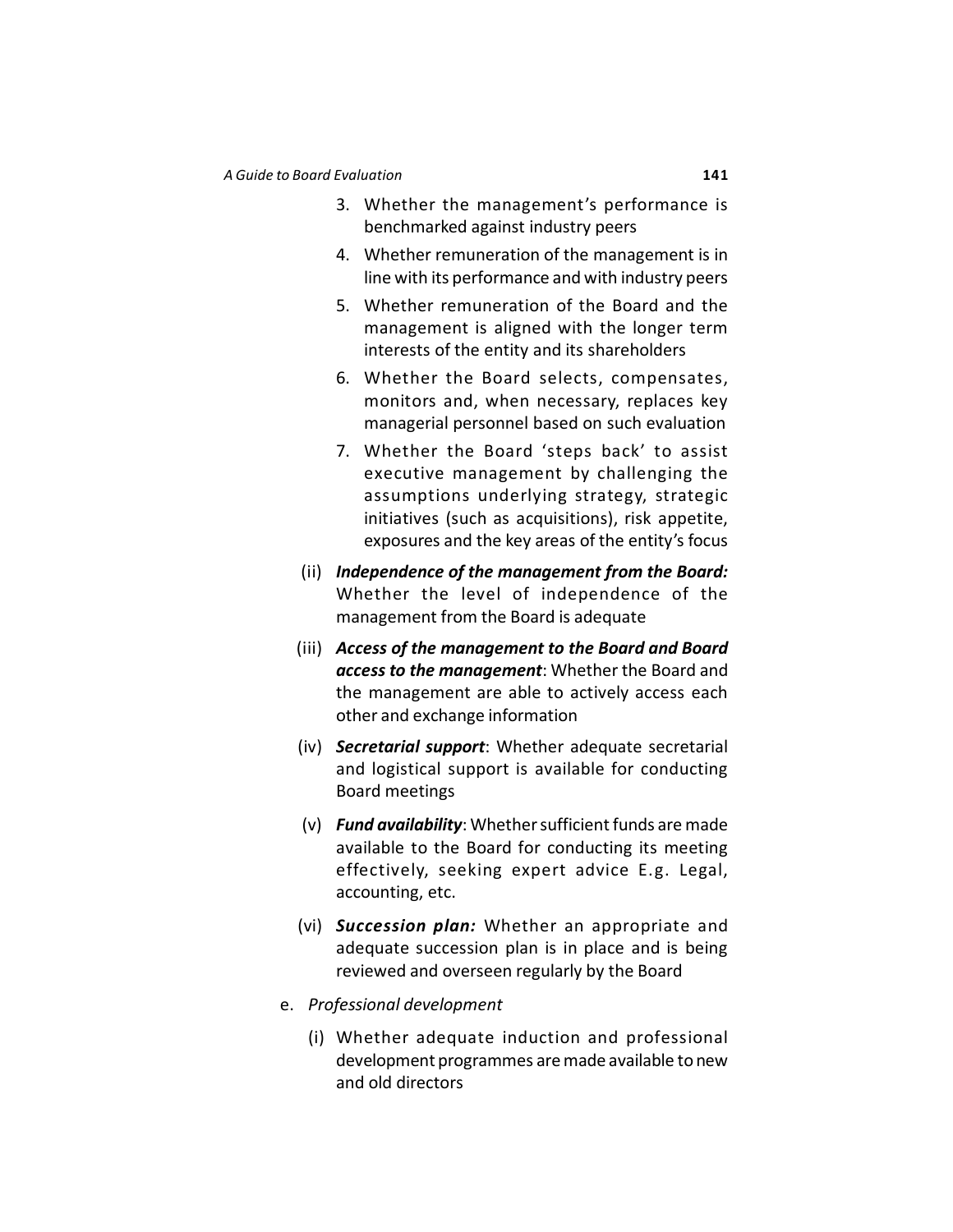(ii) Whether continuing directors training is provided to ensure that the members of board of directors are kept up to date

### **B. Committees of the Board**

- **a.** *Mandate and composition*: Whether the mandate, composition and working procedures of committees of the board of directors is clearly defined and disclosed.
- **b.** *Effectiveness of the Committee*: Whether the Committee has fulfilled its functions as assigned by the Board and laws as may be applicable

*(For different Committees, different functions may be laid out as sub-criteria for evaluation)*

- *c. Structure of the Committee and meetings:*
	- (i) Whether the Committees have been structure properly and regular meetings are being held
	- (ii) In terms of discussions, agenda, etc. of the meetings, similar criteria may be laid down as specified above for the entire Board
- **d.** *Independence of the Committee from the Board*: Whether adequate independence of the Committee is ensured from the Board
- *e. Contribution to decisions of the Board:* Whether the Committee's recommendations contribute effectively to decisions of the Board.
- **C. Individual Directors and Chairperson (including Chairperson, CEO, Independent Directors, Nonindependent directors, etc.)**

General

- a. *Qualifications*: Details of professional qualifications of the member
- b. *Experience*: Details of prior experience of the member, especially the experience relevant to the entity
- c. *Knowledge and Competency*:
	- (i) How the person fares across different competencies as identified for effective functioning of the entity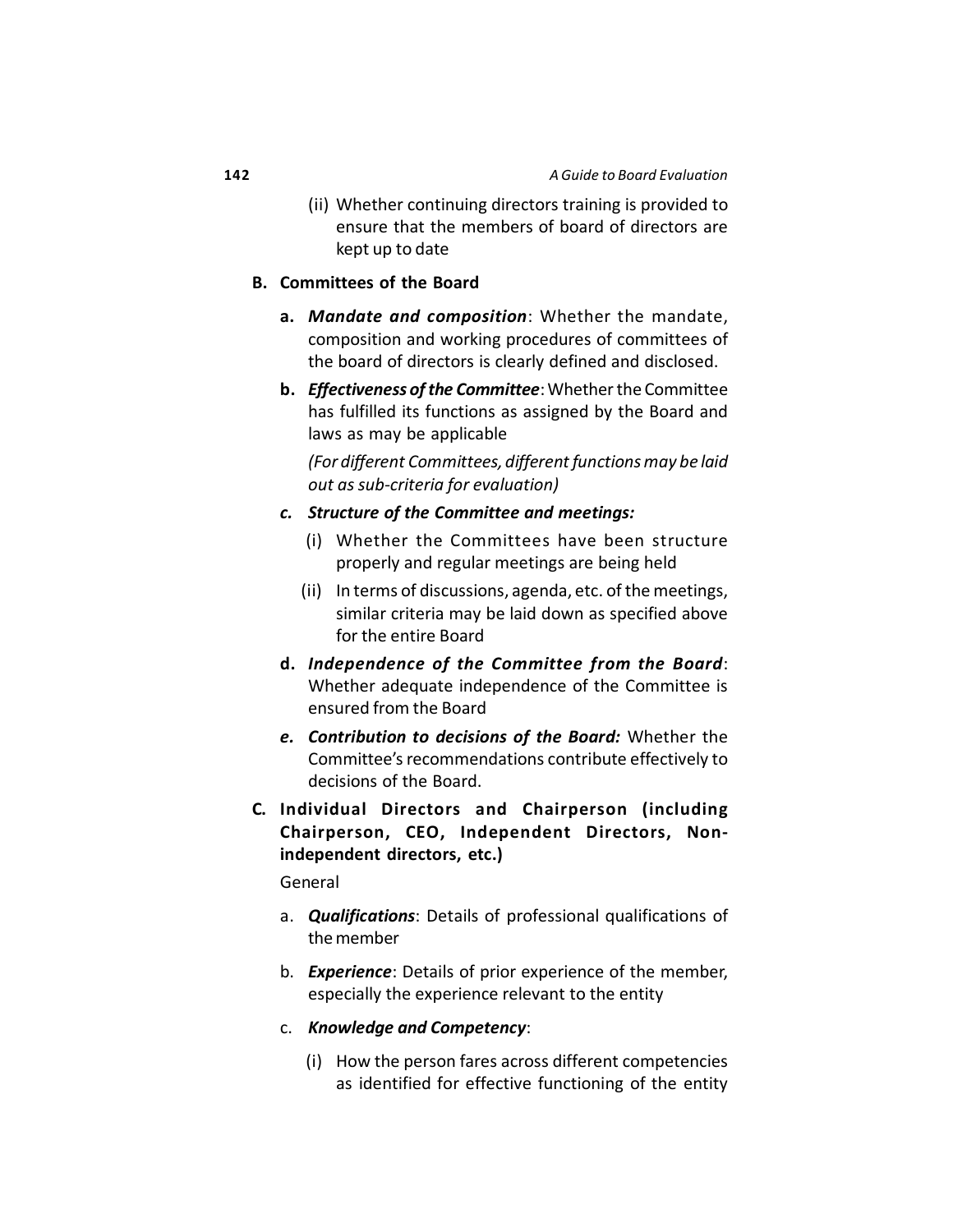and the Board *(The entity may list various competencies and mark all directors against every such competency)*

- (ii) Whether the person has sufficient understanding and knowledge of the entity and the sector in which it operates
- d. *Fulfillment of functions:* Whether the person understands and fulfills the functions to him/her as assigned by the Board and the law (E.g. Law imposes certain obligations on independent directors)
- e. *Ability to function as a team*: Whether the person is able to function as an effective team- member
- f. *Initiative*: Whether the person actively takes initiative with respect to various areas
- g. *Availability and attendance:* Whether the person is available for meetings of the Board and attends the meeting regularly and timely, without delay.
- h. *Commitment:* Whether the person is adequately committed to the Board and the entity
- i. *Contribution:* Whether the person contributed effectively to the entity and in the Board meetings
- j. *Integrity:* Whether the person demonstrates highest level of integrity (including conflict of interest disclosures, maintenance of confidentiality, etc.)

Additional criteria for Independent director:

- a. *Independence:* Whether person is independent from the entity and the other directors and there if no conflict of interest
- b. *Independent views and judgement*: Whether the person exercises his/ her own judgement and voices opinion freely

Additional criteria for Chairperson:

a. *Effectiveness of leadership and ability to steer the meetings*: Whether the Chairperson displays efficient leadership, is open-minded, decisive, courteous, displays professionalism, able to coordinate the discussion, etc. and is overall able to steer the meeting effectively.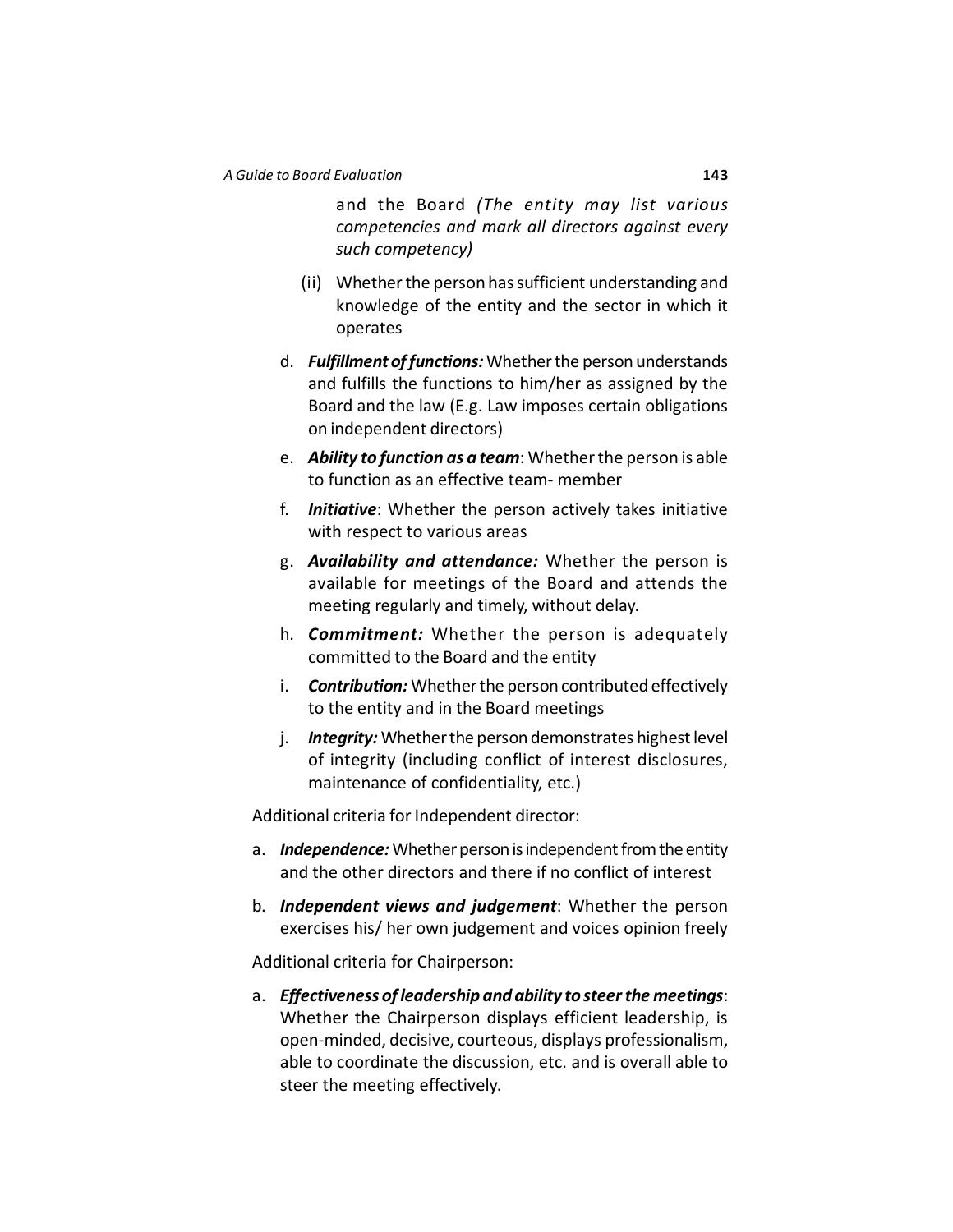- b. *Impartiality*: Whether the Chairperson is impartial in conducting discussions, seeking views and dealing with dissent, etc.
- c. *Commitment*: Whether the Chairperson is sufficiently committed to the Board and its meetings
- d. *Ability to keep shareholders' interests in mind*: Whether the Chairperson is able to keep shareholders' interest in mind during discussions and decisions.

Different criteria may be assigned different weights depending on the organisation's requirements, circumstances, outcome of previous assessments, stage of Board's maturity, etc. Instead of the questionnaire in a simple yes/no format, it is desirable that it provides scope for grading, additional comments, suggestions, etc.

# **3. Method of evaluation:**

As a global best practice, the method of evaluation is generally in 2 ways:

- a. Internal assessment
- b. Assessment by external experts

### *Internal assessment:*

Internal assessment of the Board is crucial. Who should evaluate whom is provided in the Companies Act and SEBI LODR as specified above.

The internal assessment may be done by following methods:

- a. A detailed Questionnaire to be circulated to individual directors, Committees, Board, etc.
- b. Oral assessments provided by the person on interviews

If deemed fit, the questionnaire may enable written answers to be submitted on a confidential basis. If due to various reasons, members are not willing to provide written inputs, the Chairperson or any other person may take initiative and obtain views of such members on a confidential basis.

### *Assessment by external experts:*

Use of external experts imparts an independence to the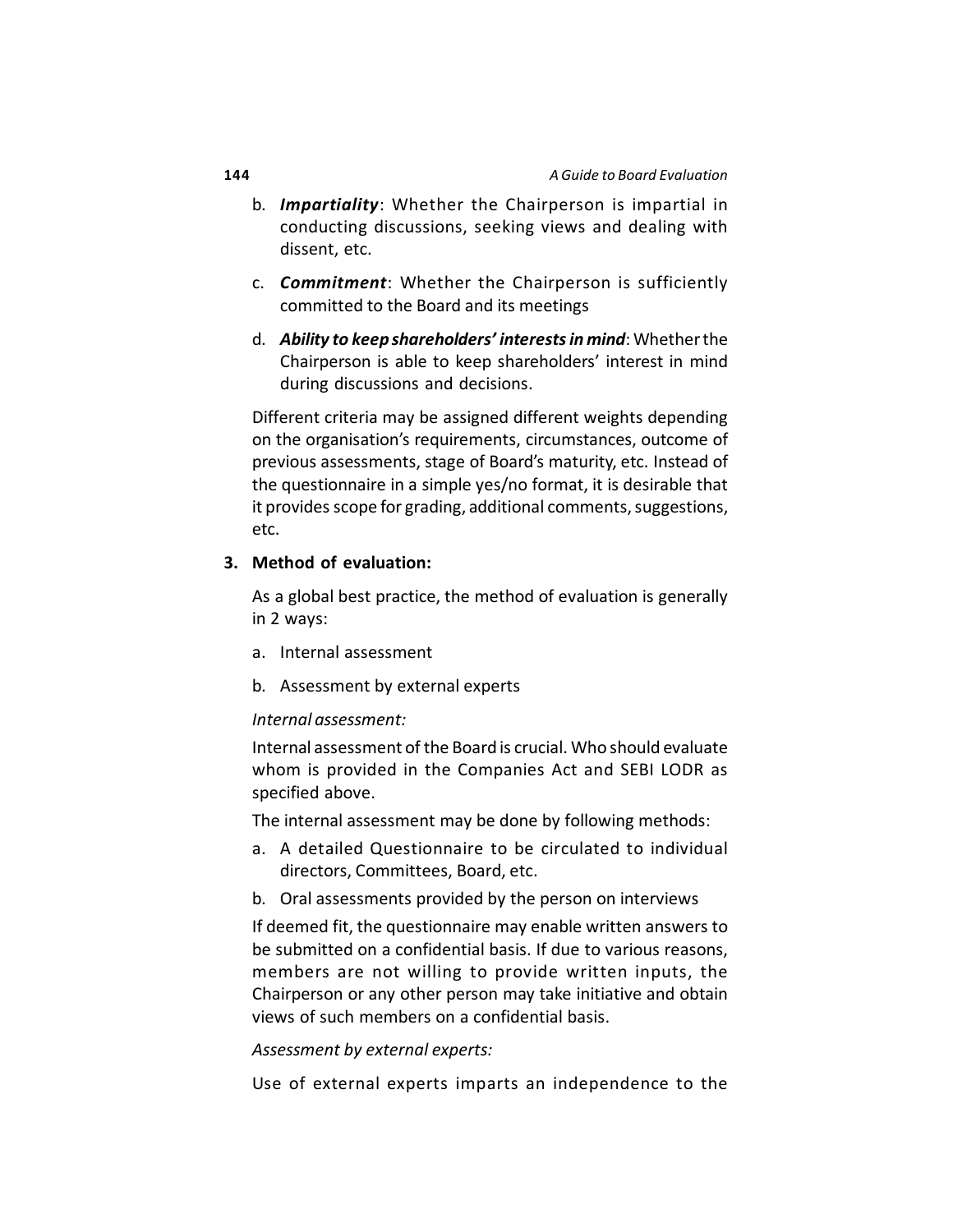evaluation process and therefore is used by many entities globally. However, care must be taken to ensure that the external assessor is not a related party or conflicted due to closeness of the Board to ensure impartiality.

Such external assessment may be done based on questionnaires/ interviews or a combination of the two and done on a regular basis. Such external assessment complements the internal assessment and adds an objective aspect to the evaluation process.

Effective use of Information Technology through use of board evaluation software, applications, etc. can also play a facilitating role.

### **D. Feedback**

Providing feedback to the individual directors, the Board and the Committees is crucial for success of Board Evaluation. On collation of all the responses, the feedback may be provided in one or more of the following ways:

- a. Orally given by Chairman/ external assessor or any other suitable person to
	- i. Each Member separately
	- ii. To the entire Board
	- iii. To the Committees
- b. A written assessment to every member, Board and Committee

The active role of the Chairperson is desirable in providing feedback to the members. If members are not comfortable to open individual assessments, provision for confidentiality may be made where possible. For effectiveness of the evaluation, it is essential that the feedback be given honestly and without bias.

# **E. Action Plan**

Based on the analysis of the responses, the Board may prepare an action plan on:

Areas of improvement including training, skill building, etc. as may be required for Board members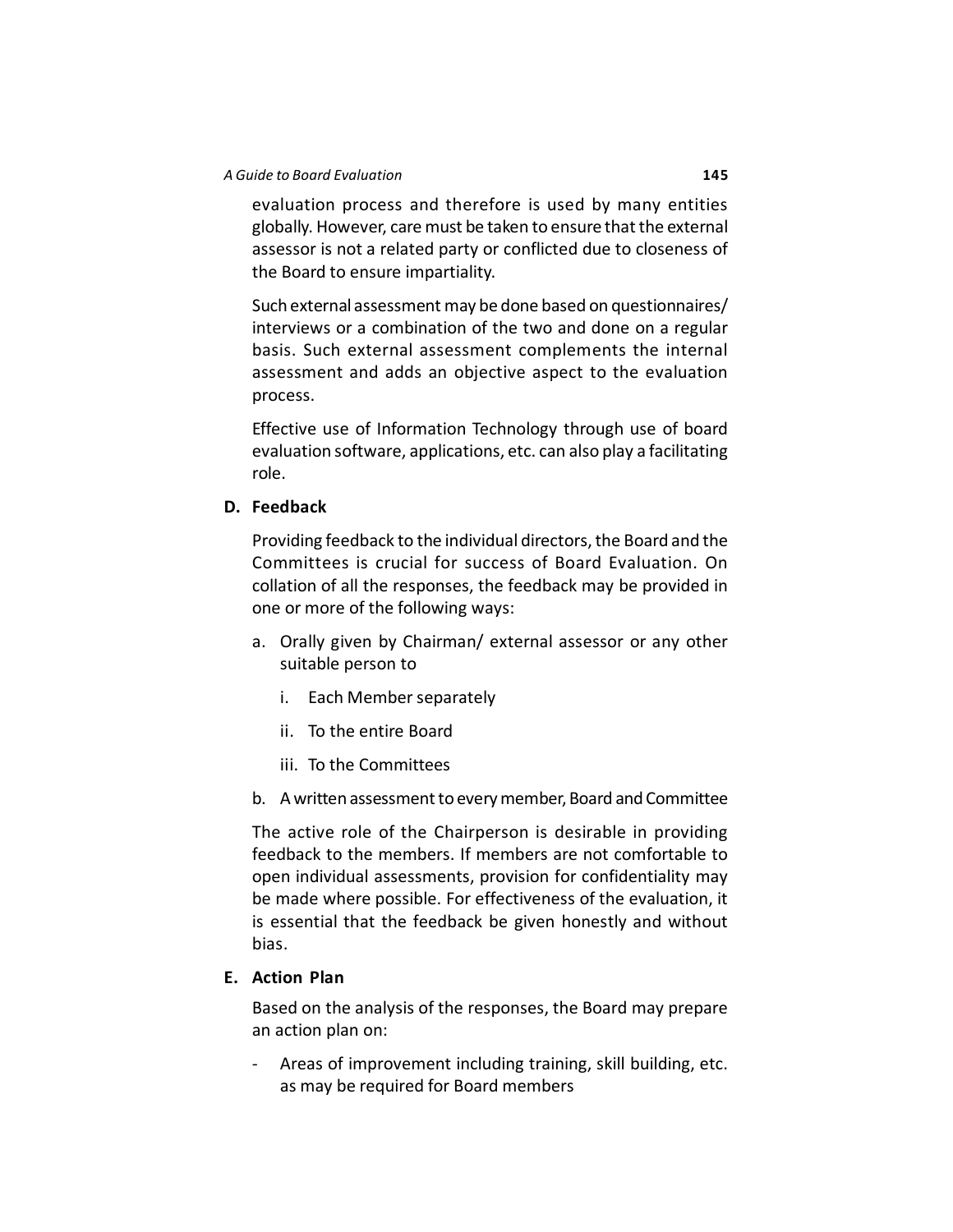- List of actions required detailing:
	- o Nature of actions
	- o Timeline
	- o Person responsible for implementation
	- o Resources required, etc.
- Review of the actions within a specific time period

The action plan may be prepared by the Board in a comprehensive manner. Suggestions under the external assessment, individual member feedback, etc. may be taken into account while drafting the action plan.

### **F. Disclosure requirements**

SEBI LODR and Companies Act requires disclosure of manner of formal annual evaluation of the Board, its committees and individual directors and of performance evaluation criteria for independent directors to the shareholders on an annual basis.

In addition, for more transparency, many entities worldwide voluntarily provide additional disclosures including the results of the Board evaluation, action taken on the basis of the evaluation, current status, etc. to various stakeholders.

### **G. Frequency of Board Evaluation**

As per SEBI LODR and Companies Act, the Board Evaluation is required to be done once a year. The entity, if it so desires, may also conduct such evaluation more frequently. Since Board evaluation is a continuous process, it is felt that feedback provided to the members during meetings and otherwise, whether oral or written, is more effective for continuous improvement and ideally complements the annual evaluation process.

Many entities globally also complement the internal assessment with external assessment at regular intervals to impart objectivity to the process.

### **H. Responsibility**

The responsibility of Board evaluation lies on different persons depending on the subject of evaluation as per Companies Act and SEBI LODR.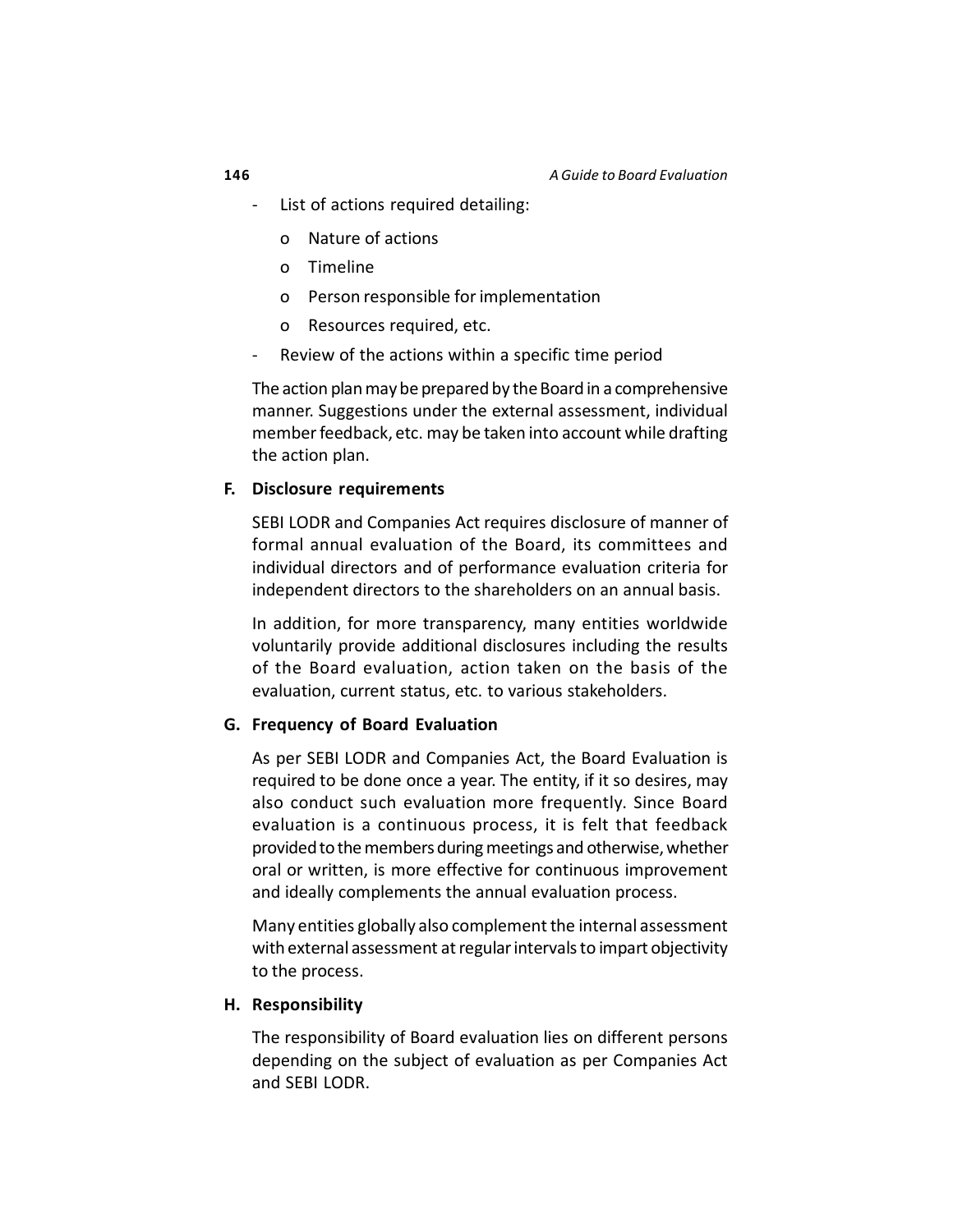### *A Guide to Board Evaluation* **147**

However, it is found that on a global basis, generally the primary role of steering the whole process of Board evaluation and of ensuring its effectiveness in improving the Board efficiency lies on the Chairperson. Therefore, to achieve maximum benefit of the process, the role and function of Chairperson in Board Evaluation needs to be laid out clearly in advance.

### **I. Review**

Board evaluation is not a static process and requires periodical review for improvement. The responsibility of such review of the evaluation process lies with the Board of Directors in accordance with SEBI LODR.

Such review may involve the following:

- a. Whether objectives and criteria for evaluation are adequate or needs to be changed/ updated
- b. Whether the process/method of evaluation is appropriate for individual members, Committees and the Board
- c. Whether the actions based on the Board evaluation is being followed up on a timely basis
- d. Whether the Board evaluation has enhanced effectiveness of the Board
- e. Whether the review of the process is being done on a regular basis
- f. Whether feedback of the members to improve the process is being taken into account

Such review may be done based on feedback from management, Board members, Chairperson, external assessors, various stakeholders, etc.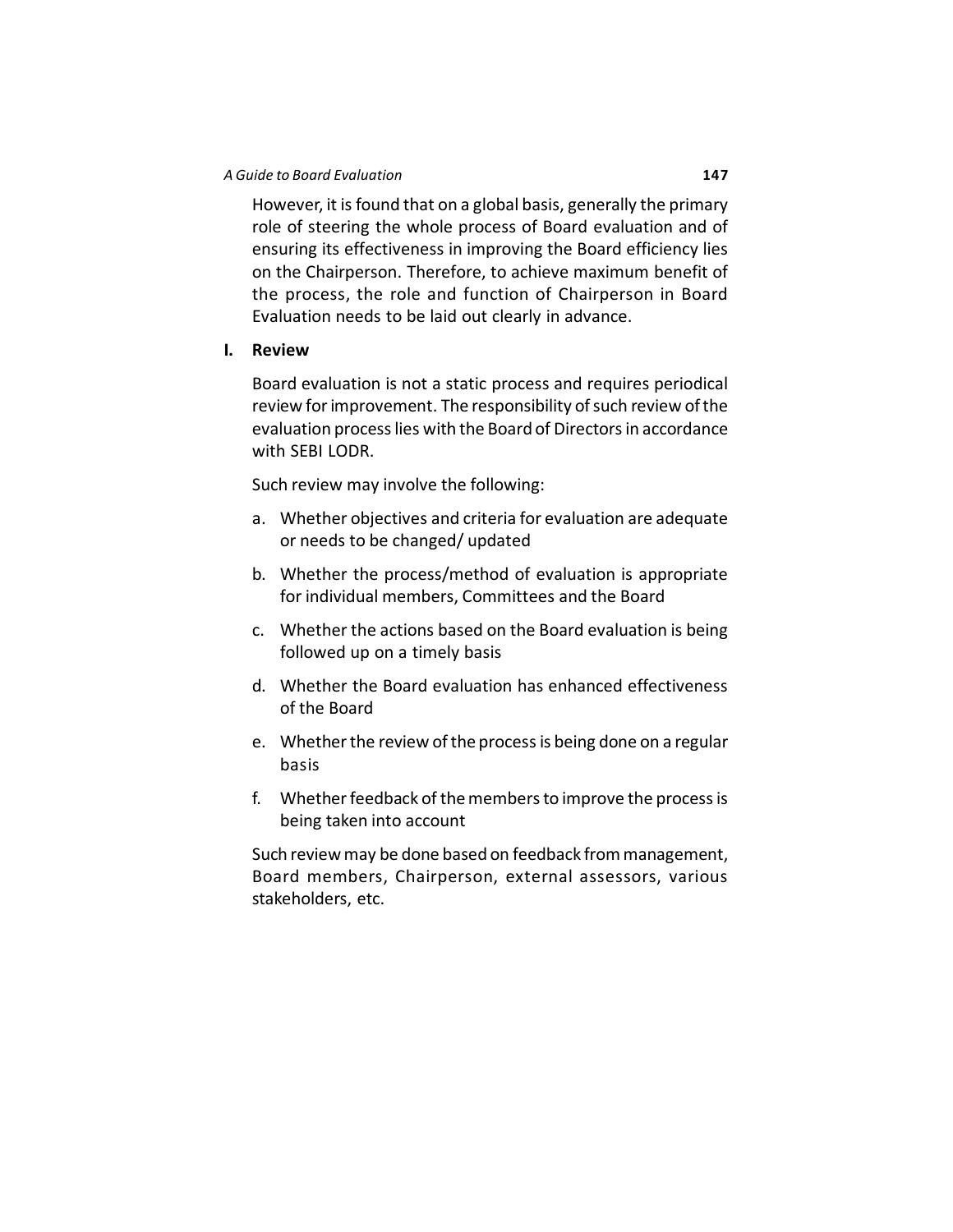### **Annexure A1**

# **Main provisions under Companies Act with respect to Board Evaluation**

**Section 134(3) -** There shall be attached to statements laid before a company in general meeting, a report by its Board of Directors, which shall include—

(p) in case of a listed company and every other public company having such paid-up share capital as may be prescribed, a statement indicating the manner in which formal annual evaluation has been made by the Board of its own performance and that of its committees and individual directors;

**Section 178(2)-** The Nomination and Remuneration Committee shall identify persons who are qualified to become directors and who may be appointed in senior management in accordance with the criteria laid down, recommend to the Board their appointment and removal and shall carry out evaluation of every director's performance.

### **SCHEDULE IV: CODE FOR INDEPENDENT DIRECTORS**

- **II. Role and functions.** (2) The independent directors shall bring an objective view in the evaluation of the performance of board and management;
- **V. Re-appointment:** The re-appointment of independent director shall be on the basis of report of performance evaluation.

### **VII. Separate meetings**:

- (1) The independent directors of the company shall hold at least one meeting in a year, without the attendance of non-independent directors and members of management;
- (2) All the independent directors of the company shall strive to be present at such meeting;
- (3) The meeting shall:
	- (a) review the performance of non-independent directors and the Board as a whole;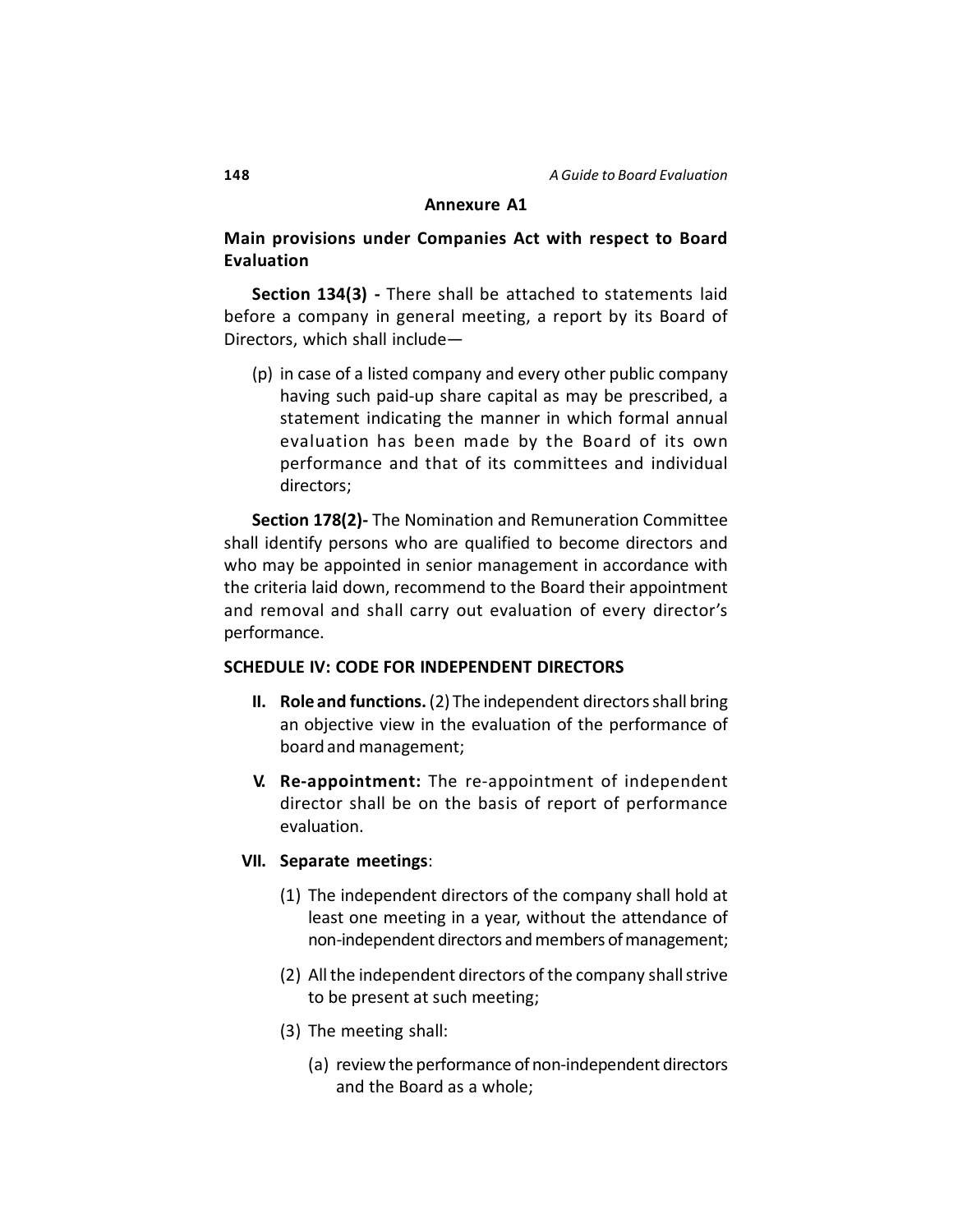- (b) review the performance of the Chairperson of the company, taking into account the views of executive directors and non-executive directors;
- (c) assess the quality, quantity and timeliness of flow of information between the company management and the Board that is necessary for the Board to effectively and reasonably perform their duties.

# **VIII. Evaluation mechanism:**

- (1) The performance evaluation of independent directors shall be done by the entire Board of Directors, excluding the director being evaluated.
- (2) On the basis of the report of performance evaluation, it shall be determined whether to extend or continue the term of appointment of the independent director.

# *Rule 8 (4) of the Companies (Accounts) Rules, 2014*

Every listed company and every other public company having a paid up share capital of twenty five crore rupees or more calculated at the end of the preceding financial year shall include, in the report by its Board of directors, a statement indicating the manner in which formal annual evaluation has been made by the Board of its own performance and that of its committees and individual directors.

# **Main provisions under SEBI LODR with respect to Board Evaluation**

# **CHAPTER II:**

**4(2)(f)(ii) :** Key functions of the board of directors- (9) Monitoring and reviewing board of director's evaluation framework.

# **Chapter IV:**

**17(10) :** The performance evaluation of independent directors shall be done by the entire board of directors:

Provided that in the above evaluation the directors who are subject to evaluation shall not participate:

**25 : (3)** The independent directors of the listed entity shall hold at least one meeting in a year, without the presence of non-independent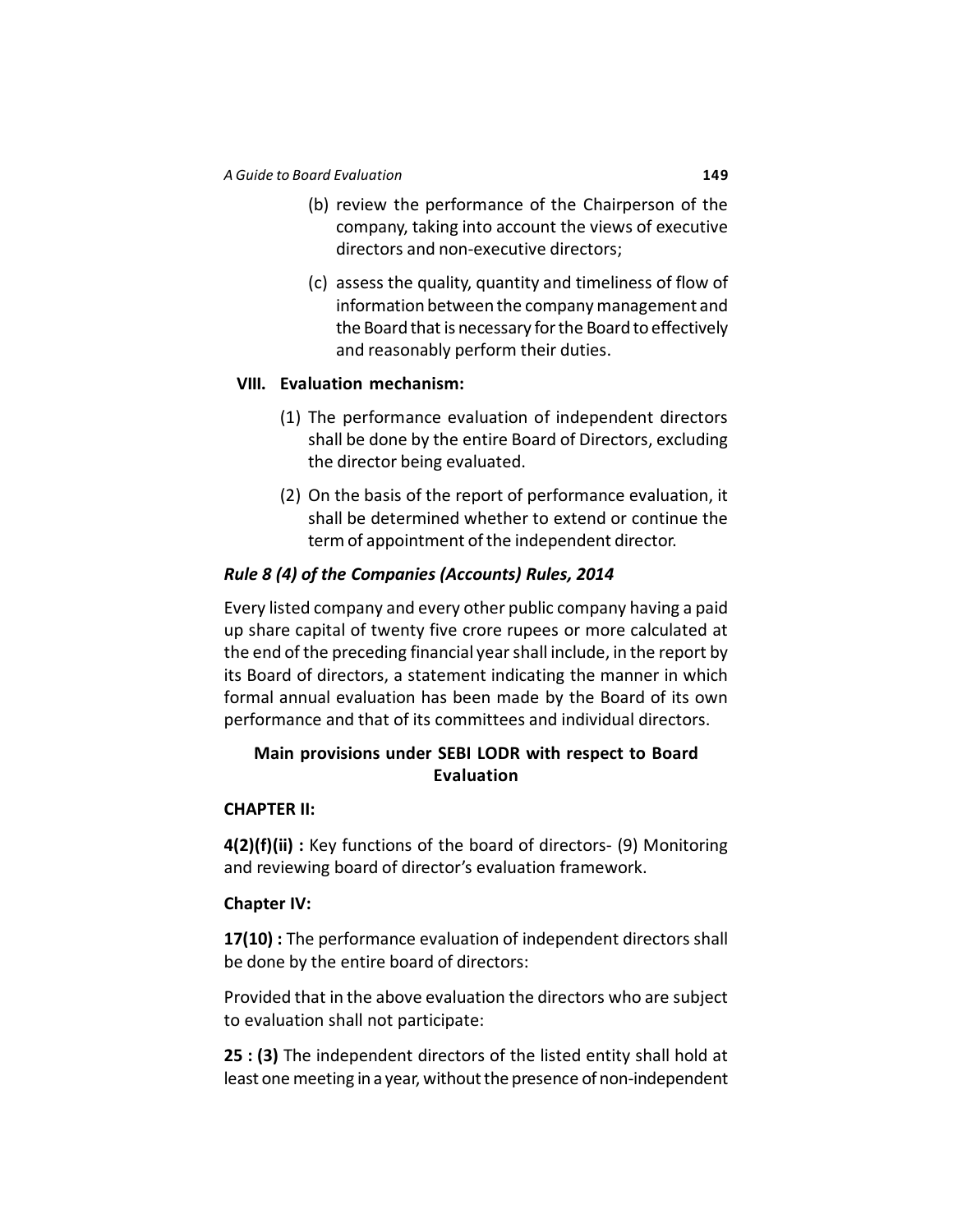directors and members of the management and all the independent directors shall strive to be present at such meeting.

**(4)** The independent directors in the meeting referred in subregulation (3) shall, interalia-

- (a) review the performance of non-independent directors and the board of directors as a whole;
- (b) review the performance of the chairperson of the listed entity, taking into account the views of executive directors and nonexecutive directors;
- (c) assess the quality, quantity and timeliness of flow of information between the management of the listed entity and the board of directors that is necessary for the board of directors to effectively and reasonably perform their duties.

**Schedule II (PART D) (A) ROLE OF NOMINATION AND REMUNERATION COMMITTEE:** Role of committee shall, inter-alia, include the following:

**(2)** formulation of criteria for evaluation of performance of independent directors and the board of directors;

**(4)** identifying persons who are qualified to become directors and who may be appointed in senior management in accordance with the criteria laid down, and recommend to the board of directors their appointment and removal.

**(5)** whether to extend or continue the term of appointment of the independent director, on the basis of the report of performance evaluation of independent directors.

**Schedule V: Corporate Governance Report.** The following disclosures shall be made in the section on the corporate governance of the annual report.

- **(4)** Nomination and Remuneration Committee:
	- (d) performance evaluation criteria for independent directors.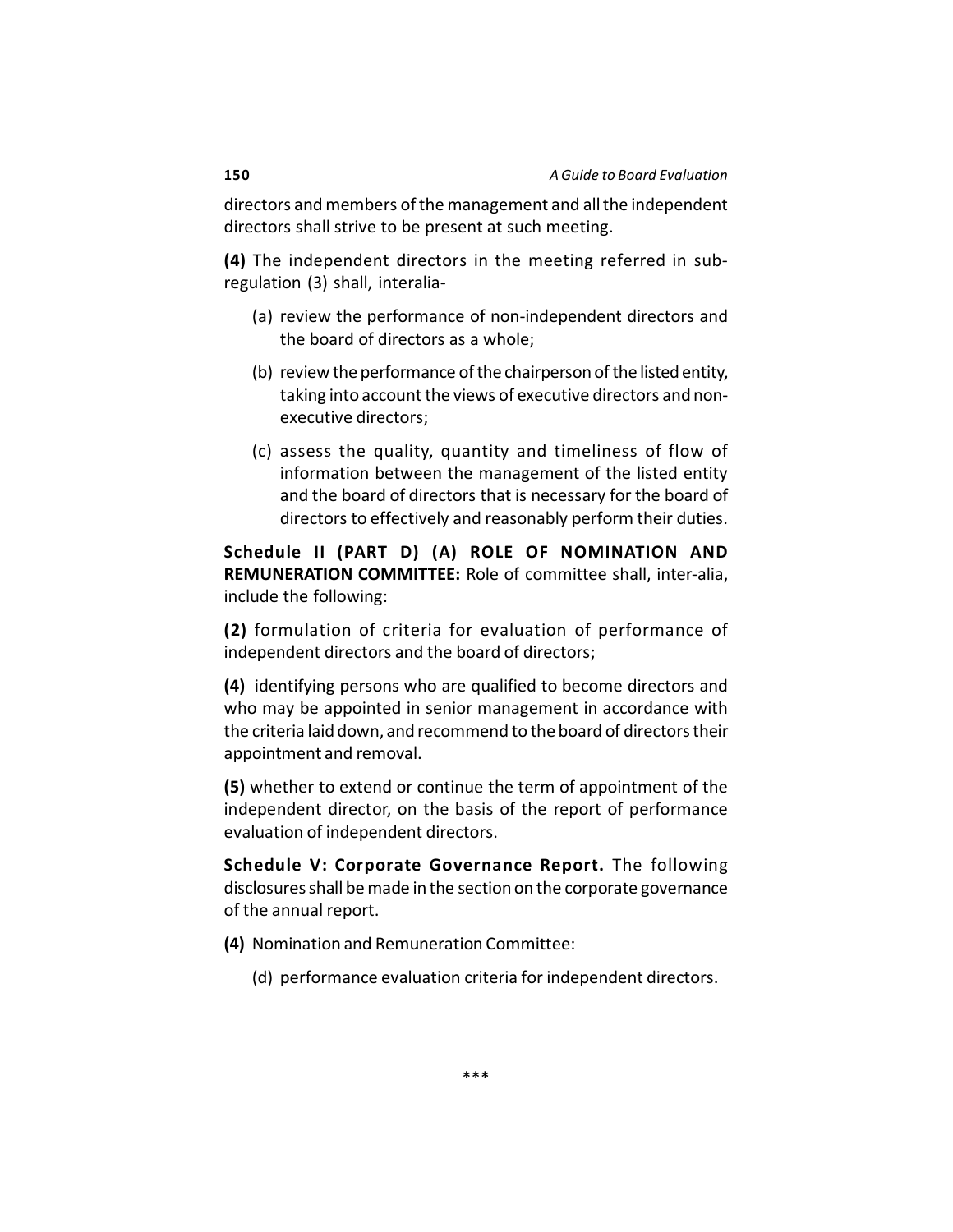# **Bibliography**

- 1. Board Assessment: Designing the Process by Beverly Behan (The Corporate Board–November/December 2004)<https://> [www.corporateboard.com/Pdfs/0411-Behan.pdf\)](http://www.corporateboard.com/Pdfs/0411-Behan.pdf))
- 2. Corporate Governance : Beyond Letters ICSI Publication
- 3. Evaluation Questionnaires provided by Balrampur Chini Mills Limited
- 4. Beyond the Basics Getting the Most From Board Evaluations: Spencer Stuart (<https://www.spencerstuart.com/~/media/> PDF%20Files/Research%20and%20Insight%20PDFs/ Cornerstone-of-the-Board\_01Apr2004.pdf)
- 5. Enhancing Board effectiveness : A round Table Discussion: Spencer Stuart (<https://www.spencerstuart.com/~/media/> PDF%20Files/Research%20and%20Insight%20PDFs/ Enhancing-board-effectiveness-A-roundtablediscussion\_29Nov2007.pdf)
- 6. Board Performance Evaluation, Private (Private Sector Opinion): Issue 9, A Global Corporate Governance Forum Publication
- 8. Review of the Role and Effective Functioning of Non-Executive Directors, Derek Higgs, January 2003
- 9. ICGN Global Governance Principles 2014
- 10. Code of Corporate Governance, May 2012
- 11. The UK Corporate Governance Code, 2014
- 12. Global Principles of Accountable Corporate Governance, 2014
- 13. ASX Corporate Governance Council-Corporate Governance Principles and Recommendations, 2014